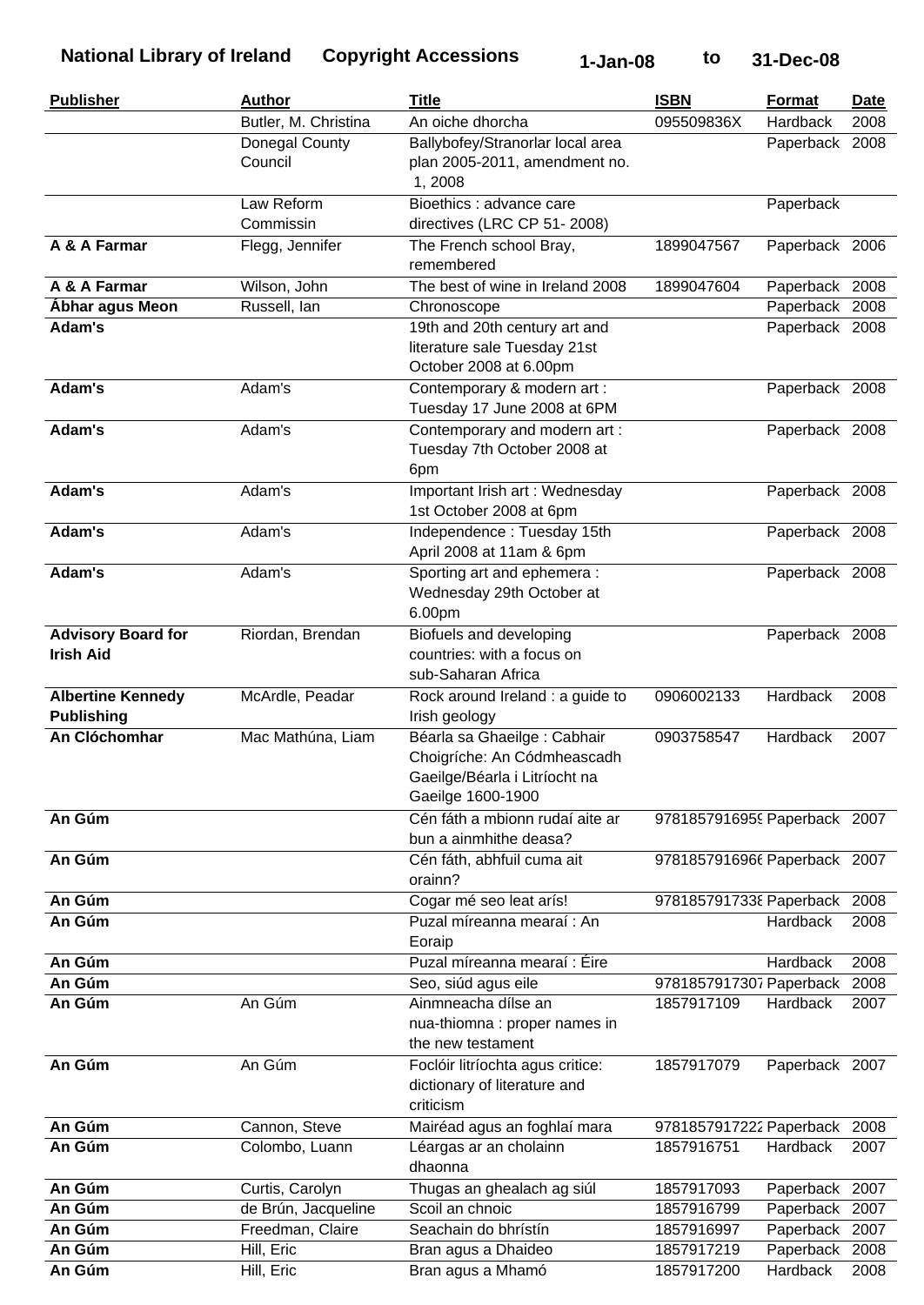| <b>Publisher</b>                 | <b>Author</b>               | <b>Title</b>                     | <b>ISBN</b>                  | Format          | <b>Date</b> |
|----------------------------------|-----------------------------|----------------------------------|------------------------------|-----------------|-------------|
| An Gúm                           | Hollyer, Beatrice           | An tUisce Sú na Beatha           | 9781857917246 Paperback      |                 | 2008        |
| An Gúm                           | Mac Dhonnagáin,             | Bran agus sceolán                | 1857917116                   | Paperback 2007  |             |
|                                  | Tadhg                       |                                  |                              |                 |             |
| An Gúm                           | Marsh, Tracy                | Déanaimse mo chion               | 1857916829                   | Paperback 2007  |             |
| An Gúm                           | Moffat, Nicola              | Lá breá fuar                     | 9781857917130 Paperback      |                 | 2008        |
| An Gúm                           | Ní Chionnaith, Paula        | An teist                         | 9781857917284 Paperback 2008 |                 |             |
| An Gúm                           | Ní Mheachair,               | Liam agus an leipreachán         | 1857916782                   | Paperback 2007  |             |
|                                  | Gabrielle                   |                                  |                              |                 |             |
| An Gúm                           | Ó Dónaill                   | Win Gléacht foclóir              | 1857917123                   | <b>CD</b>       |             |
|                                  |                             | Gaeilge-Béarla, Irish-English    |                              |                 |             |
|                                  |                             | dictionary                       |                              |                 |             |
| An Gúm                           | Ó Máille, an tOllamh        | An tlomaire rua: cogadh na       | 1857916690                   | Paperback 2007  |             |
|                                  | Tomás                       | saoirse i dtuaisceart            |                              |                 |             |
|                                  |                             | Chonamara                        |                              |                 |             |
| An Gúm                           | Rosenstock, Gabriel         | Na daoine dalla                  | 1857916805                   | Hardback        | 2007        |
| An Gúm                           | Thomas, Valerie             | Lá breithe chití!                | 1857916942                   | Paperback       | 2007        |
| An Gúm                           | Ua Cearnaigh, Seán          | An gobán saor                    | 1857917086                   | Paperback       | 2007        |
| An Post                          | An Post                     | Robbery on the road: post        |                              | Paperback 2008  |             |
|                                  |                             | office reward notices            |                              |                 |             |
|                                  |                             | 1820-1870                        |                              |                 |             |
| An Post                          | An Post                     | The Irish stamp year book 2007   | 1872228464                   | Hardback        | 2007        |
|                                  |                             | : complete prestige collection   |                              |                 |             |
| <b>An Sagart</b>                 | de Liostún, Micheál         | Screadhfaidh na clocha amach     | 1903896398                   | Hardback        | 2007        |
| An Sagart                        | Ni Mhóráin, Brid            | Mil na Ceardlainne               | 1903896452                   | Paperback       | 2008        |
| An Sagart                        | Ní Mhurchú, Maria           | Duilleoga draíchta               | 1903896444                   | <b>Hardback</b> | 2008        |
| <b>Aoife Cassidy and</b>         | Aoife Cassidy and           | Heritage appraisal: Kilkenny     |                              | Paperback 2008  |             |
| <b>Associates</b>                | Associates                  | county draft development plan    |                              |                 |             |
|                                  |                             | 2008-2014                        |                              |                 |             |
| <b>AONTAS</b>                    | <b>AONTAS</b>               | Policy promotion practice        |                              | Paperback 2007  |             |
|                                  |                             | partnership (information pack)   |                              |                 |             |
| <b>Arlen House</b>               | Kelly, Rita                 | Kelly reads Bewick               | 1903631203                   | Hardback        | 2002        |
| <b>Arts Council</b>              | <b>Hibernian Consulting</b> | Socio-economic conditions of     | 1904291163                   | Paperback       | 2005        |
|                                  |                             | theatre practitioners in Ireland |                              |                 |             |
| <b>Arts Council</b>              | McAuliffe, John             | The siren alps                   |                              | Paperback 2007  |             |
| <b>Arts Council</b>              | O'Kelly, Emer               | The case for elitism             |                              | Paperback 2007  |             |
| <b>Arts Office Kerry</b>         | Arts Office Kerry           | Bryan Delaney: playwright in     |                              | Paperback       |             |
| <b>County Council</b>            | <b>County Council</b>       | residence                        |                              |                 |             |
| <b>Ashford Books</b>             | Clarke, Sheeila             | Writers in residence             | 0954657314                   | Paperback 2006  |             |
| <b>Associated Editions</b>       | Irish Art Research          | The provost's house stables :    | 1906420100                   | Paperback 2008  |             |
|                                  | Centre                      | building & environs, Trinity     |                              |                 |             |
|                                  |                             | College Dublin                   |                              |                 |             |
| <b>Association of Irish</b>      | Keating, Justin             | Why the abortion referendum      |                              | Paperback 2002  |             |
| <b>Humanists</b>                 |                             | solves nothing: A humanist       |                              |                 |             |
|                                  |                             | view                             |                              |                 |             |
| <b>Atrium</b>                    | Browne, Ivor                | Ivor Browne: music and           | 0955226120                   | Hardback        |             |
|                                  |                             | madness                          |                              |                 |             |
| <b>Aubane Historical</b>         | Neeson, Eoin                | Myths from Easter 1916           | 1903497340                   | Paperback 2007  |             |
| <b>Society</b>                   |                             |                                  |                              |                 |             |
| <b>Balbriggan &amp; District</b> | Walsh, Jim                  | Balbriggan : the street where    | 0953750337                   | Paperback 2006  |             |
| <b>Historical Society</b>        |                             | you live                         |                              |                 |             |
| <b>Ballyhoura</b>                | Ballyhoura                  | A walk thruugh Galbally          | 16496531                     | Paperback 2008  |             |
| <b>Architectural Survey</b>      | Architectural               |                                  |                              |                 |             |
|                                  | Survey                      |                                  |                              |                 |             |
| <b>Ballynahinch Castle</b>       | Lalley, Des                 | <b>Captivating Brightness</b>    |                              | Hardback        | 2008        |
| Hotel                            |                             |                                  |                              |                 |             |
| <b>Bank of Ireland Arts</b>      | McNamee, John (ed)          | Out to lunch : poets from        | 0954394704                   | Paperback 2002  |             |
| <b>Centre</b>                    |                             | Dublin's lunchtime reading       |                              |                 |             |
|                                  |                             | series in the Bank of Ireland    |                              |                 |             |
|                                  |                             | <b>Arts Centre</b>               |                              |                 |             |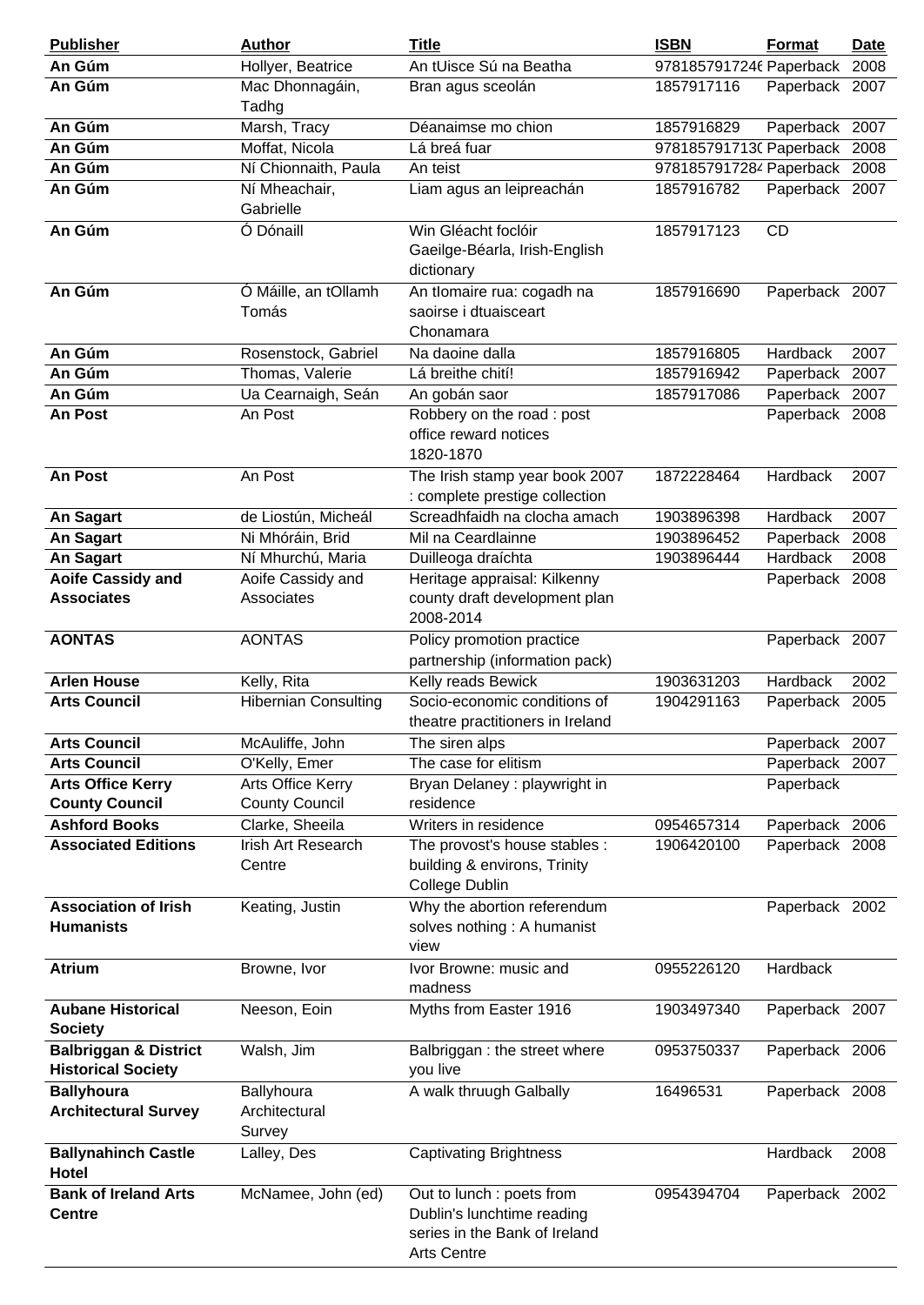| <b>Publisher</b>                     | <b>Author</b>               | <b>Title</b>                                                                   | <b>ISBN</b>                  | Format         | <b>Date</b> |
|--------------------------------------|-----------------------------|--------------------------------------------------------------------------------|------------------------------|----------------|-------------|
| <b>Banshee Publishing</b><br>Company | Murray, Ronan               | In search of the ancient                                                       | 0955698514                   | Paperback 2008 |             |
| <b>Barnardos</b>                     | <b>Barnardos</b>            | Supporting quality book 1:<br>guidelines for professional<br>practice in early | 1906004057                   | Paperback 2008 |             |
| <b>Barnardos</b>                     | Franch, Geraldine           | Supporting quality book 2                                                      | 1906004088                   | Paperback 2008 |             |
| <b>Barnardos</b>                     | Willoughby, Marie           | A practical guide to developing<br>childcare policies                          | 9781906004064 Paperback 2008 |                |             |
| <b>Blackhall</b>                     | de Bono, Edward             | Why So Stupid? How the<br>Human Race has Never Really<br>Learned to Think      | 1842180983                   | Hardback       | 2006        |
| <b>Blackhall Publishing</b>          | Ball, Mary                  | Dyslexia : an Irish perspective                                                | 1842180959                   | Paperback 2006 |             |
| <b>Blackhall Publishing</b>          | Barry, Eimear               | Talking the talk : A guide to<br>workplace communication                       | 1842180746                   | Paperback 2004 |             |
| <b>Blackhall Publishing</b>          | Barry, Siobhán              | Understanding mental health                                                    | 1842180932                   | Paperback 2008 |             |
| <b>Blackhall Publishing</b>          | <b>Blackhall Publishing</b> | <b>Blackhall's Circuit Court rules:</b><br>updated to 1 January 2008           | 1842181560                   | Paperback 2008 |             |
| <b>Blackhall Publishing</b>          | <b>Blackhall Publishing</b> | Blackhall's district court rules :<br>updated to 1 January 2007                | 1842181270                   | Paperback 2007 |             |
| <b>Blackhall Publishing</b>          | <b>Blackhall Publishing</b> | <b>Blackhall's District Court rules:</b><br>updated to 1January 2008           | 1842181553                   | Paperback 2008 |             |
| <b>Blackhall Publishing</b>          | Blythe, Jim                 | Sales and sales management                                                     | 184218010X                   | Paperback 2000 |             |
| <b>Blackhall Publishing</b>          | Brennan, Peter              | Behind closed doors: The EU<br>negotiations that shaped<br>modern Ireland      | 1842181393                   | Paperback 2008 |             |
| <b>Blackhall Publishing</b>          | Brophy, Justin              | Harmony in the home:<br>questions and answers                                  | 1842180991                   | Paperback 2006 |             |
| <b>Blackhall Publishing</b>          | Byrne, Greg                 | Winning marketing decisions<br>that grow a business                            | 1842180711                   | Hardback       | 2004        |
| <b>Blackhall Publishing</b>          | Byrne, Tony                 | Bullying in the workplace, home<br>and school: questions and<br>answers        | 1842180681                   | Paperback 2004 |             |
| <b>Blackhall Publishing</b>          | Casey, Patricia             | From the heart : your mental<br>health questions answerwed                     | 1842180797                   | Paperback 2004 |             |
| <b>Blackhall Publishing</b>          | Chadha, Pradeep             | Stress barrier : nature's way to<br>overcoming stress                          | 1901657655                   | Paperback 1999 |             |
| <b>Blackhall Publishing</b>          | Charleton, Peter            | Lies in a mirror : an essay on<br>evil and deceit                              | 1842181017                   | Paperback 2006 |             |
| <b>Blackhall Publishing</b>          | Coleman, Marc               | The best is yet to come                                                        | 1842181423                   | Paperback 2007 |             |
| <b>Blackhall Publishing</b>          | Connolly, Pauline           | Hospitality management in<br>Ireland                                           | 842181130                    | Paperback 2006 |             |
| <b>Blackhall Publishing</b>          | Cooney, Thomas M.           | European cases in<br>entrepreneurship                                          | 1842181447                   | Paperback 2007 |             |
| <b>Blackhall Publishing</b>          | Coulson-Thomas,<br>Colin    | Individuals and enterprise:                                                    | 190165771X                   | Hardback       | 1999        |
| <b>Blackhall Publishing</b>          | Coulson-Thomas,<br>Colin    | Shaping things to Come                                                         | 842180876                    | Paperback 2001 |             |
| <b>Blackhall Publishing</b>          | Cullen, John                | Communication and knowledge<br>sharing at work                                 | 9781842181522 Paperback 2008 |                |             |
| <b>Blackhall Publishing</b>          | Cunneen, Patrick            | Organisational Structure: An<br>essential lever in managing<br>change          | 1842181546                   | Paperback 2008 |             |
| <b>Blackhall Publishing</b>          | Dale, Margaret              | People dimension : managing<br>your people performance                         | 1901657574                   | Paperback 1999 |             |
| <b>Blackhall Publishing</b>          | Dale, Margaret              | The learning dimension                                                         | 1842180266                   | Paperback      | 2002        |
| <b>Blackhall Publishing</b>          | Dawes, Frank                | Small business management                                                      | 1901657590                   | Paperback      | 1999        |
| <b>Blackhall Publishing</b>          | de Bono, Edward             | Why so stupid? : how the<br>human race has never really<br>learned to think    | 1842180509                   | Hardback       | 2003        |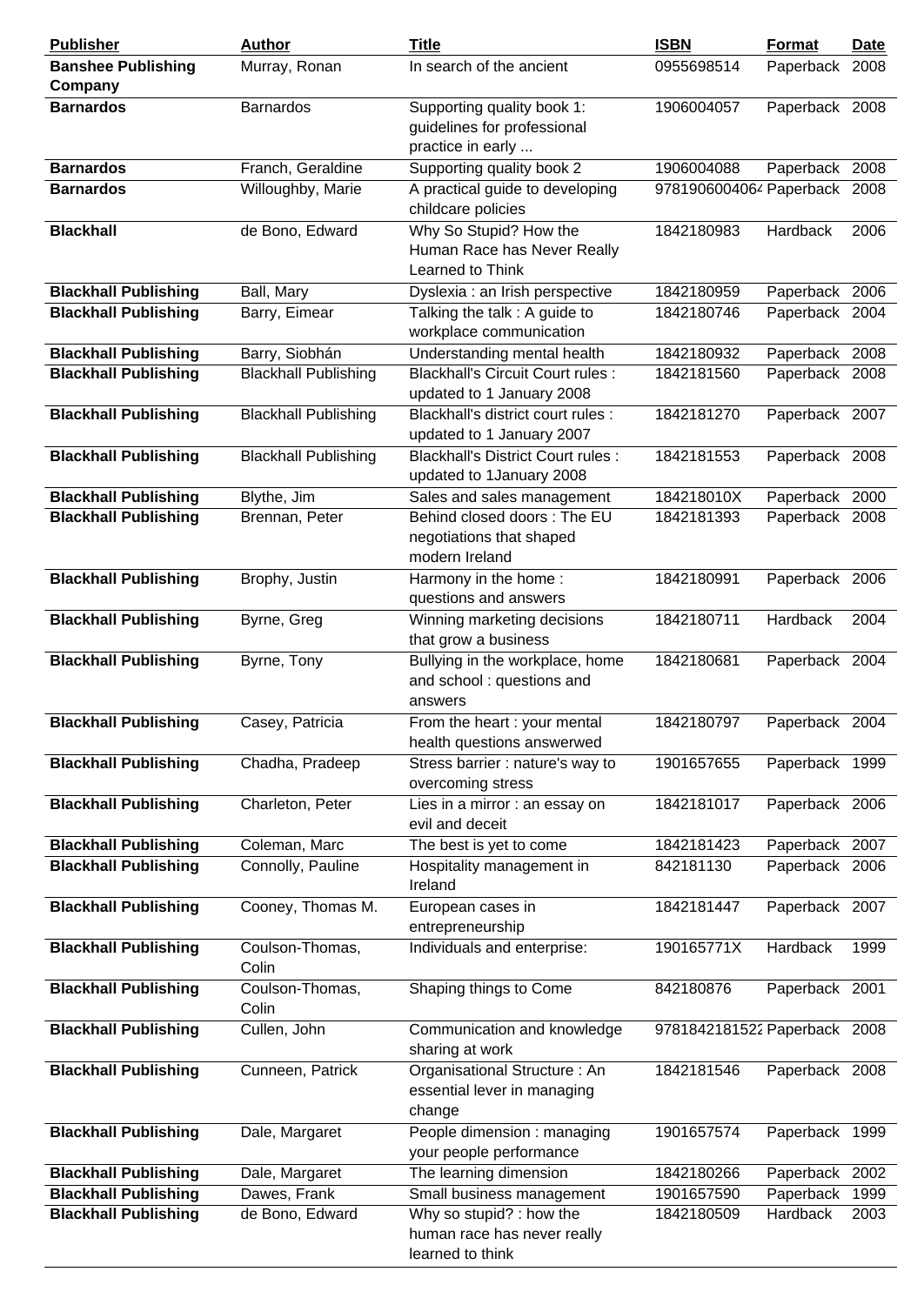| <b>Publisher</b>            | <b>Author</b>    | <b>Title</b>                                                                       | <b>ISBN</b> | Format         | <b>Date</b> |
|-----------------------------|------------------|------------------------------------------------------------------------------------|-------------|----------------|-------------|
| <b>Blackhall Publishing</b> | de Bono, Eward   | Why so stupid?                                                                     | 1842180983  | Paperback      | 2006        |
| <b>Blackhall Publishing</b> | Dunne, Elizabeth | The psychology of working<br>safely                                                | 1842180053  | Paperback 2000 |             |
| <b>Blackhall Publishing</b> | Feller, Joseph   | Customer-friendly: design<br>guidelines for e-commerce                             | 1842180118  | Paperback 2000 |             |
| <b>Blackhall Publishing</b> | Flood, Patrick   | Effective top management<br>teams: an international<br>perspective                 | 1842180177  | Paperback 2001 |             |
| <b>Blackhall Publishing</b> | Gent, Paul       | Basic concepts of computing,<br>PCs and information technology                     | 1842180355  | Paperback 2002 |             |
| <b>Blackhall Publishing</b> | Gent, Paul       | Clearly computing 2 : managing<br>the PC and its files and folders                 | 1842180363  | Paperback 2002 |             |
| <b>Blackhall Publishing</b> | Gent, Paul       | Clearly computing 3 : microsoft<br>word word processing and<br>basic desktop       | 1842180371  | Paperback 2002 |             |
| <b>Blackhall Publishing</b> | Gent, Paul       | Clearly computing 4 : microsoft<br>Excel: spreadsheets                             | 184218038X  | Paperback 2002 |             |
| <b>Blackhall Publishing</b> | Gent, Paul       | Clearly computing 5 : microsoft<br>access databases                                | 1842180398  | Paperback 2002 |             |
| <b>Blackhall Publishing</b> | Gent, Paul       | Clearly computing 6 : microsoft:<br>power point presentations                      | 1842180401  | Paperback 2002 |             |
| <b>Blackhall Publishing</b> | Gent, Paul       | Clearly computing 7 : the<br>internet and email                                    | 184218041X  | Paperback 2002 |             |
| <b>Blackhall Publishing</b> | Gent, Paul       | The clearly computing series 1 :<br>basic concepts of computing,<br>PCs and        | 1842180355  | Paperback 2002 |             |
| <b>Blackhall Publishing</b> | Harrold, Mark    | Parenting and privilege: rasing<br>children in an affluent society                 | 1842180819  | Paperback 2004 |             |
| <b>Blackhall Publishing</b> | Hayes, Declan    | Interview fundamentals                                                             | 1842180010  | Paperback 2001 |             |
| <b>Blackhall Publishing</b> | Kearney, Brian   | The celtic tiger at your service                                                   | 1842180193  | Paperback 2000 |             |
| <b>Blackhall Publishing</b> | Keating, Mary A. | Managing cross-cultural<br>business relations                                      | 1842180673  | Paperback 2004 |             |
| <b>Blackhall Publishing</b> | Kennedy, Harry   | The annotated mental health<br>acts                                                | 1842181201  | Hardback       | 2007        |
| <b>Blackhall Publishing</b> | Luby, Alice      | Financial accounting : for the<br>hospitality, tourism and retail<br>sectors       | 1842180908  | Paperback 2005 |             |
| <b>Blackhall Publishing</b> | Lury, Giles      | Adwatching: lifting the lid on<br>the world of advertising                         | 1842180061  | Paperback 2001 |             |
| <b>Blackhall Publishing</b> | Lury, Giles      | Brandwatching: lifting the lid on<br>branding                                      | 1842180258  | Paperback 2001 |             |
| <b>Blackhall Publishing</b> | Lury, Giles      | Researchwatching: lifting the<br>lid on market research                            | 1842180843  | Paperback 2004 |             |
| <b>Blackhall publishing</b> | MacDonald, Lynda | <b>Blackhall Publishing guide</b><br>sensitive issues in employment                | 190165785X  | Paperback 1999 |             |
| <b>Blackhall Publishing</b> | McCann, Andrew   | Know your right: A simple<br>guide to social and civic<br>entitlements in Ireland  | 1842181263  | Paperback 2007 |             |
| <b>Blackhall Publishing</b> | McCann, Andrew   | Know your right : A simple<br>guide to social and civic<br>entitlements in Ireland | 1842181539  | Paperback 2008 |             |
| <b>Blackhall Publishing</b> | McCann, Andrew   | Know Your Rights: A simple<br>guide to social and civic<br>entitlements            | 1842181009  | Paperback 2006 |             |
| <b>Blackhall Publishing</b> | McCann, Andrew   | Know your rights 2007                                                              | 1842181263  | Paperback 2007 |             |
| <b>Blackhall Publishing</b> | McCann, Andrew   | Know Your Rights 2008 Edition                                                      | 1842181539  | Hardback       | 2008        |
| <b>Blackhall Publishing</b> | McConalogue, Tom | Hanging on and letting go: the<br>art of delegation                                | 1842181195  | Paperback 2008 |             |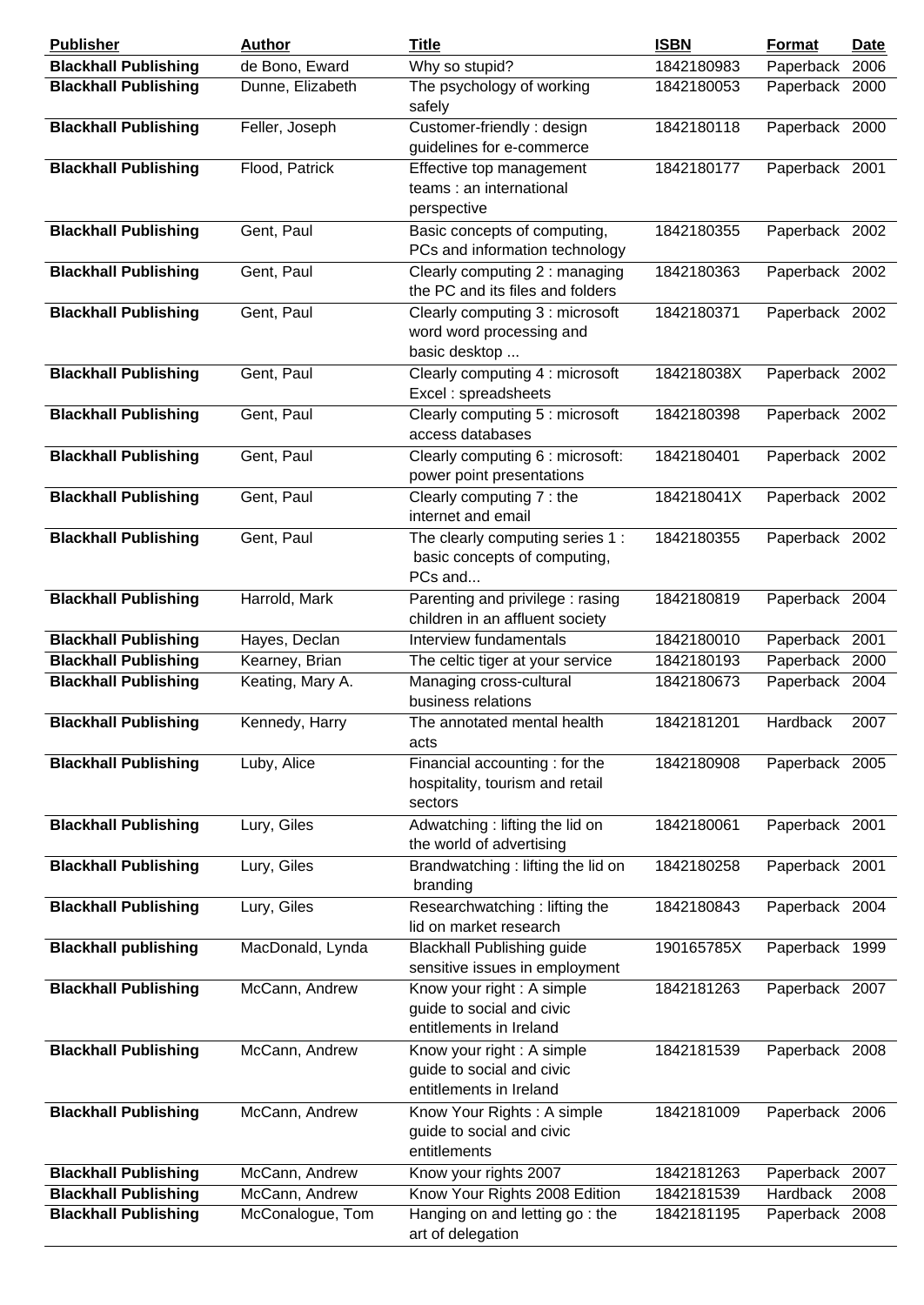| <b>Publisher</b>                      | <b>Author</b>              | <b>Title</b>                                                                              | <b>ISBN</b>                  | <b>Format</b>                    | <b>Date</b> |
|---------------------------------------|----------------------------|-------------------------------------------------------------------------------------------|------------------------------|----------------------------------|-------------|
| <b>Blackhall Publishing</b>           | McDonnell, Patrick         | Disability and society:<br>ideological and historical<br>dimensions                       | 1842181379                   | Paperback                        | 2007        |
| <b>Blackhall Publishing</b>           | McGuinness, Tom            | From redundance to success                                                                | 1842180827                   | Paperback 2004                   |             |
| <b>Blackhall Publishing</b>           | McGuinness, Tom            | From redundancy to success                                                                | 1842180827                   | Paperback                        | 2004        |
| <b>Blackhall Publishing</b>           | Mullally, Maureen          | Law and the family: A practical<br>guide                                                  | 1901657531                   | Paperback 1999                   |             |
| <b>Blackhall Publishing</b>           | Nestor, Jim                | Law of child care                                                                         | 1842180754                   | Paperback 2004                   |             |
| <b>Blackhall Publishing</b>           | Ó'Cinnéide, Barra          | Riverdance : the phenomenon                                                               | 1901657906                   | Paperback 2002                   |             |
| <b>Blackhall Publishing</b>           | O'Doherty, Colm            | A new agenda for family<br>support : providing services<br>that create social capital     | 1842181386                   | Paperback 2007                   |             |
| <b>Blackhall Publishing</b>           | O'Donoghue,<br>Donncha     | Management accounting for the<br>hospitality, tourism and retail<br>sectors               | 1842181149                   | Paperback 2006                   |             |
| <b>Blackhall Publishing</b>           | Reidy, Linda               | Managing people in the<br>workplace                                                       | 184218069X                   | Paperback 2004                   |             |
| <b>Blackhall Publishing</b>           | Salha, Chaman              | Suing the police                                                                          | 1901657868                   | Paperback 1999                   |             |
| <b>Blackhall Publishing</b>           | Stephens, Sandra           | Business dimension: managing<br>your business performance                                 | 1901657582                   | Paperback 1999                   |             |
| <b>Blackhall Publishing</b>           | Stewart, Mark              | The quantum advantage : a<br>new leadership guide for<br>business managers                | 1842180495                   | Paperback 2004                   |             |
| <b>Blackhall Publishing</b>           | Stranks, Jeremy            | Blackhall Publishing guide health<br>& safety at work in the UK                           | 190165740X                   | Paperback 1998                   |             |
| <b>Blackhall Publishing</b>           | Taylor, Randolph<br>J.B.   | Standard forms for<br>subcontractors : a practical<br>approach                            | 781842181256 Paperback 2007  |                                  |             |
| <b>Blackhall Publishing</b>           | Thornton, Marc             | Winning lifetime customers :<br>how to keep customers using<br>customer care!             | 1901657671                   | Paperback 2001                   |             |
| <b>Blackhall Publishing</b>           | Whelan, Noal               | Politics elections and the law                                                            | 1901657698                   | Paperback 2000                   |             |
| <b>Blackhall Publishing</b>           | Wright, Angela             | Ireland: tourism and marketing                                                            | 1842180789                   | Paperback 2004                   |             |
| <b>Blackhall Publishong</b>           | Maher, Eileen              | Personnel function in Irish<br>hotels                                                     | 1901657949                   | Paperback 2000                   |             |
| <b>Blackwater Press</b>               | Cox, Emily                 | Suicide : Ireland's story                                                                 | 1841318043                   | Paperback 2006                   |             |
| <b>Blackwater Press</b>               | Kavanagh, Dermot           | Ollie : the hurling life and times<br>of Ollie Walsh                                      | 1841318000                   | Paperback 2006                   |             |
| <b>Blckhall Publishing</b>            | Lankford, Cormac           | The Interview challenge                                                                   | 1901657418                   | Paperback 1999                   |             |
| <b>Blue Mango</b>                     | Maher, Bridget             | <b>Fallen Angels</b>                                                                      | 0955835506                   | Paperback 2008                   |             |
| <b>Bobdog Publications</b>            | Flood, Vincent             | After Gibraltar                                                                           | 0953288229                   | Paperback 2006                   |             |
| <b>Boglark Press</b>                  | Houlihan, Con              | A Harvest                                                                                 | 0952984725                   | Paperback 2005                   |             |
| <b>Boglark Press</b>                  | Sheehan, Mike              | Ladder in limbo                                                                           | 1905483426                   | Paperback                        |             |
| Boland, C<br><b>Bookmarks Ireland</b> | Boland, C<br>Kieran, Allen | Tidings<br>Reasons to vote no to the<br>Lisbon Treaty, EU constitution<br>referendum 2008 | 0954387884                   | Paperback 2008<br>Paperback 2008 |             |
| <b>Bord lascaigh Mhara</b>            | Bord lascaigh Mhara        | Driving the industry forward:<br>the BIM "Fish Ireland 2008"<br>conference                |                              | Paperback 2008                   |             |
| <b>Bord lascaigh Mhara</b>            | Bord lascaigh Mhara        | User Friendly guide to fisheries<br>monitoring centre online hail<br>messaging            |                              | Paperback 2008                   |             |
| <b>Border Action</b>                  | <b>Border Action</b>       | Evaluation of peace II-funderd<br>projects addressing the needs<br>of $\dots$             |                              | Paperback                        |             |
| Br. John, OFM                         | O'Brien, John, OFM         | Cry me a river : Mary's tender<br>tears                                                   | 9780955567018 Paperback 2008 |                                  |             |
| <b>Brandon Book</b>                   | Charles, Paul              | The beautiful sound of silence                                                            | 08632237783                  | Hardback                         | 2008        |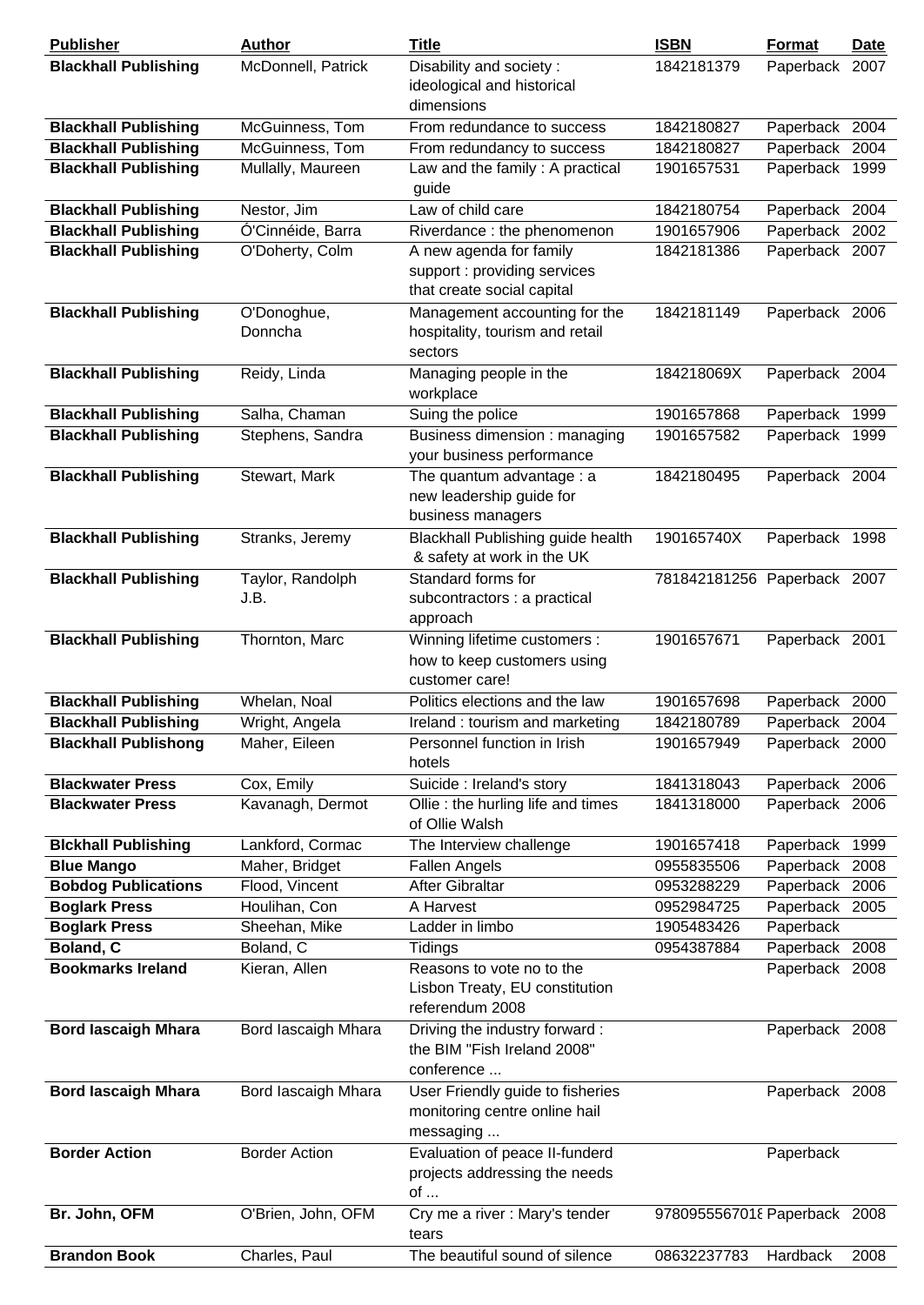| <b>Publisher</b>                                     | <b>Author</b>                          | <b>Title</b>                                                                        | <b>ISBN</b>                  | Format         | <b>Date</b> |
|------------------------------------------------------|----------------------------------------|-------------------------------------------------------------------------------------|------------------------------|----------------|-------------|
| <b>Brandon Books</b>                                 | Bruen, Ken                             | American skin                                                                       | 086322792                    | Hardback       | 2008        |
| <b>Brandon Books</b>                                 | Bruen, Ken                             | The dramatist                                                                       | 0863223860                   | Paperback      | 2008        |
| <b>Brandon Books</b>                                 | Charles, Paul                          | Sweetwater                                                                          | 0863223679                   | Hardback       | 2007        |
| <b>Brandon Books</b>                                 | Magan, Manchán                         | Truck fever : a journey through<br>Africa                                           | 863223891                    | Paperback 2008 |             |
| <b>Brandon Books</b>                                 | McCrea, Barry                          | The first verse                                                                     | 0863223808                   | Paperback 2008 |             |
| <b>Brandon Books</b>                                 | McCullagh,<br>Constance                | <b>Funny Peculiar</b>                                                               | 0863223846                   | Paperback      |             |
| <b>Brandon Books</b>                                 | Millar, Sam                            | Bloodstorm                                                                          | 0863223754                   | Paperback      | 2008        |
| <b>Brandon Books</b>                                 | Monaghan, James                        | Colombia jail journal                                                               |                              | Paperback      | 2007        |
| <b>Brandon Books</b>                                 | Ó Dubhshláine,<br>Micheál              | Inis mhic uibhleáin                                                                 | 08663223730                  | Hardback       | 2007        |
| <b>Brandon Books</b>                                 | O'Neill, Francis                       | Chief O'Neill's sketchy<br>recollections of an eventful life                        | 0863223785                   | Hardback       | 2008        |
|                                                      |                                        | in Chicago                                                                          |                              |                |             |
| <b>Brandon Books</b>                                 | Taylor, Alice                          | The Parish                                                                          | 0863223747                   | Hardback       | 2008        |
| <b>Brandon Books</b>                                 | Wall, William                          | No paradiso                                                                         | 0863223559                   | Paperback      | 2006        |
| <b>Bray Community</b>                                | Haases, Trutz,                         | Children, families and                                                              |                              | Paperback 2008 |             |
| <b>Consortium</b>                                    | McKeown, Kieran                        | neighbourhoods in the Bray                                                          |                              |                |             |
|                                                      | and Pratschke,                         | area : a study for Bray                                                             |                              |                |             |
|                                                      | Jonathon                               | Community Consortium:<br>summary report                                             |                              |                |             |
| <b>Breacadh</b>                                      |                                        | Liostaí bhreacadh: focail<br>choitianta sa ghaeilge                                 | 1904789048                   | Paperback 2007 |             |
| <b>Breaking Ground</b>                               | Ainley, Rosa                           | Adam Chodzko: then                                                                  | 1904662082                   | Paperback 2008 |             |
| <b>Breaking Ground</b>                               | <b>Breaking Ground</b>                 | <b>Breaking Ground: selected</b><br>projects 2002-2008                              |                              | Paperback 2002 |             |
| <b>Breaking Ground</b>                               | Duffy, Joyce                           | The long good Saturday                                                              | 9780955738623 Hardback       |                | 2008        |
| <b>Breaking Ground</b>                               | McLoughlin, Michael                    | Welcome back!                                                                       | 9780955738616 Paperback      |                | 2008        |
| <b>Breaking Ground</b>                               | Rowelly, Ellen                         | Seamus Nolan Hotel Ballymun                                                         | 0955738601                   | Hardback       | 2008        |
| <b>Breffni Publications</b>                          | O'Rourke, Michael<br>Α.                | History of the Wexford Catholic<br>Young Men's Society<br>1855-2008 volume 1        | 9780956047403 Paperback 2008 |                |             |
| <b>Bréifne Historical</b><br><b>Society</b>          | MacKiernan, Francis<br>J.              | The college boys                                                                    | 0953499342                   | Hardback       | 2008        |
| <b>Business2Arts</b>                                 | <b>Business2Arts</b>                   | <b>Business2Arts Limited:</b><br>Director's report and financial<br>statemens, 2007 |                              | Paperback 2007 |             |
| <b>Byrne, Peter</b>                                  | Byrne, Peter                           | A view from Bree Hill                                                               |                              | Paperback 2006 |             |
| <b>Callan Heritage</b>                               | Callan Heritage                        | The famine in the                                                                   |                              | Paperback 2008 |             |
| <b>Society</b>                                       | Society                                | Kilkenny/Tipperary region                                                           |                              |                |             |
| <b>Cappoquin Civic</b><br><b>Link Heritage Group</b> | Cappoquin Civic Link<br>Heritage Group | Cappoquin : A brief guide to an<br>area's rich heritage                             |                              | Paperback 2007 |             |
| <b>Cappoquin Civic</b><br><b>Link Heritage Group</b> | Cappoquin Heritage<br>Group            | At school by the river bend                                                         |                              | Paperback 2007 |             |
| <b>Carlow Arts Festival</b>                          | <b>Carlow Arts Festival</b>            | Schwatschke: retrospective<br>exhibition 1954-2004                                  |                              | Paperback 2004 |             |
| <b>Carraig Press</b>                                 | Ó L, Seán                              | A Thaoisigh: An open letter to a<br>callous politician and others                   | 0955782701                   | Paperback 2007 |             |
| <b>Carrella Publishing</b>                           | Conway, J. F.                          | Eat lots! be slim                                                                   | 955971501                    | Hardback       | 2008        |
| <b>Carroll Education</b>                             | O'Neill, Mary                          | Chambers primary dictionary:                                                        | 1844501076                   | Paperback 2008 |             |
| Limited                                              |                                        | specially written for pupils age<br>$7+$                                            |                              |                |             |
| Carty/Lynch                                          | Carty, Mary-Rose                       | History of Kileen Castle                                                            | 095138207                    | Paperback 2008 |             |
| <b>Carysfort Press</b>                               | Byrne Bodley,<br>Lorraine              | Proserpina : Goethe's<br>Meldodrama with music by Carl<br>Ederwein                  | 9781904505273 Paperback 2007 |                |             |
| <b>Carysfort Press</b>                               | Cave, Richard                          | Irish theatre in England                                                            | 1904505266                   | Paperback      |             |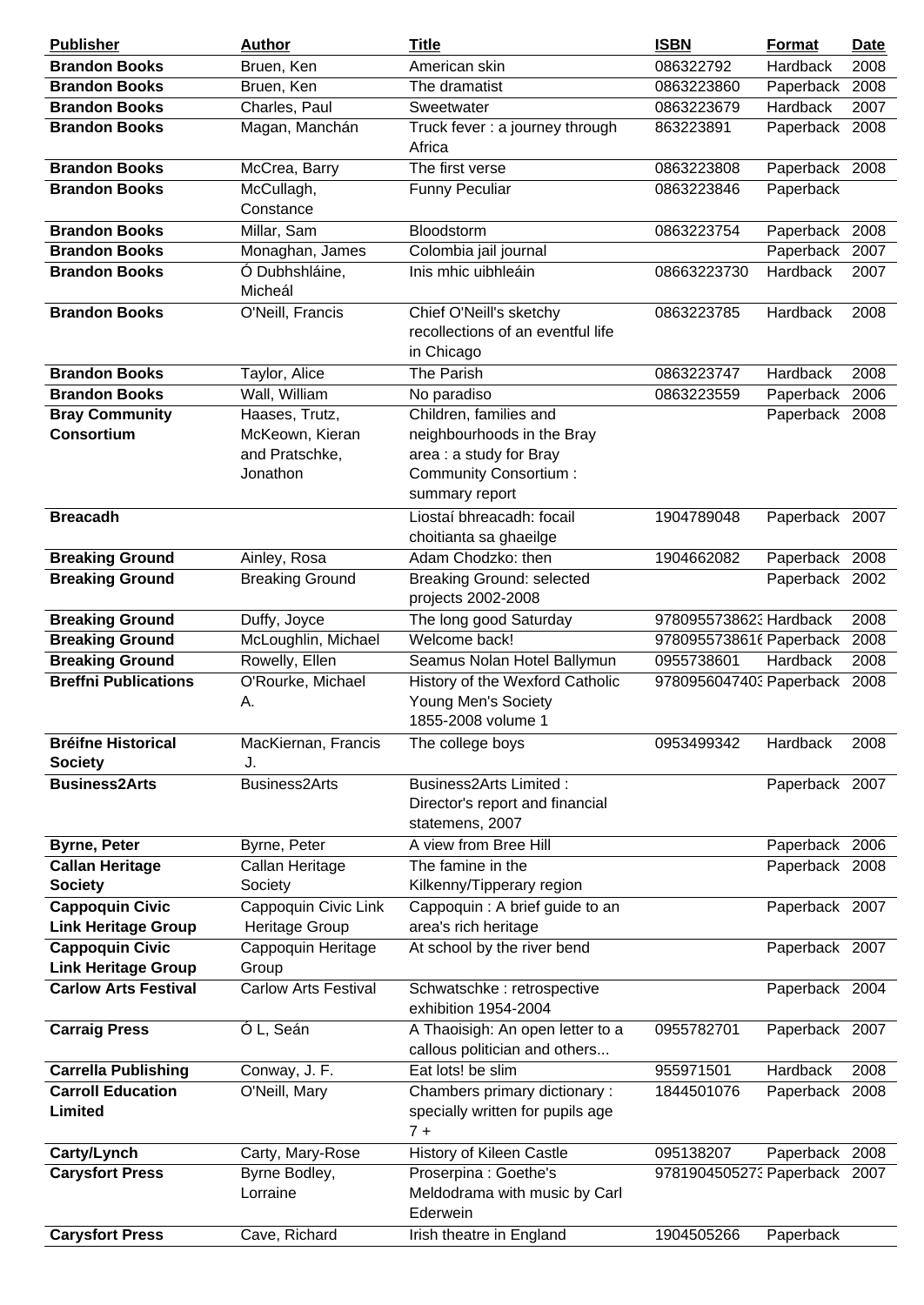| <b>Publisher</b>                         | <b>Author</b>           | <b>Title</b>                                                                              | <b>ISBN</b> | <b>Format</b>  | <b>Date</b> |
|------------------------------------------|-------------------------|-------------------------------------------------------------------------------------------|-------------|----------------|-------------|
| <b>Carysfort Press</b>                   | Cave, Richard           | Irish theatre in England : Irish<br>theatrical diaspora series 2                          | 190450526   | Paperback 2008 |             |
| <b>Carysfort Press</b>                   | Devitt, John            | Shifting scenes : Irish theater<br>going 1955-1985                                        | 1904505333  | Paperback 2008 |             |
| <b>Cavan County</b><br>Council           | Cavan County<br>Council | Cavan: urban design<br>framework                                                          |             | Paperback 2007 |             |
| <b>Cavan County</b><br><b>Council</b>    | Cavan County<br>Council | Cavan town & environs 2020:<br>integrated framework plan                                  |             | Paperback 2007 |             |
| <b>Cavan County</b><br><b>Council</b>    | Cavan County<br>Council | Cavan town and environs<br>integrated framework plan 2020<br>: transportation             |             | Paperback 2007 |             |
| <b>Cavan County</b><br><b>Council</b>    | Cavan County<br>Council | Cootehill local area plan<br>2006-2009                                                    |             | Paperback      |             |
| <b>Cavan County</b><br><b>Council</b>    | Cavan County<br>Council | Draft Cavan county<br>development plan 2009-2015                                          |             | Paperback 2008 |             |
| <b>Cavan County</b><br>Council           | Cavan County<br>Council | Draft Cavan county<br>development plan 2009-2015 :<br>small town & village plan           |             | Paperback 2008 |             |
| <b>Cavan County</b><br><b>Council</b>    | Cavan County<br>Council | Draft Cavan county<br>development plan 2009-2015<br>local area plans                      |             | Paperback 2008 |             |
| <b>Cavan County</b><br>Council           | Cavan County<br>Council | Draft Cavan town & environs<br>development plan 2009-2015                                 |             | Paperback 2008 |             |
| <b>Cavan County</b><br>Council           | Cavan County<br>Council | Material variation no.1 rural<br>housing policy: Cavan county<br>development plan         |             | Paperback 2005 |             |
| <b>Cavan County</b><br><b>Council</b>    | Cavan County<br>Council | Mullagh local area plan<br>2006-2009                                                      |             | Paperback 2006 |             |
| <b>Cavan County</b><br><b>Council</b>    | Cavan County<br>Council | Variation No. 1 2007 : Cavan<br>town and Cavan town &<br>environs development             |             | Paperback 2007 |             |
| <b>Cavan County</b><br><b>Council</b>    | Cavan County<br>Council | Village plans, Crosskeys,<br>Kilcogy, Mountnugent,<br>Stradone                            |             | Paperback 2007 |             |
| Ceadogán                                 | Arnold, Bruce           | Abstract cubist rugs: Art Deco<br>rugs designed by Mainie Jellett                         |             | Paperback 2008 |             |
| <b>Central Bank of</b><br><b>Ireland</b> | Bredin, Don             | Alternative tests of the<br>expectations hypothesis of the<br>term  (RT/2/2001)           |             | Paperback 2001 |             |
| <b>Central Bank of</b><br><b>Ireland</b> | Bredin, Don             | An analysis of the transmission<br>mechanism of monetary policy<br>in Ireland (RT/1/2001) |             | Paperback 2001 |             |
| <b>Central Bank of</b><br><b>Ireland</b> | Bredin, Don             | Liquidity effects and<br>precautionary saving in the<br>Czech Republic (RT/4/2001)        |             | Paperback 2001 |             |
| <b>Central Bank of</b><br><b>Ireland</b> | Bredin, Don             | Retail interest rate<br>pass-through: the Irish<br>experience (RT/6/2001)                 |             | Paperback 2001 |             |
| <b>Central Bank of</b><br><b>Ireland</b> | Bredin, Don             | Risk premia and long rates in<br>Ireland (RT/2/2000)                                      |             | Paperback 2000 |             |
| <b>Central Bank of</b><br>Ireland        | Bredin, Don             | The expectations hypothesis of<br>the term structure the case of<br>Ireland (RT/1/2000)   |             | Paperback 2000 |             |
| <b>Central Bank of</b><br><b>Ireland</b> | Bresin, Don             | Money demand in the Czech<br>Republic since transition<br>(RT/3/2001)                     |             | Paperback 2001 |             |
| <b>Central Bank of</b><br>Ireland        | Cronin, David           | Fiscal sustainabiliy when time is<br>on your side                                         |             | Paperback 2000 |             |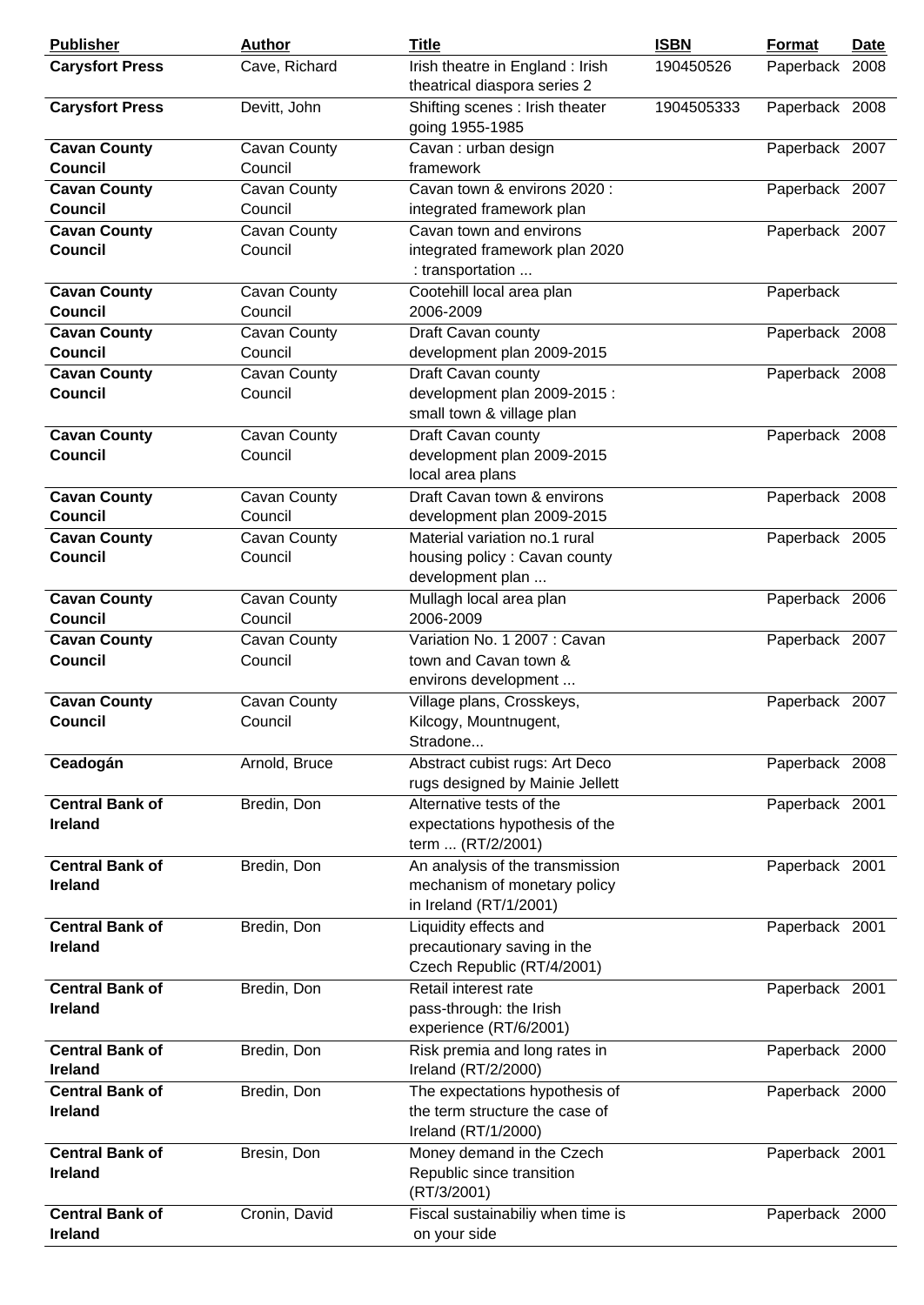| <b>Publisher</b>           | <b>Author</b>           | <b>Title</b>                       | <b>ISBN</b> | Format         | Date |
|----------------------------|-------------------------|------------------------------------|-------------|----------------|------|
| <b>Central Bank of</b>     | Cronin, David           | Interpreting the close to balance  |             | Paperback 2000 |      |
| <b>Ireland</b>             |                         | provision of the stability and     |             |                |      |
|                            |                         | growth pact                        |             |                |      |
| <b>Central Bank of</b>     | Slevin, Geraldine       | Potential output and the output    |             | Paperback 2001 |      |
| <b>Ireland</b>             |                         | gap in Ireland (RT/5/2001)         |             |                |      |
| <b>Central Remedial</b>    | Nic Domhnaill           | A traditional music journey        | 0954532416  | Paperback 2007 |      |
| <b>Clinic</b>              | Gairbhí, Máire          | 1600-2000                          |             |                |      |
| <b>Centre for Early</b>    | Centre for Early        | Vision into practice:              |             | Paperback 2007 |      |
| <b>Childhood</b>           | Childhood               | international conference 2007      |             |                |      |
| <b>Development and</b>     | Development and         | Dublin Castle, Feburary 8th -      |             |                |      |
| <b>Education</b>           | Education               | 10th 2007                          |             |                |      |
| <b>Centre for Social</b>   | Lalor, Kevin            | Young people and crime:            | 1900454246  | Palerback      | 2007 |
| and Educational            |                         | research, policy and practice      |             |                |      |
| <b>Research</b>            |                         |                                    |             |                |      |
| <b>Chambers Ireland</b>    | Chambers Ireland        | Assessing best practice in         |             | Paperback      |      |
|                            |                         | immigrant visa processing          |             |                |      |
| <b>Chambers Ireland</b>    | <b>Chambers Ireland</b> | eBusiness survey 2007-vol 1        |             | Paperback 2007 |      |
| <b>Chambers Ireland</b>    | Chambers Ireland        | Generating the future Ireland's    |             | Paperback      |      |
|                            |                         | energy option                      |             |                |      |
| <b>Chambers Ireland</b>    | Chambers Ireland        | Ireland's aviation services at a   |             | Paperback 2007 |      |
|                            |                         | glance: scheduled services         |             |                |      |
|                            |                         | summer 2007                        |             |                |      |
| <b>Chambers Ireland</b>    | Chambers Ireland        | Labour force 2006 : A              |             | Paperback 2006 |      |
|                            |                         | Chambers Ireland survey            |             |                |      |
| <b>Chambers Ireland</b>    | Chambers Ireland        | Labour force 2007 : A              |             | Paperback 2007 |      |
|                            |                         | Chambers Ireland survey            |             |                |      |
| <b>Chambers Ireland</b>    | Chambers Ireland        | Local Authority development        |             | Paperback 2008 |      |
|                            |                         | charges for business               |             |                |      |
| <b>Chambers Ireland</b>    | Chambers Ireland        | Water service charges for          |             | Paperback 2006 |      |
|                            |                         | business 2006                      |             |                |      |
| <b>Chambers Ireland</b>    | Chambers Ireland        | Water service charges for          |             | Paperback 2007 |      |
|                            |                         | business 2007 : A chambers         |             |                |      |
|                            |                         | Ireand research paper              |             |                |      |
| <b>Children's Research</b> | Mayock, Paula           | Not just homelessness A study      | 1902230329  | Paperback 2008 |      |
| <b>Centre, Trinity</b>     |                         | of out of home young people in     |             |                |      |
| <b>College Dublin</b>      |                         | Cork City                          |             |                |      |
| <b>Children's Reserch</b>  | Buckley, Helen          | Listen to me!                      |             | Paperback 2008 |      |
| <b>Center TCD</b>          |                         |                                    |             |                |      |
| <b>Choice Publishing</b>   | Boyle, Neil P.          | Why be in pain? : when relief is   | 1905451661  | Paperback 2003 |      |
|                            |                         | at your fingertips                 |             |                |      |
| <b>Choice Publishing</b>   | Byrne, John Michael     | The Phoenix and the Kitty Hawk     | 1905451654  | Paperback 2007 |      |
|                            |                         | & the confession box               |             |                |      |
| <b>Choice Publishing</b>   | Coffey, Martin          | A time of innocence : lest we      | 1905451547  | Paperback 2007 |      |
|                            |                         | forget                             |             |                |      |
| <b>Choice Publishing</b>   | Connolly, Briege        | <b>Felted Christmas traditions</b> | 1905451586  | Paperback 2007 |      |
| <b>Choice Publishing</b>   | Crilly, Ann             | Drogheda rhymes: and other         | 1905451616  | Paperback 2007 |      |
|                            |                         | verses                             |             |                |      |
| <b>Choice Publishing</b>   | Dee, James              | "And bring your bowley!"           | 1905451623  | Paperback 2007 |      |
| <b>Choice Publishing</b>   | English, John Jacob     | The collapse of the war system     | 1905451531  | Paperback 2007 |      |
|                            |                         | : development in the philosphy     |             |                |      |
|                            |                         | of peace in                        |             |                |      |
| <b>Choice Publishing</b>   | Eustace, Deirdre        | Between pleasure & pain            | 1905451579  | Paperback 2007 |      |
| <b>Choice Publishing</b>   | Kinaham-Guinan,         | Ireland in the old days            | 1905451685  | Paperback 2008 |      |
|                            | Matthew                 |                                    |             |                |      |
| <b>Choice Publishing</b>   | Leavy, Anita            | Pure poetry                        | 1905451555  | Paperback 2007 |      |
| <b>Choice Publishing</b>   | Mc Elgunn, Sean         | World without women                | 1905451458  | Paperback 2007 |      |
| <b>Choice Publishing</b>   | McDonagh, P.O.          | The divil in the bog boreen        | 1905451647  | Paperback 2007 |      |
| <b>Choice Publishing</b>   | McGillicuddy, Con       | Eaten bread                        | 1905451562  | Paperback 2007 |      |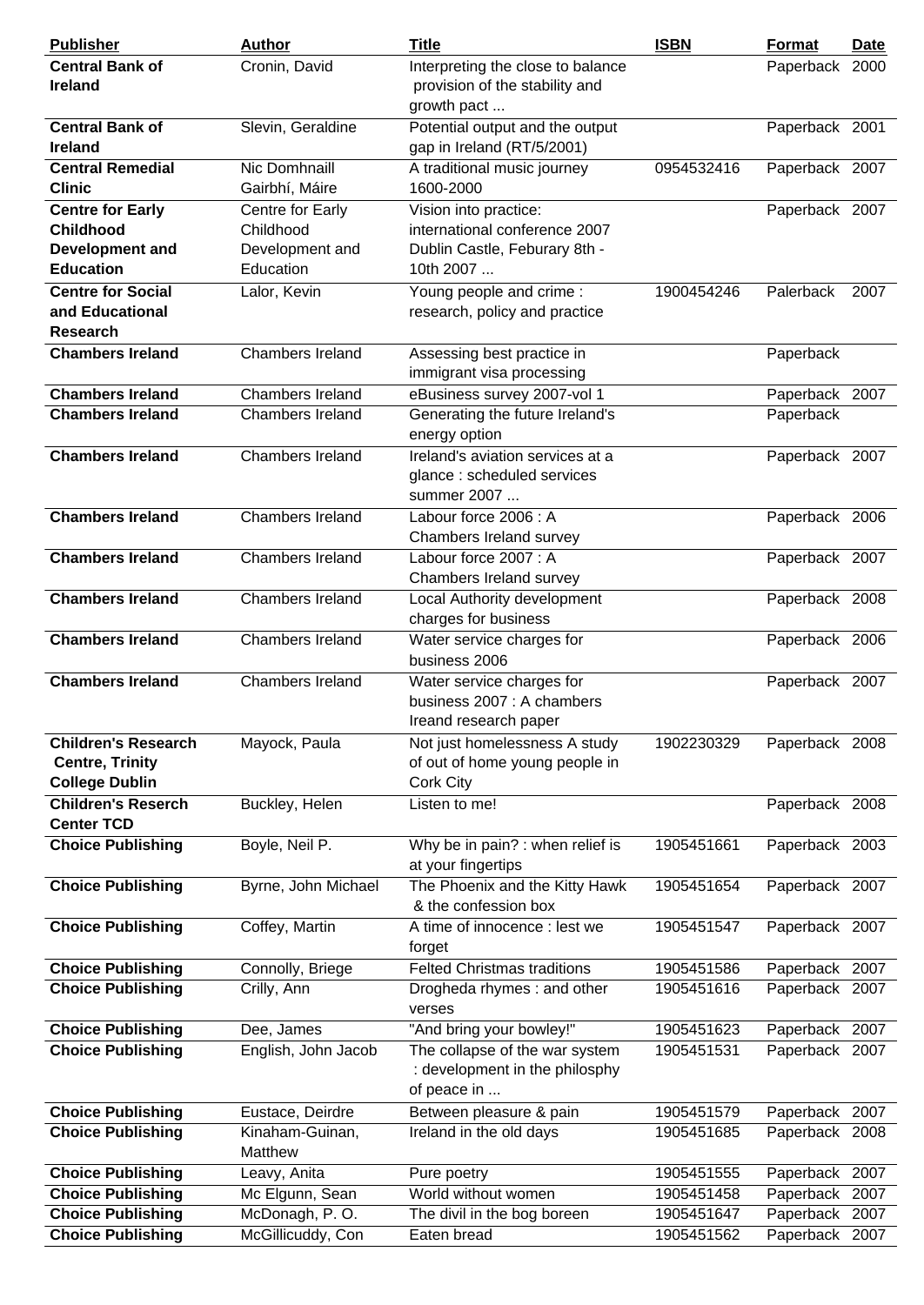| <b>Publisher</b>                                                         | <b>Author</b>                                              | <b>Title</b>                                                                          | <b>ISBN</b>                           | <b>Format</b>   | <b>Date</b>  |
|--------------------------------------------------------------------------|------------------------------------------------------------|---------------------------------------------------------------------------------------|---------------------------------------|-----------------|--------------|
| <b>Choice Publishing</b>                                                 | McKeon, Jim                                                | Green, White and bold: adult<br>Irish joke book                                       | 1905451593                            | Paperback 2007  |              |
| <b>Choice Publishing</b>                                                 | Scarlett, Duncan                                           | Dedicated to St. Anne                                                                 | 1905451609                            | Paperback 2007  |              |
| <b>Chorca Dhuibne</b><br><b>Branch of Birdwatch</b><br>Ireland           | O'Cleary, Michael                                          | The Dingle peninsula bird report<br>2005-2007                                         | 0954282620                            | Paperback 2008  |              |
| <b>Church of Ireland</b><br><b>Board of Education</b>                    | Wilkinson, Jacqui                                          | Fit for life! teacher's book :<br>follow me series fifth/sixth<br>class               |                                       | Paperback 2008  |              |
| <b>City of Dublin</b><br><b>Vocational Education</b><br><b>Commettee</b> | City of Dublin<br>Vocational<br><b>Education Committee</b> | DCVEC handbook for ESOL<br>practitioners : at beginner (AO,<br>A1 literacy            | 0954793838                            | Paperback 2007  |              |
| <b>City of Dublin</b><br><b>Vocational Education</b><br><b>Committee</b> | City of Dublin<br>Vocational<br><b>Education Committee</b> | CDVEC handbook for ESOL<br>practicioners at beginner (AO,<br>A1, literacy for         | 0954793838                            | Paperback 2008  |              |
| <b>Clare County</b>                                                      | <b>Clare County</b>                                        | Kilrush development plan Draft                                                        |                                       | Paperback 2007  |              |
| <b>Council</b>                                                           | Council                                                    | 2008-2014                                                                             |                                       |                 |              |
| <b>Clare County</b>                                                      | <b>Clare Local</b>                                         | Kilrush development plan 2008 -                                                       |                                       | Paperback 2008  |              |
| <b>Council</b>                                                           | Authorities                                                | 2014                                                                                  |                                       |                 |              |
| <b>Clare County</b><br><b>Council</b>                                    | Halpin, Sarah                                              | Kilrush town record of<br>protected structures candidate<br>Structures                |                                       | Paperback 2007  |              |
| Cló Iar-Chonnachta                                                       | Breathnach, Pádraic                                        | Bróga páipéir agus stocaí<br>bainne ramhair                                           | 1905560196                            | Paperback 2007  |              |
| Cló Iar-Chonnachta                                                       | Éamonn, Ó Loinsigh                                         | Na Comharsana Nua                                                                     | 1905560281                            | Hardback        | 2008         |
| Cló Iar-Chonnachta                                                       | Mac Con Iomaire,<br>Liam                                   | Seosamh Ó hÉanaí : nár fhágha<br>mé bás choíche                                       | 1905660202                            | Hardback        | 2007         |
| Cló Iar-Chonnachta                                                       | Ó Muirí, Pól                                               | Seosamh Mac Grianna:<br>Míreanna Saoil                                                | 1905560172                            | Paperback 2007  |              |
| Cló Iar-Chonnachta                                                       | Standún, Pádraig                                           | Díbirt Dé                                                                             | 1905560165                            | Paperback 2007  |              |
| Clo Iar-Chonnachta                                                       | <b>RTÉ</b>                                                 | Máirtín Ó Cadhain: Rí an Fhocail                                                      | 1905560219                            | <b>DVD</b>      | 2007         |
| Cló Iar-Chonnachta                                                       | Óg de Paor, Seán                                           | Lá an Phaoraigh                                                                       | 1905560226                            | Paperback       | 2007         |
| <b>Clo Mhaigh Eo</b>                                                     | O Raghallaigh,<br>Colman                                   | Na cailleacha granna                                                                  | 1899922458                            | Hardback        |              |
| <b>Clo Mhaigh Eo</b>                                                     | O Raghallaigh,<br>Colman                                   | Strainseiri                                                                           | 1899922393                            | Hardback        |              |
| <b>Clo Mhaigh Eo</b>                                                     | Prut, Liam                                                 | Cruibin agus an t-asal                                                                | 1899922369                            | Hardback        |              |
| Cló Mhaigh Eo                                                            | Ó Catháin, Helen                                           | Bó agus Micilín                                                                       | 9781899922505 Paperback               |                 | 2008         |
| Cló Mhaigh Eo<br>Cló Na Ríochta                                          | Ó Súilleabháin, Art<br>Quinlan, Sean                       | Hannah sa chranntreach<br>The great book of Kerry                                     | 9781899928482 Paperback<br>1903896371 | Hardback        | 2008<br>2007 |
| <b>Clogher Historical</b>                                                | Schlegel, Donald M.                                        | Abstracts of chancery                                                                 | 0949012807                            | Hardback        | 2008         |
| <b>Society</b>                                                           |                                                            | inquisitions of the seventeenth                                                       |                                       |                 |              |
| <b>Clonakilty Town</b><br><b>Council</b>                                 | <b>Clonakilty Town</b><br>Council                          | Clonakilty draft development<br>plan 2009-2015 : Vol I survey &<br>analysis           |                                       | Paperback 2008  |              |
| <b>Clonakilty Town</b><br><b>Council</b>                                 | <b>Clonakilty Town</b><br>Council                          | Clonakilty draft development<br>plan 2009-2015 : Vol II policies<br>& objectives      |                                       | Paperback 2008  |              |
| <b>Clonakilty Town</b><br><b>Council</b>                                 | <b>Clonakilty Town</b><br>Council                          | Clonakilty draft development<br>plan 2009-2015 : Vol III strategic<br>& environmental |                                       | Paperback 2008  |              |
| <b>Clonart House</b>                                                     | Fitzgerald, Derek                                          | The orphan                                                                            |                                       | <b>Hardback</b> | 2008         |
| <b>Cloneygowan Press</b>                                                 | Goode, P.J.                                                | The O'Dempsey chronicles :<br>volume one - Lords and chiefs<br>of Clanmalier          | 9780955914003 Paperback 2008          |                 |              |
| <b>COFORD</b>                                                            | Hendrick, Eugene                                           | Forests, carbon and climate<br>change : local and international<br>perspectives       | 1902696611                            | Paperback 2008  |              |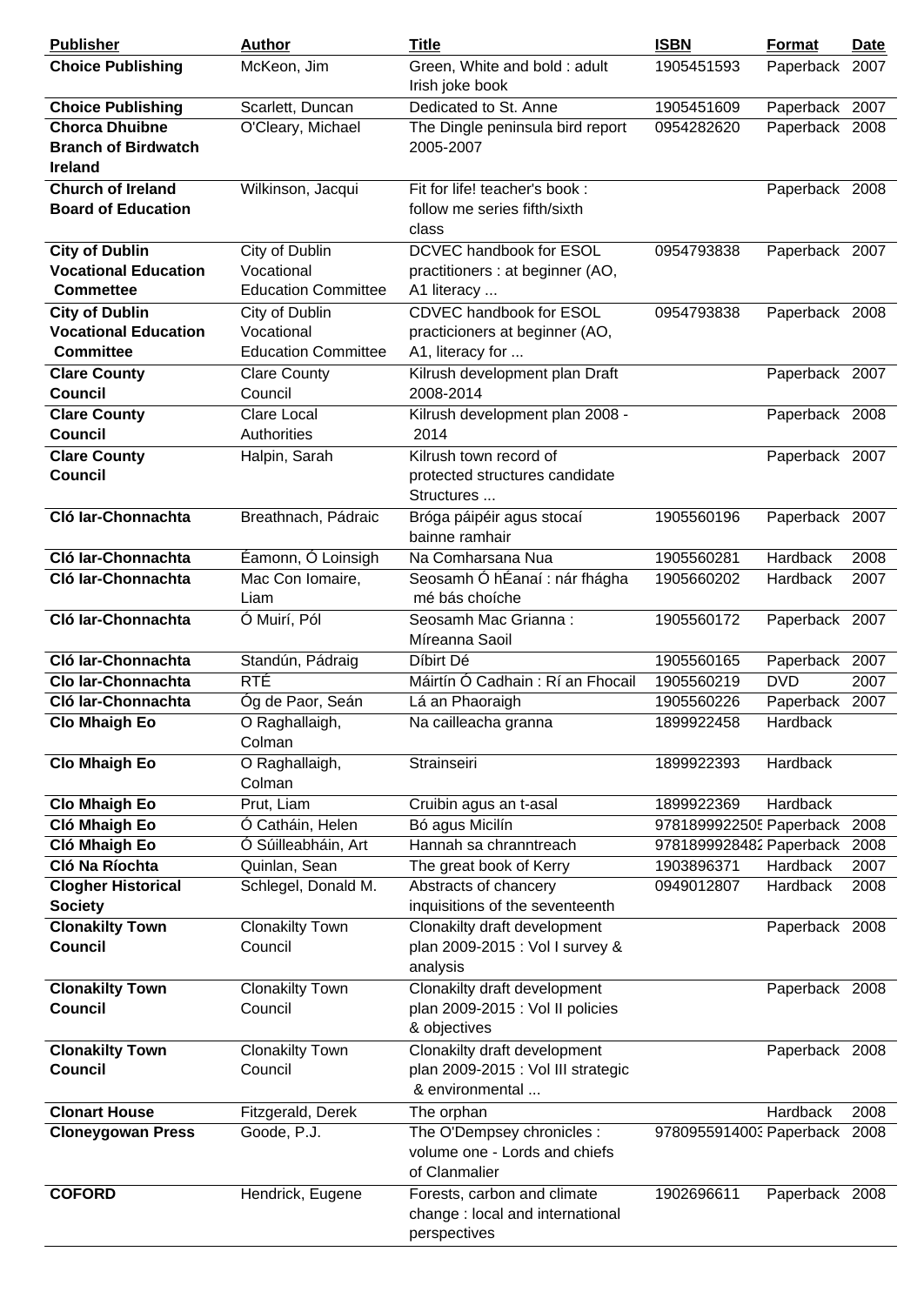| <b>Publisher</b>          | <b>Author</b>                                                                                                  | <b>Title</b>                                                                            | <b>ISBN</b> | <b>Format</b>  | <b>Date</b> |
|---------------------------|----------------------------------------------------------------------------------------------------------------|-----------------------------------------------------------------------------------------|-------------|----------------|-------------|
| <b>COFORD</b>             | Mc Carthy, Nick                                                                                                | Mulch mats : their potential in<br>estabilshing forest and other<br>tree crops          | 1902696549  | Paperback      | 2007        |
| <b>COFORD</b>             | Renou-Wilson,<br>Florence, Keane,<br>Michael, McNally,<br>Gerry, O'Sullivan,<br>John and Farrell,<br>Edward P. | Developing a forest resource<br>on industrial cutaway peatland.<br>The BOGFOR programme | 190269659X  | Paperback 2008 |             |
| <b>COFORD</b>             | Robinson, Bill                                                                                                 | Engineered wood products in<br>Ireland                                                  |             | Paperback 2007 |             |
| <b>Cois Life</b>          | Cloke, Fionnuala                                                                                               | Ceist agam ort!                                                                         | 1901176803  | Paperback      | 2008        |
| <b>Cois Life</b>          | Delap, Breandán                                                                                                | Ar an Taifead : fís, fuaim, focal                                                       | 1901176773  | Hardback       | 2007        |
| <b>Cois Life</b>          | Halleraker, Marvin                                                                                             | Adolf Sna hArda                                                                         | 1901176810  | Hardback       | 2002        |
| <b>Cois Life</b>          | Halleraker, Marvin                                                                                             | Adolf sna hArda                                                                         | 1901176819  | Hardback       | 2008        |
| <b>Cois Life</b>          | Mac Amhlaigh, Liam                                                                                             | Foclóiri & Foclóirithe na Gaeilge                                                       | 1901176834  | Hardback       |             |
| <b>Cois Life</b>          | Ní Dhuibhne, Éilís                                                                                             | Dún an airgid                                                                           | 1901176858  | Paperback 2008 |             |
| <b>Cois Life</b>          | Nic Pháidín,<br>Caoilfhionn                                                                                    | A new view of the Irish<br>language                                                     | 1901176827  | Paperback 2008 |             |
| <b>Cois Life</b>          | Nic Pháidín,<br>Caoilfhionn and O<br>Cearnaigh, Seán                                                           | A New View of the Irish<br>Language                                                     | 1901176827  | Paperback 2008 |             |
| <b>Cois Life</b>          | Parkinson, Siobhán                                                                                             | Dialann sár-rúnda Amy Ní<br>Chonchúir                                                   | 1901176780  | Paperback 2008 |             |
| <b>Cois Life</b>          | Uí Chollatáin, Regina                                                                                          | Iriseoirí pinn na gaeilge                                                               | 1901176841  | Hardback       | 2008        |
| <b>Cois Life Teoranta</b> | Ó Dochartaí, Brian                                                                                             | Bean i mBiarritz                                                                        | 1901176797  | Paperback      |             |
| <b>Collins Press</b>      | Carey, Tim                                                                                                     | Mountjoy: the story of a prison                                                         | 1898256896  |                | 2005        |
| <b>Collins Press</b>      | Clayton-Lea, Tony                                                                                              | Rockaganda : essential Irish<br>rock quotes                                             | 19051727764 | Hardback       | 2008        |
| <b>Collins Press</b>      | de Bréadún,<br>Deaglán                                                                                         | The far side of revenge :<br>making peace in Northern<br>Ireland                        | 1905172610  | Paperback 2008 |             |
| <b>Collins Press</b>      | Fischer, Joachim                                                                                               | As others saw us: Cork<br>through European eyes                                         | 1903464854  | Paperback 2005 |             |
| <b>Collins Press</b>      | Fleming, Brian                                                                                                 | The Vatican pimpernel: the<br>wartime exploits of monsignor<br>Hugh O'Flaherty          | 1905172573  | Paperback 2008 |             |
| <b>Collins Press</b>      | Hopkin, Alannah                                                                                                | Eating scenery: west Cork, the<br>people & the place                                    | 1905172603  | Paperback 2008 |             |
| <b>Collins Press</b>      | Kenneally, lan                                                                                                 | The Paper Wall: newspapers<br>and propaganda in Ireland<br>1919-1921                    | 1905172580  | Paperback 2008 |             |
| <b>Collins Press</b>      | Mac Cárthaigh,<br>Críostóir                                                                                    | Traditional boats of Ireland:<br>history, folklore and<br>construction                  | 1905172399  | Hardback       | 2007        |
| <b>Collins Press</b>      | McDonnell, Vincent                                                                                             | Michael Collins: most wanted<br>man                                                     | 1905172627  | Paperback 2008 |             |
| <b>Collins Press</b>      | <b>National Parents</b><br>Council                                                                             | The whiz quiz book: for<br>children and grown-up children                               | 1903464986  | Paperback 2005 |             |
| <b>Collins Press</b>      | Nelson, Charles                                                                                                | Wild plants of the Burren and<br>the Aran islands                                       | 1905172672  | Paperback 2008 |             |
| <b>Collins Press</b>      | Ryan, Vera                                                                                                     | Dan Donovan : an everyman's<br>life                                                     | 1905172597  | Paperback 2008 |             |
| <b>Collins Press</b>      | Shackleton, Ernest                                                                                             | South                                                                                   | 1903464277  | Hardback       | 2004        |
| <b>Columba Press</b>      | Condon, Gerard                                                                                                 | The power of dreams: A<br>Christian guide                                               | 1856076043  | Paperback 2008 |             |
| <b>Columba Press</b>      | Curtin, Mary                                                                                                   | I sing for joy : music from the<br>RTÉ radio 1 church music<br>competition              | 1856073696  | Paperback 2006 |             |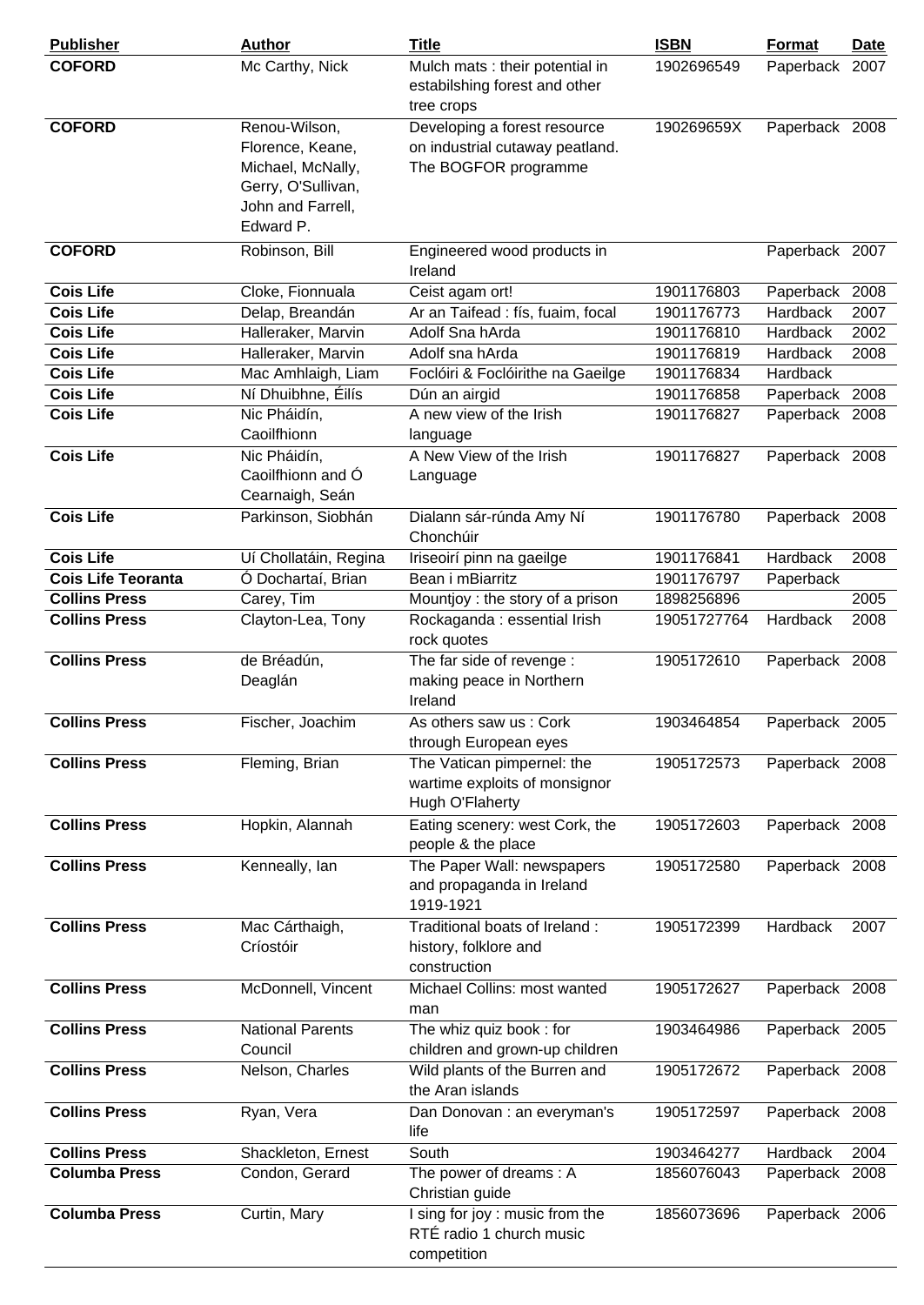| <b>Publisher</b>     | <b>Author</b>       | <b>Title</b>                                                                         | <b>ISBN</b> | <b>Format</b>  | <b>Date</b> |
|----------------------|---------------------|--------------------------------------------------------------------------------------|-------------|----------------|-------------|
| <b>Columba Press</b> | Deane, John F.      | In dogged loyalty: the religion of<br>poetry, the poetry of religion                 | 1856075346  | Hardback       | 2006        |
| <b>Columba Press</b> | Devoy, John         | Michael Davitt - classics of Irish<br>history                                        | 1904558739  | Hardback       |             |
| <b>Columba Press</b> | Dove, Anthea        | Lent for the not-so-holy                                                             | 185607546X  | Paperback 2006 |             |
| <b>Columba Press</b> | Goan, Sean          | Let the reader understand: the<br>Sunday readings of year A                          | 1856075909  | Paperback 2007 |             |
| <b>Columba Press</b> | Hanratty, Malachy   | Discoveries in prayer                                                                | 1856075688  | Paperback 2007 |             |
| <b>Columba Press</b> | Harrington, Wilfrid | Mark : realistic theologian                                                          | 1856073904  | Paperback 2002 |             |
| <b>Columba Press</b> | Harty, Gabriel      | A celibate way of loving :<br>letters to the beloved                                 | 1856075044  | Paperback 2005 |             |
| <b>Columba Press</b> | Hurley, Michael     | <b>Irish School of Ecumenics</b><br>1970-2007: May it flourish in<br>order to perish | 1856076135  | Paperback 2008 |             |
| <b>Columba Press</b> | Kinahan, Timothy    | A deep but dazzling darkness :<br>A christian theology from an<br>inter-faith        | 1856075001  | Paperback 2005 |             |
| <b>Columba Press</b> | Lal Fernando, Jude  | A paradigm for a peace<br>movement: Thich Nhat Hanh and<br>Martin Luther King Jr     | 1856075787  | Paperback 2007 |             |
| <b>Columba Press</b> | MacMaster, Norma    | Over my shoulder: A memoir                                                           | 1856076050  | Paperback 2008 |             |
| <b>Columba Press</b> | Maher, Eamonn       | Contemporary Catholicism in<br>Ireland : A critical appraisal                        | 1856076166  | Paperback 2008 |             |
| <b>Columba Press</b> | Mayne, Brian        | Believing we pray : daily prayer<br>for lent and Easter year B                       | 1856075249  | paperback 2005 |             |
| <b>Columba Press</b> | Mayne, Brian        | Confident in Christ we pray :<br>daily prayer for lent and easter<br>year C          | 1856075648  | Paperback 2006 |             |
| <b>Columba Press</b> | Mc Caffrey, Jim     | Prayer: the heart of the<br>gospels                                                  | 1856076128  | Paperback 2008 |             |
| <b>Columba Press</b> | McGuire, Brendan    | Seeds for the soul: Sunday<br>homilies for year A                                    | 1856075893  | Paperback 2007 |             |
| <b>Columba Press</b> | Mullins, Michael    | The gospel of Mark                                                                   | 1856074897  | Paperback 2005 |             |
| <b>Columba Press</b> | Mullins, Michael    | The gospel of Matthew: A<br>commentary                                               | 1856075916  | Paperback 2007 |             |
| <b>Columba Press</b> | Nickoloff, James B. | An introductory dictionary of<br>theology and religious studies                      | 1856075954  | Paperback 2008 |             |
| <b>Columba Press</b> | Nugent, Andrew      | The slow-release miracle: A<br>spirituality for a lifetime                           | 1856075400  | Paperback 2006 |             |
| <b>Columba Press</b> | O'Brien, Gerard     | Love dispels all fear : A journey<br>through the Sundays of lent<br>year B           | 1856075184  | Paperback 2005 |             |
| <b>Columba Press</b> | O'Donnell, Desmond  | The Lifegiving Word                                                                  | 1856076173  | Paperback 2008 |             |
| <b>Columba Press</b> | O'Donnell, Hugh     | Eucharist and the living earth                                                       | 1856075732  | Paperback 2007 |             |
| <b>Columba Press</b> | O'Donoghue, Patrick | Seinn Alleuia 2000 : music for<br>the jubilee year 2000                              | 1856072754  | Paperback      |             |
| <b>Columba Press</b> | O'Hare, Brian       | A spiritual Odyssey: diary of<br>an ordinary catholic                                | 1856075125  | Paperback 2005 |             |
| <b>Columba Press</b> | O'Leary, Daniel J.  | Begin with the heart :<br>recovering a sacramental vision                            | 1856076111  | Paperback 2008 |             |
| <b>Columba Press</b> | OCarm, Griffin      | Hidden riches : the eucharist in<br>the carmelite tradition                          | 1856075079  | Paperback 2005 |             |
| <b>Columba Press</b> | Peyrous, Bernard    | A guidebook for the spiritual life<br>: how should one live with<br>God?             | 1856075354  | Paperback 2006 |             |
| <b>Columba Press</b> | Pollard, Joseph     | Return to me: reflections for<br>each day of lent                                    | 1856075311  | Paperback 2005 |             |
| <b>Columba Press</b> | Pollard, Joseph     | Waiting in Expectation                                                               | 1856075141  | Hardback       |             |
| <b>Columba Press</b> | Roantree, Ricky     | Holy baptism                                                                         | 185607515X  | Hardback       |             |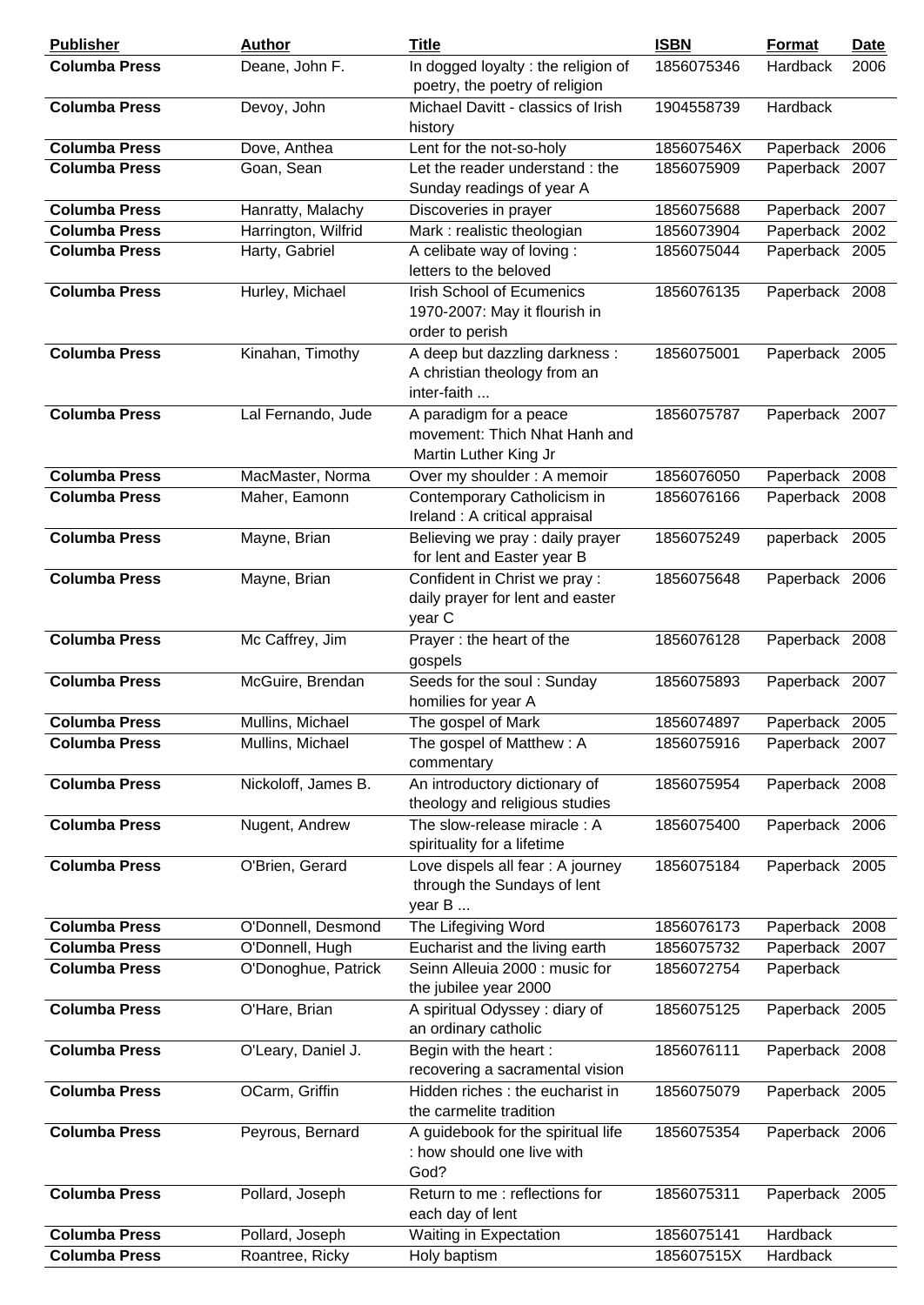| <b>Publisher</b>                                                      | <b>Author</b>                            | <b>Title</b>                                                                             | <b>ISBN</b>                  | <b>Format</b>   | Date |
|-----------------------------------------------------------------------|------------------------------------------|------------------------------------------------------------------------------------------|------------------------------|-----------------|------|
| <b>Columba Press</b>                                                  | Sills, Peter                             | The time has come: A lenten<br>journey with St. Mark                                     | 1856075281                   | Paperback 2006  |      |
| <b>Columba Press</b>                                                  | The Irish Carmelites                     | Meeting god: Carmelite<br>reflections and prayers                                        | 1856075879                   | Hardback        | 2007 |
| <b>Combat Poverty</b><br><b>Agency</b>                                | <b>Combat Poverty</b><br>Agency          | Directory of community<br>development courses                                            |                              | Paperback 2008  |      |
| <b>Combat Poverty</b><br><b>Agency</b>                                | <b>Combat Poverty</b><br>Agency          | Feasibility study for a local<br>poverty index                                           | 1905485529                   | Paperback 2008  |      |
| <b>Combat Poverty</b><br><b>Agency</b>                                | <b>Combat Poverty</b><br>Agency          | Ireland - A level playing pitch ? :<br>student activity sheets                           |                              | Paperback       |      |
| <b>Combat Poverty</b>                                                 | <b>Combat Poverty</b>                    | Ireland a level playing pitch?                                                           |                              | Paperback 2007  |      |
| <b>Agency</b>                                                         | Agency                                   |                                                                                          |                              |                 |      |
| <b>Combat Poverty</b>                                                 | <b>Combat Poverty</b>                    | Tackling health inequalities : an                                                        | 9781905485635 Paperback 2008 |                 |      |
| <b>Agency</b>                                                         | Agency                                   | all Ireland approach to social<br>determinants                                           |                              |                 |      |
| <b>Combat Poverty</b>                                                 | Harvey, Brian                            | A guide to influencing policy in                                                         | 1905485567                   | Paperback 2008  |      |
| <b>Agency</b>                                                         |                                          | Ireland                                                                                  |                              |                 |      |
| <b>Combat Poverty</b><br><b>Agency</b>                                | Hayes, Móirín                            | The role of early childhood care<br>and education: An                                    | 1905485581                   | Paperback 2008  |      |
| Comhar                                                                |                                          | anty-poverty perspective                                                                 |                              |                 |      |
|                                                                       | Hickie, David                            | Conserving Ireland's<br>Biodiversity: biodiversity form<br>briefing paper                |                              | Paperback 2008  |      |
| <b>Comhar Teoranta</b>                                                | Desmond, Alan                            | Gaeilge agus grá                                                                         | 0955047773                   | Paperback       | 2007 |
| <b>Comhar Teoranta</b>                                                | Desmond, Alan                            | Seal sa Pholainn                                                                         | 0955721709                   | <b>Hardback</b> | 2007 |
| <b>Comhar Teoranta</b>                                                | Mac Uistín. Liam                         | Ríomh-scéalta chuig Bilí                                                                 | 0955047781                   | Paperback 2007  |      |
| <b>Comhar Teoranta</b>                                                | Ó Ruairc, Mícheál                        | Pónairí ar thósta : dialann mic<br>léinn ollscoile                                       | 0955047757                   | Paperback 2007  |      |
| <b>Commission on</b><br><b>School</b><br><b>Accommodation</b>         | Commission on<br>School<br>Accommodation | Survey of post primary school<br>accommodation needs in south<br>Galway                  |                              | Paperback 2007  |      |
| <b>Competition</b><br><b>Authority</b>                                | Competition<br>Authority                 | A description of the structure<br>and operation of grocery<br>retailing                  |                              | Paperback 2008  |      |
| <b>Competition</b><br><b>Authority</b>                                | Competition<br>Authority                 | Competition in professional<br>services : dentists                                       |                              | Paperback 2007  |      |
| <b>Competition</b><br><b>Authority</b>                                | Competition<br>Authority                 | Price in the Irish retail grocery<br>sector: A description of the<br>evolution of retail |                              | Paperback 2008  |      |
| <b>Conference of</b><br><b>Religious of Ireland</b><br><b>Justice</b> | Reynolds, Brigid                         | Making choices, choosing<br>futuers : Ireland at a crossroad                             | 1872335681                   | Paperback 2008  |      |
| <b>Connemara Girl</b><br><b>Publications</b>                          | Villiers-Tutill,<br>Kathleen             | The Connemara railway                                                                    | 0953045544                   | Paperback 2008  |      |
| <b>Coracle Press</b>                                                  | Foynes, Peter                            | A little bit of butter                                                                   | 0906630334                   | Hardback        |      |
| <b>Coracle Press</b>                                                  | Van Horn, Erica                          | Small houses : the buildings of<br>Tom Browne                                            | 0906630358                   | Hardback        |      |
| <b>CORI Justice</b>                                                   | <b>CORI Justice</b>                      | Socio-economic review 2008 :<br>planning for progress and<br>fairness                    | 1872335659                   | Paperback 2008  |      |
| <b>Cork County Council</b>                                            | <b>Cork County Council</b>               | Cork county development plan<br>2003 : electoral area local area<br>plans 2005           |                              | <b>CD</b>       |      |
| <b>Cork County Council</b>                                            | <b>Cork County Council</b>               | Draft county development plan<br>public consultation draft<br>December 2007              |                              | <b>CD</b>       | 2007 |
| <b>Cork County Council</b>                                            | <b>Cork County Council</b>               | Key background documents                                                                 |                              | Paperback 2008  |      |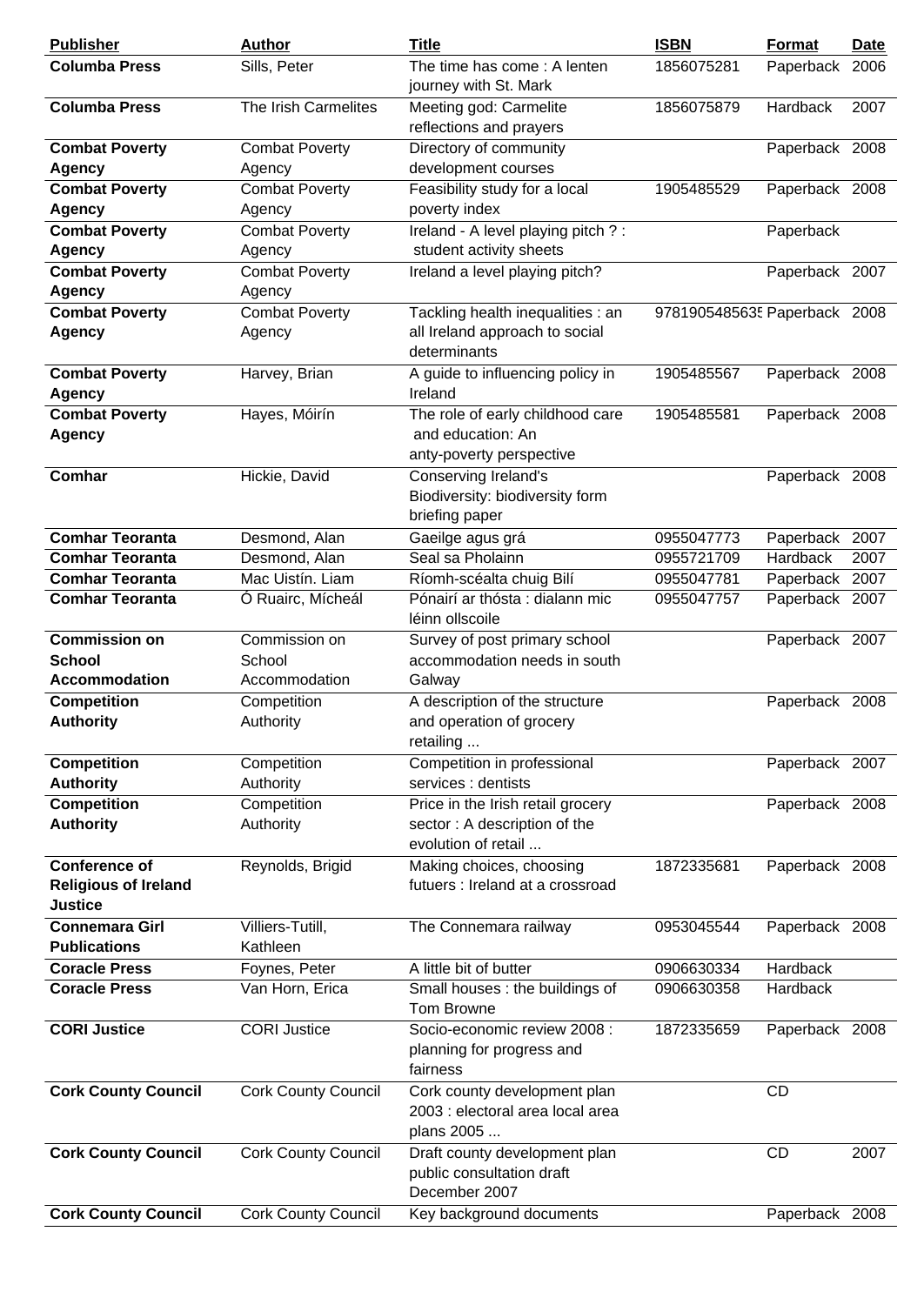| <b>Publisher</b>                       | <b>Author</b>              | <b>Title</b>                                                                                                                                                                              | <b>ISBN</b>            | Format         | Date |
|----------------------------------------|----------------------------|-------------------------------------------------------------------------------------------------------------------------------------------------------------------------------------------|------------------------|----------------|------|
| <b>Cork County Council</b>             | <b>Cork County Council</b> | Proposed amendment to the<br>draft county development plan<br>2007 : proposed changes to<br>volume three                                                                                  |                        | Paperback 2008 |      |
| <b>Cork County Council</b>             | <b>Cork County Council</b> | Proposed amendment to the<br>draft county development plan<br>2007 : proposed changes to<br>volumes one two                                                                               |                        | Paperback 2008 |      |
| <b>Cork County Council</b>             | <b>Cork County Council</b> | Proposed amendment to the<br>draft county development plan<br>2007: proposed changes to<br>volume three of the draft county<br>development 2007, Part<br>B-maps                           |                        | Paperback 2008 |      |
| <b>Cork County Council</b>             | <b>Cork County Council</b> | Proposed amendment to the<br>draft county development plan<br>2007: proposed changes to<br>volumes one and two of the<br>draft county development plan<br>2007: part A - written material |                        | Paperback 2007 |      |
| <b>Cork County Council</b>             | <b>Cork County Council</b> | Strategic environmental<br>assessment of the proposed<br>amendments to the draft Cork<br>County Development Plan 2007                                                                     |                        | Paperback 2007 |      |
| <b>Cork University</b><br><b>Press</b> | Colfer, Billy              | Wexford: a town and its<br>landscape                                                                                                                                                      | 1859184295             | Hardback       | 2008 |
| <b>Cork University</b><br><b>Press</b> | Farquharson,<br>Danine     | Shadows of the Gunmen:<br>violence and culture in modern<br>Ireland                                                                                                                       | 9781859184240 Hardback |                | 2007 |
| <b>Cork University</b><br><b>Press</b> | Hansson, Heidi             | New contexts : re-framing<br>nineteenth-century Irish<br>women's prose                                                                                                                    | 1859184165             | Hardback       | 2008 |
| <b>Cork University</b><br><b>Press</b> | Hefferenan, Eleanor        | Cornucopia at home                                                                                                                                                                        | 0955226147             | Hardback       | 2008 |
| <b>Cork University</b><br><b>Press</b> | Herron, Tom                | After Bloody Sunday:<br>representation, ethics and<br>justice                                                                                                                             | 1859184257             | Hardback       | 2007 |
| <b>Cork University</b><br><b>Press</b> | Hunt, Tom                  | Sport and society in Victorian<br>Ireland: The case of<br>Westmeath                                                                                                                       | 1859184158             | Hardback       | 2007 |
| <b>Cork University</b><br><b>Press</b> | Hynes, Eugene              | Knock: The Virgin's apparition<br>in nineteenth century Ireland                                                                                                                           | 9781859184400 Hardback |                | 2008 |
| <b>Cork University</b><br><b>Press</b> | McGuire, Charlie           | Roddy Connolly and the<br>struggle for socialism in Ireland                                                                                                                               | 1859184202             | Hardback       | 2007 |
| <b>Cork University</b><br><b>Press</b> | McNulty, Eugene            | The Ulster Literary Theatre and<br>the Northern Revival                                                                                                                                   | 9781859184271 Hardback |                | 2008 |
| <b>Cork University</b><br><b>Press</b> | Meleady, Dermot            | Redmond : the parnellite                                                                                                                                                                  | 1859184233             | Hardback       | 2007 |
| <b>Cork University</b><br><b>Press</b> | O'Donovan Orla             | Power, politics and<br>pharmaceuticals                                                                                                                                                    | 9781859184196 Hardback |                | 2007 |
| <b>Cork University</b><br><b>Press</b> | Samuel, Mark               | Blarney castle : its history,<br>development and purpose                                                                                                                                  | 1859184110             | Hardback       | 2007 |
| <b>Cork University</b><br><b>Press</b> | Stout, Geraldine           | Newgrange                                                                                                                                                                                 | 1859184318             | Paperback 2008 |      |
| <b>Cork University</b><br><b>Press</b> | Taaffe, Carol              | Ireland through the<br>looking-glass: Flann O'Brien,<br>Myles na gCopaleen and Irish<br>cultural debate                                                                                   | 9781859184424 Hardback |                | 2008 |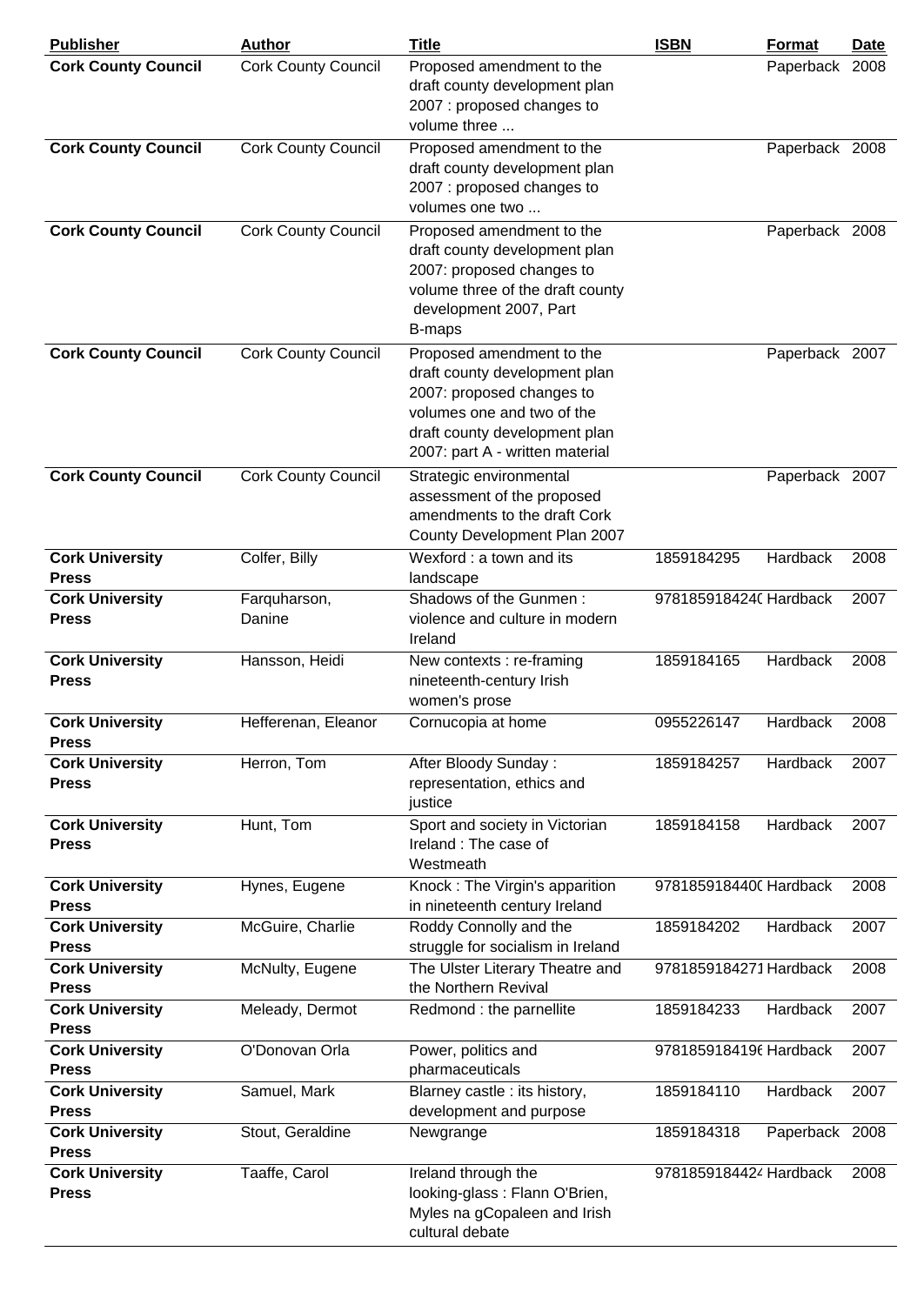| <b>Publisher</b>                                                       | <b>Author</b>                                       | <b>Title</b>                                                                                               | <b>ISBN</b>                  | Format                     | <b>Date</b> |
|------------------------------------------------------------------------|-----------------------------------------------------|------------------------------------------------------------------------------------------------------------|------------------------------|----------------------------|-------------|
| <b>Cork University</b><br><b>Press</b>                                 | Vallely, Fintan                                     | Tuned out: traditional music and<br>identity in Northern Ireland                                           | 185918443X                   | Hardback                   | 2008        |
| <b>County Library,</b><br><b>South Dublin County</b><br><b>Council</b> | Tracy, Frank                                        | If those trees could speak : the<br>story of and ascendancy family<br>in Ireland                           | 0955379826                   | Paperback 2005             |             |
| <b>County Wexford</b>                                                  | <b>County Wexford</b>                               | <b>County Wexford Community</b>                                                                            |                              | Paperback 2008             |             |
| <b>Community Forum</b>                                                 | <b>Community Forum</b>                              | Forum strategic plan                                                                                       |                              |                            |             |
| <b>Courts Service</b>                                                  |                                                     | Applying in person for probate,<br>high court - English/Irish                                              |                              | Hardback                   | 2008        |
| <b>Courts Service</b>                                                  |                                                     | Bankruptcy and the examiner's<br>office, high court                                                        |                              | Hardback                   | 2008        |
| <b>Courts Service</b>                                                  |                                                     | Bankruptcy and the official<br>assignee, high court                                                        |                              | Paperback 2008             |             |
| <b>Courts Service</b>                                                  |                                                     | Mortgage suits and the<br>examiner's office, high court                                                    |                              | Paperback 2008             |             |
| <b>Courts Service</b>                                                  | <b>Courts Service</b>                               | Cavan courthouse (pamphlet)                                                                                |                              | Paperback 2007             |             |
| <b>Crosscare</b>                                                       | Stanley, Wayne                                      | Attitudes, barriers and benefits<br>: a rent supplement report                                             | 9781906485085 Paperback 2008 |                            |             |
| Crotty, Angela                                                         | Crotty, Angela.                                     | Martin Junior Crehan: musical<br>compositions and memories<br>1908-1998                                    |                              | Paperback                  |             |
| <b>Currach Press</b>                                                   | O'Donoghue, Jo                                      | Favourite Irish proverbs                                                                                   | 1856079600                   | Paperback 2008             |             |
| <b>Currach Press</b>                                                   | Walsh, Thomas F.                                    | In silent moments                                                                                          | 1856079532                   | Paperback                  |             |
| <b>Curriculum</b><br><b>Development Unit,</b><br>Limerick              |                                                     | What difference?                                                                                           |                              | <b>DVD</b>                 | 2008        |
| <b>Curriculum</b><br><b>Development Unit,</b><br><b>Limerick</b>       |                                                     | What difference? Working<br>effectively with children who<br>have special needs in early<br>years settings | 1900146118                   | Hardback                   | 2008        |
| <b>Cystic Fibrosis</b><br><b>Association of</b><br><b>Ireland</b>      | <b>Cystic Fibrosis</b><br>Association of<br>Ireland | Entitlements for cystic fibrosis<br>families                                                               |                              | Paperback                  |             |
| D.R. Music                                                             | Ryan, Danny                                         | Learn and play piano accordian<br>: theory and practice for<br>beginners stage one                         |                              | Paperback 2008             |             |
| <b>Dance Ireland</b>                                                   | Dance Ireland                                       | A guide to independent<br>choreographers & dance<br>companies                                              |                              | Paperback                  |             |
| <b>Dapartment of Social</b><br>and Family Affairs                      | Dapartment of<br>Social and Family<br>Affairs       | National fuel scheme                                                                                       |                              | Paperback                  |             |
| <b>Darby Print</b>                                                     | Rayfus, Colin E.                                    | The 1865 Rathcore evictions                                                                                |                              | Paperback 2008             |             |
| <b>Dedalus Press</b>                                                   | Bushe, Paddy                                        | To ring in silence: New and<br>selected poems                                                              | 1904556886                   | Paperback 2008             |             |
| <b>Dedalus Press</b>                                                   | Da Todi, Jacopone                                   | The God-madness                                                                                            | 1904556862                   | Paperback 2008             |             |
| <b>Dedalus Press</b>                                                   | <b>Dedalus Press</b>                                | Music for dogs                                                                                             | 1904556961                   | <b>Hardback</b>            | 2008        |
| <b>Dedalus Press</b>                                                   | Deeley, Patrick                                     | The bones of creation                                                                                      | 1904556916                   | Paperback 2008             |             |
| <b>Dedalus Press</b><br><b>Dedalus Press</b>                           | Dorgan, Theo                                        | What this earth cost us                                                                                    | 1904556930                   | Paperback 2008             |             |
| <b>Dedalus Press</b>                                                   | McFadden, Hugh<br>Montague, Mary                    | Selected poems John Jordan<br>Tribe                                                                        | 1904556787<br>190455689      | Paperback 2008<br>Hardback | 2008        |
| <b>Dedalus Press</b>                                                   | Roper, Mark                                         | Even so : new and selected<br>poems                                                                        | 1904556992                   | Hardback                   | 2008        |
| <b>Dedalus Press</b>                                                   | Vallely, Fintan                                     | Sing up! Irish comic songs &<br>satires for every occasion                                                 | 1904556978                   | Paperback 2008             |             |
| <b>Dedalus Press</b>                                                   | Vlavianos, Haris                                    | Affirmation: Selected poems<br>1986-2006                                                                   | 1904556657                   | Paperback 2007             |             |
| <b>Department of Arts,</b><br><b>Sport and Tourism</b>                 | Department of Arts,<br>Sport and Tourism            | Arts and culture plan 2008                                                                                 |                              | Paperback 2008             |             |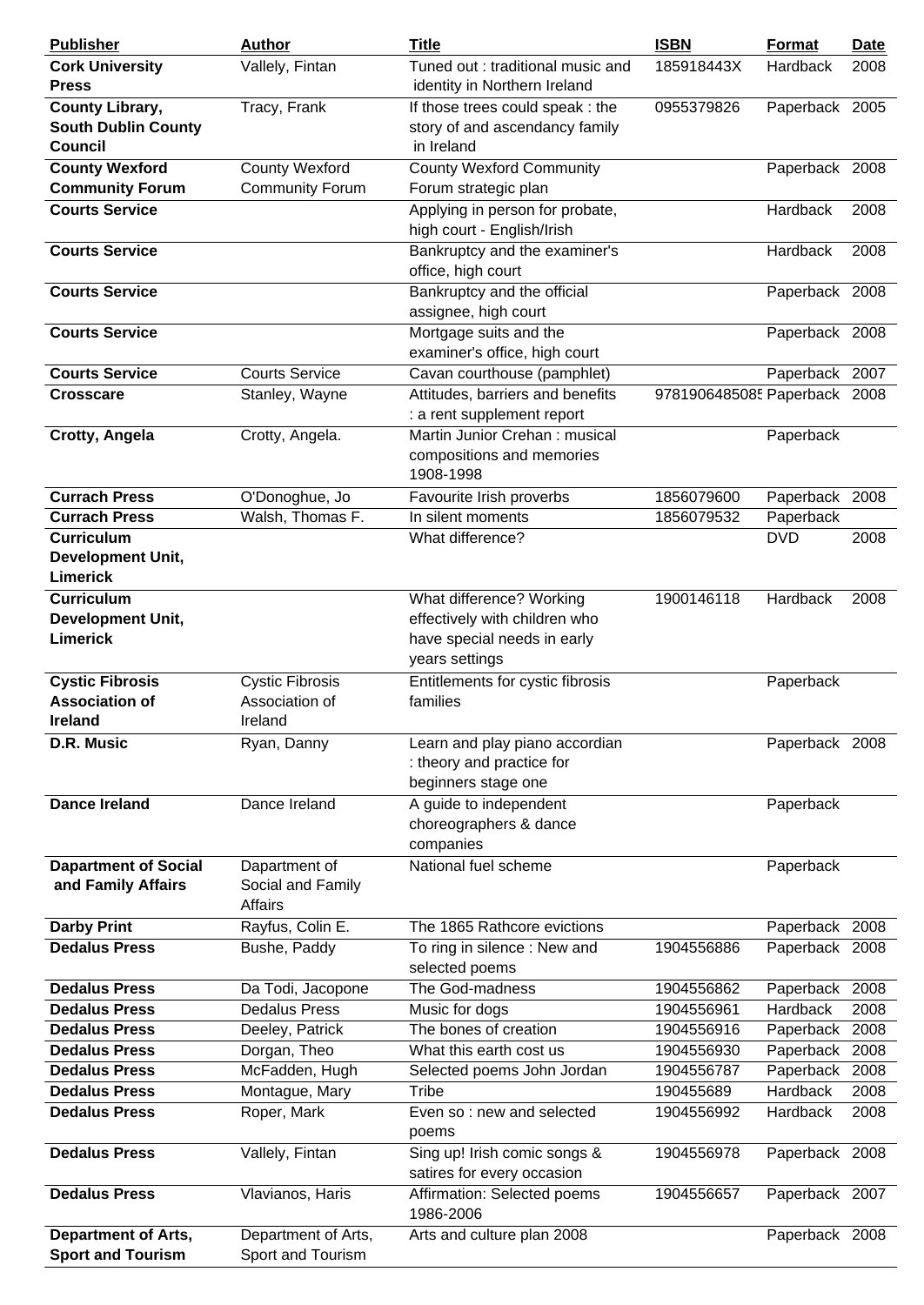| <b>Publisher</b>          | <b>Author</b>             | <b>Title</b>                     | <b>ISBN</b> | <b>Format</b>  | <b>Date</b> |
|---------------------------|---------------------------|----------------------------------|-------------|----------------|-------------|
| Department of             | Department of             | Ráiteas straitéise 2008-2010     |             | Paperback 2008 |             |
| Communications,           | Communications,           |                                  |             |                |             |
| <b>Energy and Natural</b> | <b>Energy and Natural</b> |                                  |             |                |             |
| <b>Resources</b>          | <b>Resources</b>          |                                  |             |                |             |
| <b>Department of</b>      | Department of             | Statement of strategy            |             | Paperback 2008 |             |
| <b>Communications,</b>    | Communications,           | 2008-2010                        |             |                |             |
| <b>Energy and Natural</b> | <b>Energy and Natural</b> |                                  |             |                |             |
| <b>Resources</b>          | Resources                 |                                  |             |                |             |
| Department of             | Comhairle na              | Comhairle na Tuaithe : national  |             | Paperback      |             |
| <b>Community, Rural</b>   | Tuaithe                   | countryside recreation strategy  |             |                |             |
| and Gaeltacht Affairs     |                           |                                  |             |                |             |
| Department of             | Department of             | The walks scheme                 |             | Paperback      |             |
| <b>Community, Rural</b>   | Community, Rural          |                                  |             |                |             |
| and Gaeltacht Affairs     | and Gaeltacht             |                                  |             |                |             |
|                           | Affairs                   |                                  |             |                |             |
| Department of             | Ó Giollagáin,             | Comprehensive linguistic study   | 0755773349  | Paperback 2007 |             |
| <b>Community, Rural</b>   | Conchúr                   | of the use of Irish in the       |             |                |             |
| and Gaeltacht Affairs     |                           | Gaeltacht                        |             |                |             |
| Department of             | Department of             | Strategy statement 2008-2010     | 16491203    | Paperback 2008 |             |
| <b>Defence</b>            | Defence                   |                                  |             |                |             |
| Department of             | Department of             | Ag breathnú ar an nGaeilge as    | 075576702X  | Paper2007t     |             |
| <b>Education and</b>      | <b>Education and</b>      | tsraith shóisearach              |             |                |             |
| <b>Science</b>            | Science                   |                                  |             |                |             |
| <b>Department of</b>      | Department of             | Ag infheistiú go héifeachtach    |             | Papetback 2008 |             |
| <b>Education and</b>      | <b>Education and</b>      |                                  |             |                |             |
| <b>Science</b>            | Science                   |                                  |             |                |             |
| Department of             | Department of             | An Ghaeilge sa bhunscoil         | 175577597X  | Paperback 2007 |             |
| <b>Education and</b>      | <b>Education and</b>      |                                  |             |                |             |
| <b>Science</b>            | Science                   |                                  |             |                |             |
| Department of             | Department of             | Constitution of boards and rules |             | Paperback 2007 |             |
| <b>Education and</b>      | <b>Education and</b>      | of procedure : board of          |             |                |             |
| <b>Science</b>            | Science                   | management of                    |             |                |             |
| Department of             | Department of             | ICT in schools                   | 0755776038  | Paperback 2008 |             |
| <b>Education and</b>      | <b>Education and</b>      |                                  |             |                |             |
| <b>Science</b>            | Science                   |                                  |             |                |             |
| Department of             | Department of             | Investing effectively : in       |             | Paperback 2008 |             |
| <b>Education and</b>      | <b>Education and</b>      | information and communications   |             |                |             |
| <b>Science</b>            | Science                   | $+$ CD                           |             |                |             |
| <b>Department of</b>      | Department of             | Irish in the primary school      | 0755775961  | Paperback 2007 |             |
| <b>Education and</b>      | <b>Education and</b>      |                                  |             |                |             |
| <b>Science</b>            | Science                   |                                  |             |                |             |
| Department of             | Department of             | Looking at Irish at junior cycle | 0755776011  | Paperback 2007 |             |
| <b>Education and</b>      | <b>Education and</b>      |                                  |             |                |             |
| <b>Science</b>            | Science                   |                                  |             |                |             |
| Department of             | Department of             | Report of the high level group   |             | Paperback 2008 |             |
| <b>Enterprise Trade</b>   | <b>Enterprise Trade</b>   | on manufacturing                 |             |                |             |
| and Employment            | and Employment            |                                  |             |                |             |
| <b>Department of</b>      | High Level Group on       | The report of the high level     |             | Paperback 2008 |             |
| <b>Enterprise Trade</b>   | Manurfacturing            | group on manurfacturing          |             |                |             |
| and Employment            |                           |                                  |             |                |             |
| <b>Department of</b>      | Department of             | Innovation in Ireland            |             | Paperback 2008 |             |
| Enterprise, Trade         | Enterprise, Trade         |                                  |             |                |             |
| and Employment            | and Employment            |                                  |             |                |             |
| <b>Department of</b>      | Department of             | An ceathrú tuarascáil bhliantúil |             | Paperback      |             |
| <b>Foreign Affairs</b>    | Foreign Affairs           | ar fhorbairtí san aontas         |             |                |             |
|                           |                           | eorpach                          |             |                |             |
| Department of             | Department of             | EU refrom treaty: Lisbon,        |             | Paperback 2008 |             |
| <b>Foreign Affairs</b>    | Foreign Affairs           | December 2007                    |             |                |             |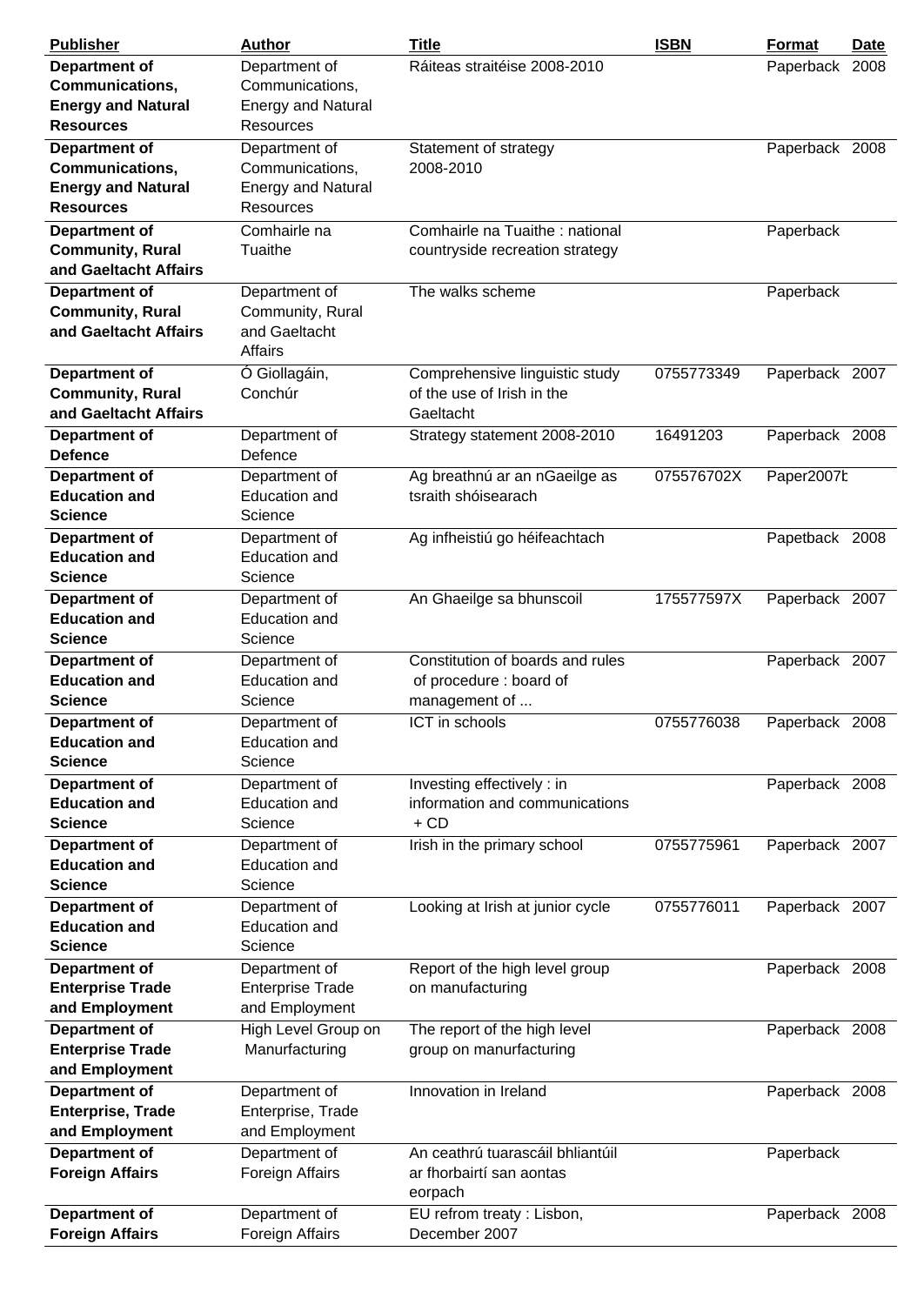| <b>Publisher</b>                                    | <b>Author</b>                      | <b>Title</b>                                                     | <b>ISBN</b>                  | Format         | <b>Date</b> |
|-----------------------------------------------------|------------------------------------|------------------------------------------------------------------|------------------------------|----------------|-------------|
| Department of                                       | Department of                      | The EU reform treaty white                                       |                              | Paperback 2008 |             |
| <b>Foreign Affairs</b>                              | Foreign Affairs                    | paper: Lisbon December 2007                                      |                              |                |             |
| Department of                                       | Sanders, lan                       | Six common kinds of rock from                                    | 0952106663                   | Paperback 2008 |             |
| <b>Geology, Trinity</b><br><b>College Dublin</b>    |                                    | Ireland                                                          |                              |                |             |
| Department of                                       | Department of                      | Student councils in schools : A                                  |                              | Paperback      |             |
| <b>Health &amp; Children</b>                        | Health & Children                  | module of work for civic, social<br>& political                  |                              |                |             |
| Department of<br><b>Health &amp; Children</b>       | Department of<br>Health & Children | The agenda for children's<br>services : A policy handbook        | 140642031x                   | Paperback 2007 |             |
| Department of                                       | Department of                      | The agenda for children's                                        |                              | Paperback      |             |
| <b>Health &amp; Children</b>                        | Health & Children                  | services : Reflective questions<br>for front-line service        |                              |                |             |
| Department of                                       | Department of                      | The agenda for children's                                        |                              | Paperback      |             |
| <b>Health &amp; Children</b>                        | Health & Children                  | services : reflective questions<br>for HSE senior                |                              |                |             |
| Department of                                       | Department of                      | The agenda for children's                                        |                              | Paperback      |             |
| <b>Health &amp; Children</b>                        | Health & Children                  | services : Reflective questions<br>for policy-makers             |                              |                |             |
| Department of                                       |                                    | Report of the Commission on                                      | 9781406421835 Paperback 2008 |                |             |
| <b>Health and Children</b>                          |                                    | <b>Patient Safety and Quality</b>                                |                              |                |             |
|                                                     |                                    | Assurance - Building a culture                                   |                              |                |             |
|                                                     |                                    | of patient safety                                                |                              |                |             |
| Department of                                       | Department of                      | Report of the Study Group on                                     |                              | Hardback       | 2008        |
| <b>Justice, Equality &amp;</b><br><b>Law Reform</b> | Justice, Equality &<br>Law Reform  | Pre-nuptial Agreements, April<br>2007                            |                              |                |             |
| Department of                                       | Department of                      | Balance in the criminal law                                      | 0755775414                   | Paperback 2007 |             |
| <b>Justice, Equality and</b>                        | Justice, Equality and              | review group : final report                                      |                              |                |             |
| <b>Law Reform</b>                                   | Law Reform                         |                                                                  |                              |                |             |
| Department of                                       | Kirby, Peadar                      | The social sciences in                                           | 1905952058                   | Paperback 2008 |             |
| <b>Politics and Public</b>                          |                                    | post-celtic tiger Ireland                                        |                              |                |             |
| Administration,                                     |                                    |                                                                  |                              |                |             |
| University of                                       |                                    |                                                                  |                              |                |             |
| <b>Limerick</b>                                     |                                    |                                                                  |                              |                |             |
| <b>Department of Social</b>                         | Department of                      | Bereavement grant                                                |                              | Paperback 2008 |             |
| and Family Affairs                                  | Social and Family<br>Affairs       |                                                                  |                              |                |             |
| <b>Department of Social</b>                         | Department of                      | Checklist for pensioners                                         |                              | Paperback 2008 |             |
| and Family Affairs                                  | Social and Family<br>Affairs       |                                                                  |                              |                |             |
| <b>Department of Social</b>                         | Department of                      | Employer's PRSI exemption                                        |                              | Paperback      |             |
| and Family Affairs                                  | Social and Family                  | scheme, SW 73                                                    |                              |                |             |
|                                                     | Affairs                            |                                                                  |                              |                |             |
| <b>Department of Social</b>                         | Department of                      | Guide to social welfare<br>services                              |                              | Paperback 2008 |             |
| and Family Affairs                                  | Social and Family<br>Affairs       |                                                                  |                              |                |             |
| <b>Department of Social</b>                         | Department of                      | Illness benefit, SW 119                                          |                              | Paperback      |             |
| and Family Affairs                                  | Social and Family                  |                                                                  |                              |                |             |
|                                                     | Affairs                            |                                                                  |                              |                |             |
| <b>Department of Social</b>                         | Department of                      | Personal public service number                                   |                              | Paperback      |             |
| and Family Affairs                                  | Social and Family<br>Affairs       | : SW 100                                                         |                              |                |             |
| <b>Department of Social</b>                         | Department of                      | Working with your spouse :                                       |                              | Paperback 2008 |             |
| and Family Affairs                                  | Social and Family                  | how it affects your social                                       |                              |                |             |
|                                                     | Affairs                            | walfare contributions                                            |                              |                |             |
| Department of the<br>Environment,                   | Ó Cadhla, Oliver                   | An assessment of the breeding<br>population of grey seals in the | 13936670                     | Paperback 2008 |             |
| <b>Heritage and Local</b>                           |                                    | Republic of Ireland                                              |                              |                |             |
| <b>Government</b>                                   |                                    |                                                                  |                              |                |             |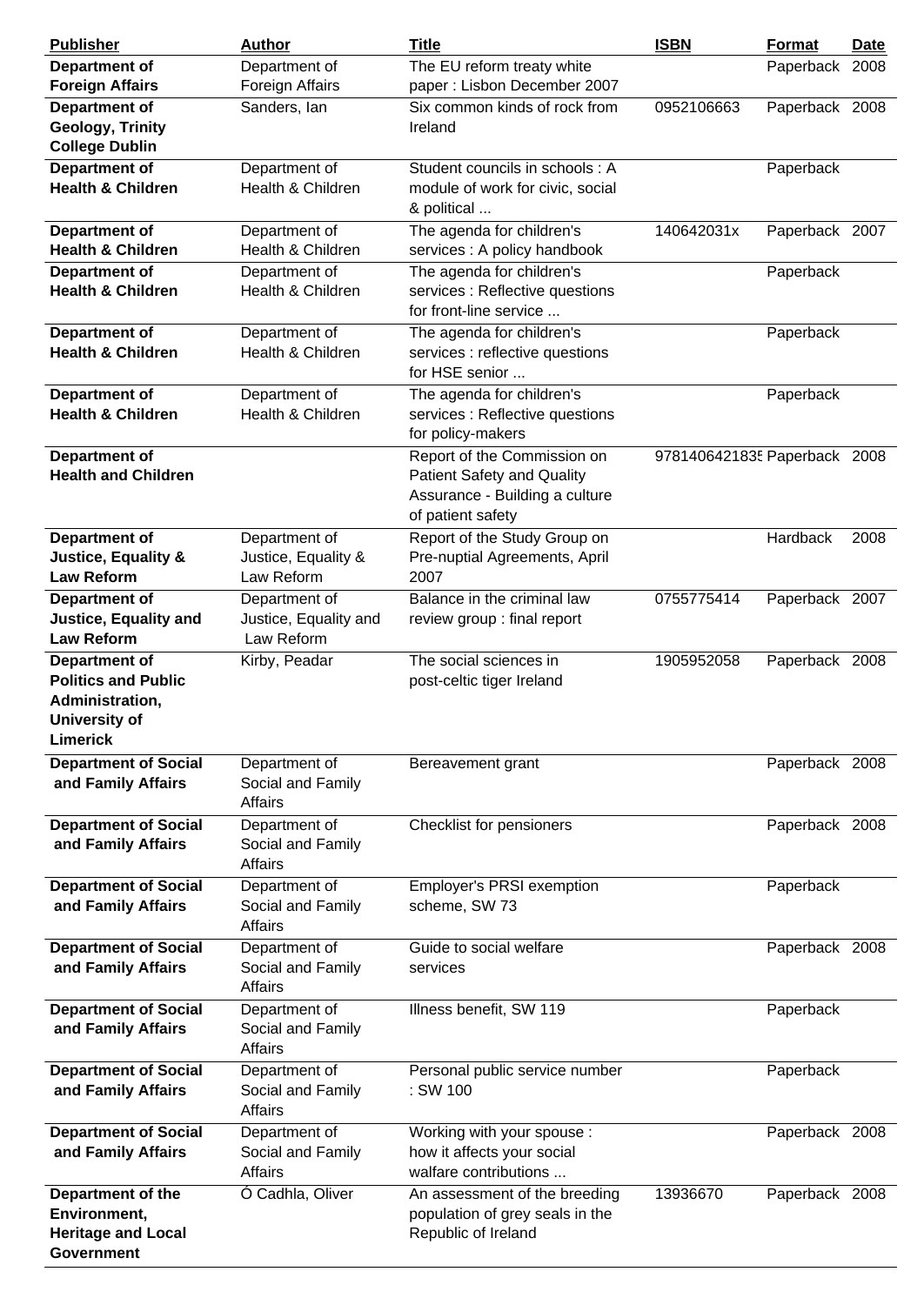| <b>Publisher</b>                        | <b>Author</b>             | <b>Title</b>                                               | <b>ISBN</b> | <b>Format</b>  | <b>Date</b> |
|-----------------------------------------|---------------------------|------------------------------------------------------------|-------------|----------------|-------------|
| Department of the                       | Department of the         | Statement of strategy                                      |             | <b>CD</b>      | 2008        |
| Environment,                            | Environment,              | 2008-2010                                                  |             |                |             |
| <b>Heritage of Local</b>                | Heritage of Local         |                                                            |             |                |             |
| <b>Government</b>                       | Government                |                                                            |             |                |             |
| Department of the                       | Goggin, Isolde            | Review of the operation of                                 |             | Paperback 2008 |             |
| Taoisach                                |                           | regulatory impact analysis                                 |             |                |             |
| Department of the                       | Department of the         | Department of the Taoiseach                                |             | Paperback 2008 |             |
| <b>Taoiseach</b>                        | Taoiseach                 | strategy statement 2008-2010                               |             |                |             |
| Depatment of                            | Velvpillai, K             | Re-reading Jevon's principles of                           |             | Paperback 2007 |             |
| <b>Economics NUI</b>                    |                           | science : induction redux                                  |             |                |             |
| Galway                                  |                           |                                                            |             |                |             |
| Des Byrne                               | Byrne, Des                | Memory and remembrance:                                    |             | Hardback       | 2008        |
|                                         |                           | Private Patrick Byrne 29934,                               |             |                |             |
|                                         |                           | <b>Royal Dublin Fusiliers</b>                              |             |                |             |
| <b>Dodder Books Ltd</b>                 | Malone, Mary              | All you need is love                                       | 0954491383  | Paperback 2007 |             |
| <b>Doghouse</b>                         | Fitzsimons, Bob           | Arthur O'Leary and Arthur                                  | 0955874611  | Paperback 2008 |             |
|                                         |                           | Sullivan: musical journeys fom                             |             |                |             |
|                                         |                           | Kerry to                                                   |             |                |             |
| <b>Doghouse</b>                         | Horgan, Joseph            | Slipping letters beneath the sea                           | 0955874628  | Paperback 2008 |             |
| <b>Doghouse</b>                         | Moynihan, Áine            | Canals of memory                                           | 0955874635  | Paperback 2008 |             |
| <b>Doghouse</b>                         | Ó Dúill, Gréagóir         | New room windows                                           | 0955874604  | Paperback 2008 |             |
| <b>Doghouse</b>                         | Sheehan, Eileen           | Down the sunlit hall                                       | 0955200397  | Paperback 2008 |             |
| <b>Dominican</b>                        | Healy, Seán               | Spirituality and poverty in a land                         | 1871552923  | Paperback 2004 |             |
| <b>Publications</b>                     |                           | of plenty                                                  |             |                |             |
| <b>Dominican</b>                        | McCarthy, Flor            | Liturgies for weekdays - Lent                              | 1905604025  | Paperback 2007 |             |
| <b>Publications</b>                     |                           |                                                            |             |                |             |
| <b>Dominican</b>                        | McCarthy, Flor            | New Sunday and holy day                                    | 1871552737  | Paperback 2007 |             |
| <b>Publications</b>                     |                           | liturgies : Year C                                         |             |                |             |
| <b>Dominican</b>                        | McCarthy, Flor            | New Sunday and holyday                                     | 1871552710  | Paperback 1999 |             |
| <b>Publications</b>                     |                           | liturgies : Year B                                         |             |                |             |
| <b>Donegal County</b>                   | Donegal County            | Appendix 5 : environmental                                 |             | Paperback 2008 |             |
| <b>Council</b>                          | Council                   | report in respect of the                                   |             |                |             |
|                                         |                           | Buncrana & environs                                        |             |                |             |
| <b>Donegal County</b>                   | Donegal County            | Buncrana & environs                                        |             | Paperback 2008 |             |
| <b>Council</b>                          | Council                   | development plan 2008-2014 :                               |             |                |             |
|                                         |                           | appendex 1 Childcare                                       |             |                |             |
| <b>Donegal County</b>                   | Donegal County            | Buncrana & environs                                        |             | Paperback 2008 |             |
| <b>Council</b>                          | Council                   | development plan 2008-2014 :                               |             |                |             |
|                                         |                           | appendix 2 houseing<br>Buncrana & environs                 |             |                |             |
| <b>Donegal County</b><br><b>Council</b> | Donegal County<br>Council |                                                            |             | Paperback 2008 |             |
|                                         |                           | development plan 2008-2014 :<br>appendix 3 design guidance |             |                |             |
|                                         |                           | Buncrana & environs                                        |             | Paperback 2008 |             |
| <b>Donegal County</b><br><b>Council</b> | Donegal County<br>Council | development plan 2008-2014 :                               |             |                |             |
|                                         |                           | appendix 4 development                                     |             |                |             |
|                                         |                           | guidelines                                                 |             |                |             |
| <b>Donegal County</b>                   | Donegal County            | Buncrana & environs                                        |             | Paperback 2008 |             |
| <b>Council</b>                          | Council                   | development plan 2008-2014 :                               |             |                |             |
|                                         |                           | core document                                              |             |                |             |
| <b>Donegal County</b>                   | Donegal County            | Buncrana & environs                                        |             | Paperback 2008 |             |
| <b>Council</b>                          | Council                   | development plan 2008-2014                                 |             |                |             |
|                                         |                           | landuse zoning map                                         |             |                |             |
| <b>Donegal County</b>                   | Donegal County            | Draft amendment to Ballybofey/                             |             | Paperback 2008 |             |
| <b>Council</b>                          | Council                   | Stranorlar local area plan                                 |             |                |             |
|                                         |                           | 2005-2011                                                  |             |                |             |
| <b>Donegal County</b>                   | Donegal County            | Draft Ballyshannon & environs                              |             | Paperback 2008 |             |
| <b>Council</b>                          | Council                   | local area plan 2008                                       |             |                |             |
| <b>Donegal County</b>                   | Donegal County            | Draft Ballyshannon local area                              |             | Paperback 2008 |             |
| <b>Council</b>                          | Council                   | plan August 2008 (Map)                                     |             |                |             |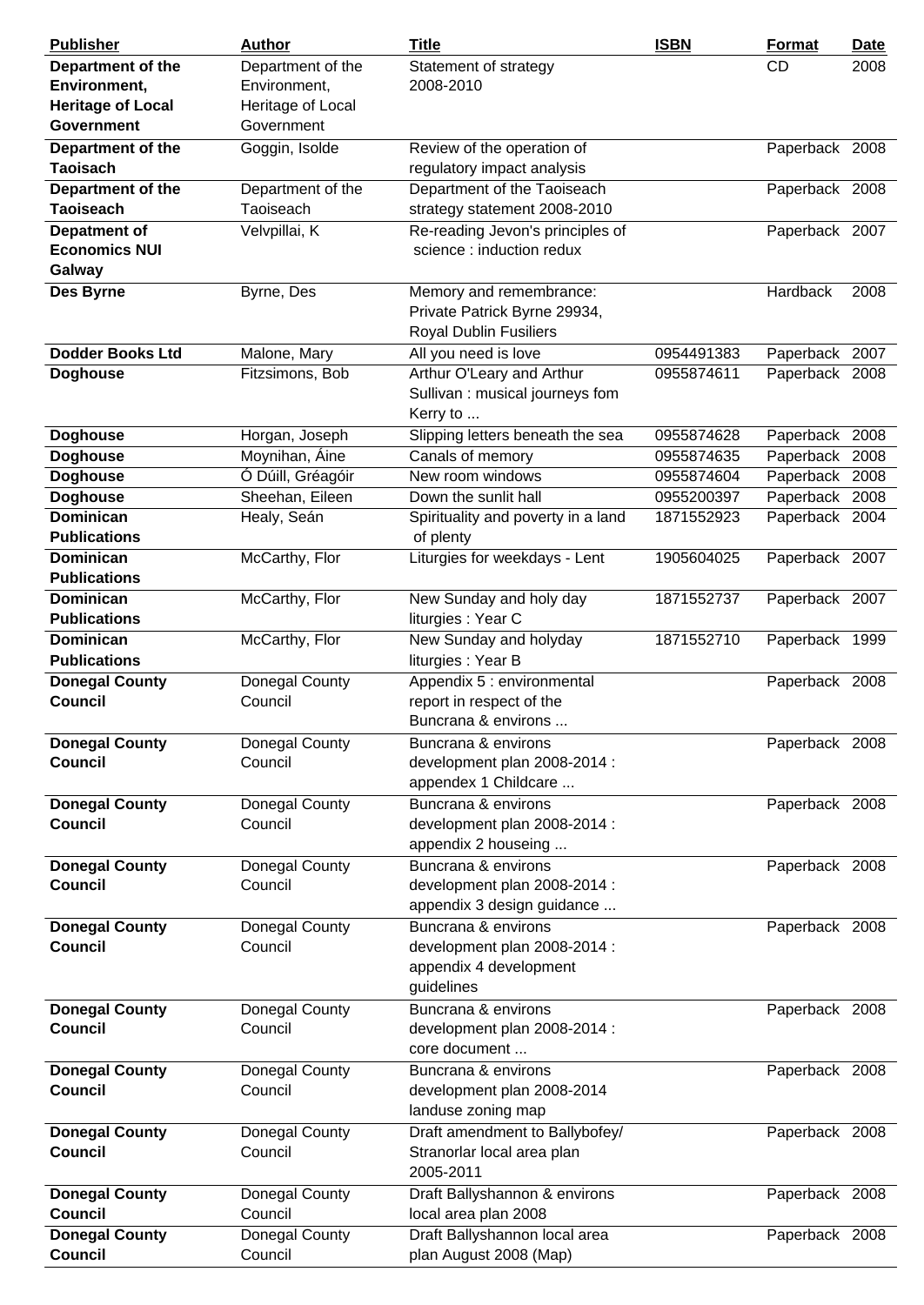| <b>Publisher</b>                        | <b>Author</b>                                                         | <b>Title</b>                                                                                                                         | <b>ISBN</b>                  | Format         | Date |
|-----------------------------------------|-----------------------------------------------------------------------|--------------------------------------------------------------------------------------------------------------------------------------|------------------------------|----------------|------|
| <b>Donegal County</b><br><b>Council</b> | Donegal County<br>Council                                             | Draft Buncrana and environs<br>development plan land use<br>zoning map                                                               |                              | Paperback 2007 |      |
| <b>Donegal County</b><br>Council        | Donegal County<br>Council                                             | From leaders to exiles the flight<br>of the earls                                                                                    |                              | Paperback 2007 |      |
| <b>Donegal County</b><br><b>Council</b> | Donegal County<br>Council                                             | Killybegs local area plan<br>2008-2014                                                                                               |                              | Paperback 2008 |      |
| <b>Donegal County</b><br><b>Council</b> | Donegal County<br>Council                                             | Lifford local are plan 2007-2013                                                                                                     |                              | Paperback 2007 |      |
| <b>Donegal County</b><br><b>Council</b> | Donegal County<br>Council                                             | Lifford local area plan<br>2003-2013 (map)                                                                                           |                              | Paperback 2007 |      |
| <b>Donegal County</b><br><b>Council</b> | Donegal County<br>Council                                             | Lifford local area plan<br>2007-2013                                                                                                 |                              | Paperback 2007 |      |
| <b>Donegal County</b><br><b>Council</b> | Donegal County<br>Council                                             | Lifford local area plan<br>2007-2013 (map)                                                                                           |                              | Paperback 2007 |      |
| <b>Donegal County</b><br><b>Council</b> | Donegal County<br>Council                                             | Map 1 landuse zoning map:<br>Killybeggs local area plan<br>2008-2014                                                                 |                              | Paperback 2008 |      |
| <b>Donegal County</b><br><b>Council</b> | Donegal County<br>Council                                             | Newtowncunningham local<br>area plan 2007-2013                                                                                       |                              | Paperback 2007 |      |
| <b>Donegal County</b><br><b>Council</b> | Donegal County<br>Council                                             | Newtowncunningham local<br>area plan 2007-2013 (map)                                                                                 |                              | Paperback 2007 |      |
| <b>Donegal County</b><br><b>Council</b> | Donegal County<br>Council                                             | Notice of proposed material<br>alterations to the proposed<br>amendment to the<br>Ballybofay/Stranorlar local area<br>plan 2005-2011 |                              | Paperback 2008 |      |
| <b>Donegal County</b><br><b>Council</b> | Donegal County<br>Council                                             | Phase 2 additons to the record<br>of protected structures                                                                            |                              | Paperback 2007 |      |
| <b>Donegal County</b><br><b>Council</b> | Donegal County<br>Council                                             | SEA statement : Buncrana &<br>environs development plan<br>2008-2014                                                                 |                              | Paperback 2008 |      |
| <b>Donegal County</b><br><b>Council</b> | Donegal County<br>Council                                             | Variation of County Donegal<br>development plan 2000 (as<br>varied) made on 14th October<br>2002                                     |                              | Paperback 2002 |      |
| <b>Donegal County</b><br><b>Council</b> | Donegal County<br>Council                                             | Variation of County Donegal<br>development plan 2000 made on<br>14th October 2002                                                    |                              | Paperback      |      |
| <b>Donegal County</b><br><b>Council</b> | Donegal County<br><b>Council Cultural</b><br><b>Services Division</b> | One less petal, one less flame :<br>the Earls from the Blackwater to<br>the Tiber                                                    | 9780955656705 Paperback 2007 |                |      |
| <b>Donegal County</b><br><b>Council</b> | Donegal County<br><b>Council Cultural</b><br><b>Services Division</b> | One less petal, one less flame<br>[Programme]                                                                                        | 9780955656712 Hardback       |                | 2007 |
| Doran, Pat                              | Doran, Pat                                                            | A Clune's Lane fisherman: my<br>life as a Shannon estuary<br>fisherman                                                               | 0955835001                   | Paperback 2008 |      |
| Douglas Hyde<br><b>Gallery</b>          | Bronte, Emily                                                         | Annelies Strba                                                                                                                       | 1905397143                   | Hardback       | 2008 |
| Douglas Hyde<br><b>Gallery</b>          | Doherty, Willie                                                       | Willie Doherty - the visitor                                                                                                         | 1905397151                   | Hardback       | 2008 |
| Douglas Hyde<br><b>Gallery</b>          | Douglas Hyde<br>Gallery                                               | Come together                                                                                                                        | 1905397089                   | Hardback       | 2007 |
| Douglas Hyde<br><b>Gallery</b>          | Douglas Hyde<br>Gallery                                               | Leaves and papers 1-6                                                                                                                | 190539709                    | Hardback       | 2008 |
| Douglas Hyde<br><b>Gallery</b>          | Douglas Hyde<br>Gallery                                               | The Bridge                                                                                                                           | 1905397100                   | Hardback       | 2008 |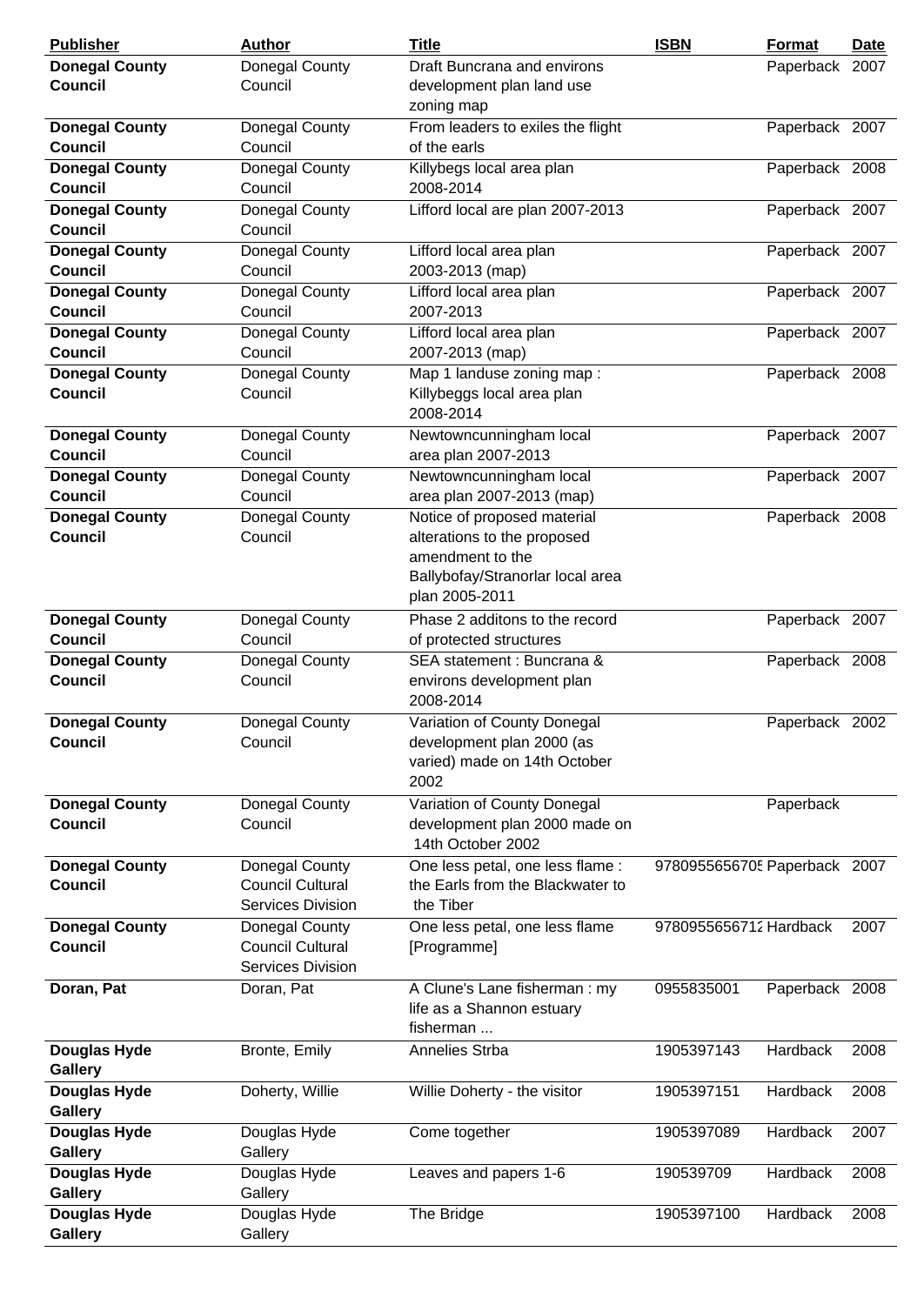| <b>Publisher</b>                                                                    | <b>Author</b>                                                    | <b>Title</b>                                                                                                                        | <b>ISBN</b>                  | Format                     | <b>Date</b> |
|-------------------------------------------------------------------------------------|------------------------------------------------------------------|-------------------------------------------------------------------------------------------------------------------------------------|------------------------------|----------------------------|-------------|
| Douglas Hyde<br><b>Gallery</b>                                                      | Hoesle, Adi,<br>Hutchinson, John<br>and Oeser,<br>Hans-Christian | Miroslav Tichy                                                                                                                      | 190539716X                   | Hardback                   | 2008        |
| <b>Douglas Hyde</b><br><b>Gallery</b><br><b>Drogheda Creative</b><br><b>Writers</b> | van der Heide, Bart<br>Hudson, Roger                             | Lothar Hempel : Il Casanova Di<br>Federico Fellini<br>Drogheda writes : An antholgy<br>of poems, stories and memoirs<br>celebrating | 1905397119<br>0955155628     | Hardback<br>Paperback 2007 | 2008        |
| <b>Drumlin Publications</b>                                                         | Rooney, John P.                                                  | Francisco and the chieftain's<br>wife                                                                                               | 1873437360                   | Paperback 2007             |             |
| <b>Drumlin Publications</b>                                                         | Sheerin, Patrick H.                                              | Line to Leitrim                                                                                                                     | 1873437323                   | Paperback 2006             |             |
| <b>Dublin City Council,</b><br><b>Planning</b><br><b>Department</b>                 | Dublin City Council,<br><b>Planning Department</b>               | <b>Grafton Street and environs</b><br>architectural conservation area                                                               |                              | Paperback                  |             |
| <b>Dublin City Council,</b><br><b>Planning</b><br><b>Department</b>                 | Dublin City Council,<br><b>Planning Department</b>               | Prospect Square / De Courcy<br>Square and environs<br>architectural conservation                                                    |                              | Paperback                  |             |
| <b>Dublin City Council,</b><br><b>Planning</b><br><b>Department</b>                 | Dublin City Council,<br><b>Planning Department</b>               | The south city retail quarter :<br>architectural conservation plan                                                                  |                              | Paperback                  |             |
| <b>Dublin City Gallery</b><br>the Hugh Lane                                         | O'Donnell, Jessica                                               | Discover art: An introduction to<br>modern and contemporary art<br>for young                                                        | 1901702286                   | Paperback 2008             |             |
| <b>Dublin City Labrary</b><br>and Archive                                           | Carden, Sheila                                                   | The Alderman: Alderman Tom<br>Kelly (1868-1924) and Dublin<br>Corporation                                                           | 0946841882                   | Hardback                   | 2007        |
| <b>Dublin City Library</b><br>and Archive                                           |                                                                  | Reading Gulliver: essays in<br>celebration of Jonathan Swift's<br>classic                                                           | 0946841926                   | Paperback 2008             |             |
| <b>Dublin City Library</b><br>and Archive                                           | Cororan, Michael                                                 | Through streets broad and<br>narrow: Dublin's trams                                                                                 | 0946841918                   | Paperback 2008             |             |
| <b>Dublin City Library</b><br>and Archive                                           | Ní Mhurchadha,<br>Maighréad                                      | Early modern Dubliners                                                                                                              | 0946841936                   | Paperback 2006             |             |
| <b>Dublin Institute for</b><br><b>Advanced Studies</b>                              |                                                                  | Dublin institute for advanced<br>studies: summary of strategy<br>statement 2007-2011                                                |                              | Paperback 2008             |             |
| <b>Dublin Institute for</b><br><b>Advanced Studies</b>                              | McCone, Kim                                                      | The Celtic question : modern<br>constructs and ancient realities                                                                    | 9781855002104 Paperback 2008 |                            |             |
| <b>Dublin Institute for</b><br><b>Advanced Studies</b>                              | McLaughlin, Róisín                                               | Early Irish Satire                                                                                                                  | 9781855002070 Hardback       |                            | 2008        |
| <b>Dublin Review</b><br><b>Books</b>                                                | Barrington, Brendan                                              | The Dublin Review reader                                                                                                            | 0955658006                   | Hardback                   | 2007        |
| <b>Dublin Tourism</b>                                                               | Dublin Tourism                                                   | Must do's: Dublin's top visitor<br>attractions & tours 2008                                                                         |                              | Paperback 2008             |             |
| Dún Laoghaire Town<br><b>Football Club</b>                                          | Dún Laoghaire<br><b>Town Football Club</b>                       | Dún Laoghaire Town Football<br>Club: handbook                                                                                       |                              | Paperback 2002             |             |
| <b>Dundalgal Press (W</b><br>Tempest) Ltd.                                          | Buckley, Anthony D.                                              | Border-crossing: mumming in<br>cross-border and<br>cross-community contexts                                                         | 0852211477                   | Paperback 2007             |             |
| <b>Econmic and Social</b><br><b>Research Institute</b>                              | Murphy, Deirdre                                                  | Updating clinical coding in<br>Ireland : options and<br>opportunities                                                               | 0707002265                   | Paperback 2004             |             |
| <b>Econmic and Social</b><br><b>Research Institute</b>                              | Williams, James                                                  | Attitudes towards funding of<br>long-term care of the elderly                                                                       | 0707002427                   | Paperback                  |             |
| <b>Economic and Social</b><br><b>Research Institute</b>                             | Duncan Greg J.                                                   | Income and child well-being                                                                                                         | 070700246X                   | Paperback 2005             |             |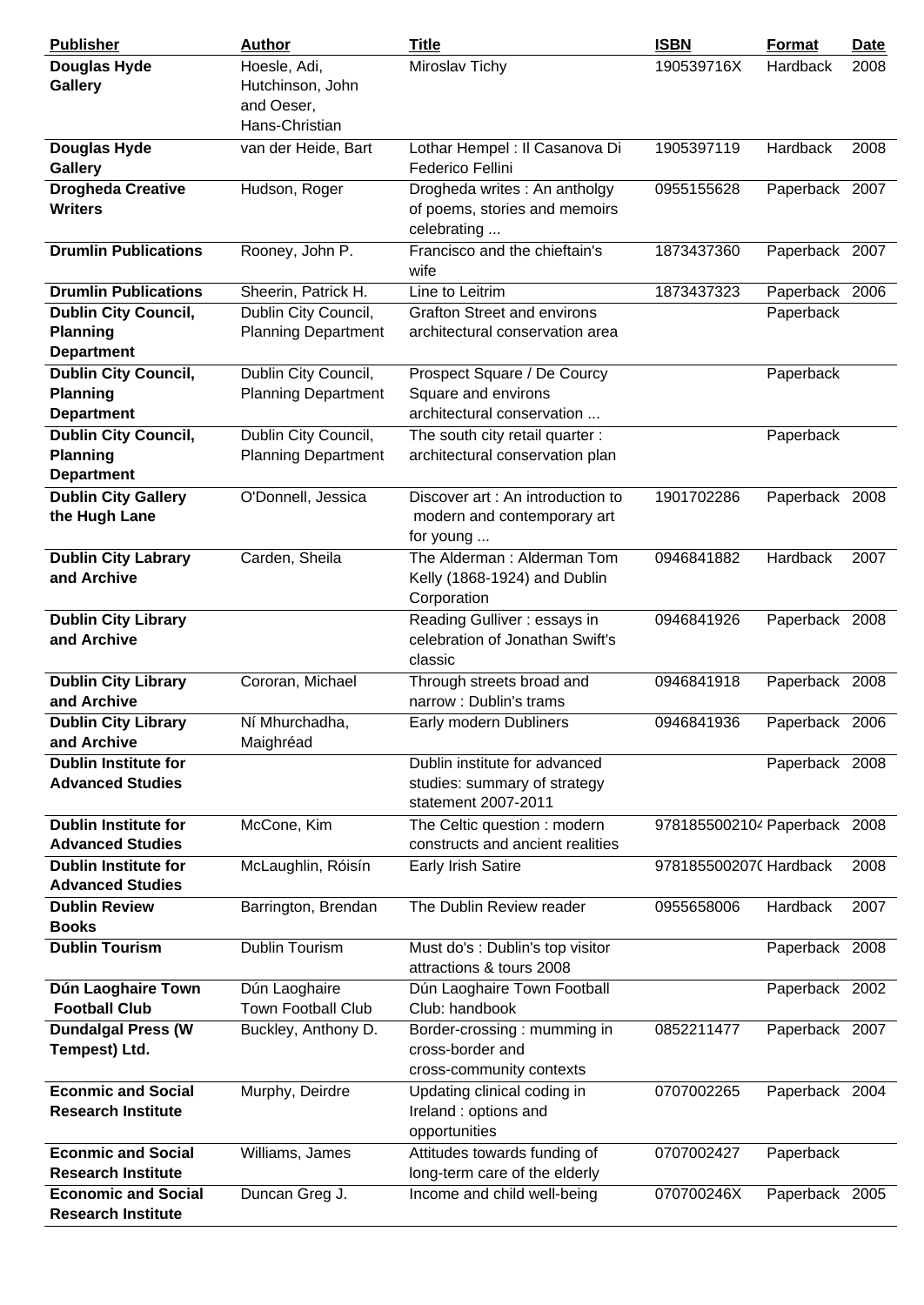| <b>Publisher</b>                                        | <b>Author</b>                                            | <b>Title</b>                                                                                                        | <b>ISBN</b>                  | <b>Format</b>  | Date |
|---------------------------------------------------------|----------------------------------------------------------|---------------------------------------------------------------------------------------------------------------------|------------------------------|----------------|------|
| <b>Economic and Social</b><br><b>Research Institute</b> | Whelan, Christopher<br>T. and Maitre,<br><b>Bertrand</b> | The life cycle perspective on<br>social inclusion in Ireland : an<br>analysis of EU-SILC - Research<br>Series No. 3 | 0707002710                   | Paperback 2008 |      |
| <b>Edmund Burke</b><br><b>Publisher</b>                 | Lohan, Máire                                             | An 'antiquarian craze' : the life,<br>times and work in archaeology<br>of Patrick Lyons R.I.C.<br>$(1861 - 1954)$   | 9780946130450 Paperback 2008 |                |      |
| <b>Educational</b><br><b>Company of Ireland</b>         |                                                          | Sin é mo scór! 5                                                                                                    |                              | Paperback 2008 |      |
| <b>Educational</b>                                      | Ashe, Liam                                               | Today's world: Leaving                                                                                              | 1845362306                   | Paperback 2008 |      |
| <b>Company of Ireland</b>                               |                                                          | Certificate geography book 3<br>Elective 5, opions 7, 8 & 9                                                         |                              |                |      |
| <b>Educational</b><br><b>Company of Ireland</b>         | Ashe, Liam                                               | <b>Todays world Leaving</b><br>Certificate geography book 2,<br>elective 4, options 6 & 7                           | 1845362292                   | Paperback 2008 |      |
| <b>Educational</b><br><b>Company of Ireland</b>         | Behan, Edmond                                            | Word craft : successful reading<br>and writing skills for Leaving<br>Certificate                                    | 1845362314                   | Paperback 2008 |      |
| <b>Educational</b><br><b>Company of Ireland</b>         | Collins, M. E.                                           | Movements for reform<br>1870-1914 : later modern Irish<br>history topic 2                                           | 1845362233                   | Paperback 2008 |      |
| <b>Educational</b><br><b>Company of Ireland</b>         | Collins, M. E.                                           | Politics and society in Northern<br>Ireland 1949-1993 : later<br>modern Irish                                       | 184536225X                   | Paperback 2008 |      |
| <b>Educational</b><br><b>Company of Ireland</b>         | Collins, M.E.                                            | Sovereignty and partition<br>1912-1949 : later modern Irish<br>History topic 3                                      | 1845362241                   | Paperback 2008 |      |
| <b>Educational</b><br><b>Company of Ireland</b>         | Courtney Murphy,<br><b>Breda</b>                         | Window on the world : activity<br>book 1                                                                            | 1845362055                   | Paperback 2008 |      |
| <b>Educational</b><br><b>Company of Ireland</b>         | Courtney Murphy,<br><b>Breda</b>                         | Window on the world : activity<br>book 2                                                                            | 1845362063                   | Paperback 2008 |      |
| <b>Educational</b><br><b>Company of Ireland</b>         | Courtney, Breda                                          | Window on the world: activity<br>book B                                                                             | 1845362047                   | Paperback 2008 |      |
| <b>Educational</b><br><b>Company of Ireland</b>         | De Buitléir, Máire                                       | Timeline: A complete text for<br>Junior Certificate history                                                         | 1845362195                   | Paperback 2008 |      |
| <b>Educational</b><br><b>Company of Ireland</b>         | Edwards, Máire                                           | Maths mate: skills book 3                                                                                           | 184536211X                   | Paperback 2008 |      |
| <b>Educational</b><br><b>Company of Ireland</b>         | Edwards, Máire                                           | Maths mate: skills book 4                                                                                           | 1845362128                   | Hardback       | 2008 |
| <b>Educational</b><br><b>Company of Ireland</b>         | Edwards, Máire and<br>McElwee, Seán                      | Maths mate: skills book 5                                                                                           | 1845362136                   | Paperback 2008 |      |
| <b>Educational</b><br><b>Company of Ireland</b>         | Fields-Whelan, Lori                                      | Religious education : Junior<br>Certificate                                                                         | 1845362357                   | Paperback 2008 |      |
| <b>Educational</b><br><b>Company of Ireland</b>         | Grandgeorge,<br>Josephine                                | French revise wise : Leaving<br>Certificate ordinary level                                                          | 1845362349                   | Paperback 2008 |      |
| <b>Educational</b><br><b>Company of Ireland</b>         | McCarthy, Jim                                            | Chemistry revise wise : leaving<br>Certificate higher level                                                         | 1845362330                   | Paperback 2008 |      |
| <b>Educational</b><br><b>Company of Ireland</b>         | McDermott, Kevin                                         | Poetry notes : Leaving<br>Certificate higher level 2010                                                             | 1845361989                   | Paperback 2008 |      |
| <b>Educational</b><br><b>Company of Ireland</b>         | McQuillan, Geraldine                                     | Bon travail! 2 Junior Certificate<br>French                                                                         | 1845362187                   | Paperback 2008 |      |
| <b>Educational</b><br><b>Company of Ireland</b>         | Murray, Patrick                                          | King Lear: drama for schools                                                                                        | 1845362284                   | Paperback 2008 |      |
| <b>Educational</b><br><b>Company of Ireland</b>         | Murray, Patrick                                          | New discovery: Leaving<br>Certificate poetry anthology for<br>higher and ordinary level 2010                        | 1845362263                   | Paperback 2008 |      |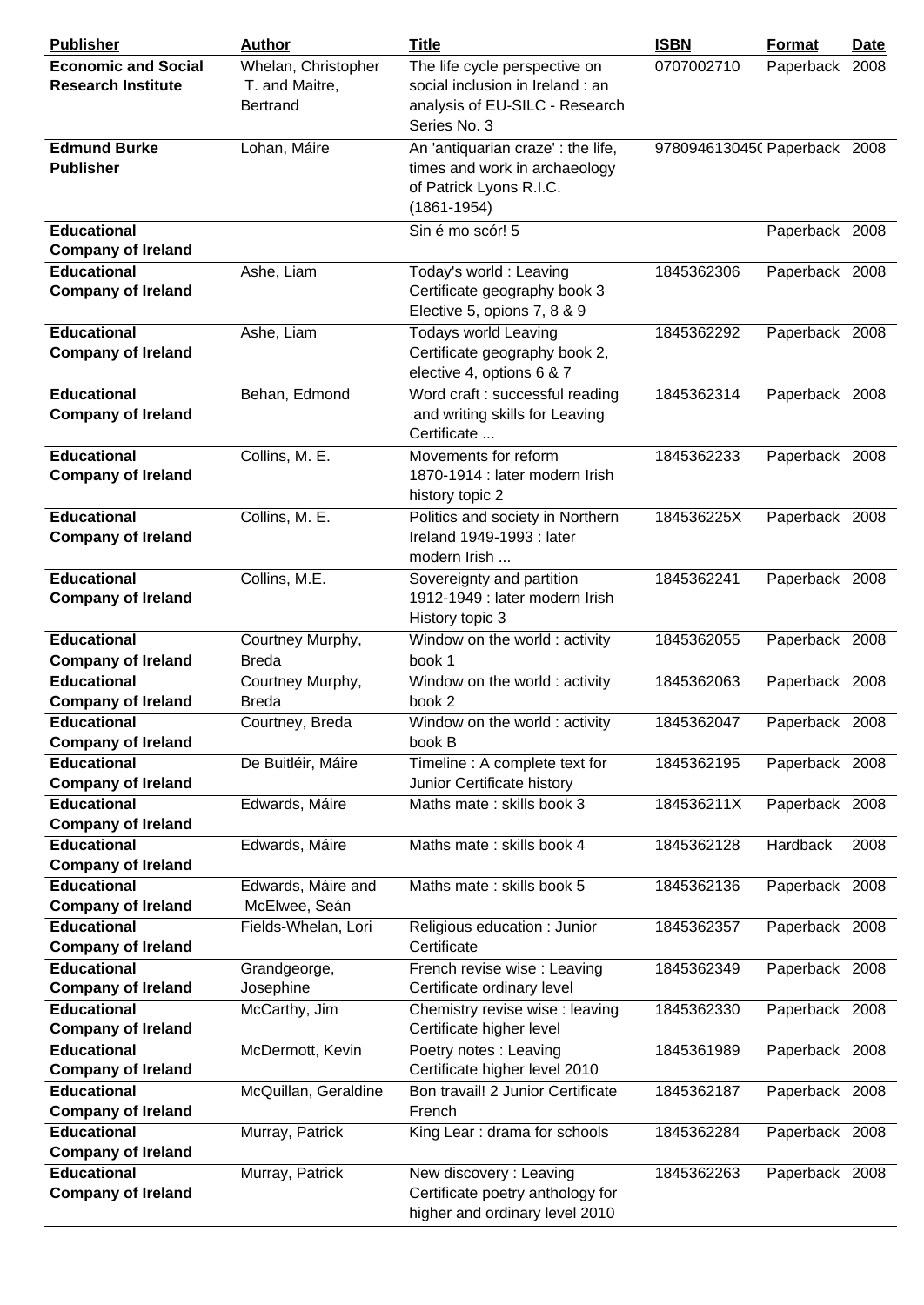| <b>Publisher</b>           | <b>Author</b>      | <b>Title</b>                     | <b>ISBN</b> | Format         | Date |
|----------------------------|--------------------|----------------------------------|-------------|----------------|------|
| <b>Educational</b>         | Murray, Patrick    | New discovery: Leaving           | 1845362276  | Paperback 2008 |      |
| <b>Company of Ireland</b>  |                    | Certificate poetry anthology for |             |                |      |
|                            |                    | ordinary level 2010              |             |                |      |
| <b>Educational</b>         | Murray, Patrick    | Romeo and Juliet                 | 1845362020  | Paperback 2008 |      |
| <b>Company of Ireland</b>  |                    |                                  |             |                |      |
| <b>Educational</b>         | O'Shea, Julie      | Sin é mo scór! 6                 |             | Paperback 2008 |      |
| <b>Company of Ireland</b>  |                    |                                  |             |                |      |
| <b>Educational</b>         | O'Shea, Julie      | Sin é! 5 : cúrsa Gaeilge do rang | 1845362152  | Paperback 2008 |      |
| <b>Company of Ireland</b>  |                    | 5                                |             |                |      |
| <b>Educational</b>         | O'Shea, Julie      | Sin é! 6 : cúrsa Gaeilge do rang | 1845362160  | Paperback 2008 |      |
| <b>Company of Ireland</b>  |                    |                                  |             |                |      |
| <b>Educational</b>         | Rodgers, Martina   | Accounting revise wise:          | 1845362322  | Paperback 2008 |      |
| <b>Company of Ireland</b>  |                    | Leaving Certificate higher level |             |                |      |
| <b>Educational</b>         | Tierney, Tom       | Physics revise wise : Leaving    | 1845362365  | Paperback 2008 |      |
| <b>Company of Ireland</b>  |                    | Certificate                      |             |                |      |
| <b>Educational</b>         | Courtney, Breda    | Window on the World: activity    | 1845362039  | Paperback 2008 |      |
| <b>Coumpany of Ireland</b> |                    | book A                           |             |                |      |
| <b>Educational</b>         | Delaney, Richard   | Understanding economics :        | 1845362225  | Paperback 2008 |      |
| <b>Coumpany of Ireland</b> |                    | Leaving Certificate              |             |                |      |
| <b>Educational</b>         | McConway, Owen     | Understanding maths 2 : Junior   | 1845362209  | Paperback 2008 |      |
| <b>Coumpany of Ireland</b> |                    | Certificate higher leavel        |             |                |      |
| <b>Educational</b>         | O'Toole Yvonne     | Fonn 1 : cúrsa Gaeilge don       | 1845362179  | Paperback 2008 |      |
| <b>Coumpany of Ireland</b> |                    | chéad bhliain                    |             |                |      |
| <b>Educational</b>         | O'Toole, Yvonne    | Fonn 1 : leabhrán scrúdaithe     | 1845362386  | Paperback 2008 |      |
| <b>Coumpany of Ireland</b> |                    |                                  |             |                |      |
| <b>Educational</b>         | Slattery, Mary     | Comparative study: Leaving       | 1845362217  | Paperback 2008 |      |
| <b>Coumpany of Ireland</b> |                    | Certificate higher level         |             |                |      |
| <b>Educational</b>         | Eivers, Eemer      | Ready for tomorrow's world?      | 0900440244  | Paperback 2008 |      |
| <b>Research Center</b>     |                    | the competencies of Ireland's    |             |                |      |
|                            |                    | 15 year olds                     |             |                |      |
| Electro-Technical          | Electro-Technical  | National rules for electrical    |             | Paperback 2008 |      |
| <b>Council of Ireland</b>  | Council of Ireland | installations: ET 101 2008       |             |                |      |
| <b>Emmer Publications</b>  | Connolly, Brendan  | The natural religion             | 095583130X  | Hardback       | 2008 |
| <b>Enniscorthy</b>         | Wall, Eamonn       | The scaldy detail                |             | Paperback 2005 |      |
| Lunchpad                   |                    |                                  |             |                |      |
|                            |                    |                                  |             |                |      |
| <b>Enviromental</b>        | Leinert, Stephan,  | STRIVE report series no. 10 :    | 1840952733  | Paperback 2008 |      |
| <b>Protection Agency</b>   | McGovern, Frank    | New transboundary air pollution  |             |                |      |
|                            | and Jennings, S.G. | monitoring capacity for Ireland  |             |                |      |
| <b>Environmental</b>       | Barrie, Leonard    | Review of global atmospheric     | 1840951923  | Paperback 2006 |      |
| <b>Protection Agency</b>   |                    | watch sites at Valentia and      |             |                |      |
|                            |                    | Mace Head, Ireland               |             |                |      |
| <b>Environmental</b>       | Bashir, Wasim      | Long-term trends in              | 1840951931  | Paperback 2006 |      |
| <b>Protection Agency</b>   |                    | atmospheric pollutants at        |             |                |      |
|                            |                    | Valentia observatory, Ireland    |             |                |      |
| <b>Environmental</b>       | Bullock, Craig     | Quality of life and the          | 184095244X  | Paperback 2008 |      |
| <b>Protection Agency</b>   |                    | environment                      |             |                |      |
| Environmental              | Carey, Carmel      | Organic waste management in      | 1840952415  | Paperback 2008 |      |
| <b>Protection Agency</b>   |                    | apartments : final report        |             |                |      |
| <b>Environmental</b>       | Carton, O.T.       | Eutrophication from agriculural  | 1840952547  | Paperback 2008 |      |
| <b>Protection Agency</b>   |                    | sources                          |             |                |      |
| <b>Environmental</b>       | Clabby, K. J.      | Interim report on the biological | 1840950994  | Paperback 2001 |      |
| <b>Protection Agency</b>   |                    | survey of river quality 2001     |             |                |      |
| <b>Environmental</b>       | Cleary, Tom        | National data for integrated     | 184095194X  | Paperback 2006 |      |
| <b>Protection Agency</b>   |                    | assessment modelling under the   |             |                |      |
|                            |                    | clean air                        |             |                |      |
| <b>Environmental</b>       | Clenaghan, Conor   | Dangerus substances              | 1840952040  | Paperback 2006 |      |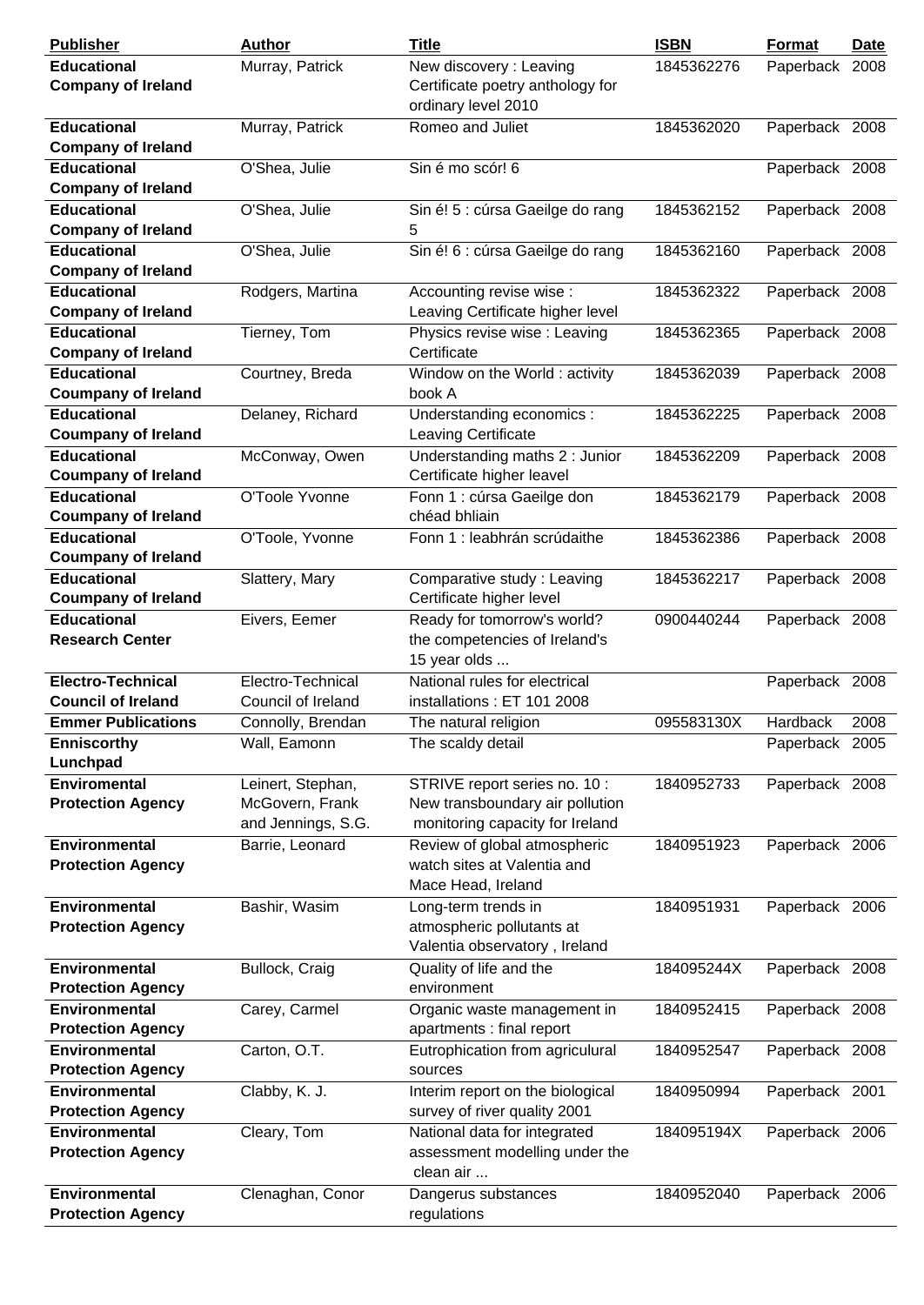| <b>Publisher</b>                                 | <b>Author</b>                             | <b>Title</b>                                                                        | <b>ISBN</b> | Format          | Date |
|--------------------------------------------------|-------------------------------------------|-------------------------------------------------------------------------------------|-------------|-----------------|------|
| <b>Environmental</b><br><b>Protection Agency</b> | Cruikshanks, Robert                       | Evaluation of the use of the<br>sodium dominance index as a<br>potential measure    | 1840952075  | Paperback 2006  |      |
| <b>Environmental</b><br><b>Protection Agency</b> | Daly, Karen                               | Digital soil information system<br>for Ireland : scoping study                      | 1840952423  | Paperback 2007  |      |
| Environmental<br><b>Protection Agency</b>        | Dwyer, Ned                                | Climate Change : implementation<br>of the global climate observing<br>system        | 1840952563  | Paperback 2008  |      |
| <b>Environmental</b><br><b>Protection Agency</b> | Dwyer, Ned                                | Climate change implementation<br>of the global climate observing<br>system          | 1840952563  | Paperback 2008  |      |
| <b>Environmental</b><br><b>Protection Agency</b> | Environmental<br><b>Protection Agency</b> | 07 EPA annual highlights                                                            | 1840952601  | Paprback        | 2007 |
| <b>Environmental</b><br><b>Protection Agency</b> | Environmental<br><b>Protection Agency</b> | 07 EPA buaicphointí bliantúla                                                       | 1840952601  | Paperback 2007  |      |
| <b>Environmental</b><br><b>Protection Agency</b> | Environmental<br><b>Protection Agency</b> | Eutrophication from agricultural<br>sources the impact of the<br>grazing animal     |             | Paperback       |      |
| <b>Environmental</b><br><b>Protection Agency</b> | Environmental<br><b>Protection Agency</b> | National waste report 2005 :<br>data update                                         | 1840952180  | Paperback 2006  |      |
| <b>Environmental</b><br><b>Protection Agency</b> | Environmental<br><b>Protection Agency</b> | Results from the cleaner<br>greener production programme :<br>summary phase 2       | 1840952474  | Paperback 2007  |      |
| <b>Environmental</b><br><b>Protection Agency</b> | Environmental<br><b>Protection Agency</b> | STRIVE : science, technology,<br>research & innovation for the<br>environment       | 1840952385  | Paperback 2007  |      |
| <b>Environmental</b><br><b>Protection Agency</b> | Environmental<br><b>Protection Agency</b> | The provision and quality of<br>drinking water in Ireland: A<br>report for the year |             | Hardback        | 2007 |
| <b>Environmental</b><br><b>Protection Agency</b> | Fay, Deirdre                              | Towards a national soil<br>database                                                 | 1840952393  | {Paperback 2007 |      |
| <b>Environmental</b><br><b>Protection Agency</b> | Finn, John A.                             | Identification of environmental<br>variables for use in monitoring<br>$\cdots$      | 1840951524  | Paperback 2005  |      |
| <b>Environmental</b><br><b>Protection Agency</b> | Flanagan, Sheila                          | Sustainable tourism<br>development : toward the<br>mitigation of tourism            | 1840952520  | Paperback 2007  |      |
| <b>Environmental</b><br><b>Protection Agency</b> | Iremonger, S.                             | Biodiversity in Irish plantation<br>forests : final report                          | 1840952032  | Paperback 2007  |      |
| <b>Environmental</b><br><b>Protection Agency</b> | Jennings, S. G.                           | Air pollution : nature and origin<br>of PM10 and smaller particularte<br>matter     | 1840951915  | Paperback 2006  |      |
| <b>Environmental</b><br><b>Protection Agency</b> | Kelly, Fiona                              | Investigation of the relationship<br>between fish stocks, ecological<br>quality     | 1840952431  | Paperback 2007  |      |
| <b>Environmental</b><br><b>Protection Agency</b> | Kiely, Gerard                             | Eutrophication from agricultural<br>sources soil and phosphorus                     | 1840952482  | Paperback 2007  |      |
| <b>Environmental</b><br><b>Protection Agency</b> | Kurz, Isabelle                            | Eutrophication from agricultural<br>sources : small plot study on<br>the inpact     | 184095177X  | Paperback 2006  |      |
| <b>Environmental</b><br><b>Protection Agency</b> | Leinert, Stephan                          | Long-term measurements of<br>atmospheric mercury at Mace<br>Head, Carna             | 1840952644  | Paperback 2008  |      |
| <b>Environmental</b><br><b>Protection Agency</b> | Machava, Ján                              | Forestry operations and<br>eutrophication PEnrich :<br>synthesis report             | 1840952504  | Paperback 2007  |      |
| <b>Environmental</b><br><b>Protection Agency</b> | Magette, W.L.                             | Eutrophication from agricultural<br>sources : field and catchment<br>scale risk     | 1840952539  | Paperback 2007  |      |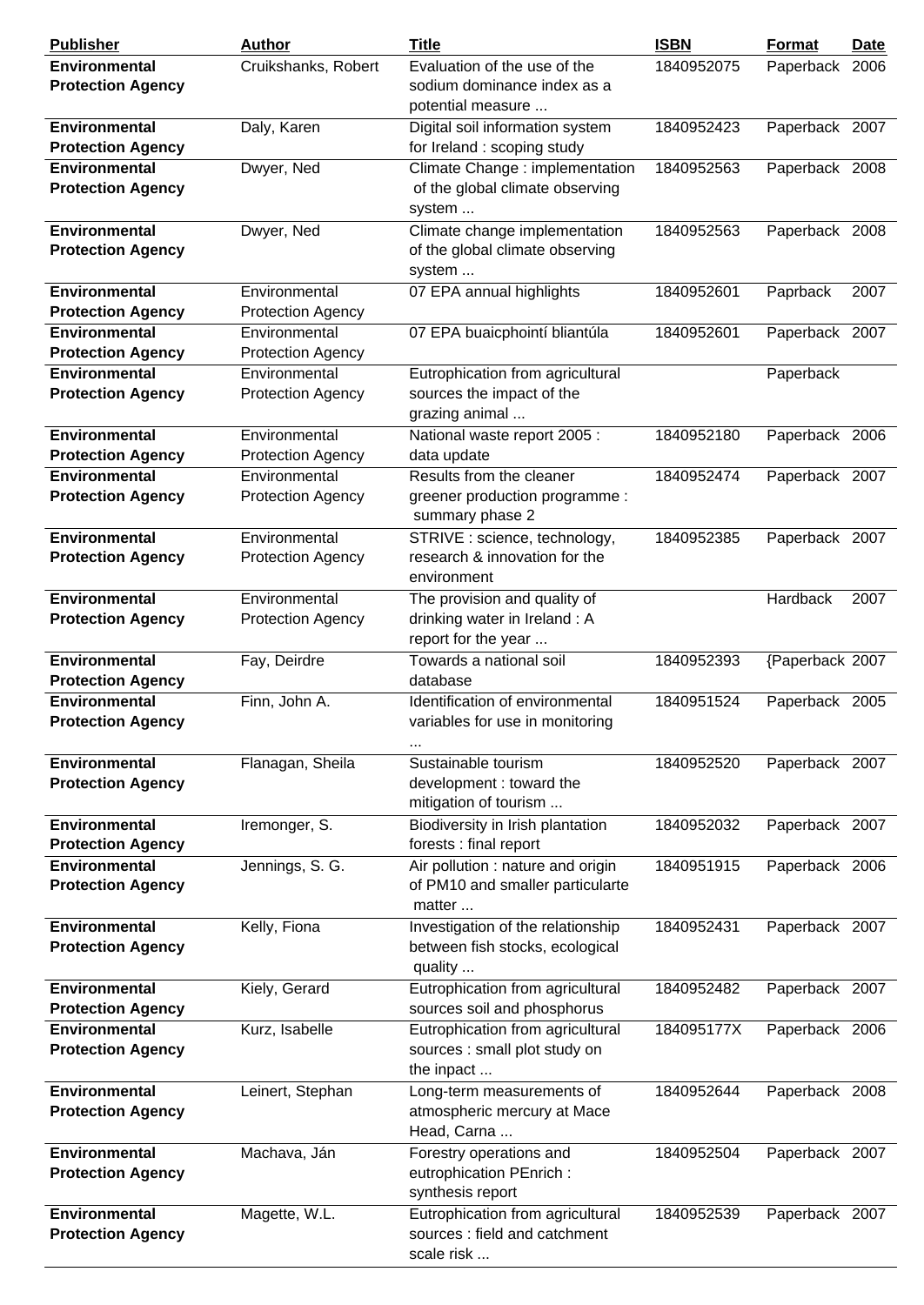| <b>Publisher</b>                                                                                           | <b>Author</b>                                                                        | <b>Title</b>                                                                         | <b>ISBN</b>              | Format                           | <b>Date</b> |
|------------------------------------------------------------------------------------------------------------|--------------------------------------------------------------------------------------|--------------------------------------------------------------------------------------|--------------------------|----------------------------------|-------------|
| <b>Environmental</b><br><b>Protection Agency</b>                                                           | Maguire, Cathy                                                                       | STRIVE report series 1 : island<br>limits a material flow analysis<br>and ecological | 184095258X               | Paperback 2008                   |             |
| <b>Environmental</b><br><b>Protection Agency</b>                                                           | Marchesi, Julian                                                                     | Biological approaches to<br>nutrient removal in the Irish food<br>sector             | 1840952245               | Paperback 2007                   |             |
| <b>Environmental</b><br><b>Protection Agency</b>                                                           | Moles, Richard                                                                       | STRIVE report series No. 2 :<br>environmental sustainability and<br>future           | 1840952490               | Paperback 2008                   |             |
| <b>Environmental</b><br><b>Protection Agency</b>                                                           | O'Brien, Phillip                                                                     | Data analysis and estimation of<br>greenhouse gas emissions and<br>removal           | 1840952466               | Paperback 2007                   |             |
| <b>Environmental</b><br><b>Protection Agency</b>                                                           | O'Callaghan-Platt,<br>Abigail                                                        | A nationwide review of pay-by-<br>une (PBU) domestic waste<br>collection             | 18408952350              | Paperback 2007                   |             |
| <b>Environmental</b><br><b>Protection Agency</b>                                                           | Styles, David                                                                        | Energy crops in Ireland : an<br>assessment of their potential<br>contribution        | 1840952407               | Paperback 2007                   |             |
| <b>Environmental</b><br><b>Protection Agency</b>                                                           | Tunney, Hubert                                                                       | Eutrophication form agricultural<br>sources                                          | 1840952202               | Paperback 2007                   |             |
| <b>Environmental</b><br><b>Protection Agency</b>                                                           | Tunney, Hubert                                                                       | Eutrophication from agricultural<br>sources                                          | 1840952458               | Paperback 2007                   |             |
| <b>Equality Authority</b>                                                                                  | <b>Equality Authority</b>                                                            | New models of high<br>performance work systems                                       | 1905628728               | Paperback 2008                   |             |
| <b>Equality Authority</b>                                                                                  | <b>Equality Authority</b>                                                            | New models of high<br>performance work systems                                       | 1905628728               | Paperback 2008                   |             |
| <b>Equality Authority</b>                                                                                  | Gilbert, Maureen                                                                     | Accessibility for customers<br>with disabilities in community<br>pharmacies          | 1905628735               | Paperback 2008                   |             |
| <b>Equality Authority</b>                                                                                  | McGinnity, Frances                                                                   | Gender inequalities in time use                                                      | 0707002664               | Paperback 2008                   |             |
| <b>Equality Authority</b>                                                                                  | Monks, Kathy                                                                         | The business impact of equality<br>& diversity                                       | 1905628629               | Paperback 2007                   |             |
| <b>Equality Authority</b>                                                                                  | Russell, Helen                                                                       | The experience of<br>discrimination in Ireland                                       | 0707002648               | Paperback 2008                   |             |
| <b>Europa Donna</b><br><b>Ireland</b>                                                                      | Europa Donna<br>Ireland                                                              | Brest cancer and fertility                                                           |                          | Paperback 2007                   |             |
| European<br><b>Foundation for the</b><br>Improvement of<br><b>Living and Working</b><br><b>Conditions</b>  | European<br>Foundation for the<br>Improvement of<br>Living and Working<br>Conditions | Restructuring and employment<br>in the EU : the impact of<br>globalisation           | 9289708085               | Paperback                        |             |
| European<br><b>Foundation for the</b><br>Improvement of<br><b>Living and Working</b><br>conditions         | European<br>Foundation for the<br>Improvement of<br>Living and Working<br>conditions | Working conditions in the<br>European Union: The gender<br>perspective               |                          | Paperback 2007                   |             |
| European<br><b>Foundation for the</b><br>Improvement of<br><b>Livivng and Working</b><br><b>Conditions</b> | European<br>Foundation for the<br>Improvement of<br>Living and Working<br>Conditions | Flexicurity - issues and<br>challenges - foundation findings                         | 9289708128               | Paperback 2008                   |             |
| <b>Evertype</b>                                                                                            | Carroll, Lewis                                                                       | Alice's adventures in<br>wonderland                                                  | 1904808166               | Paperback 2008                   |             |
| <b>Evertype</b>                                                                                            | Carroll, Lewis                                                                       | Eachtraí eilísr i dtír an nIontas                                                    | 1904808138               | Paperback 2007                   |             |
| <b>Evertype</b><br><b>Evertype</b>                                                                         | Everson, Michael<br>McGreggor Ross,                                                  | Breton grammar<br>George Fox: a Christian mystic                                     | 1904808114<br>1904808176 | Paperback 2007<br>Paperback 2008 |             |
| <b>Evertype</b>                                                                                            | Hugh (ed.)<br>McGregor Ross,<br>Hugh                                                 | Thirty essays on the gospel of<br>Thomas                                             | 1904808121               | Paperback 2008                   |             |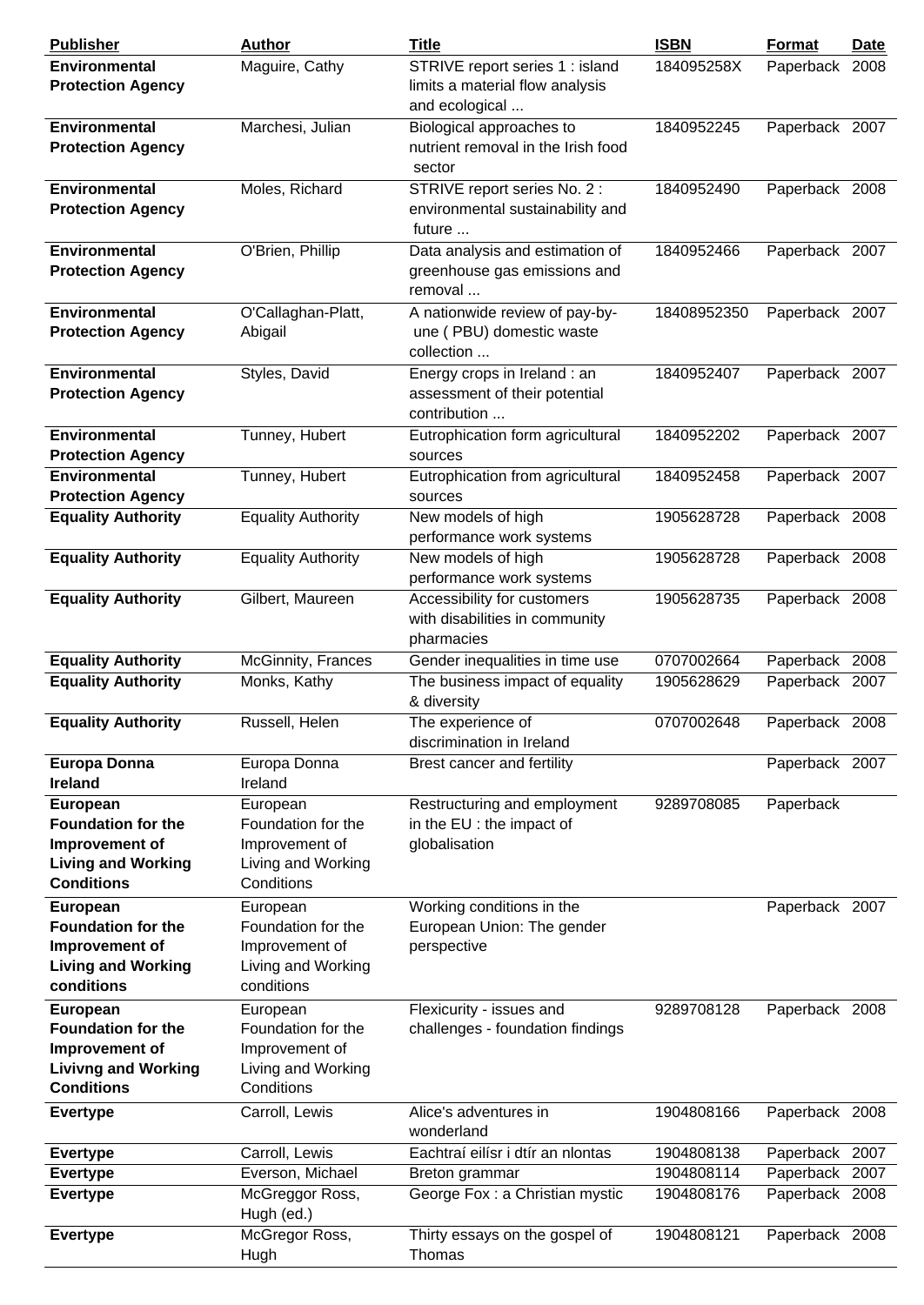| <b>Publisher</b>                                                                                     | <b>Author</b>                                                                                      | <b>Title</b>                                                                                                         | <b>ISBN</b>                  | <b>Format</b>              | Date |
|------------------------------------------------------------------------------------------------------|----------------------------------------------------------------------------------------------------|----------------------------------------------------------------------------------------------------------------------|------------------------------|----------------------------|------|
| <b>Evertype</b>                                                                                      | Stanford, Jill<br>Charlotte                                                                        | Going it alone                                                                                                       | 1904808145                   | Paperback                  | 2008 |
| <b>Evertype</b>                                                                                      | Verne, Jules                                                                                       | Cuairt an Cruinne in Ochtó Lá                                                                                        | 1904808158                   | Paperback 2008             |      |
| <b>Evertype</b>                                                                                      | Williams, Nicholas                                                                                 | English-Cornish dictionary<br>Gerlyver Sawsnek-Kernowek                                                              | 1904808069                   | Hardback                   | 2006 |
| <b>Expert Group on</b><br><b>Future Skill Needs</b><br>with Northern<br><b>Ireland Skills Expert</b> | Expert Group on<br><b>Future Skill Needs</b><br>and Northern Ireland<br><b>Skills Expert Group</b> | All-island skills study                                                                                              |                              | Paperback 2008             |      |
| Group                                                                                                |                                                                                                    |                                                                                                                      |                              |                            |      |
| <b>Faculty of Notaries</b><br><b>Public in Ireland</b>                                               | Hall, Famonn G.                                                                                    | O'Connor's The Irish notary:<br>Supplement                                                                           | 09500501208                  | Paperback 2007             |      |
| Fadó books<br><b>FÁS</b>                                                                             | Dunford, Stephen<br>FÁS                                                                            | Táin bó flidhais the Mayo táin<br>Irish labour market review 2007:<br>A FÁS review of Irish labour<br>market trends  | 0955321818<br>0947776974     | Paperback 2008<br>Hardback |      |
| <b>Faungloss press</b>                                                                               | O'Grady, Jackie                                                                                    | The green road to the<br>lighthouse: memoirs of<br>Clareisland and the lighthouse<br>service                         | 9780956028204 Hardback       |                            | 2008 |
| <b>Field Day</b>                                                                                     | Nolan, Emer ed.                                                                                    | Thomas Moore: Memoirs of<br>Captain Rock                                                                             | 0946755363                   | Hardback                   | 2008 |
| <b>Field Day</b><br><b>Publications</b>                                                              | Dwan, David                                                                                        | The great community: culture<br>and nationalism in Ireland                                                           | 0946755418                   | Paperback 2008             |      |
| <b>Field Day</b><br><b>Publications</b>                                                              | Lloyd, David                                                                                       | Irish times : temporalities of<br>modernity                                                                          | 0946755400                   | Paperback 2008             |      |
| <b>Fingal County</b><br><b>Childcare</b><br><b>Committee</b>                                         | <b>Fingal County</b><br><b>Childcare Committee</b>                                                 | A study of the daily demands<br>on community childcare<br>services in County Fingal                                  |                              | Paperback                  |      |
| <b>Fire Station Artists</b><br><b>Studio</b>                                                         | Jacques, David                                                                                     | 100 flowers to bloom                                                                                                 | 0953805556                   | Paperback                  |      |
| <b>Fire Station Artists</b><br><b>Studios</b>                                                        | <b>Fire Station Artists</b><br><b>Studios</b>                                                      | 12 angry films                                                                                                       | 0953805549                   | Paperback 2007             |      |
| <b>Fire Station Artists</b><br><b>Studios</b>                                                        | <b>Fire Station Artists</b><br><b>Studios</b>                                                      | Streets : past, present & future                                                                                     | 0953805530                   | Paperback                  |      |
| <b>Fire Station Artists</b><br><b>Studios</b>                                                        | Tipton, Gemma                                                                                      | Home: creating a contemporary<br>memorial                                                                            | 0953805522                   | Paperback 2006             |      |
| Foilseacháin Ábhair<br>Spioradálta                                                                   | Ó Croiligh, Pádraig                                                                                | Rún an hEaglaise                                                                                                     | 0955360587                   | Paperback 2008             |      |
| Foilseacháin Ábhar<br>Spioradálta                                                                    | Ó Murchú, Helen                                                                                    | Ceisteanna na linne don Eaglais<br>Chaitliceach in Éirinn                                                            | 9780955360565 Paperback 2008 |                            |      |
| <b>Fold Media Ltd.</b>                                                                               | Pettit, Seán                                                                                       | Pilgrim trail in Cork: A guide to<br>people and places in the city's<br>religious history                            |                              | Paperback 2005             |      |
| <b>Folens Publishers</b>                                                                             |                                                                                                    | Deutsch für die mündliche<br>Prüfung: a preparation for the<br>leaving certificate german oral<br>examinations 2009+ |                              | Hardback                   |      |
| <b>Folens Publishers</b>                                                                             | Barron, Mary                                                                                       | Essential guide to Leaving<br>Certificate English: paper 1<br>higher level                                           | 184131692X                   | Paperback 2006             |      |
| <b>Folens Publishers</b>                                                                             | Bourke, David                                                                                      | Biology dictionary: Leaving<br>Certificate new syllabus                                                              | 1841316970                   | Paperback 2005             |      |
| <b>Folens Publishers</b>                                                                             | Bourke, David                                                                                      | Laboratory manual for<br>mondatory practicals: Leaving<br>certificate biolgy                                         | 1841316989                   | Paperback 2005             |      |
| <b>Folens Publishers</b>                                                                             | Breen, John                                                                                        | Agricultural science                                                                                                 | 0861213394                   | Paperback 1992             |      |
| <b>Folens Publishers</b>                                                                             | Brennan, Patrick                                                                                   | King Lear Leaving Certificate<br>English                                                                             | 1841314269                   | Paperback 2004             |      |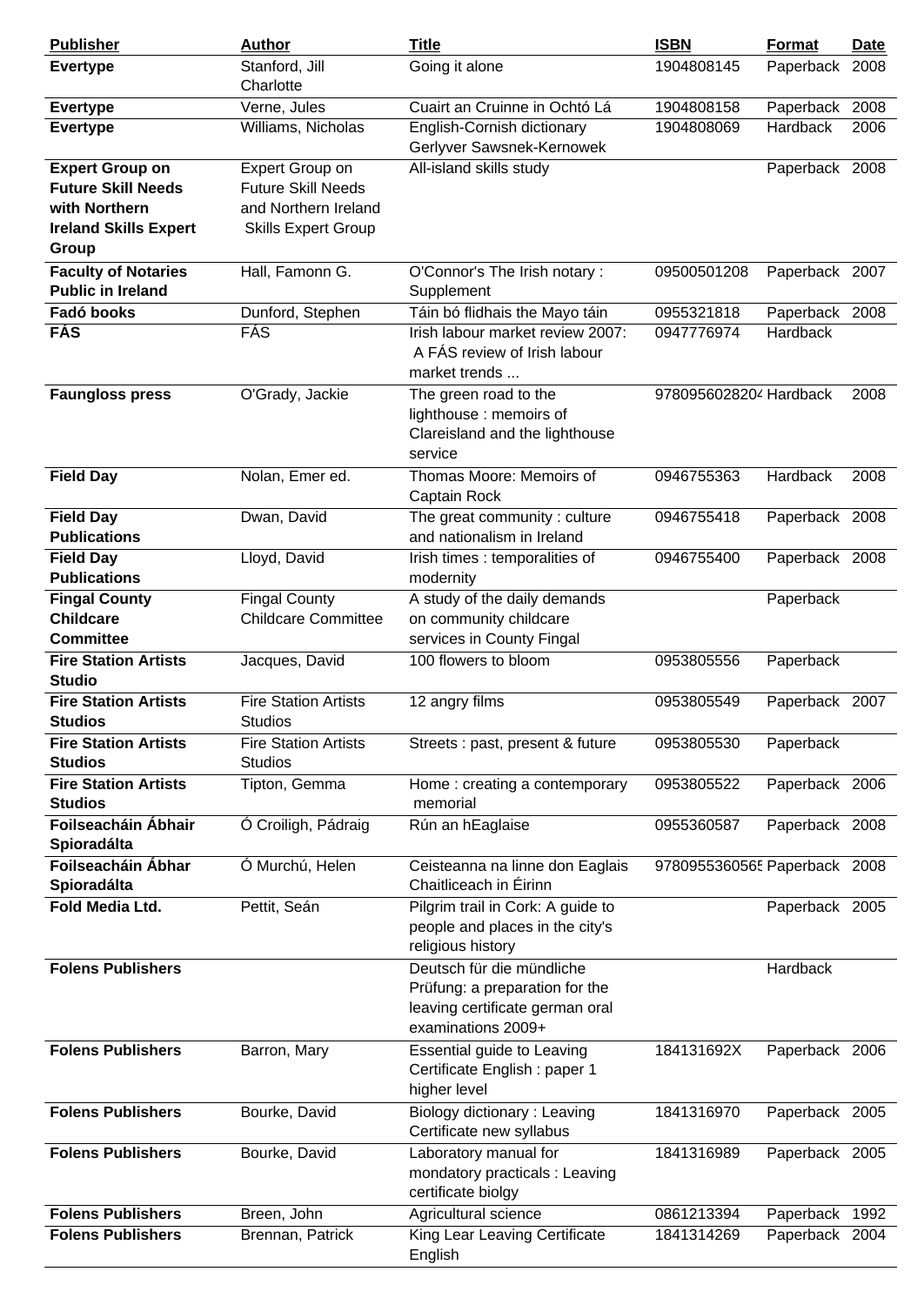| <b>Publisher</b>         | <b>Author</b>                       | <b>Title</b>                                                                               | <b>ISBN</b> | <b>Format</b>  | <b>Date</b> |
|--------------------------|-------------------------------------|--------------------------------------------------------------------------------------------|-------------|----------------|-------------|
| <b>Folens Publishers</b> | Brennan, Patrick                    | Othello: a tragedy by William<br>Shakespeare text and analysis<br>Leaving Certificate      | 1841314277  | Paperback      |             |
| <b>Folens Publishers</b> | Brennan, Patrick                    | Romeo & Juliet: A tragedy by<br>William Shakespeare ( Junior<br>Certificate English)       | 0861214005  | Paperback 1992 |             |
| <b>Folens Publishers</b> | Buckley, Clare                      | A vos marques, pre{0302}ts,<br>partez ! : Leaving Certificate<br>ordinary level French     | 1841315699  | Paperback 2003 |             |
| <b>Folens Publishers</b> | Buckley, Clare                      | A vos marques, pre{0302}ts,<br>partez ! student CD : Leaving<br>Certificate ordinary level |             | Paperback      |             |
| <b>Folens Publishers</b> | Campbell-Schortsae<br>rt, Mireentje | Was sagen? : topics for<br>discussion for Leaving<br>Certificate German                    | 1841314366  | Paperback 2000 |             |
| <b>Folens Publishers</b> | Campbell-Schotsaer<br>t. M.I.       | {0308}Ubung macht den meister<br>post-primary German grammar                               | 0861215958  | Paperback 1994 |             |
| <b>Folens Publishers</b> | Campbell-Schotsaer<br>t, Mireentje  | Deutsch audio 2 -NEU : pupil's<br>book                                                     | 0861217438  | Paperback 1996 |             |
| <b>Folens Publishers</b> | Cogan, Liz                          | Grammaire pour tout le monde :<br>junior certificate                                       | 0861214714  | Paperback 2002 |             |
| <b>Folens Publishers</b> | Cogan, Liz                          | Grannaire appliquée : Leaving<br>Certificate French grammar                                | 0861216334  | Paperback 1997 |             |
| <b>Folens Publishers</b> | Cogan, Liz                          | Je comprends bien : aural<br>French student workbook a<br>course for Junior                | 1841315931  | Paperback 2003 |             |
| <b>Folens Publishers</b> | Cosgrove,<br><b>Bernadette</b>      | El Espanol bien hablado:<br>leaving Certificate oral Spanish                               | 1841313092  | Paperback 1999 |             |
| <b>Folens Publishers</b> | Costello, May                       | <b>Leaving Certificate Music</b><br>workbook: course B                                     | 1841315583  | Paperback 2006 |             |
| <b>Folens Publishers</b> | Costello, May                       | Prelude 2 : Junior Certificate<br>music                                                    |             | <b>CD</b>      | 2000        |
| <b>Folens Publishers</b> | Costello, May                       | Prelude 2 : Junior Certificate<br>music book                                               | 0861219031  | Paperback      |             |
| <b>Folens Publishers</b> | Cronin, Bobbie                      | Fís : teastas sóisearach<br>gnátheibhéal (student's CD)                                    | 1841317217  | CD             |             |
| <b>Folens Publishers</b> | Cronin, Robbie                      | Éist!                                                                                      | 1841317152  | Paperback 2006 |             |
| <b>Folens Publishers</b> | Cronin, Robbie                      | Fís : cúrsa gacilge don teastas<br>sóisearach guáthleibhéal                                | 1841316768  | Paperback 2005 |             |
| <b>Folens Publishers</b> | Culloty, John                       | Wood: materials techniology<br><b>Junior Certificate</b>                                   | 1841313769  | Paperback 2003 |             |
| <b>Folens Publishers</b> | Culloty, John                       | Wood: materials technology<br>workbook Junior Certificate                                  | 1841314781  | Paperback 2003 |             |
| <b>Folens Publishers</b> | Daley, Mary                         | Mathematics workbook Junior<br>Certificate foundation leval                                | 184131918X  | Paperback 2006 |             |
| <b>Folens Publishers</b> | de Búrca, Ríona                     | Nótaí ar an triail                                                                         | 1841317854  | Paperback 2007 |             |
| <b>Folens Publishers</b> | Deegan, Anne                        | Hamlet: A Tragedy by William<br>Shakespeare Leaving<br>Certificate English                 | 1841314293  | Paperback 2000 |             |
| <b>Folens Publishers</b> | Deegan, Anne                        | Macbeth: A tragedy by William<br>Shakespeare Leaving<br>Certificate English                | 1841314285  | Paperback 2007 |             |
| <b>Folens Publishers</b> | Delap, Seán                         | Dictatorship and democracy<br>1920-1945 : Leaving Certificate<br>History                   | 1841315389  | Paperback 2004 |             |
| <b>Folens Publishers</b> | Delap, Seán                         | Division and realignment in<br>Europe 1945-1992 Leaving<br>Certificate history             | 1841316466  | Paperback 2004 |             |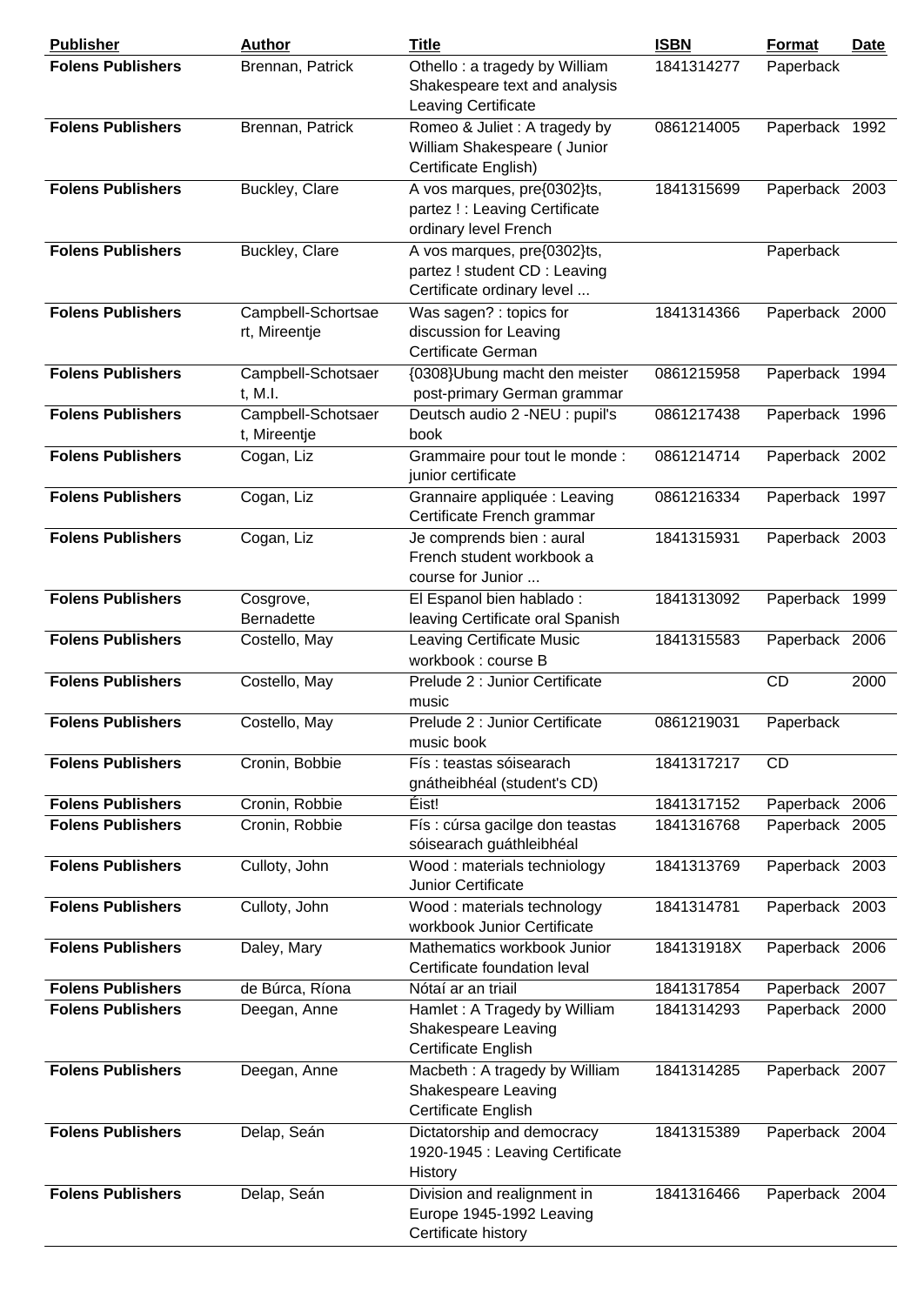| <b>Publisher</b>         | <b>Author</b>    | <b>Title</b>                                                                         | <b>ISBN</b> | <b>Format</b>  | <b>Date</b> |
|--------------------------|------------------|--------------------------------------------------------------------------------------|-------------|----------------|-------------|
| <b>Folens Publishers</b> | Delap, Seán      | Nation states and international<br>tensions 1871-1920 : Leaving<br>Certificate       | 184131644X  | Paperback 2004 |             |
| <b>Folens Publishers</b> | Dilleen, Sarah   | Biology : essential exam<br>revision higher level                                    | 184131997X  | Paperback 2007 |             |
| <b>Folens Publishers</b> | Dolan, Clare     | German grammar: workbook<br>Junior Certificate                                       | 1841315990  | Paperback 2003 |             |
| <b>Folens Publishers</b> | Doran, Michael   | Movements for political and<br>social reform, 1870-1914 :<br>Leaving Certifiacte     | 1841315680  | Paperback 2004 |             |
| <b>Folens Publishers</b> | Dorgan, Hilary   | Science : A voyage of<br>discovery Junior Certificate                                | 1841314331  | Paperback 2003 |             |
| <b>Folens Publishers</b> | Dorgan, Hilary   | Science : A voyage of<br>discovery students laboratory<br>notbook Junior Certificate | 184131627X  | Paperback      |             |
| <b>Folens Publishers</b> | Dorgan, Hilary   | Science : A voyage of<br>discovery workbook Junior<br>Certificate                    | 1841316253  | Paperback      |             |
| <b>Folens Publishers</b> | Dorgan, Hilary   | Science matters : A complete<br>course for Junior Certificate                        | 1841318127  | Paperback 2007 |             |
| <b>Folens Publishers</b> | Dorgan, Hilary   | Science matters : A complete<br>course for Junior Certificate<br>workbook            | 1841319940  | Paperback 2007 |             |
| <b>Folens Publishers</b> | Doyle, Mary      | Formule 1 : Leaving Certificate<br>French                                            | 1841316881  | Paperback 2005 |             |
| <b>Folens Publishers</b> | Doyle, Mary      | Formule 1student's DCs :<br>Leaving Certificate French                               | 1841317004  | CD             | 2005        |
| <b>Folens Publishers</b> | Dunne, Joseph    | Bienvenue en France 1 : first<br>year French course                                  | 1841315540  | Paperback      |             |
| <b>Folens Publishers</b> | Dunne, Joseph    | Bienvenue en France 1: first<br>year French course                                   |             | CD             |             |
| <b>Folens Publishers</b> | Dunne, Joseph    | Bienvenue en France 2 : Junior<br>Certificate French course                          | 1841315729  | Paperback 2003 |             |
| <b>Folens Publishers</b> | Dunne, Joseph    | Bienvenue en France 4 :<br>Leaving Certificate higher level                          | 1841313106  | Paperback 1999 |             |
| <b>Folens Publishers</b> | Dunne, Joseph    | Bienvenue en Frence 3 :<br>Leaving Certificate ordinary<br>level                     | 0861215133  | Paperback 1998 |             |
| <b>Folens Publishers</b> | Dunne, Joseph    | C'est la vie! : reading<br>comprehension tests Junior<br>Certificate                 |             | Paperback 1989 |             |
| <b>Folens Publishers</b> | Dunne, Joseph    | Ecoutez bien : Junior Certificate                                                    | 1841316490  | Paperback 2004 |             |
| <b>Folens Publishers</b> | Dunne, Joseph    | Le Francais oral : Leaving<br>Certificate                                            | 1841316792  | Paperback 2005 |             |
| <b>Folens Publishers</b> | Dunne, Joseph    | Route directe : nouvelle édition<br>ordinary level Leaving<br>Certificate French     | 1841316784  | Paperback 2006 |             |
| <b>Folens Publishers</b> | Enright, Carmel  | Learning for life : home<br>economics for Junior Certificate                         | 1847410054  | Paperback 2007 |             |
| <b>Folens Publishers</b> | Enright, Carmel  | Learning for life : workbook<br>home economics for Junior<br>Certificate             | 184741006   | Paperback 2007 |             |
| <b>Folens Publishers</b> | Enright, Carmel  | Lifelines : Leaving Certificate<br>home economics                                    | 1841316431  | Hardback       | 2005        |
| <b>Folens Publishers</b> | Enright, Carmel  | Lifelines : Leaving Certificate<br>home economics workbook                           | 184131675X  | Hardback       | 2005        |
| <b>Folens Publishers</b> | Enright, Gráinne | Junior Certificate technology:<br>course materail activities and<br>examination      | 1841317055  | Paperback 2005 |             |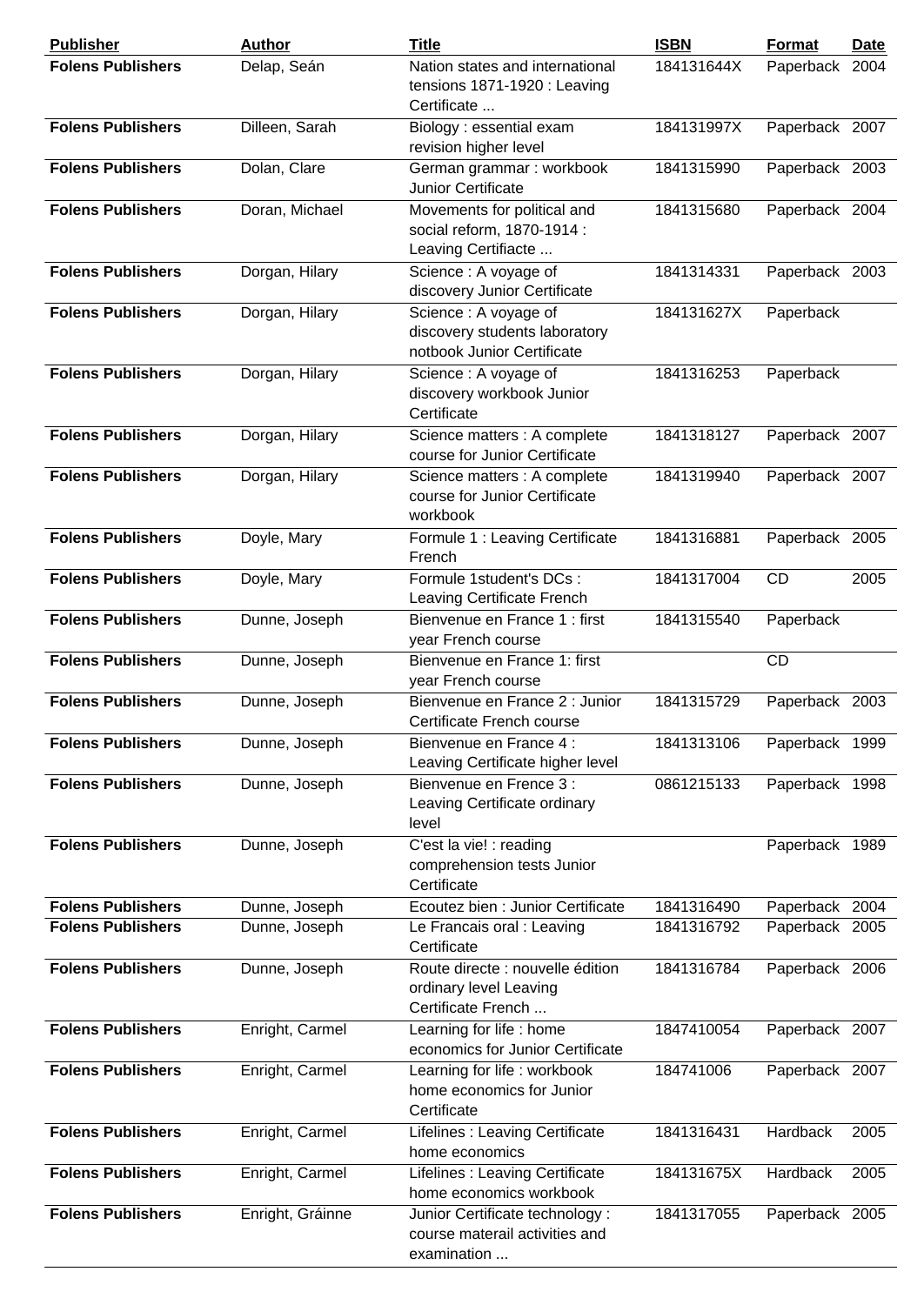| <b>Publisher</b>         | <b>Author</b>            | <b>Title</b>                                                                                 | <b>ISBN</b> | Format         | <b>Date</b> |
|--------------------------|--------------------------|----------------------------------------------------------------------------------------------|-------------|----------------|-------------|
| <b>Folens Publishers</b> | Enright, Gráinne         | Leaving Certifcate technology:<br>course material, activities,<br>project and exam           | 1847410480  | Paperback 2007 |             |
| <b>Folens Publishers</b> | Finan, Dorothea          | A guide to Hamlet : Leaving<br>Certificate                                                   | 1841315214  | Paperback 2001 |             |
| <b>Folens Publishers</b> | Finan, Dorothea          | A guide to King Lear: Leaving<br>Certificate                                                 | 1841315206  | Paperback 2001 |             |
| <b>Folens Publishers</b> | Foley, Vincent           | The pursuit of sovreignty and<br>the inpact of partition, 1912-49 :<br>Leaving               | 1841316458  | Paperback 2005 |             |
| <b>Folens Publishers</b> | Foy, Elaine              | Mirador : a la gramática<br>Espanola                                                         | 1841318035  | Paperback 2006 |             |
| <b>Folens Publishers</b> | Gallagher, Cammie        | Working with maths 1 : Junior<br>Certifcate                                                  | 1841317101  | Paperback 2006 |             |
| <b>Folens Publishers</b> | Gallagher, Cammie        | Working with maths 2 : higher<br>level Junior Certificate                                    | 1841319933  | Paperback 2007 |             |
| <b>Folens Publishers</b> | Geraghty,<br>Caoilfhionn | Rapid revision : home<br>enconomics Leaving Certificate                                      | 1841316202  | Paperback 2007 |             |
| <b>Folens Publishers</b> | Graham, Rosemary         | Vamos a escuchar : Junior<br>Certificate Spanish                                             | 0861214986  | Paperback 1993 |             |
| <b>Folens Publishers</b> | Graham, Rosemary         | Vamos a escuchar : Leaving<br>Certificate Spanish                                            | 0861215567  | Paperback 1994 |             |
| <b>Folens Publishers</b> | Guilmartin, Eddie        | Rapid revision geography: new<br>syllabus Leaving Certificate                                | 1841317071  | Paperback 2007 |             |
| <b>Folens Publishers</b> | Harrison, Conor          | Make a difference! : civic, social<br>and polifical education Junior<br>Certificate          | 1841319929  | Paperback 2007 |             |
| <b>Folens Publishers</b> | Harrison, Conor          | Make a difference! : civic, social<br>and political education Junior<br>Certificate Workbook | 1847410016  | Paperback 2007 |             |
| <b>Folens Publishers</b> | Harrow, Ann              | Primer paso 1 : Junior<br>Certificate Spanish                                                | 1841318019  | Paperback 2006 |             |
| <b>Folens Publishers</b> | Harrow, Ann              | Primer paso 2 : Junior<br>Certificate Spanish                                                | 184741172X  | Paperback 2007 |             |
| <b>Folens Publishers</b> | Healy, Livia             | La pluma : Leaving Certificate<br>Spanish                                                    | 1847410474  | Paperback 2007 |             |
| <b>Folens Publishers</b> | Heffernan, Anna          | Music: workbook Junior<br>Certificate                                                        |             | CD             |             |
| <b>Folens Publishers</b> | Heffernan, Anna          | Music: workbook Junior<br>Certificate                                                        | 1841314560  | Paperback 2002 |             |
| <b>Folens Publishers</b> | Hogan, Cian              | Poems: A new anthlolgy of<br>Leaving Certificate poetry<br>(ordinary level 2008)             | 184131790X  | Paperback 2006 |             |
| <b>Folens Publishers</b> | Hogan, Cian              | Poems: A new anthology of<br>Leaving Certificate poetry<br>(higher level 2008)               | 184131711X  | Paperback 2006 |             |
| <b>Folens Publishers</b> | Hogan, Cian              | Poems: A new anthology of<br>Leaving Certificate poetry<br>(higher level 2009)               | 1841318981  | Paperback 2007 |             |
| <b>Folens Publishers</b> | Hogan, Cian              | Poems: A new anthology of<br>Leaving Certificate poetry<br>(ordinary level 2009)             | 1841319049  | Paperback 2007 |             |
| <b>Folens Publishers</b> | Hogan, Cian              | Rapid revision French: Leaving<br>Certificate ordinary level                                 | 1841316652  | Paperback 2006 |             |
| <b>Folens Publishers</b> | Holohan, Francis T.      | The United States and the<br>world, 1945-1989 : Leaving<br>Certificate history               | 184131708X  | Paperback 2006 |             |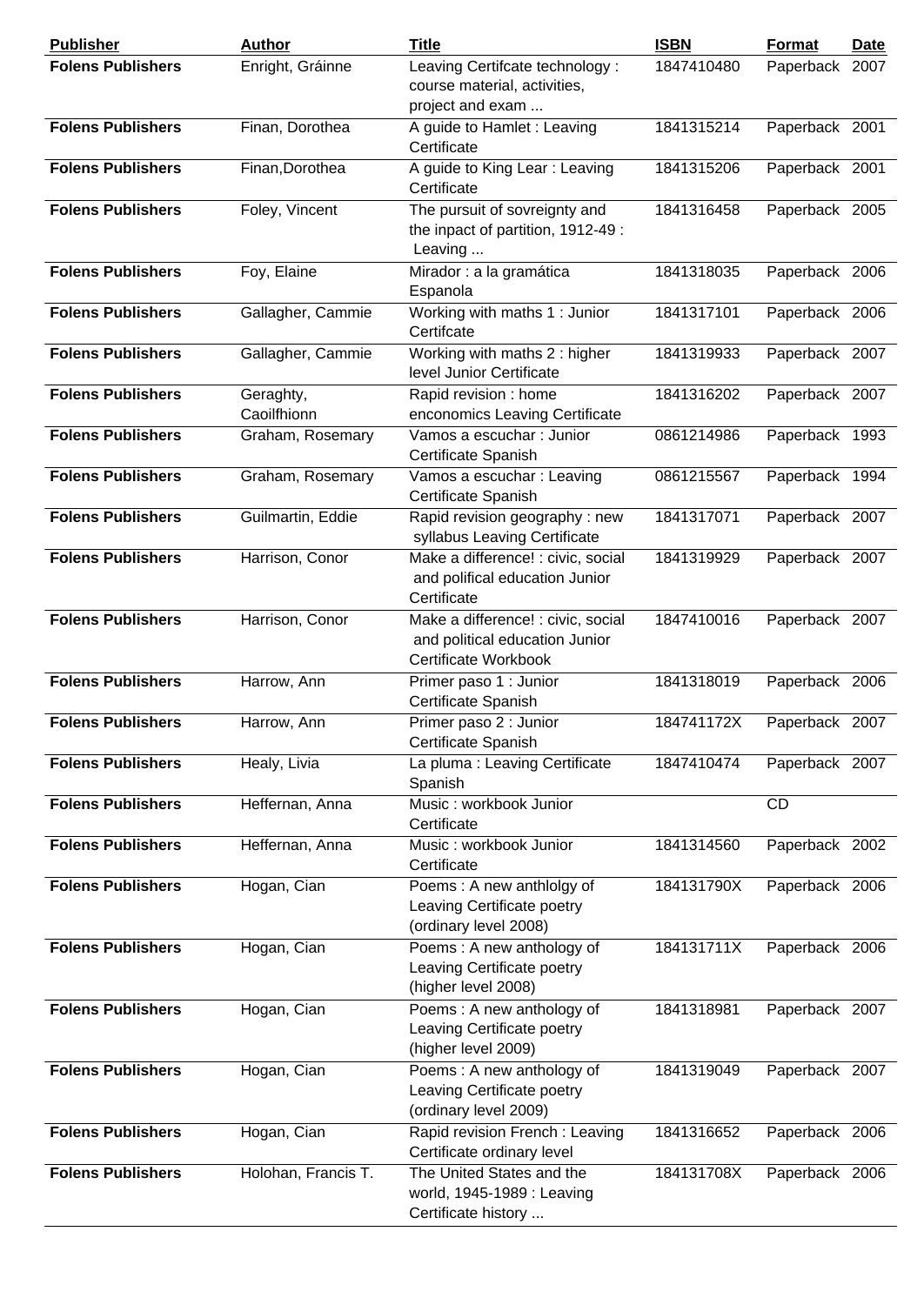| <b>Publisher</b>         | <b>Author</b>                 | <b>Title</b>                                                                            | <b>ISBN</b> | <b>Format</b>  | <b>Date</b> |
|--------------------------|-------------------------------|-----------------------------------------------------------------------------------------|-------------|----------------|-------------|
| <b>Folens Publishers</b> | Hynes, Matt                   | <b>Business Studies: for</b><br>households & enterprises<br>Junior Certificate          | 184131689X  | Paperback 2005 |             |
| <b>Folens Publishers</b> | Hynes, Matt                   | <b>Business Studies: for</b><br>households & enterprises<br>Junior Certificate workbook | 1841317047  | Paperback 2005 |             |
| <b>Folens Publishers</b> | Kelly, Pauline                | New frontiers : for second and<br>third year                                            | 1841316377  | Paperback 2004 |             |
| <b>Folens Publishers</b> | Kelly, Pauline                | New frontiers : in first-year<br><b>English Junior Certificate</b>                      | 1841315982  | Paperback 2003 |             |
| <b>Folens Publishers</b> | Kelly, Pauline                | New frontiers in language 1:<br>Leaving Certificate English<br>ordinare level           | 1841315397  | Paperback      |             |
| <b>Folens Publishers</b> | Kelly, Pauline                | New frontiers in language 2 :<br>leaving certificate English higher<br>level            | 1841315443  | Paperback      |             |
| <b>Folens Publishers</b> | Kelly, Pauline                | Rapid revision English: Leaving<br>Certificate higher level                             | 1841317888  | Paperback 2005 |             |
| <b>Folens Publishers</b> | Kelly, Tony                   | Essential revision guide to<br>leaving certificate maths higher<br>level                | 1847410294  | Paperback 2007 |             |
| <b>Folens Publishers</b> | Kennedy, Declan               | Chemistry live! : Leaving<br>Certificate                                                | 1841313920  | Paperback 2000 |             |
| <b>Folens Publishers</b> | Kennedy, Declan               | Chemistry live! : Leaving<br>Certificate workbook                                       | 1841314196  | Paperback 2000 |             |
| <b>Folens Publishers</b> | Kennedy, Declan               | Leaving Certificate chemistry :<br>student laboratory notebook                          | 184131787X  | Paperback 2005 |             |
| <b>Folens Publishers</b> | Mac Murchú, Pól               | Éist leis seo!                                                                          | 1841316229  | Paperback 2004 |             |
| <b>Folens Publishers</b> | Mac Murchú, Pól               | Éist leis seo! : student's CDs                                                          | 1841316555  | Paperback      |             |
| <b>Folens Publishers</b> | Mac Murchú, Pól               | Flosc                                                                                   | 1841316075  | Paperback 2004 |             |
| <b>Folens Publishers</b> | McCreanor,<br>Ambrose         | An introduction to metalwork                                                            | 1841316822  | Paperback 2004 |             |
| <b>Folens Publishers</b> | McGrath, Declan               | Religion: A revision guide<br>Junior Certificate                                        | 1841316105  | Paperback 2004 |             |
| <b>Folens Publishers</b> | McGrath, Paticia              | Écoutez et améliorez-vous 1:<br>Leaving Certificate aural French<br>ordinary level      | 1841314137  | Paperback 2002 |             |
| <b>Folens Publishers</b> | McGrath, Patricia             | Écoutez et améliorez-vous 1:<br>Leaving Certificate aural French<br>ordinary level      |             | <b>CD</b>      |             |
| <b>Folens Publishers</b> | McGrath, Patricia             | Écoutez et améliorez-vous 2 :<br>Leaving Certificate aural French<br>higher level       | 1841314129  | Paperback      |             |
| <b>Folens Publishers</b> | McGratrh, Declan              | Rapid revision history : Junior<br>Certificate                                          | 1841315486  | Paperback 2002 |             |
| <b>Folens Publishers</b> | Meaney, Niamh                 | Cahier clef : Junior Certificate<br>French workbook                                     | 1841317950  | Paperback 2006 |             |
| <b>Folens Publishers</b> | Murphy, Olive                 | Discovering maths 2 : Junior<br>Certificate higher level                                | 184131465X  | Paperback 2001 |             |
| <b>Folens Publishers</b> | Murphy, Oliver                | Discovering maths 1: Junior<br>Certificate                                              | 1841314250  | Paperback 2000 |             |
| <b>Folens Publishers</b> | Ní Bhriain, Edel              | Gramadach na Gaeilge                                                                    | 1847410251  | Paperback      |             |
| <b>Folens Publishers</b> | Ní Bhriain, Edel              | Labhair liom! : scrúdú cainte don<br>ardteistiméireacht                                 | 1841317802  | Paperback 2006 |             |
| <b>Folens Publishers</b> | Ní Bhriain, Edel              | Tobar na gaoise                                                                         | 1841315702  | Paperback 2003 |             |
| <b>Folens Publishers</b> | Ní Dhraighneáin,<br>Ríoghnach | La práctica hace maestro : A<br>workbook for Junior Certificate                         | 0861217578  | Paperback 1995 |             |
| <b>Folens Publishers</b> | Ó Máirtín, Séamas             | Fís eile                                                                                | 1841316776  | Paperback      |             |
| <b>Folens Publishers</b> | Ó Máirtín, Séamas             | Fís Eile student's CD                                                                   | 1841317233  | <b>CD</b>      |             |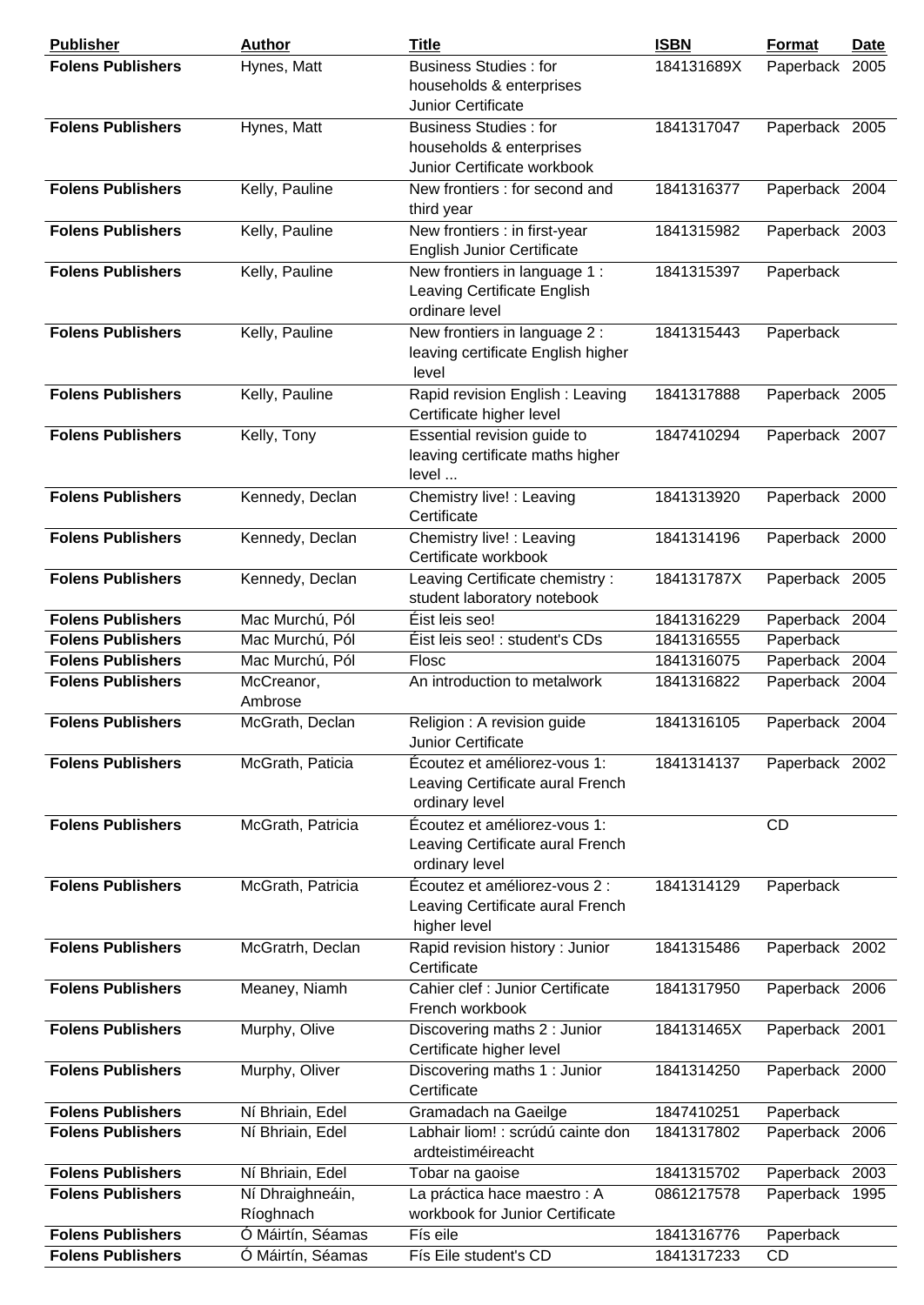| <b>Publisher</b>         | <b>Author</b>          | <b>Title</b>                                                                             | <b>ISBN</b> | <b>Format</b>  | <b>Date</b> |
|--------------------------|------------------------|------------------------------------------------------------------------------------------|-------------|----------------|-------------|
| <b>Folens Publishers</b> | O'Callaghan, Philip    | Technical graphica: text and<br>activities studert's workbook<br>Junior Certificate      | 1841314765  | Paperback      |             |
| <b>Folens Publishers</b> | O'Callaghan, Philip    | Technical graphics : text and<br>activities Junior Certificate                           | 1841314757  | Paperback 2001 |             |
| <b>Folens Publishers</b> | O'Connor, Rachel       | Spanish verbs                                                                            | 0861215206  | Paperback 1993 |             |
| <b>Folens Publishers</b> | O'Donovan, Edel        | Drive in! : Junior Certificate<br>first-year English                                     | 1841316172  | Paperback 2004 |             |
| <b>Folens Publishers</b> | O'Donovan, Edel        | Leaving Certificate English:<br>endeavour 1 skill-building for<br>paper 1 ordinary level | 1841316918  | Paperback 2007 |             |
| <b>Folens Publishers</b> | O'Donovan, Edel        | Leaving Certificate English:<br>endeavour 2 skill-building for<br>paper one higher       | 184741009X  | Paperback 2007 |             |
| <b>Folens Publishers</b> | O'Donovan, Edel        | Take the plunge! : Junior<br>Certificate second and<br>third-year English                | 1841316210  | Paperback 2005 |             |
| <b>Folens Publishers</b> | O'Meara, Tim           | Science : Junior Certificate<br>ordinary level                                           | 1841318078  | Paperback 2006 |             |
| <b>Folens Publishers</b> | O'Meara, Tim           | Science : Junior Certificate<br>ordiner level                                            | 1841318957  | Paperback 2006 |             |
| <b>Folens Publishers</b> | O'Murchú, Déaglán      | Briathra na Gaeilge : regular<br>and irregular verbs                                     | 0861216490  | Paperback      |             |
| <b>Folens Publishers</b> | O'Regan, Dan           | Real world physics : Leaving<br>Certificate                                              | 1841313912  | Paperback 2000 |             |
| <b>Folens Publishers</b> | O'Regan, Dan           | Real world physics : Leaving<br>Certificate workbook                                     | 184131417X  | Paperback      |             |
| <b>Folens Publishers</b> | O'Sullivan, Hilda      | French verbs : regular &<br>Irregular                                                    | 184131271   | Paperback      |             |
| <b>Folens Publishers</b> | O'Sullivan, Orla       | Klasse! : arbeitsheft Junior<br>Certificate                                              | 1841315664  | Paperback 2002 |             |
| <b>Folens Publishers</b> | O'Sullivan, Orla       | Klasse! 2 : Junior Certificate                                                           | 1841315648  | Paperback 2002 |             |
| <b>Folens Publishers</b> | Prendergast,<br>Edward | The merchant of Venice: Junior<br>Certificate English                                    | 086121207X  |                |             |
| <b>Folens Publishers</b> | Quinn, Máire           | Sprachschatz! : Leaving<br>Certificate German                                            | 184131319X  | Paperback 2001 |             |
| <b>Folens Publishers</b> | Quinn, Ray             | Door to the past: Junior<br>Certificate history                                          | 184131496X  | Paperback 2002 |             |
| <b>Folens Publishers</b> | Quinn, Ray             | Door to the past: workbook<br>Junior Certificate                                         | 1841315591  | Paperback 2002 |             |
| <b>Folens Publishers</b> | Quinn, Ray             | ECO electives, core, options :<br>Leaving Certificate geography                          | 1841319964  | Paperback 2007 |             |
| <b>Folens Publishers</b> | Quinn, Ray             | ECO electives, core, options,<br>workbook: Leaving Certificate<br>geography              | 1847410115  | Paperback 2007 |             |
| <b>Folens Publishers</b> | Reville, Joe           | Modern biology: Leaving<br>Certificate                                                   | 1841316733  | Paperback 2005 |             |
| <b>Folens Publishers</b> | Reville, Joe           | Modern Biology workbook:<br>Leaving Certificate                                          | 1841316741  | Paperback 2005 |             |
| <b>Folens Publishers</b> | Reville, Joe           | Rapid revision biology: higher<br>level Leaving Certificate                              | 1841316024  | Paperback 2004 |             |
| <b>Folens Publishers</b> | Reville, Joe           | Rapid revision biology: ordinary<br>level Leaving Certificate                            | 1841316016  | Paperback 2004 |             |
| <b>Folens Publishers</b> | Scally, John           | Rapid revision English: Junior<br>Certificate higher level                               | 1841316598  | Paperback 2004 |             |
| <b>Folens Publishers</b> | Scally, John           | Rapid revision English: ordinary<br>level Junior Certificate                             | 1841316601  | Paperback 2005 |             |
| <b>Folens Publishers</b> | Scott, Siobhán         | New senior biology: leaving<br>Certificate                                               | 1841314846  | Paperback      |             |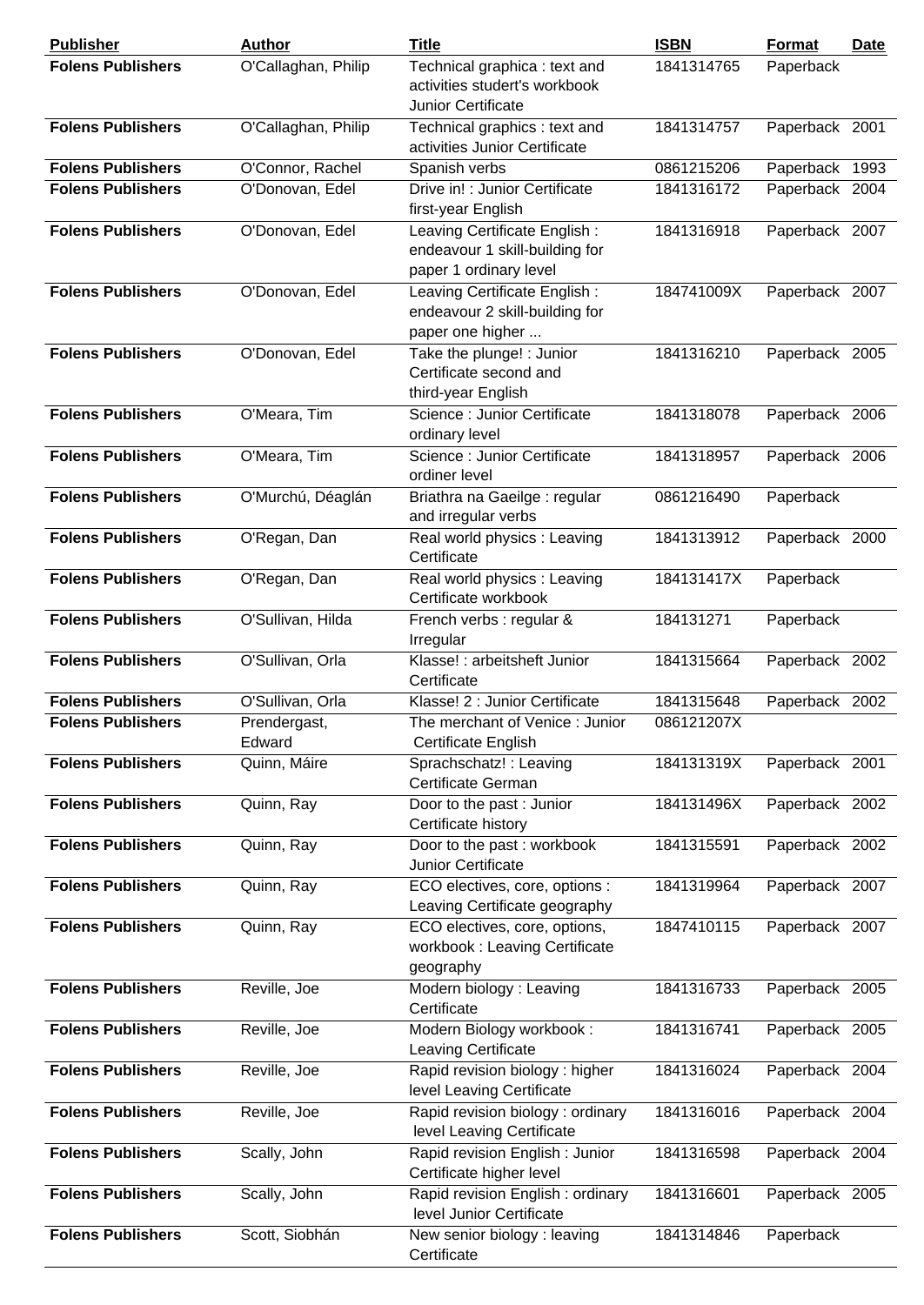| <b>Publisher</b>                                  | <b>Author</b>                                        | <b>Title</b>                                                                                                                                                                | <b>ISBN</b> | Format         | Date |
|---------------------------------------------------|------------------------------------------------------|-----------------------------------------------------------------------------------------------------------------------------------------------------------------------------|-------------|----------------|------|
| <b>Folens Publishers</b>                          | Scott, Siobhán                                       | New senior biology: workbook<br>Leaving Certificate                                                                                                                         | 1841314854  | Paperback      |      |
| <b>Folens Publishers</b>                          | Taylor, John                                         | Rapid revision business :<br>Leaving Certificate                                                                                                                            | 1841316121  | Paperback 2004 |      |
| <b>Folens Publishers</b>                          | Terry, Joseph                                        | Design and communication<br>graphics : for Leaving<br>Certificate                                                                                                           | 1841317014  | Paperback 2007 |      |
| <b>Folens Publishers</b>                          | Uí Fhlannagáin, Éilis                                | Spleodar!                                                                                                                                                                   | 1841316083  | Paperback 2007 |      |
| <b>Folens Publishing</b>                          |                                                      | Earth matters: junior certificate<br>geography                                                                                                                              |             | Hardback       |      |
| <b>Folens Publishing</b>                          |                                                      | Expressions françaises: writing<br>skills for junior certificate<br>French                                                                                                  |             | Hardback       |      |
| <b>Folens Publishing</b>                          |                                                      | Fliúirse 1: cúrsa Gaeilge don<br>chéad bhliain                                                                                                                              |             | Hardback       | 2008 |
| <b>Folens Publishing</b>                          |                                                      | Planète jeunes: 1st year French                                                                                                                                             |             | Hardback       |      |
| <b>Folens Publishing</b>                          |                                                      | Poems - higher level 2010: a<br>new anthology of leaving<br>certificate poetry                                                                                              |             | Hardback       |      |
| <b>Folens Publishing</b>                          |                                                      | Poems - ordinary level 2010: a<br>new anthology of leaving<br>certificate poetry                                                                                            |             | Hardback       |      |
| <b>Folens Publishing</b>                          |                                                      | Primary teacher's yearbook<br>2008/2009: a complete<br>administrative and planning<br>yearbook                                                                              |             | Hardback       |      |
| <b>Folens Publishing</b>                          |                                                      | Rapid revision agricultural<br>science                                                                                                                                      |             | Hardback       |      |
| <b>Food Safety</b><br><b>Authority of Ireland</b> | <b>Food Safety</b><br>Authority of Ireland           | Food safety implications of<br>land-spreading agricultural,<br>municipal and industrial organic<br>materials on agricultural land<br>used for food production in<br>Ireland | 1904465595  | Paperback 2008 |      |
| <b>Food Safety</b><br><b>Authority of Ireland</b> | <b>Food Safety</b><br>Authority of Ireland           | Gluten-free food                                                                                                                                                            |             | Paperback 2008 |      |
| <b>Food Safety</b><br><b>Authority of Ireland</b> | <b>Food Safety</b><br>Authority of Ireland           | The relevance for food safety<br>of applications of<br>nanotechnology in the food and<br>feed industries                                                                    | 1904465595  | Paperback 2008 |      |
| <b>Food Safety</b><br><b>Authority of Ireland</b> | <b>Food Safety</b><br>Authority of Ireland           | Zoonotic tuberculosis and food<br>safety                                                                                                                                    | 1904465544  | Paperback 2008 |      |
| Forás                                             | Forfás                                               | Towards a framework for<br>researcher careers                                                                                                                               |             | Paperback 2008 |      |
| Forfás                                            | <b>Advisory Science</b><br>Council                   | Towards a framework for<br>researcher careers October<br>2008                                                                                                               |             | Paperback 2008 |      |
| Forfás                                            | Expert Group on<br><b>Future Skills Needs</b>        | Future requirement for<br>high-level ICT skills in the ICT<br>sector                                                                                                        |             | Paperback 2008 |      |
| Forfás                                            | Expert Group on<br><b>Future Skills Needs</b>        | Future requirements for<br>high-level ICT skills in the ICT<br>sector                                                                                                       |             | Paperback 2008 |      |
| Forfás                                            | <b>Expert Group on</b><br><b>Future Skills Needs</b> | Future skills and research<br>needs of the international<br>financial services industry                                                                                     |             | Paperback 2007 |      |
| Forfás                                            | Expert Group on<br><b>Future Skills Needs</b>        | Future skills needs of the Irish<br>medical devices sector                                                                                                                  |             | Paperback 2008 |      |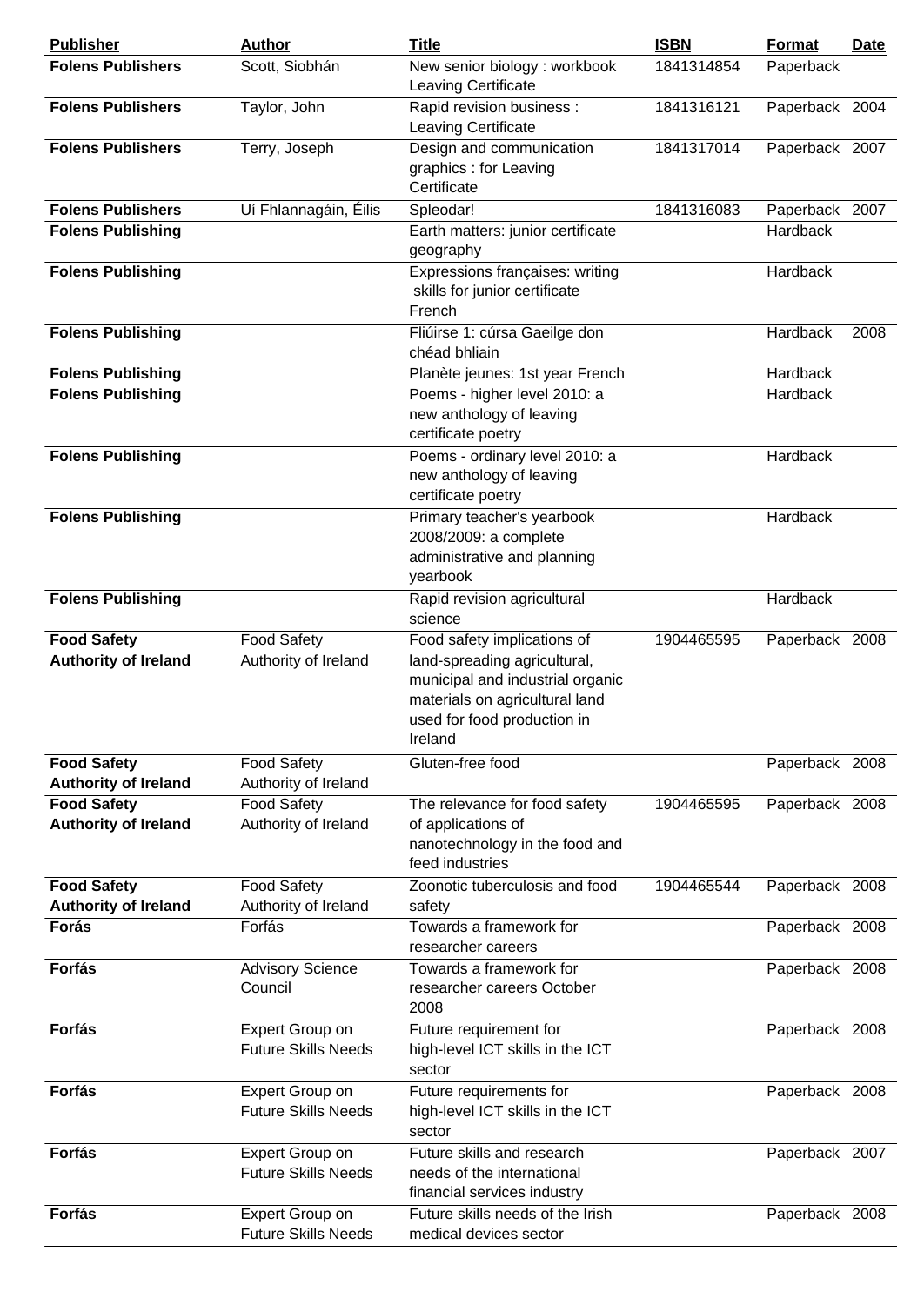| <b>Publisher</b>          | <b>Author</b>           | <b>Title</b>                       | <b>ISBN</b>            | <b>Format</b>    | Date |
|---------------------------|-------------------------|------------------------------------|------------------------|------------------|------|
| Forfás                    | Forás                   | Environmental goods and            |                        | Paperback 2008   |      |
|                           |                         | services sector on the island of   |                        |                  |      |
|                           |                         | Ireland - enterprise               |                        |                  |      |
|                           |                         | opportunities and policy           |                        |                  |      |
|                           |                         | implications                       |                        |                  |      |
| Forfás                    | Forfás                  | Assessment of water and            |                        | Paperback 2008   |      |
|                           |                         | waste water services for           |                        |                  |      |
|                           |                         | enterprise                         |                        |                  |      |
| Forfás                    | Forfás                  | Business expenditure on            |                        | Paperback 2005   |      |
|                           |                         | research and development           |                        |                  |      |
|                           |                         | (BERD) Ireland 2003/4              |                        |                  |      |
| Forfás                    | Forfás                  | <b>Electricity benchmarking</b>    |                        | Paperback 2007   |      |
|                           |                         | analysis and policy priotities     |                        |                  |      |
| Forfás                    | Forfás                  | Enterprise statistics at a glance, |                        | Paperback 2008   |      |
|                           |                         | 2008                               |                        |                  |      |
| <b>Forfás</b>             | Forfás                  | Open source trends : business      |                        | Paperback 2006   |      |
|                           |                         | models and recommendations         |                        |                  |      |
|                           |                         | for key Irish                      |                        |                  |      |
| Forfás                    | Forfás                  | Overview of the main               |                        | Paperback 2008   |      |
|                           |                         | infrastructure issues for          |                        |                  |      |
|                           |                         | enterprise                         |                        |                  |      |
| Forfás                    | Forfás                  | Research and development           |                        | Paperback 2007   |      |
|                           |                         | performance in the business        |                        |                  |      |
|                           |                         | sector: Ireland 2005/6             |                        |                  |      |
| Forfás                    | Forfás                  | Review of governance options       |                        | Paperback 2007   |      |
|                           |                         | for collaborative research         |                        |                  |      |
|                           |                         | ventures                           |                        |                  |      |
| Forfás                    | Forfás                  | Review of the European single      |                        | Paperback 2008   |      |
|                           |                         | market                             |                        |                  |      |
| Forfás                    | Forfás                  | Survey of research and             |                        | Paperback 2005   |      |
|                           |                         | development in the higher          |                        |                  |      |
|                           |                         | education sector 2004              |                        |                  |      |
| <b>Forfás</b>             | Forfás                  | Survey of selected                 |                        | Paperback 2007   |      |
|                           |                         | multi-national employer's          |                        |                  |      |
|                           |                         | perceptions of certain             |                        |                  |      |
| <b>Forfás</b>             | Forfás                  | Waste management                   |                        | Paperback 2008   |      |
|                           |                         | benchmarking analysis and          |                        |                  |      |
|                           |                         | policy priorities                  |                        |                  |      |
| Forfás                    | Forfás                  | Waste management                   |                        | Paperback 2006   |      |
|                           |                         | benchmarking study: A              |                        |                  |      |
|                           |                         | baseline assessment                |                        |                  |      |
| Forfás                    | <b>Service Strategy</b> | Catching the wave : a service      |                        | Paperback 2008   |      |
|                           | Group                   | strategy for Ireland               |                        |                  |      |
| <b>ForSai</b>             | Bannister, Garry        | Teasáras gearr Gaeilge-Béarla      | 0955212804             | <b>Hardback</b>  | 2008 |
| <b>Forum on Migration</b> | Forum on Migration      | The memory box                     |                        | Paperback - 2007 |      |
| <b>Communications</b>     | Communications          |                                    |                        |                  |      |
| <b>Four Courts Press</b>  | Andrews, J. H.          | A paper landscape: the             | 1851826645             | Paperback 2001   |      |
|                           |                         | ordnance survey in the             |                        |                  |      |
|                           |                         | nineteenth-century Ireland         |                        |                  |      |
| <b>Four Courts Press</b>  | Barnard, Toby           | Improving Ireland?                 | 9781846820557 Hardback |                  | 2008 |
| <b>Four Courts Press</b>  | Barnes, John C.         | Dante and the human body:          | 1846820908             | Hardback         | 2007 |
|                           |                         | eight essays                       |                        |                  |      |
| <b>Four Courts Press</b>  | Bell, Jonathan          | A history of Irish farming,        | 1846820960             | Hardback         | 2008 |
|                           |                         | 1750-1950                          |                        |                  |      |
| <b>Four Courts Press</b>  | Bric, Maurice J.        | Ireland, Philadelphia and the      | 1846820982             | Hardback         | 2008 |
|                           |                         | re-invention of America,           |                        |                  |      |
|                           |                         | 1760-1800                          |                        |                  |      |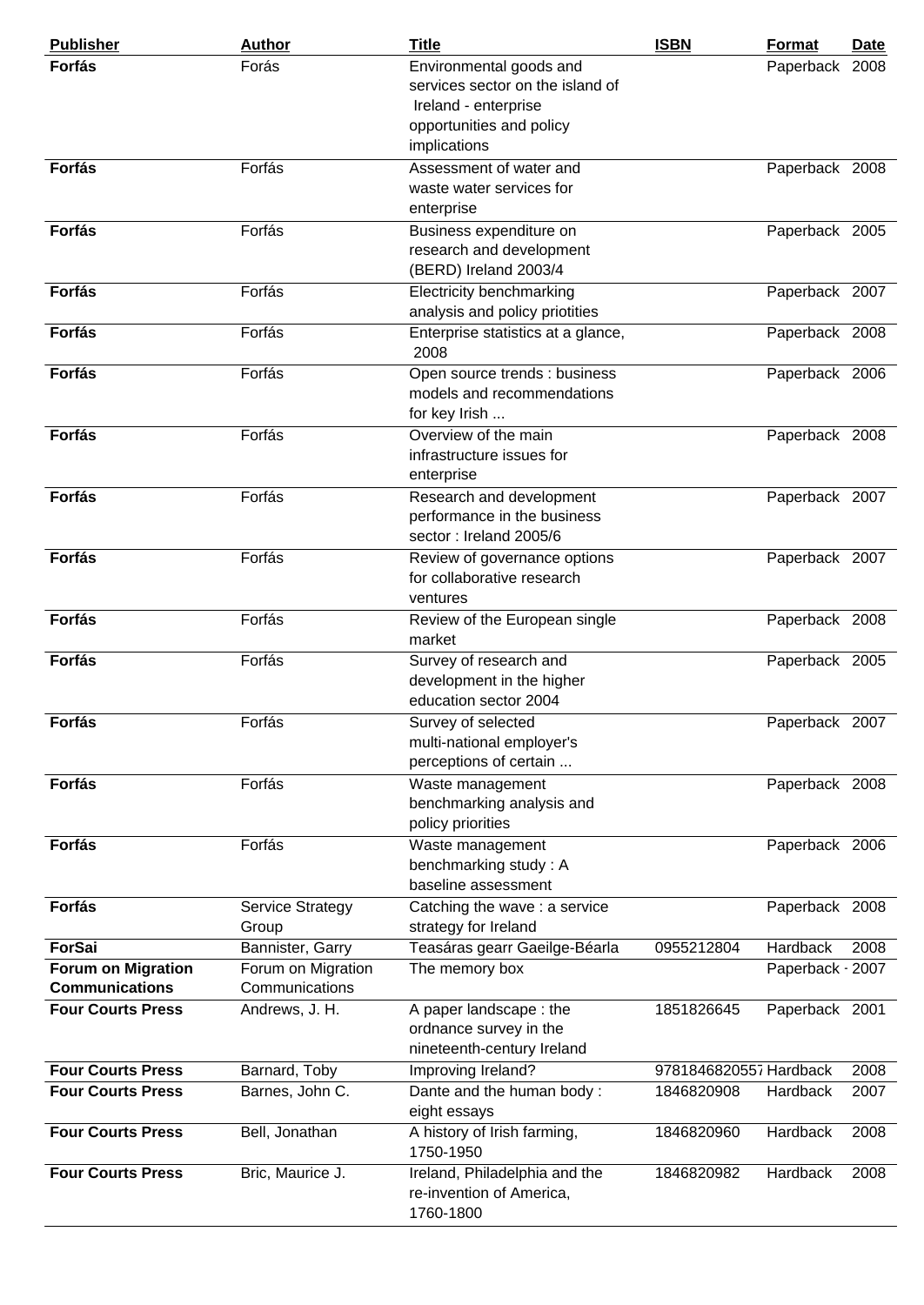| <b>Publisher</b>         | <b>Author</b>               | Title                                                                                                            | <b>ISBN</b>                  | Format         | <b>Date</b> |
|--------------------------|-----------------------------|------------------------------------------------------------------------------------------------------------------|------------------------------|----------------|-------------|
| <b>Four Courts Press</b> | Crooks, Peter               | Government, war and society in<br>medieval Ireland : essays by<br>Edmund Curtis                                  | 9781846821059 Hardback       |                | 2008        |
| <b>Four Courts Press</b> | Doran, Linda                | Lordship in medieval Ireland :<br>image and reality                                                              | 1846820410                   | Hardback       | 2007        |
| <b>Four Courts Press</b> | Downey, Declan M.           | Spanish-Irish relations through<br>the ages                                                                      | 851829910                    | Hardback       | 2008        |
| <b>Four Courts Press</b> | Edwards, Francis            | The Enigma of Gunpowder Plot                                                                                     | 9781846820922 paperback      |                | 2008        |
| <b>Four Courts Press</b> | Eska, Joseph F.             | Law, Literature and Society                                                                                      | 1846820991                   | Hardback       | 2008        |
| <b>Four Courts Press</b> | Ferguson, Frank             | Ulster-Scots writing: an<br>anthology                                                                            | 1846820748                   | Hardback       | 2008        |
| <b>Four Courts Press</b> | Flanders, Steve             | De Courcy: Anglo-Normans in<br>Ireland, England and France                                                       | 1846820946                   | Hardback       | 2008        |
| <b>Four Courts Press</b> | Forsyth, Katherine<br>(ed.) | Studies on the Book of Deer                                                                                      | 9781851825691 Hardback       |                | 2008        |
| <b>Four Courts Press</b> | <b>Four Courts Press</b>    | An Garda Síochána and the<br>Scott medal                                                                         | 1846821240                   | Hardback       | 2008        |
| <b>Four Courts Press</b> | <b>Four Courts Press</b>    | The Navarre Bible : new<br>testament                                                                             | 1846821479                   | Hardback       | 2008        |
| <b>Four Courts Press</b> | Foxton, David               | Sinn Féin and the crown courts<br>: revolutionary lawyers in<br>Ireland and Britain                              | 1846820687                   | Hardback       | 2008        |
| <b>Four Courts Press</b> | Hall, Diane                 | Women and the church in<br>medieval Ireland, c. 1140-1540                                                        | 1846821455                   | Paperback 2008 |             |
| <b>Four Courts Press</b> | Hogan, Arlene               | The priory of Llanthony prima<br>and secunda in Ireland,<br>1172-1541                                            | 1846820885                   | Hardback       | 2008        |
| <b>Four Courts Press</b> | Kelly, Liam                 | Photographs and photography<br>in Irish local history                                                            | 9781846821257 Paperback 2008 |                |             |
| <b>Four Courts Press</b> | Kennedy, Michael            | Guarding neutral Ireland: the<br>coast watching service and<br>military intelligence                             | 1846820977                   | Hardback       | 2008        |
| <b>Four Courts Press</b> | Keogh, Dáire                | The Irish college, Rome and its<br>world                                                                         | 1846820540                   | Hardback       | 2008        |
| <b>Four Courts Press</b> | Lally, Bernadette           | Print culture in Loughrea<br>1850-1900 : reading writing and<br>printing in an Irish                             | 1846821165                   | Paperback 2008 |             |
| <b>Four Courts Press</b> | MacCotter, Paul             | Medieval Ireland : territorial,<br>political and economic divisions                                              | 1846820984                   | Hardback       |             |
| <b>Four Courts Press</b> | Malcomson, A. P. W.         | Virtues of a wicked earl: the<br>life and legend of William<br>Sydney Clements, 3rd earl of<br>Leitrim (1806-78) | 9781846821219 Hardback       |                | 2008        |
| <b>Four Courts Press</b> | McCarthy, Daniel P.         | The Irish Annals                                                                                                 | 1846820489                   | Hardback       | 2008        |
| <b>Four Courts Press</b> | McCarthy, Michael           | Studies in the gothic revival                                                                                    | 1846820229                   | Hardback       | 2008        |
| <b>Four Courts Press</b> | Moore, Niamh                | Dublin docklands reinvented :<br>the post-industrial regeneration<br>of a European                               | 1851828340                   | Hardback       | 2008        |
| <b>Four Courts Press</b> | Murphy, Michael             | Music in nineteenth-century<br>Ireland: Irish musical studies 9                                                  | 1846820243                   | Hardback       | 2007        |
| <b>Four Courts Press</b> | Ní Bhroiméil, Úna           | Land and landscape in<br>nineteeth-century Ireland                                                               | 1846820656                   | Hardback       | 2008        |
| <b>Four Courts Press</b> | Ó Muraile, Nollaig          | Mícheál Ó Cléirigh, his<br>associates and St. Anthony's<br>College Louvain                                       | 1846820823                   | Hardback       | 2008        |
| <b>Four Courts Press</b> | O'Brien, Gerard and         | The University of Ulster:                                                                                        | 9781846821394 Hardback       |                | 2008        |
|                          | Roebuck, Peter              | genesis and growth                                                                                               |                              |                |             |
| <b>Four Courts Press</b> | O'Brien, Mark               | The Irish Times: a history                                                                                       | 1846821233                   | Hardback       | 2008        |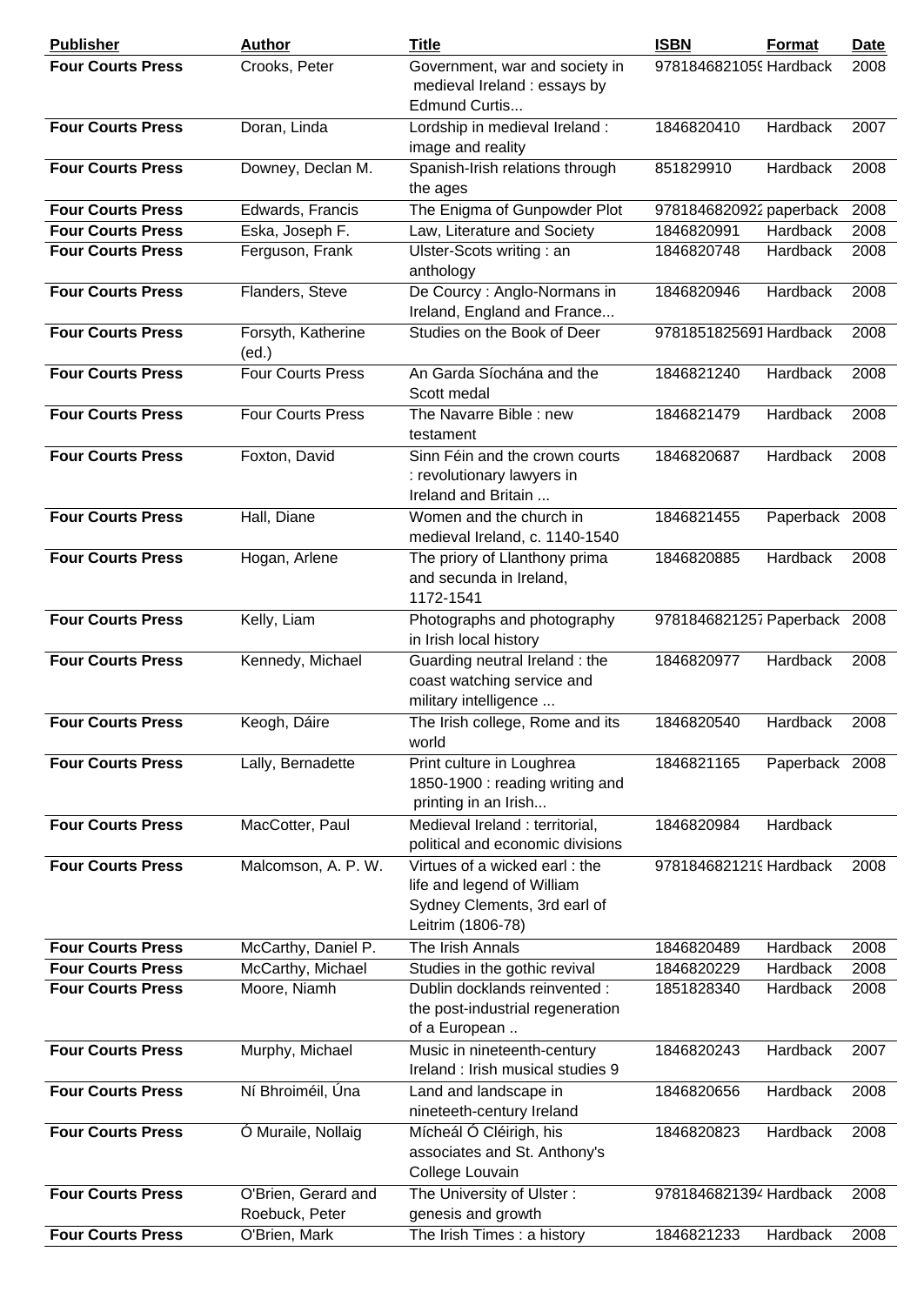| <b>Publisher</b>                            | <b>Author</b>                                                                    | <b>Title</b>                                                                           | <b>ISBN</b>            | Format         | <b>Date</b> |
|---------------------------------------------|----------------------------------------------------------------------------------|----------------------------------------------------------------------------------------|------------------------|----------------|-------------|
| <b>Four Courts Press</b>                    | O'Connor, Thomas                                                                 | Irish Jansenists, 1600-70:<br>religion and politics in Flanders,<br>France, Ireland    | 1851829927             | Hardback       | 2008        |
| <b>Four Courts Press</b>                    | Osborough, W.N.                                                                  | Literature, judges and the law                                                         | 1846820793             | Hardback       | 2008        |
| <b>Four Courts Press</b>                    | Rafferty, Oliver P.                                                              | The Catholic Church and the<br>Protestant state:<br>Nineteenth-century Irish realities | 1846820847             | Paperback 2008 |             |
| <b>Four Courts Press</b>                    | Refaussé, Raymond                                                                | A Catalogue of the maps of the<br>estates of the archbishops of<br>Dublin              | 1851825959             | Hardback       | 2000        |
| <b>Four Courts Press</b>                    | Rockett, Kevin                                                                   | Irish films, global cinema                                                             | 1846820816             | Hardback       | 2007        |
| <b>Four Courts Press</b>                    | Tostado, Igor Pérez                                                              | Irish influence at the Court of<br>Spain in the seventeenth<br>century                 | 1846821103             | Hardback       | 2008        |
| <b>Four Courts Press</b>                    | Valente, Mary A.                                                                 | The Vikings in Ireland                                                                 | 9781846820939 Hardback |                | 2008        |
| <b>Four Courts Press</b>                    | Wiley, Dan M.                                                                    | Essays on the early Irish king<br>tales                                                | 1846820458             | Hardback       | 2008        |
| <b>Four Couts Press</b>                     | Ní Chuilleanáin,<br>Eiléan, Ó Cuilleanáin,<br>Cormac and Parris,<br>David (eds.) | Translation and censorship:<br>patterns of communication and<br>interference           | 978184682143 Hardback  |                | 2008        |
| Franciscan<br><b>Missionary Union</b>       | Franciscan<br><b>Missionary Union</b>                                            | Zimbabwe 50 : celebrating 50<br>years of the Franciscan order<br>in Zimbabwe           |                        | Paperback 2008 |             |
| <b>Free Leagal Advice</b><br><b>Centres</b> | Free Leagal Advice<br>Centres                                                    | Shadow report to the third<br>periodic report of Ireland under<br>the international    | 0954455705             | Paperback 2008 |             |
| <b>Free Legal Advice</b><br><b>Centres</b>  | Free Legal Advice<br>Centres                                                     | Moneylending and the law                                                               | 187353213X             | Paperack       | 2007        |
| <b>Front Line</b>                           | <b>Front Line</b>                                                                | Front line Iraq : testimonies of<br>Iraqi human rights defenders                       |                        | Paperback 2008 |             |
| <b>Furlong, Nicholas</b>                    | Furlong, Nicholas                                                                | Fr. John Murphy of boolavogue<br>1753-1798.                                            | 0955557402             | Hardback       |             |
| <b>Futa Fata</b>                            | Drachman, Eric                                                                   | Eileanór an Eilifint Eagsúil                                                           | 0955098335             | Hardback       | 2008        |
| <b>Futa Fata</b>                            | Drachman, Eric                                                                   | Frog Sa Spéir                                                                          | 0955098343             | Hardback       | 2008        |
| <b>Futa Fata</b>                            | Jauch, Dara                                                                      | Aifric: An Leabhar Oifigiuil Leis<br>an Eolas Ar Fad Ann                               | 0955098327             | Paperback 2008 |             |
| <b>Futa Fata</b>                            | Mac Dhonnagáin,<br>Tadhg                                                         | Aniar, Véarsaíocht ón Traidisiún<br>Gaelach                                            | 0955098319             | Hardback       | 2007        |
| <b>Futa Fata</b>                            | Mac Dhonnagáin,<br>Tadhg                                                         | Gugalai Gug / Clucketty Cluck                                                          | 0955098300             | Paperback 2007 |             |
| Gallagher, Mirage                           | Gallagher, Mirage                                                                | The gold of tradaree and other<br>plays                                                | 0953820023             | Hardback       | 2008        |
| <b>Gallery Press</b>                        | Banville, John                                                                   | Conversation in the mountains                                                          | 1852354435             | Hardback       | 2008        |
| <b>Gallery Press</b>                        | Berry, Ciaran                                                                    | The sphere of birds                                                                    | 18523544298            | Paperback      | 2008        |
| <b>Gallery Press</b>                        | Carr, Marina                                                                     | The mai                                                                                | 1852351618             | Paperback 2007 |             |
| <b>Gallery Press</b>                        | Carson, Ciaran                                                                   | For all we know                                                                        | 1852354404             | Paperback      | 2008        |
| <b>Gallery Press</b>                        | Dawe, Gerald                                                                     | Points west                                                                            | 1852354473             | Hardback       | 2008        |
| <b>Gallery Press</b>                        | Fallon, Peter                                                                    | Collected poems: Ciaran<br>Carson                                                      | 1852354336             | Hardback       | 2008        |
| <b>Gallery Press</b>                        | Friel, Brian                                                                     | Hedda Gabler                                                                           | 1852354589             | Hardback       | 2008        |
| <b>Gallery Press</b>                        | Friel, Brian                                                                     | Three sisters                                                                          | 1852354602             | Paperback      | 2008        |
| <b>Gallery Press</b>                        | Hutchinson, Pearse                                                               | At least for a while                                                                   | 1852354497             | Paperback 2008 |             |
| <b>Gallery Press</b>                        | Kilroy, Thomas                                                                   | Pirandellos : two plays                                                                | 1852354220             | Paperback 2007 |             |
| <b>Gallery Press</b>                        | Lysaght, Seán                                                                    | Venetian Epigrams                                                                      | 1852354510             | Hardback       | 2008        |
| <b>Gallery Press</b>                        | Mahon, Derek                                                                     | Homage to gaia                                                                         | 1852354541             | Paperback      | 2008        |
| <b>Gallery Press</b>                        | Mahon, Derek                                                                     | Life on earth                                                                          | 1852354626             | Hardback       | 2008        |
| <b>Gallery Press</b>                        | McGuckian, Medbh                                                                 | My love has fared inland                                                               | 1852354534             | Hardback       | 2008        |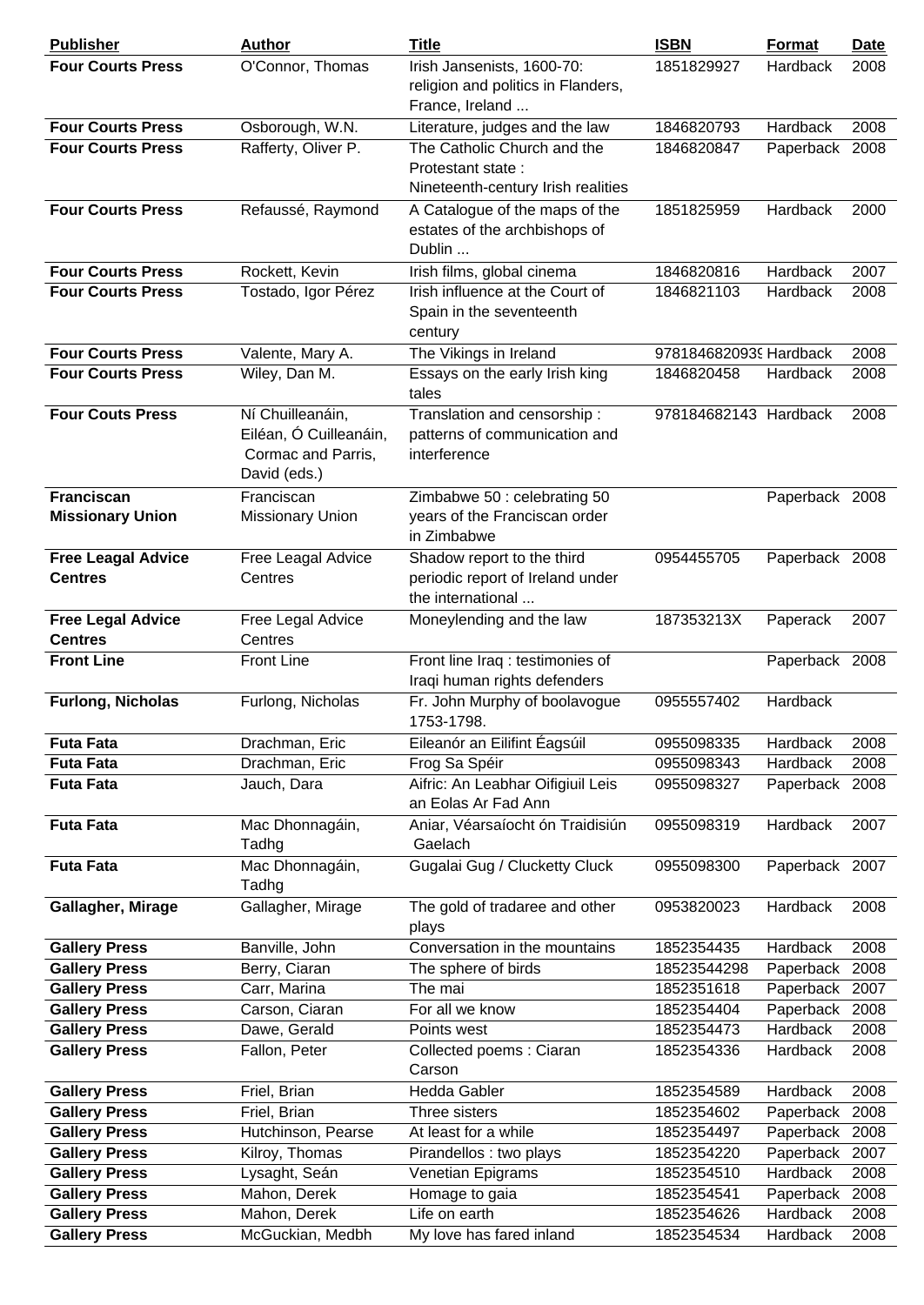| <b>Publisher</b>                                           | <b>Author</b>              | <b>Title</b>                                                                                        | <b>ISBN</b> | Format                     | <b>Date</b> |
|------------------------------------------------------------|----------------------------|-----------------------------------------------------------------------------------------------------|-------------|----------------------------|-------------|
| <b>Gallery Press</b>                                       | Ní Chuilleanáin,<br>Eiléan | <b>Selected Poems</b>                                                                               | 1852354312  | Hardback                   | 2008        |
| <b>Galway County</b><br><b>Council</b>                     | Hoctor, Zena               | A heritage audit technique : a<br>handbook for local community<br>heritage group                    |             | Paperback 2006             |             |
| <b>Galway Cultural</b><br><b>Institute</b>                 | McCarthy, Neil             | <b>Seven Cities</b>                                                                                 | 0955912801  | Paperback 2008             |             |
| <b>Gandon Editions</b>                                     |                            | EV+A 2008                                                                                           | 0948037603  | Hardback                   | 2008        |
| <b>Gandon Editions</b>                                     |                            | Irish Architecture and<br>Decorative Studies Index I-X                                              | +0948037368 | Paperback 2008             |             |
| <b>Gandon Editions</b>                                     |                            | Irish Architecture and<br>Decorative Studies Vol X                                                  | +0948037566 | Hardback                   | 2007        |
| <b>Gandon Editions</b>                                     |                            | Irish art 1947-1974                                                                                 | 0948037481  | Hardback                   | 2008        |
| <b>Gandon Editions</b>                                     |                            | Michael Canning Vanguard<br>series 3                                                                | +0948037610 | Paperback 2008             |             |
| <b>Gandon Editions</b>                                     |                            | O'Connell street & environs -<br>integrated are plan                                                | 0946846108  | Paperback 1998             |             |
| <b>Gandon Editions</b>                                     |                            | O'Donnell + Tuomey - Lewis<br>Glucksman gallery at UCC                                              | 0946641253  | Paperback 2008             |             |
| <b>Gandon Editions</b>                                     |                            | O'Donnell + Tuomey - the Irish<br>pavilion                                                          | 0946641253  | Paperback                  |             |
| <b>Gandon Editions</b>                                     |                            | Simon English - vangard no. 4                                                                       | 0948037627  | Paperback 2008             |             |
| <b>Gandon Editions</b>                                     |                            | Walter Verling: A sixty year<br>retrospective                                                       | +0948037658 | Hardback                   | 2008        |
| <b>Gandon Editions</b>                                     | Barucki, Tadeusz           | A & D wejchert architects                                                                           | 0948037559  | Paperback 2008             |             |
| <b>Gandon Editions</b>                                     | Geoghegan, Philip          | Building sensitively & sustainibly<br>in co Louth: landscape,<br>settlement, and building tradition | 0946846351  | Paperback 1999             |             |
| <b>Gandon Editions</b>                                     | Larmour, Paul              | Liam McCormick-north by<br>northwest                                                                | 0948037634  | Hardback                   | 2008        |
| <b>Gandon Editions</b>                                     | O'Regan, John              | AAI awards 2008: new Irish<br>architecture 23                                                       | 0948037528  | Hardback                   | 2008        |
| <b>Gandon Editions</b>                                     | O'Regan, John              | Michael Cullen                                                                                      | 0948037535  | Hardback                   |             |
| <b>Gandon Editions</b>                                     | Tipton, Gemma              | Designing houses for<br>contemporary Ireland                                                        | 0948037542  | Paperback 2008             |             |
| Gerry O'Leary<br>Photography                               | O'Leary, Gerry             | Contemporary Irish architecture                                                                     | 0955790003  | Hardback                   | 2007        |
| <b>Gill &amp; Macmillan</b><br><b>Gill &amp; Macmillan</b> |                            | Abair é le Maighneadaí<br>Teacher's organiser and school<br>diary 2008-2009                         | 0717143047  | Hardback<br>Paperback 2008 | 2006        |
| <b>Gill &amp; Macmillan</b>                                | Anderson, David            | Graphics in design &<br>communication 2                                                             | 0717142477  | Paperback 2007             |             |
| <b>Gill &amp; Macmillan</b>                                | Balfe, Brendan             | Radio man: 40 years of<br>broadcasting                                                              | 0717142392  | Hardback                   | 2007        |
| <b>Gill &amp; Macmillan</b>                                | Best, Barbara              | Our George : A family memoir                                                                        | 0717142514  | Hardback                   | 2007        |
| <b>Gill &amp; Macmillan</b>                                | Boyle, Niall               | Faith in action                                                                                     | 0717142330  | Paperback                  | 2008        |
| <b>Gill &amp; Macmillan</b>                                | Brockie, Gerard            | Modern Ireland                                                                                      | 0717143757  | Paperback 2008             |             |
| <b>Gill &amp; Macmillan</b>                                | Buttimer, Jerry            | Candidate                                                                                           | 0717142972  | Paperback 2007             |             |
| <b>Gill &amp; Macmillan</b>                                | Callanan, Gráinne          | An introduction to Irish company<br>law                                                             | 0717141999  | Paperback 2007             |             |
| <b>Gill &amp; Macmillan</b>                                | Cromwell,<br>Sara-Jane     | Becoming myself                                                                                     | 0717143887  | Paperback 2008             |             |
| <b>Gill &amp; Macmillan</b>                                | Crosbie, Duncan            | Life in an Irish Castle                                                                             | 0717142736  | Hardback                   | 2007        |
| <b>Gill &amp; Macmillan</b>                                | Cummins, Barry             | Unsolved : nine Irish murder<br>files still open                                                    | 0717142507  | Paperback 2007             |             |
| <b>Gill &amp; Macmillan</b>                                | Darvill, Wendy             | The puberty book: A guide for<br>children and teenagers                                             | 0717144945  | Paperback 2008             |             |
| <b>Gill &amp; Macmillan</b>                                | Davenport, Ruth            | Make that grade : fundamentals<br>of Irish Law                                                      | 0717144587  | Paperback 2008             |             |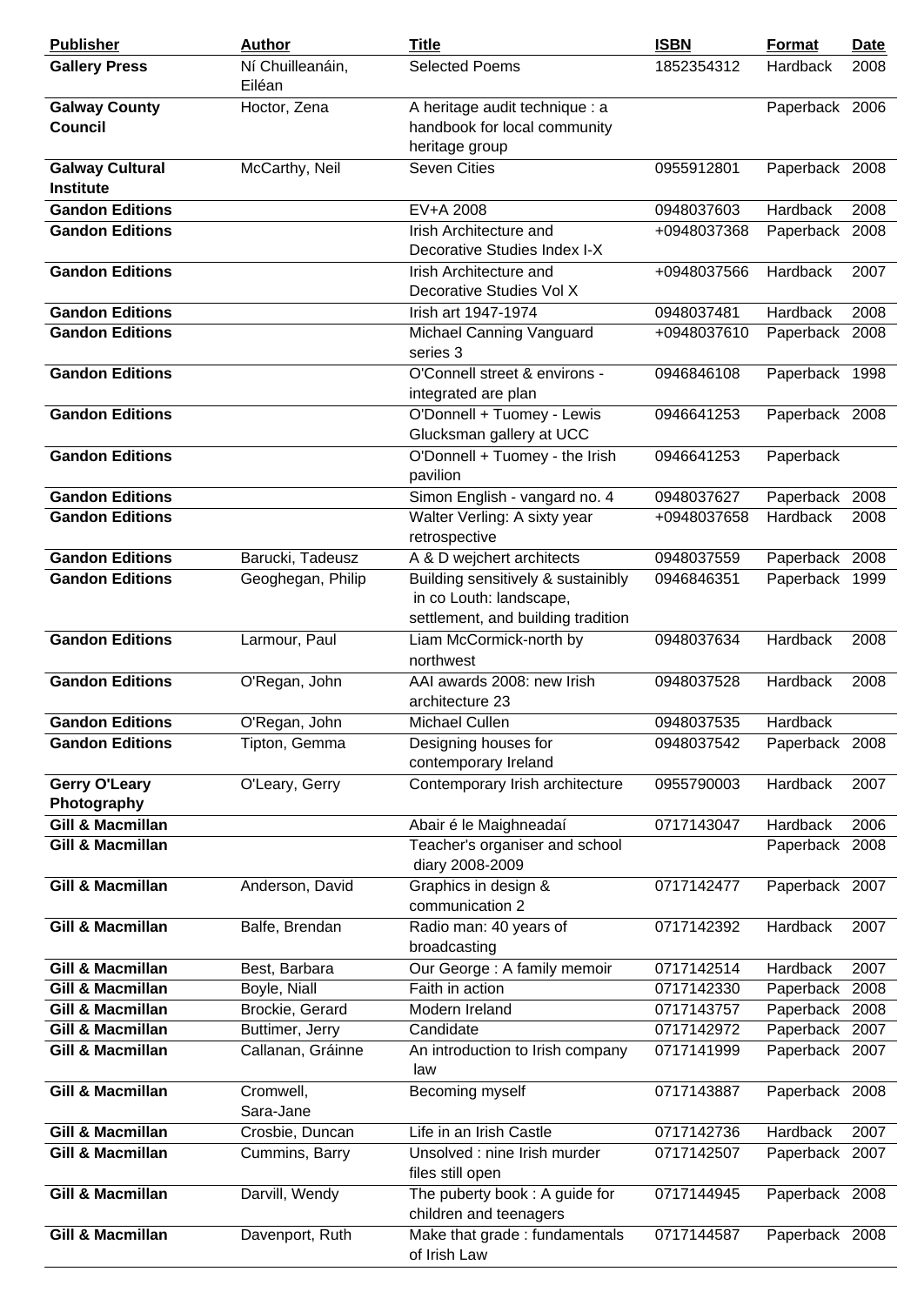| <b>Publisher</b>            | <b>Author</b>           | <b>Title</b>                                                                         | <b>ISBN</b>                  | <b>Format</b>  | <b>Date</b> |
|-----------------------------|-------------------------|--------------------------------------------------------------------------------------|------------------------------|----------------|-------------|
| <b>Gill &amp; Macmillan</b> | Davidson, A. J.         | Defamed! : famous Irish libel<br>trials                                              | 0717138036                   | Paperback      | 2008        |
| <b>Gill &amp; Macmillan</b> | Dempsey, Eric           | Finding birds in Ireland: the<br>complete guide                                      | 0717139163                   | Paperback 2007 |             |
| <b>Gill &amp; Macmillan</b> | Devlin, Maurice         | Young people in contemporary<br>Ireland                                              | 0717142118                   | Paperback 2007 |             |
| <b>Gill &amp; Macmillan</b> | Dolan, Dympna           | Payroll : manual & computerised                                                      | 0717143825                   | Paperback 2008 |             |
| <b>Gill &amp; Macmillan</b> | Domegan, Christine      | Marketing research in Ireland                                                        | 0717142002                   | Paperback      | 2007        |
| <b>Gill &amp; Macmillan</b> | Doolan, Brian           | Principles of Irish law                                                              | 0717142071                   | Paperback 2007 |             |
| <b>Gill &amp; Macmillan</b> | Doorley, Tom            | Grow and cook                                                                        | 0717141630                   | Hardback       | 2007        |
| <b>Gill &amp; Macmillan</b> | Douglas, Arlene         | <b>Business administration</b>                                                       | 0717141944                   | Paperback 2008 |             |
| <b>Gill &amp; Macmillan</b> | Dunne, Marie            | New English experience 2 : for<br>Junior Certificate                                 | 0717144150                   | Paperback 2008 |             |
| <b>Gill &amp; Macmillan</b> | Fahy, John G.           | New explorations : critical notes<br>on prescibed poetry for the<br>2010 examination | 0717140594                   | Paperback 2008 |             |
| <b>Gill &amp; Macmillan</b> | Fahy, John G.           | <b>New Explorations Critical Notes</b><br>: on Prescribed Poetry for<br>higher and   | 0717140602                   | Paperback 2007 |             |
| <b>Gill &amp; Macmillan</b> | Faughnan                | Pass that test                                                                       | 0717142903                   | Paperback 2007 |             |
| <b>Gill &amp; Macmillan</b> | Faulkner, Mary          | Essentials of Irish labour law                                                       | 0717140183                   | Paperback 2007 |             |
| Gill & Macmillan            | Fitzpatrick, Elizabeth  | Spanish Revision for Junior<br>Certificate higher level                              | 0717143238                   | Paperback 2008 |             |
| <b>Gill &amp; Macmillan</b> | Gilligan, Paul          | Keeping your child safe: A<br>manual for parents                                     | 0717142873                   | Paperback 2008 |             |
| <b>Gill &amp; Macmillan</b> | Greg, Patrick           | The Crum: inside the Crumlin<br>road prison                                          | 0717141616                   | Paperback 2007 |             |
| <b>Gill &amp; Macmillan</b> | Griffin, Sean           | Responding to special<br>educational needs                                           | 0717141975                   | Paperback 2007 |             |
| <b>Gill &amp; Macmillan</b> | Gunning, Ellen          | Public Relations : a practical<br>approach (2nd edition)                             | 9780717142088 Paperback 2007 |                |             |
| <b>Gill &amp; Macmillan</b> | Hayes, Nóirín           | Engaging young children: A<br>nurturing pedagogy                                     | 0717144570                   | Paperback 2008 |             |
| <b>Gill &amp; Macmillan</b> | Hegarty, Pat            | Space station pop-up and play<br>fun!                                                | 0717143726                   | Paperback 2007 |             |
| <b>Gill &amp; Macmillan</b> | Keane, Elizabeth        | Seán MacBride : a life                                                               | 0717139651                   | Hardback       | 2007        |
| <b>Gill &amp; Macmillan</b> | Kelly, Gerard           | Overheard in Dublin again                                                            | 0717142941                   | Paperback      | 2007        |
| <b>Gill &amp; Macmillan</b> | Kelly, Seán             | Rule 42 and all that                                                                 | 0717141838                   | Hardback       | 2007        |
| <b>Gill &amp; Macmillan</b> | Kilduff, Paul           | Ruinair: how to be treated like<br>shit in 15 different countries                    | 0717144341                   | Paperback 2008 |             |
| <b>Gill &amp; Macmillan</b> | King, Seamus J.         | <b>Classic Munster hurling finals</b>                                                | 0717139200                   | Paperback 2007 |             |
| <b>Gill &amp; Macmillan</b> | Kinsella, Joseph        | Health, safety and welfare law<br>in Ireland                                         | 0717144600                   | Paperback 2008 |             |
| <b>Gill &amp; Macmillan</b> | Leahy, Alice            | Wasting time with people?                                                            | 0717144808                   | Paperback 2008 |             |
| <b>Gill &amp; Macmillan</b> | Linehan, Margaret       | Consumer behavioue : Irish<br>patterns & perspectives                                | 0717144563                   | Paperback 2008 |             |
| <b>Gill &amp; Macmillan</b> | Lowe, John              | 50 ways to wealth                                                                    | 0717143832                   | Paperback 2008 |             |
| <b>Gill &amp; Macmillan</b> | Lowe, John              | The money doctor: finance<br>annual 2008                                             | 0717142934                   | Paperback 2007 |             |
| <b>Gill &amp; Macmillan</b> | Lucey, Dermot           | History exam guide : shortcut to<br>success Leaving Certificate                      | 0717141876                   | Paperback 2008 |             |
| <b>Gill &amp; Macmillan</b> | Maguire, Neven          | Neven's real food for families                                                       | 0717142613                   | Paperback      | 2007        |
| <b>Gill &amp; Macmillan</b> | May, Blood              | Watch my lips, I'm speaking                                                          | 0717142521                   | Hardback       | 2007        |
| <b>Gill &amp; Macmillan</b> | McArdle, Joseph         | Irish rogues and rascals                                                             | 0717141180                   | Paperback      | 2007        |
| <b>Gill &amp; Macmillan</b> | McCartney,<br>Catherine | Walls of silence                                                                     | 0717142491                   | Hardback       | 2007        |
| <b>Gill &amp; Macmillan</b> | McCord, Raymond         | Justice for Raymond                                                                  | 0717144143                   | Paperback 2008 |             |
| <b>Gill &amp; Macmillan</b> | McWilliams, David       | The Generation Game                                                                  | 0717142248                   | Paperback 2007 |             |
| <b>Gill &amp; Macmillan</b> | Morgan, Michael         | ICT skills : for the classroom                                                       | 0717139194                   | Paperback 2007 |             |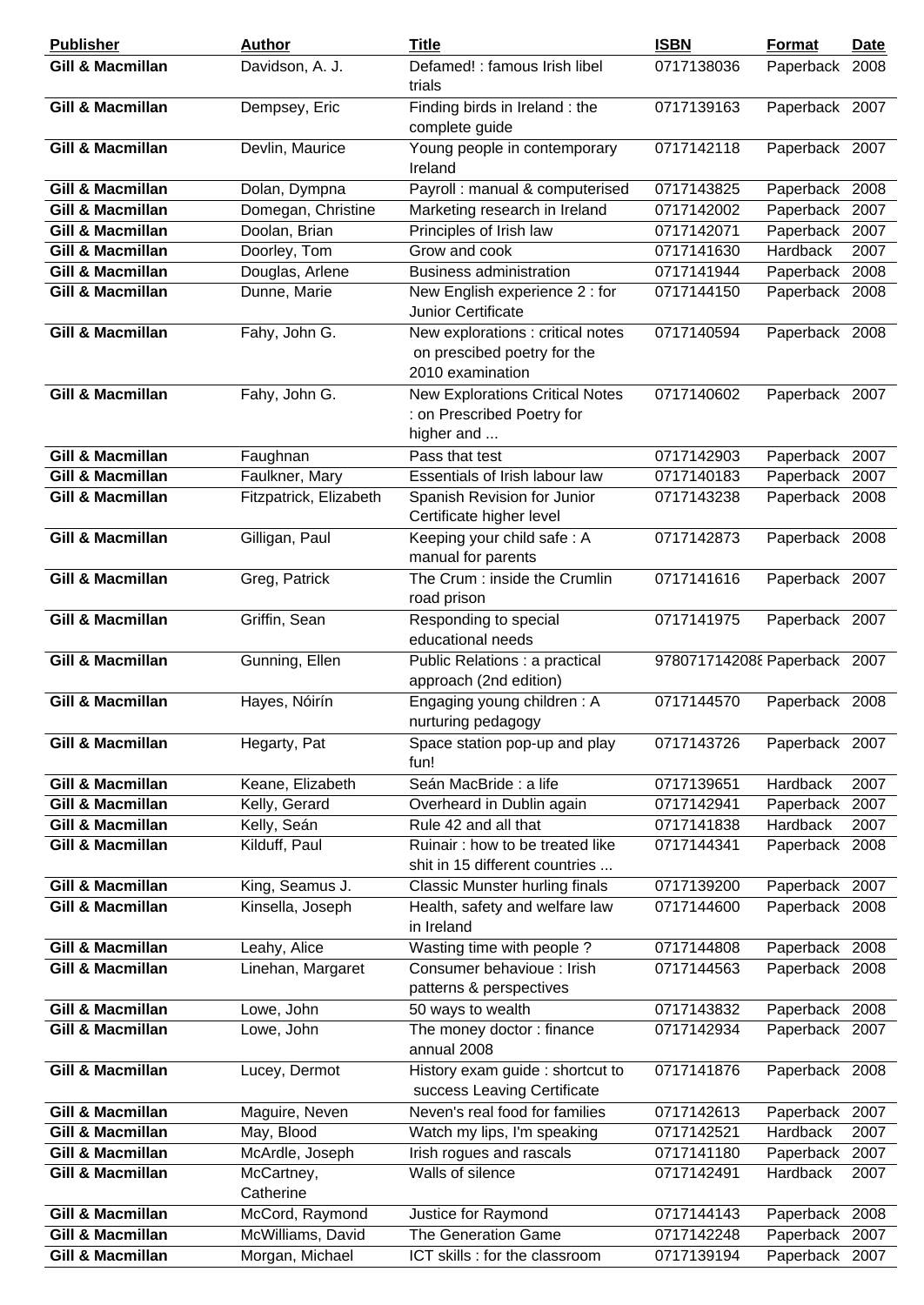| <b>Publisher</b>                                   | <b>Author</b>                                  | <b>Title</b>                                                                                                                                  | <b>ISBN</b>                  | <b>Format</b>  | <b>Date</b> |
|----------------------------------------------------|------------------------------------------------|-----------------------------------------------------------------------------------------------------------------------------------------------|------------------------------|----------------|-------------|
| <b>Gill &amp; Macmillan</b>                        | Morrin, Stephen R.                             | The Munich air disaster                                                                                                                       | 0717141104                   | Paperback      | 2007        |
| <b>Gill &amp; Macmillan</b>                        | Mortimer, Gavin                                | The ultimate guide to gaelic<br>football                                                                                                      | 0717143719                   | Paperback 2008 |             |
| <b>Gill &amp; Macmillan</b>                        | Mortimer, Sheila                               | Travel games : fun and games<br>on the go!                                                                                                    | 0717143221                   | Hardback       | 2006        |
| <b>Gill &amp; Macmillan</b>                        | Murray, Marie                                  | Living our times                                                                                                                              | 0717137916                   | Paperback 2007 |             |
| <b>Gill &amp; Macmillan</b>                        | Murtagh, Peter                                 | The Irish Times book of the year<br>2007                                                                                                      | 0717142606                   | Hardback       | 2007        |
| <b>Gill &amp; Macmillan</b>                        | Nealon, Ted                                    | Tales from the Dáil bar                                                                                                                       | 0717142552                   | Paperback 2008 |             |
| <b>Gill &amp; Macmillan</b>                        | Nestor, Jim                                    | An Introduction to Irish Family<br>Law                                                                                                        | 0717142712                   | Paperback 2007 |             |
| <b>Gill &amp; Macmillan</b>                        | Nevin, Donal                                   | Between comrades : James<br>Connolly letters and<br>correspondence 1889-1916                                                                  | 0717142231                   | Hardback       | 2007        |
| <b>Gill &amp; Macmillan</b>                        | Ó Ceallacháin, Seán<br>Óg                      | Giants of gaelic football: 50<br>all-time greats                                                                                              | 0717141128                   | Hardback       | 2007        |
| <b>Gill &amp; Macmillan</b>                        | O Moráin, Padraig                              | The health of the nation                                                                                                                      | 0717141845                   | Hardback       | 2007        |
| <b>Gill &amp; Macmillan</b>                        | O'Brien, Edel                                  | Healthy lifestyles 1                                                                                                                          | 0717142767                   | Paperback      | 2008        |
| <b>Gill &amp; Macmillan</b>                        | O'Brien, Edel                                  | Healthy lifestyles 2                                                                                                                          | 0717142750                   | Paperback 2008 |             |
| <b>Gill &amp; Macmillan</b>                        | O'Brien, Emma                                  | Human growth & development :<br>An Irish perspective                                                                                          | 0717144617                   | Paperback 2008 |             |
| <b>Gill &amp; Macmillan</b>                        | O'Brien, Mary                                  | Bumper book of simplex<br>crosswords                                                                                                          | 0717143849                   | Paperback 2008 |             |
| Gill & Macmillan                                   | O'Doherty, Malachi                             | Empty pulpits : Ireland's retreat<br>from religion                                                                                            | 0717142361                   | Paperback 2008 |             |
| <b>Gill &amp; Macmillan</b>                        | O'Dwyer, Patrick                               | Dynamic geography: core<br>workbook                                                                                                           | 0717142323                   | Paperback 2007 |             |
| <b>Gill &amp; Macmillan</b>                        | Purcell, Andrew                                | Music Revision for Junior<br>Certificate : less stress, more<br>success                                                                       | 0717142699                   | Paperback 2008 |             |
| <b>Gill &amp; Macmillan</b>                        | Ridge, Martin                                  | Breaking the silence : one<br>Garda's quest to find the truth                                                                                 | 0717143979                   | Paperback 2008 |             |
| Gill & Macmillan                                   | Scallon, Dana<br>Rosemary                      | All kinds of everthing                                                                                                                        | 0717140657                   | Hardback       | 2007        |
| <b>Gill &amp; Macmillan</b>                        | Share, Perry                                   | A sociology of Ireland                                                                                                                        | 0717142101                   | Paperback 2007 |             |
| Gill & Macmillan                                   | Smith, Sheamus                                 | Off Screen: A memoir                                                                                                                          | 0717140619                   | Hardback       | 2007        |
| <b>Gill &amp; Macmillan</b>                        | Tubridy, Áine                                  | When panic attacks                                                                                                                            | 0717144297                   | Paperback 2007 |             |
| <b>Gill &amp; Macmillan</b>                        | Wilson Delaney,                                | The high society                                                                                                                              | 0717141784                   | Paperback 2007 |             |
|                                                    | Justine                                        |                                                                                                                                               |                              |                |             |
| <b>Gill and Macmillan</b>                          | Collins, Stephen                               | Nealon's Guide : to the 30th Dáil<br>& 23 Seanad                                                                                              | 0717142729                   | Paperback 2007 |             |
| Glanbia                                            | Murray, Joe                                    | Glanbia: The story so far                                                                                                                     |                              | Paperback 2007 |             |
| <b>Gormleys Fine Art</b>                           | Gormleys Fine Art                              | Rita Duffy: remnant                                                                                                                           |                              | Paperback 2008 |             |
| <b>Gorry Gallery</b>                               | <b>Gorry Gallery</b>                           | An exhibition of 18th-19th<br>century Irish paintings together<br>with botanical watercolours by<br>Stanley Claude Bailey F.G.S.<br>1866-1955 |                              | Paperback 2008 |             |
| <b>Gorry Gallery</b>                               | <b>Gorry Gallery</b>                           | Robert Ballagh works from the<br>studio 1959-2006                                                                                             |                              | Paperback 2006 |             |
| Grace, Danny                                       | O'Meara, Paddy                                 | Old days in Ormond Co.<br>Tipperary                                                                                                           |                              | Paperback 2007 |             |
| <b>Hag's Head Press</b>                            | Swan, Marsha                                   | The punching man / Boys are<br>elastic, girls are fantastic                                                                                   | 9780955126437 Paperback 2008 |                |             |
| <b>Health Information</b><br>and Quality Authority | Health Information<br>and Quality<br>Authority | Follow-up inspection report ID<br>number: 250                                                                                                 |                              | Paperback 2008 |             |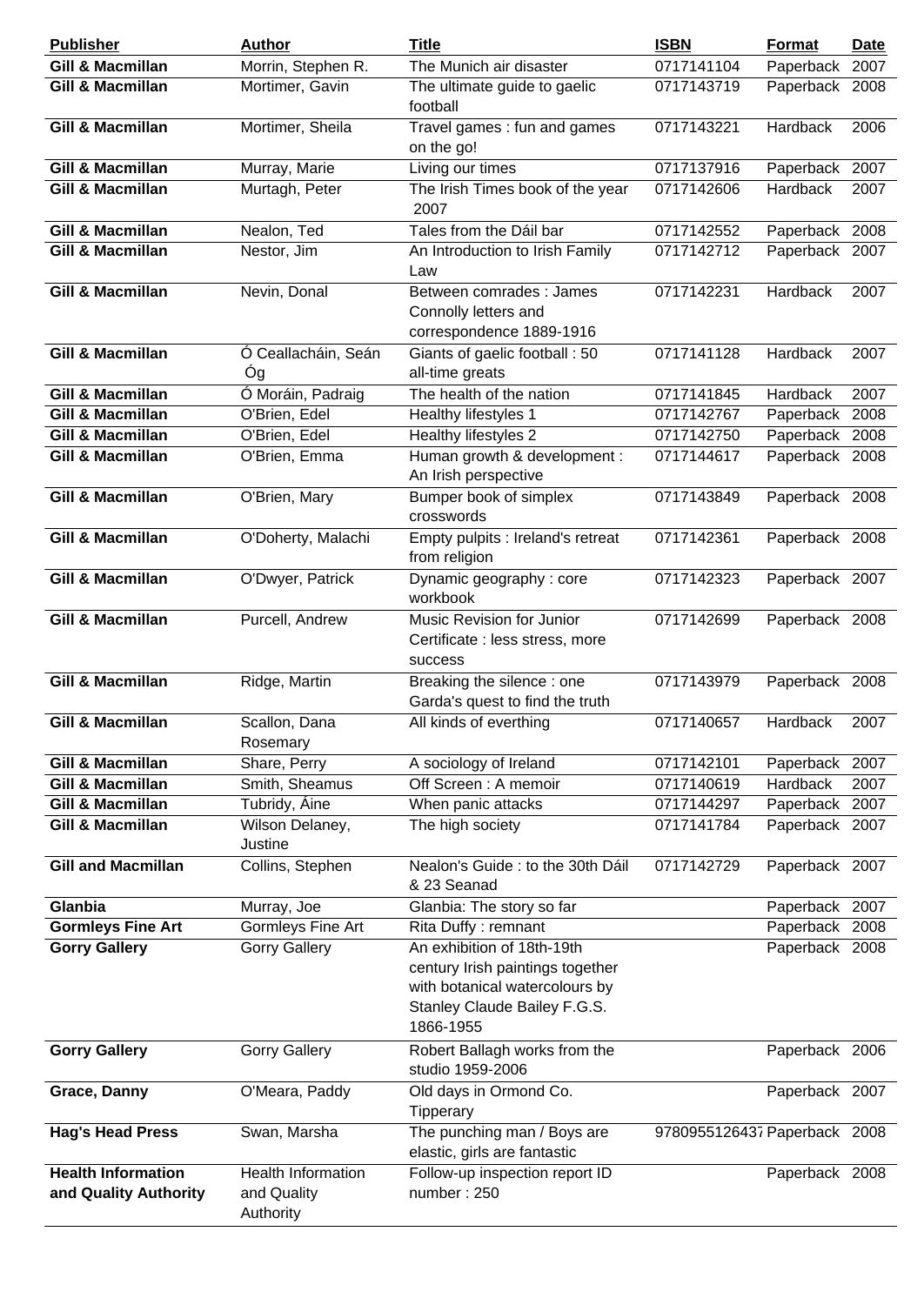| <b>Publisher</b>                                   | <b>Author</b>                                         | <b>Title</b>                                                                          | <b>ISBN</b> | Format         | <b>Date</b> |
|----------------------------------------------------|-------------------------------------------------------|---------------------------------------------------------------------------------------|-------------|----------------|-------------|
| <b>Health Information</b><br>and Quality Authority | <b>Health Information</b><br>and Quality<br>Authority | Follow-up inspection report ID<br>number: 264                                         |             | Paperback 2008 |             |
| <b>Health Information</b><br>and Quality Authority | Health Information<br>and Quality<br>Authority        | Follow-up inspection report ID<br>number:266                                          |             | Paperback 2008 |             |
| <b>Health Information</b><br>and Quality Authority | <b>Health Information</b><br>and Quality<br>Authority | Guide to the national quality<br>standards for residential care<br>settings for older |             | Hardback       |             |
| <b>Health Information</b><br>and Quality Authority | <b>Health Information</b><br>and Quality<br>Authority | Insepction report ID number :<br>199                                                  |             | Paperback 2008 |             |
| <b>Health Information</b><br>and Quality Authority | <b>Health Information</b><br>and Quality<br>Authority | Insepction report ID number :<br>211                                                  |             | Paperback 2008 |             |
| <b>Health Information</b><br>and Quality Authority | <b>Health Information</b><br>and Quality<br>Authority | Insepction report ID number :<br>224                                                  |             | Paperback 2008 |             |
| <b>Health Information</b><br>and Quality Authority | Health Information<br>and Quality<br>Authority        | Insepction report ID number :<br>230                                                  |             | Paperback 2008 |             |
| <b>Health Information</b><br>and Quality Authority | <b>Health Information</b><br>and Quality<br>Authority | Insepction report ID number :<br>235                                                  |             | Paperback 2008 |             |
| <b>Health Information</b><br>and Quality Authority | <b>Health Information</b><br>and Quality<br>Authority | Insepction report ID number :<br>236                                                  |             | Paperback 2008 |             |
| <b>Health Information</b><br>and Quality Authority | <b>Health Information</b><br>and Quality<br>Authority | Insepction report ID number :<br>237                                                  |             | Paperback 2008 |             |
| <b>Health Information</b><br>and Quality Authority | <b>Health Information</b><br>and Quality<br>Authority | Insepction report ID number :<br>239                                                  |             | Paperback 2008 |             |
| <b>Health Information</b><br>and Quality Authority | <b>Health Information</b><br>and Quality<br>Authority | Insepction report ID number :<br>242                                                  |             | Paperback 2008 |             |
| <b>Health Information</b><br>and Quality Authority | Health Information<br>and Quality<br>Authority        | Inspection report ID number :<br>176                                                  |             | Paperback 2008 |             |
| <b>Health Information</b><br>and Quality Authority | <b>Health Information</b><br>and Quality<br>Authority | Inspection report ID number :<br>178                                                  |             | Paperback 2008 |             |
| <b>Health Information</b><br>and Quality Authority | <b>Health Information</b><br>and Quality<br>Authority | Inspection report ID number:<br>181                                                   |             | Paperback 2007 |             |
| <b>Health Information</b><br>and Quality Authority | <b>Health Information</b><br>and Quality<br>Authority | Inspection report ID number :<br>183                                                  |             | Paperback 2008 |             |
| <b>Health Information</b><br>and Quality Authority | <b>Health Information</b><br>and Quality<br>Authority | Inspection report ID number :<br>186                                                  |             | Paperback 2008 |             |
| <b>Health Information</b><br>and Quality Authority | <b>Health Information</b><br>and Quality<br>Authority | Inspection report ID number :<br>187                                                  |             | Paperback 2008 |             |
| <b>Health Information</b><br>and Quality Authority | <b>Health Information</b><br>and Quality<br>Authority | Inspection report ID number :<br>189                                                  |             | Paperback 2007 |             |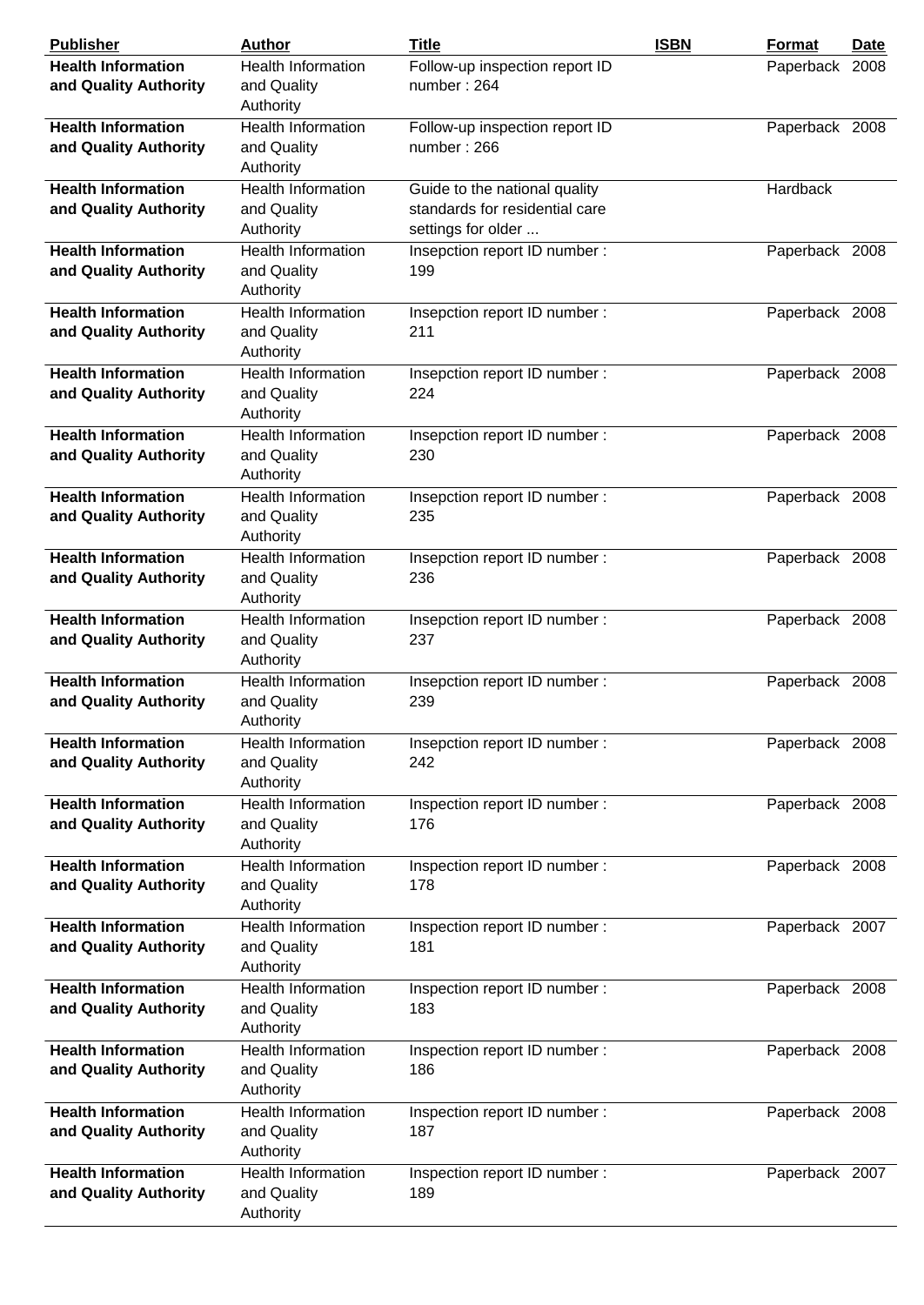| <b>Publisher</b>                                   | <b>Author</b>                                         | <b>Title</b>                                      | <b>ISBN</b> | Format         | Date |
|----------------------------------------------------|-------------------------------------------------------|---------------------------------------------------|-------------|----------------|------|
| <b>Health Information</b><br>and Quality Authority | <b>Health Information</b><br>and Quality<br>Authority | Inspection report ID number :<br>190              |             | Paperback 2008 |      |
| <b>Health Information</b><br>and Quality Authority | <b>Health Information</b><br>and Quality<br>Authority | Inspection report ID number :<br>191              |             | Paperback 2008 |      |
| <b>Health information</b><br>and Quality Authority | <b>Health information</b><br>and Quality<br>Authority | Inspection report ID number:<br>192               |             | Paperback 2008 |      |
| <b>Health Information</b><br>and Quality Authority | <b>Health Information</b><br>and Quality<br>Authority | Inspection report ID number:<br>194               |             | Paperback 2008 |      |
| <b>Health Information</b><br>and Quality Authority | <b>Health Information</b><br>and Quality<br>Authority | Inspection report ID number :<br>197              |             | Paperback 2008 |      |
| <b>Health Information</b><br>and Quality Authority | <b>Health Information</b><br>and Quality<br>Authority | Inspection report ID number:<br>200               |             | Paperback 2008 |      |
| <b>Health Information</b><br>and Quality Authority | <b>Health Information</b><br>and Quality<br>Authority | Inspection report ID number :<br>202              |             | Paperback 2008 |      |
| <b>Health Information</b><br>and Quality Authority | <b>Health Information</b><br>and Quality<br>Authority | Inspection report ID number :<br>202 final report |             | Paperback 2008 |      |
| <b>Health Information</b><br>and Quality Authority | <b>Health Information</b><br>and Quality<br>Authority | Inspection report ID number :<br>212              |             | Paperback 2008 |      |
| <b>Health Information</b><br>and Quality Authority | <b>Health Information</b><br>and Quality<br>Authority | Inspection report ID number :<br>220              |             | Paperback 2008 |      |
| <b>Health Information</b><br>and Quality Authority | <b>Health Information</b><br>and Quality<br>Authority | Inspection report ID number :<br>231              |             | Paperback 2008 |      |
| <b>Health Information</b><br>and Quality Authority | Health Information<br>and Quality<br>Authority        | Inspection report ID number:<br>233               |             | Paperback 2008 |      |
| <b>Health Information</b><br>and Quality Authority | <b>Health Information</b><br>and Quality<br>Authority | Inspection report ID number :<br>234              |             | Paperback 2008 |      |
| <b>Health Information</b><br>and Quality Authority | <b>Health Information</b><br>and Quality<br>Authority | Inspection report ID number :<br>238              |             | Paperback 2008 |      |
| <b>Health Information</b><br>and Quality Authority | Health Information<br>and Quality<br>Authority        | Inspection report ID number:<br>240               |             | Paperback 2008 |      |
| <b>Health Information</b><br>and Quality Authority | <b>Health Information</b><br>and Quality<br>Authority | Inspection report ID number :<br>245              |             | Paperback 2008 |      |
| <b>Health Information</b><br>and Quality Authority | <b>Health Information</b><br>and Quality<br>Authority | Inspection report ID number :<br>246              |             | Paperback 2008 |      |
| <b>Health Information</b><br>and Quality Authority | <b>Health Information</b><br>and Quality<br>Authority | Inspection report ID number :<br>247              |             | Paperback 2008 |      |
| <b>Health Information</b><br>and Quality Authority | <b>Health Information</b><br>and Quality<br>Authority | Inspection report ID number :<br>249              |             | Paperback 2008 |      |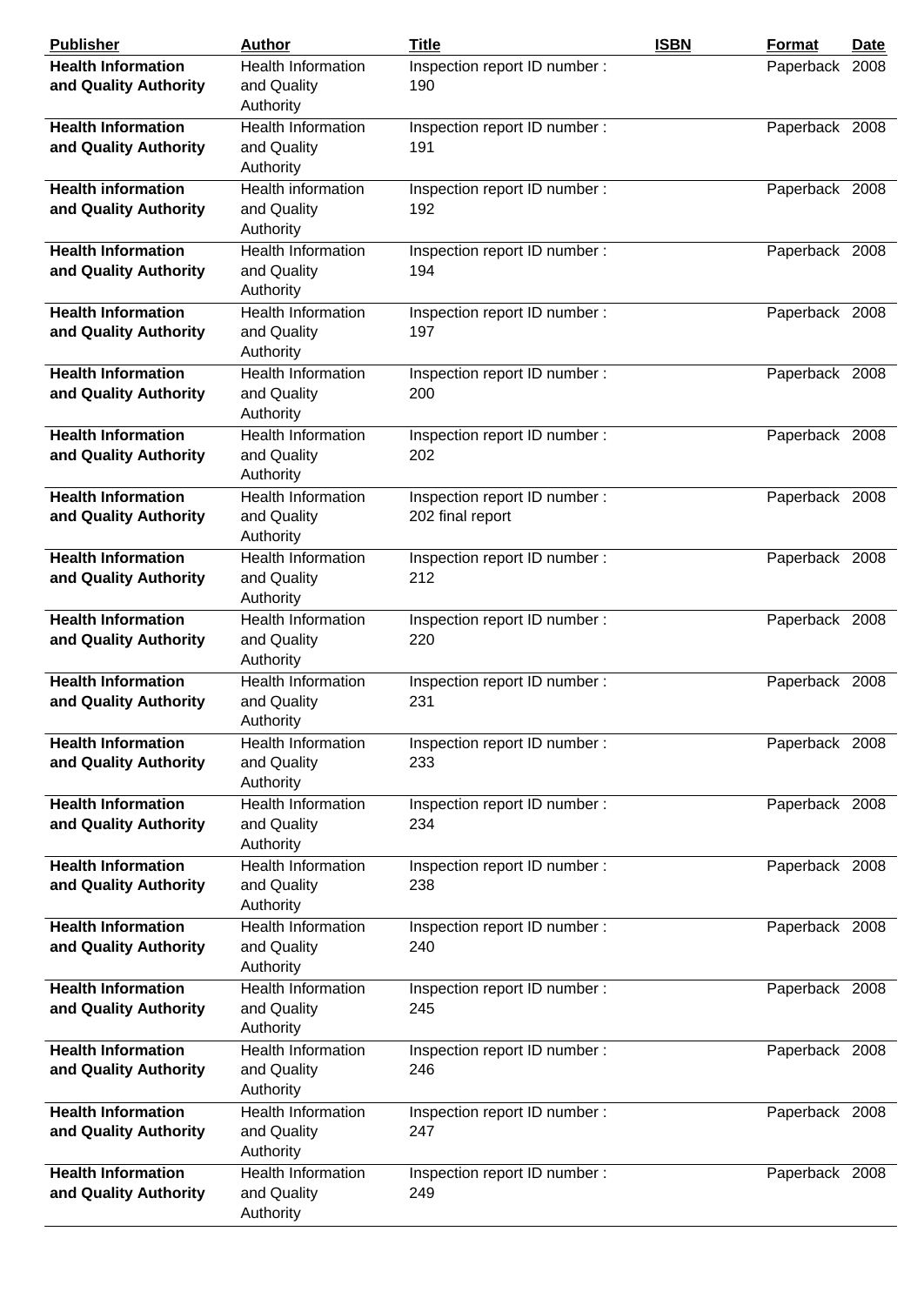| <b>Publisher</b>                                   | <b>Author</b>                                         | <b>Title</b>                                                                                                                             | <b>ISBN</b> | <b>Format</b>   | Date |
|----------------------------------------------------|-------------------------------------------------------|------------------------------------------------------------------------------------------------------------------------------------------|-------------|-----------------|------|
| <b>Health Information</b><br>and Quality Authority | <b>Health Information</b><br>and Quality<br>Authority | Inspection report ID number :<br>251                                                                                                     |             | Paperback 2008  |      |
| <b>Health Information</b>                          | <b>Health Information</b>                             |                                                                                                                                          |             |                 |      |
| and Quality Authority                              | and Quality<br>Authority                              | Inspection report ID number :<br>255                                                                                                     |             | Paperback 2008  |      |
| <b>Health Information</b><br>and Quality Authority | <b>Health Information</b><br>and Quality<br>Authority | Inspection report ID number:<br>256                                                                                                      |             | Paperback 2008  |      |
| <b>Health Information</b><br>and Quality Authority | <b>Health Information</b><br>and Quality<br>Authority | Inspection report ID number :<br>260                                                                                                     |             | Paperback 2008  |      |
| <b>Health Information</b><br>and Quality Authority | <b>Health Information</b><br>and Quality<br>Authority | Inspection report ID number :<br>262                                                                                                     |             | Paperback 2008  |      |
| <b>Health Information</b><br>and Quality Authority | <b>Health Information</b><br>and Quality<br>Authority | Inspection report ID number:<br>265                                                                                                      |             | Paperback 2008  |      |
| <b>Health Information</b><br>and Quality Authority | <b>Health Information</b><br>and Quality<br>Authority | Inspection report ID number :<br>275                                                                                                     |             | Paperback 2008  |      |
| <b>Health Information</b><br>and Quality Authority | <b>Health Information</b><br>and Quality<br>Authority | Inspection report ID number :<br>278                                                                                                     |             | Paperback 2008  |      |
| <b>Health Information</b><br>and Quality Authority | <b>Health Information</b><br>and Quality<br>Authority | Inspection report ID number<br>:196                                                                                                      |             | Paperback 2008  |      |
| <b>Health Information</b><br>and Quality Authority | <b>Health Information</b><br>and Quality<br>Authority | Inspection report ID number:<br>201                                                                                                      |             | Paperback 2008  |      |
| <b>Health Information</b><br>and Quality Authority | <b>Health Information</b><br>and Quality<br>Authority | Inspection report ID number:<br>211                                                                                                      |             | Paperback 2008  |      |
| <b>Health Information</b><br>and Quality Authority | <b>Health Information</b><br>and Quality<br>Authority | Inspection report ID number:<br>216                                                                                                      |             | Paperback 2008  |      |
| <b>Health Information</b><br>and Quality Authority | <b>Health Information</b><br>and Quality<br>Authority | Inspection report ID number:<br>217                                                                                                      |             | Paperback 2008  |      |
| <b>Health Information</b><br>and Quality Authority | <b>Health Information</b><br>and Quality<br>Authority | Inspection report ID number:<br>219                                                                                                      |             | Paperback 2008  |      |
| <b>Health Information</b><br>and Quality Authority | Health Information<br>and Quality<br>Authority        | Inspection report ID number:<br>222                                                                                                      |             | Paperback 2008  |      |
| <b>Health Information</b><br>and Quality Authority | <b>Health Information</b><br>and Quality<br>Authority | Inspection report ID number:<br>227                                                                                                      |             | Papetrback 2008 |      |
| <b>Health Information</b><br>and Quality Authority | <b>Health Information</b><br>and Quality<br>Authority | Inspection report ID number:<br>241                                                                                                      |             | Paperback 2008  |      |
| <b>Health Information</b><br>and Quality Authority | <b>Health Information</b><br>and Quality<br>Authority | Inspection report ID number:<br>252                                                                                                      |             | Paperback 2008  |      |
| <b>Health Information</b><br>and Quality Authority | <b>Health Information</b><br>and Quality<br>Authority | Inspection report ID number:<br>261 - Report on the inspection<br>of a children's residential centre<br>in the HSE southern area - final |             | Paperback 2008  |      |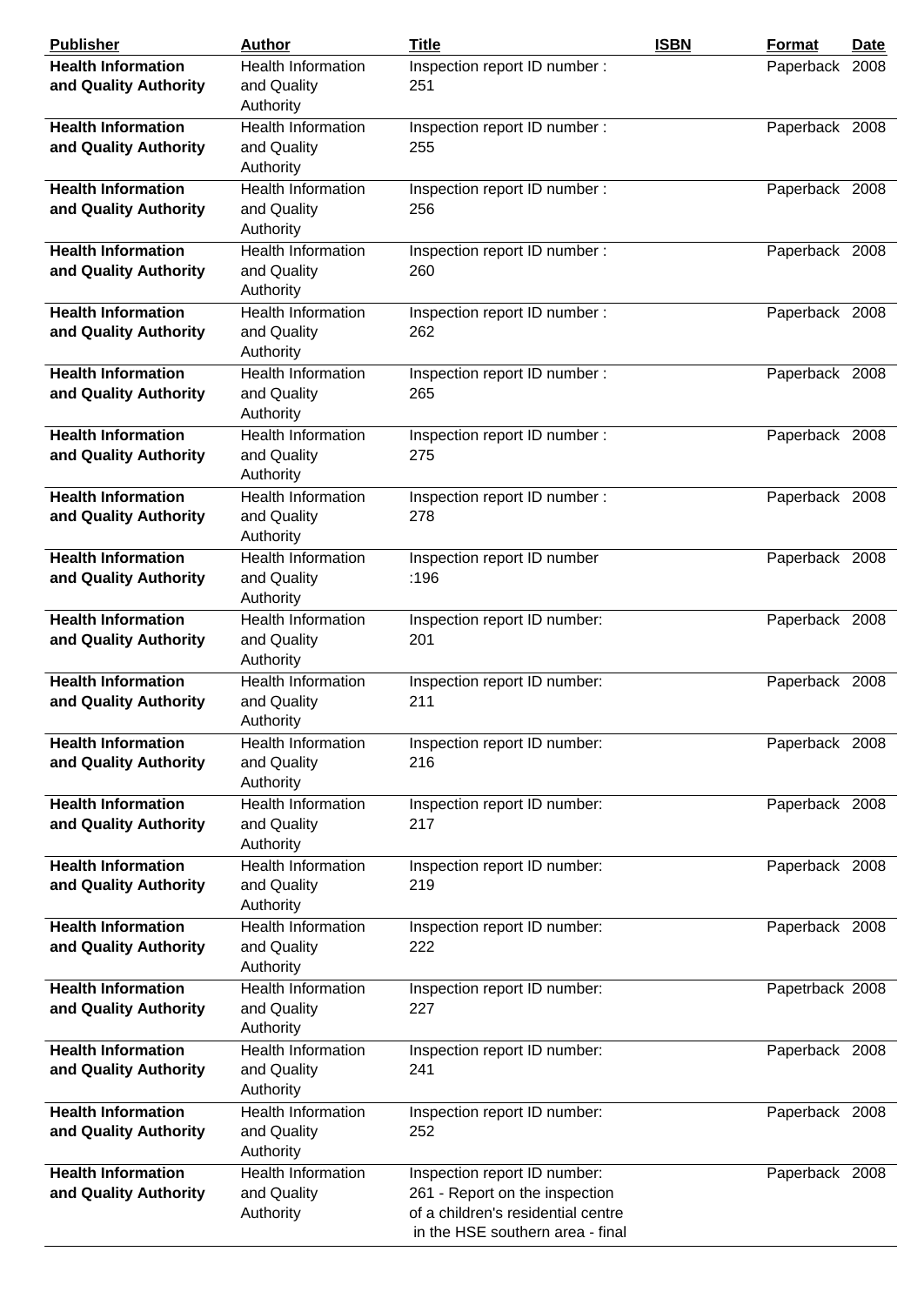| <b>Publisher</b>                                       | <b>Author</b>                                          | <b>Title</b>                                                                                                                                                         | <b>ISBN</b> | Format         | <b>Date</b> |
|--------------------------------------------------------|--------------------------------------------------------|----------------------------------------------------------------------------------------------------------------------------------------------------------------------|-------------|----------------|-------------|
| <b>Health Information</b><br>and Quality Authority     | <b>Health Information</b><br>and Quality               | National hygiene services<br>quality review 2007                                                                                                                     |             | Paperback 2007 |             |
|                                                        | Authority<br>Health Information                        |                                                                                                                                                                      |             |                |             |
| <b>Health Information</b><br>and Quality Authority     | and Quality<br>Authority                               | Report of the investigation into<br>the circumstances surrounding<br>thr provision of care to<br>Rebecca O'Malley in relation to<br>her symtomatic breast<br>disease |             | Paperback 2008 |             |
| <b>Health Information</b>                              | <b>Health Information</b>                              | Report of the investigation into                                                                                                                                     |             | Paperback 2008 |             |
| and Quality Authority                                  | and Quality<br>Authority                               | the provision of services to Ms<br>A by the Health Service<br><b>Executive at University Hospital</b><br>Galway                                                      |             |                |             |
| <b>Health Information</b><br>and Quality Authority     | <b>Health Information</b><br>and Quality<br>Authority  | Social welfare rates of payment<br>2008                                                                                                                              |             | Paperback 2008 |             |
| <b>Health Information</b><br>and Quality Authority     | <b>Health Information</b><br>and Quality<br>Authority  | STARSweb: evaluation project                                                                                                                                         |             | Papetback      |             |
| <b>Health Information</b><br>and Quality Authority     | Health Information<br>and Quality<br>Authority         | The placement of children aged<br>12 and under in residential care<br>in Ireland                                                                                     |             | Paperback 2007 |             |
| <b>Health Infornation</b><br>and Quality Authority     | <b>Health Infornation</b><br>and Quality<br>Authority  | Inspection report ID number :<br>176                                                                                                                                 |             | Paperback 2008 |             |
| <b>Health Infornation</b><br>and Quality Authority     | Health Infornation<br>and Quality<br>Authority         | Inspection report ID number :<br>193                                                                                                                                 |             | Paperback 2008 |             |
| <b>Health Infornation</b><br>and Quality Authority     | <b>Health Infornation</b><br>and Quality<br>Authority  | Inspection report ID number :<br>204                                                                                                                                 |             | Paperback 2008 |             |
| <b>Health Infornation</b><br>and Quality Authority     | <b>Health Infornation</b><br>and Quality<br>Authority  | Inspection report ID number :<br>209                                                                                                                                 |             | Paperback 2008 |             |
| <b>Health Policy and</b><br><b>Management, TCD</b>     | Thomas, Stephen                                        | Social health insurance: further<br>options for Ireland                                                                                                              |             | Paperback 2008 |             |
| <b>Health Protection</b><br><b>Surveillance Centre</b> | <b>Health Protection</b><br><b>Surveillance Centre</b> | National hepatitis C database<br>for infection: acquired through<br>blood and blood products,<br><b>Baseline Report</b>                                              | 0955123627  | Paperback 2007 |             |
| <b>Health Protection</b><br><b>Surveillance Centre</b> | <b>Health Protection</b><br><b>Surveillance Centre</b> | Surveillance, diagnosis and<br>management of clostidium<br>difficile                                                                                                 | 0955123634  | Paperback 2008 |             |
| <b>Health Research</b><br><b>Board</b>                 | Kelly, Fionnola                                        | Trends in demand for services<br>among children 0-5 with an<br>intellectual                                                                                          |             | Paperback 2008 |             |
| <b>Health Research</b><br><b>Board</b>                 | Walsh, Dermot                                          | HRB overview series : suicide,<br>attempted suicide and<br>prevention in Ireland                                                                                     | 20090161    | Paperback 2008 |             |
| <b>Health Service</b><br><b>Excutive</b>               | <b>Health Service</b><br>Excutive                      | Strategy to prevent falls and<br>fractures in Irelands ageing<br>population: summary                                                                                 |             | Paperback 2008 |             |
| <b>Health Service</b><br><b>Excutive</b>               | <b>Health Service</b><br>Excutive                      | Your mental health: information<br>booklet                                                                                                                           |             | Paperback 2007 |             |
| <b>Health Service</b><br><b>Executive</b>              | Craig, Hilary                                          | The regional oncology<br>programme office: A vision of a<br>cancer network five years on                                                                             |             | Paperback 2008 |             |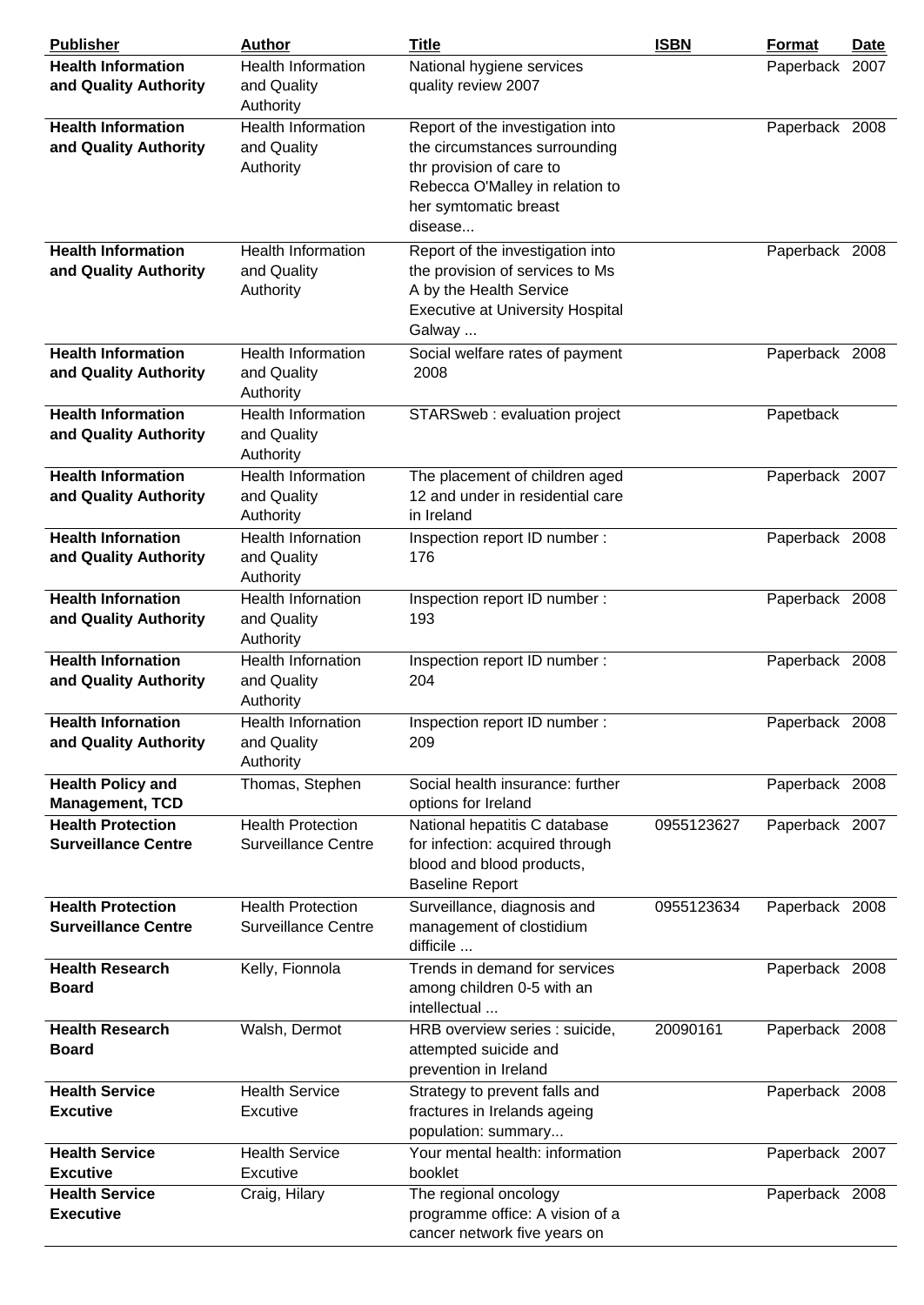| <b>Publisher</b>             | <b>Author</b>           | <b>Title</b>                                     | <b>ISBN</b> | Format         | Date |
|------------------------------|-------------------------|--------------------------------------------------|-------------|----------------|------|
| <b>Health Service</b>        | <b>Health Service</b>   | <b>Consultation report HSE</b>                   |             | Paperback      |      |
| <b>Executive</b>             | Executive               | intercultural health strategy                    |             |                |      |
| <b>Health Service</b>        | <b>Health Service</b>   | Consultation report HSE national                 |             | Paperback 2008 |      |
| <b>Executive</b>             | Executive               | intercultural health strategy                    |             |                |      |
| <b>Health Service</b>        | <b>Health Service</b>   | National service plan 2008                       |             | Paperback 2008 |      |
| <b>Executive</b>             | Executive               |                                                  |             |                |      |
| <b>Health Service</b>        | Sayers Gerardine        | Hepatitis A antibody prevalence                  | 1906218027  | Paperback 2007 |      |
| <b>Executive</b>             |                         | among people with an                             |             |                |      |
|                              |                         | intellectual disability                          |             |                |      |
| <b>Health Service</b>        | Kidd, Martina           | Data co-ordination overview of                   |             | Paperback 2007 |      |
| <b>Executive (Drug</b>       |                         | drug misuse 2007                                 |             |                |      |
| <b>Co-ordination Unit)</b>   |                         |                                                  |             |                |      |
| <b>Health Service</b>        | <b>Health Service</b>   | A guide to substance misuse                      |             | Paperback 2008 |      |
| <b>Executive South</b>       | <b>Executive South</b>  |                                                  |             |                |      |
| <b>Heath Service</b>         | <b>Heath Service</b>    | Strategy to prevent falls and                    |             | Paperback 2008 |      |
| <b>Excutive</b>              | Excutive                | fractures in Irelands ageing                     |             |                |      |
|                              |                         | population: report                               |             |                |      |
| Hendy, Anita                 | Hendy, Anita            | The magic of an Irish canal                      | 0954964160  | Paperback 2008 |      |
| <b>Heritage Council</b>      | Fossitt, Julie A.       | A guide to habitats in Ireland                   | 13936808    | Paperback 2000 |      |
| <b>Heritage Council</b>      | Heritage Council        | Towpath for the future:                          |             | Paperback 2007 |      |
|                              |                         | seminar proceedings                              |             |                |      |
| Hogg, William E.             | Hogg, William E.        | Mills of Ireland: A list dated<br>about 1850     | 0953224678  | Paperback 2008 |      |
| Hogg, William E.             | Hogg, William E.        | Smithies of Ireland: of the 19th<br>century      |             | Paperback 2008 |      |
| <b>Homeless Agency</b>       | Downey, Dáithí          | Perspectives : on Irish                          | 0955973901  | Paperback 2008 |      |
|                              |                         | homelessness past, present                       |             |                |      |
|                              |                         | and future                                       |             |                |      |
| <b>Homeless Agency</b>       | Homeless Agency         | Away from home and homeless                      |             | Paperback 2006 |      |
|                              |                         | : quantifaction and profile of                   |             |                |      |
|                              |                         | EU10                                             |             |                |      |
| <b>Homeless Agency</b>       | Homeless Agency         | Counted in 2005                                  |             | Paperback 2005 |      |
| <b>Homeless Agency</b>       | Homeless Agency         | Emergency accommodation                          |             | Paperback 2007 |      |
|                              |                         | overarching report                               |             |                |      |
| <b>Homeless Agency</b>       | Homeless Agency         | Homeless directory 2007-2008 :                   |             | Paperback 2007 |      |
|                              |                         | the directory of services                        |             |                |      |
| <b>Homeless Agency</b>       | <b>Homeless Agency</b>  | Pathways to home : emergency                     |             | Paperback 2007 |      |
|                              |                         | and transitional housing and                     |             |                |      |
|                              |                         | support                                          |             |                |      |
| <b>Homeless Agency</b>       | Homeless Agency         | <b>Transitional housing</b>                      |             | Paperback 2007 |      |
|                              |                         | overarching report                               |             |                |      |
| <b>Homeless Agency</b>       | Homeless Initiative     | Putting people first: A good                     |             | Hardrback      | 1999 |
|                              |                         | practice handbook for homeless                   |             |                |      |
|                              |                         | services                                         |             |                |      |
| <b>Homeless Persons</b>      | <b>Homeless Persons</b> | The streets: A guide to the HPU                  |             | Paperback      |      |
| Unit                         | Unit                    | and homeless services                            |             |                |      |
| <b>Hooke &amp; MacDonald</b> |                         | Supply in the Irish new homes                    |             | Hardback       | 2008 |
|                              |                         | market: Trends and forecasts                     |             |                |      |
|                              |                         | for residential construction in                  |             |                |      |
|                              |                         | 2008 & 2009                                      |             |                |      |
| <b>Humanist</b>              | Spicer, Dick            | The humanist philosophy: with                    | 0952955105  | Paperback 2002 |      |
| <b>Publishers</b>            |                         | an Irish guide to non-religious                  |             |                |      |
|                              |                         | ceremonies                                       |             |                |      |
| <b>Immigrant Council</b>     | Immigrant Council of    | Getting on : from migration to                   | 0954549671  | Paperback 2008 |      |
| of Ireland                   | Ireland                 | integration: Chinese, Indian,                    |             |                |      |
|                              |                         | Lithuanian                                       |             |                |      |
| Incorporated                 | Hall, Eamonn G.         | The superior Courts of law:                      | 0946738083  | Hardback       | 2007 |
| <b>Council of Law</b>        |                         | "Official" law reporting in Ireland<br>1866-2006 |             |                |      |
| <b>Reporting for Ireland</b> |                         |                                                  |             |                |      |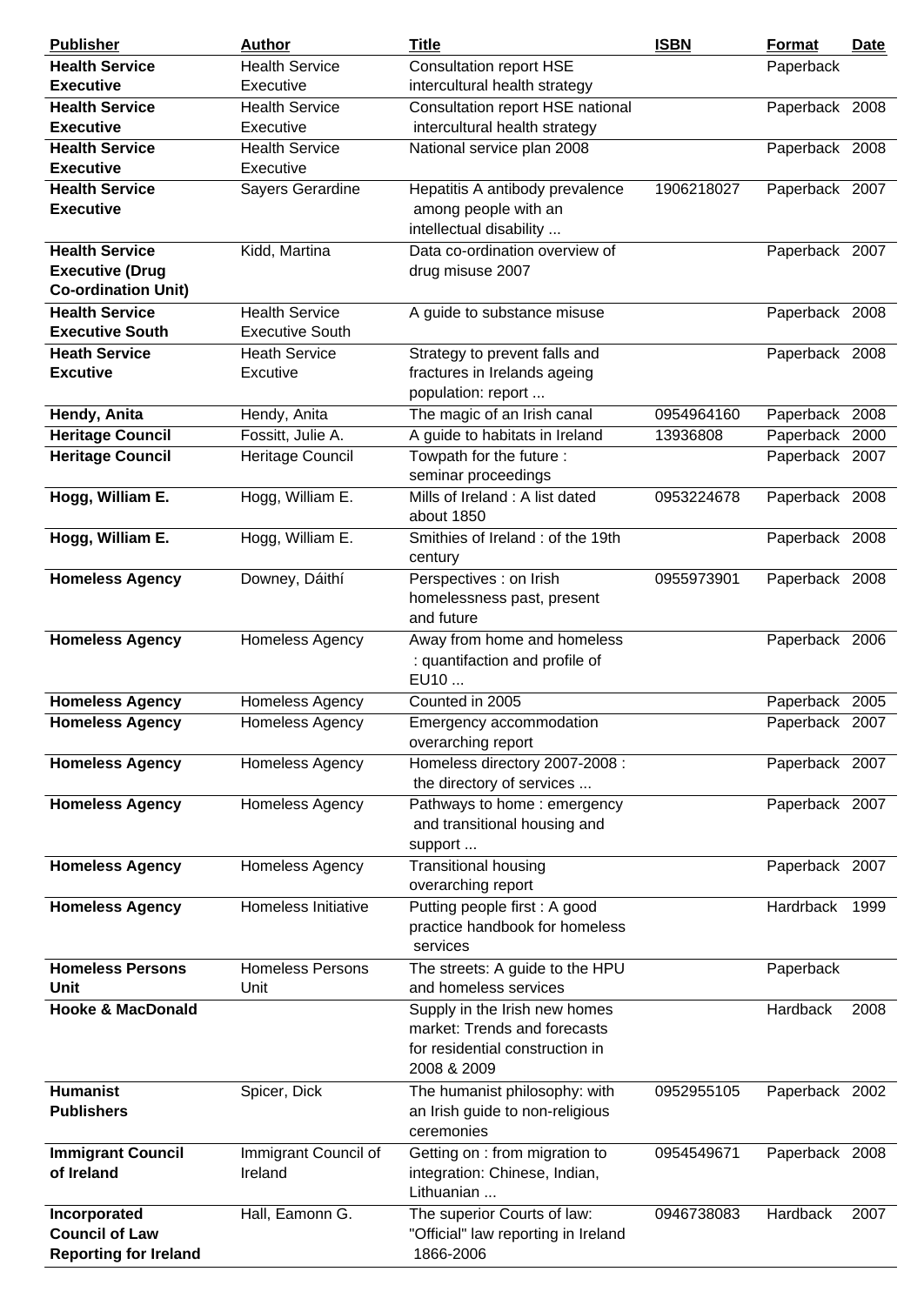| <b>Publisher</b>                                                            | <b>Author</b>                                          | <b>Title</b>                                                                      | <b>ISBN</b> | <b>Format</b>  | <b>Date</b> |
|-----------------------------------------------------------------------------|--------------------------------------------------------|-----------------------------------------------------------------------------------|-------------|----------------|-------------|
| <b>Inerus Publications</b>                                                  | Feheney, John M.                                       | The Naughtons of Ballycanana:<br>A family history                                 | 0955312000  | Paperback      | 2006        |
| <b>Inner City</b><br><b>Organisations</b><br><b>Network</b>                 | Inner City<br>Organisations<br><b>Network</b>          | Good practice guide to<br>community participation                                 | 0955819001  | Paperback 2008 |             |
| Institute of<br><b>Chartered</b><br><b>Accountants in</b><br><b>Ireland</b> | Anderson, Don                                          | Recounting : the first one<br>hundred years of the Ulster<br>Society of Chartered | 0903854376  | Hardback       | 2006        |
| Institute of<br><b>Chartered</b><br><b>Accountants in</b><br><b>Ireland</b> | Brophy, Barry                                          | The natural presenter                                                             | 0903854287  | Paperback 2007 |             |
| Institute of<br><b>Chartered</b><br><b>Accountants in</b><br><b>Ireland</b> | Chitty, David                                          | A Manual on audit                                                                 | 0903854155  | Paperback 2006 |             |
| Institute of<br><b>Chartered</b><br><b>Accountants in</b><br><b>Ireland</b> | Clarke, Peter                                          | Management accounting: A<br>decision emphasis                                     | 0903854320  | Paperback 2007 |             |
| Institute of<br><b>Chartered</b><br><b>Accountants in</b><br><b>Ireland</b> | Clarke, Peter                                          | Strategies in management<br>accounting                                            | 0903854600  | Paperback 2006 |             |
| Institute of<br><b>Chartered</b><br><b>Accountants in</b><br><b>Ireland</b> | Connolly, Ciaran                                       | International financial<br>accounting and reporting                               | 090385421X  | Paperback 2006 |             |
| Institute of<br><b>Chartered</b><br><b>Accountants in</b><br><b>Ireland</b> | Cotter, Derry                                          | Cases in international financial<br>reporting standards                           | 0903854016  | Paperback 2008 |             |
| Institute of<br><b>Chartered</b><br><b>Accountants in</b><br><b>Ireland</b> | Cotter, Derry                                          | Great eagle wood                                                                  | 0903854061  | Paperback 2008 |             |
| Institute of<br><b>Chartered</b><br><b>Accountants in</b><br>Ireland        | Cotter, Derry                                          | Solutions to cases in<br>international financial reporting<br>standards           | 0903854399  | Paperback 2008 |             |
| Institute of<br><b>Chartered</b><br><b>Accountants in</b><br><b>Ireland</b> | Geraghty, Edward                                       | The FRSSE accounts disclosure<br>guide                                            | 0903854163  | Paperback 2007 |             |
| Institute of<br><b>Chartered</b><br><b>Accountants in</b><br>Ireland        | Hyndman, Noel                                          | Cases in management<br>accounting and business<br>finance                         | 090385418X  | Paperback 2006 |             |
| Institute of<br><b>Chartered</b><br><b>Accountants in</b><br><b>Ireland</b> | Institute of<br>Chartered<br>Accountants in<br>Ireland | CA proficiency 1 taxation 1 (NI)<br>2007-2008                                     | 0903854368  | Paperback 2007 |             |
| Institute of<br><b>Chartered</b><br><b>Accountants in</b><br><b>Ireland</b> | Institute of<br>Chartered<br>Accountants in<br>Ireland | CA proficiency 1 taxation 1<br>(Rol) 2007-2008                                    | 090385435X  | Paperback 2007 |             |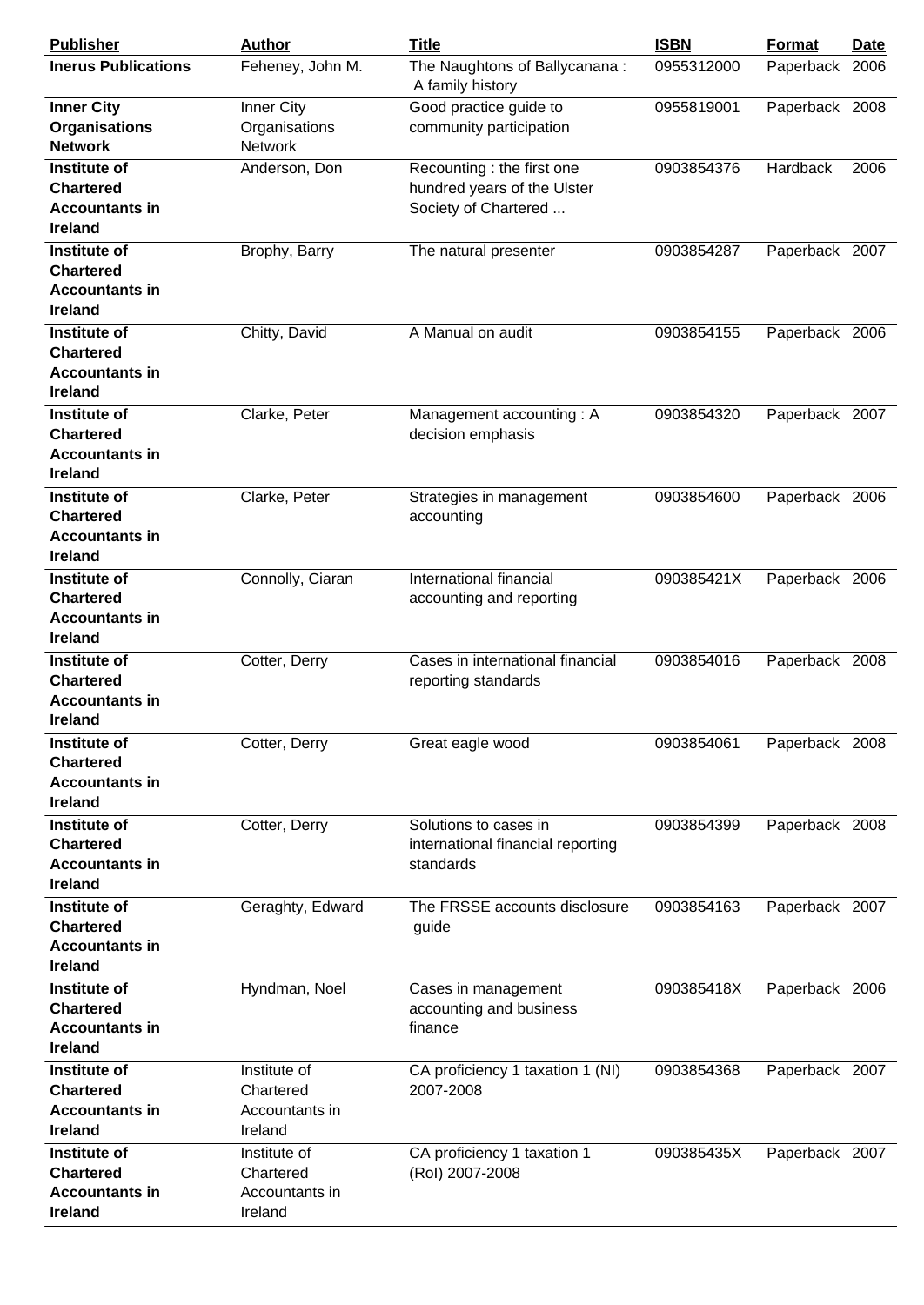| <b>Publisher</b>                                                                   | <b>Author</b>                              | <b>Title</b>                                                                                              | <b>ISBN</b>                  | Format         | Date |
|------------------------------------------------------------------------------------|--------------------------------------------|-----------------------------------------------------------------------------------------------------------|------------------------------|----------------|------|
| Institute of<br><b>Chartered</b><br><b>Accountants in</b>                          | Mc Loughney, Sean                          | Slave to the clock master of<br>time                                                                      | 0903854082                   | Paperback      | 2008 |
| <b>Ireland</b>                                                                     |                                            |                                                                                                           |                              |                |      |
| <b>Institute of</b><br><b>Chartered</b><br><b>Accountants in</b><br><b>Ireland</b> | McKillop, Donal                            | Credit unions in Ireland :<br>structure, performance &<br>governance                                      | 0903854198                   | Paperback 2006 |      |
| Institute of<br><b>Chartered</b><br><b>Accountants in</b><br><b>Ireland</b>        | Menton, June                               | Crack the books: accounting<br>for non-accountants                                                        | 0903854139                   | Paperback 2008 |      |
| Institute of<br><b>Chartered</b><br><b>Accountants in</b><br><b>Ireland</b>        | Prone, Terry                               | This business of writing: the<br>Irish guide to writing and editing                                       | 0903854244                   | Hardback       | 2006 |
| Institute of<br><b>Chartered</b><br><b>Accountants in</b><br><b>Ireland</b>        | Robbins, Geraldine                         | Acconting in Irish hospitals :<br>contradictions and tensions                                             | 0903854619                   | Paperback 2006 |      |
| Institute of<br><b>Chartered</b><br><b>Accountants in</b><br><b>Ireland</b>        | Salter, Kevin                              | Going paperless : document<br>management made real                                                        | 0903854295                   | Paperback 2006 |      |
| Institute of<br><b>Chartered</b><br><b>Accountants in</b><br><b>Ireland</b>        | Sheridan, Pat                              | Human resource management :<br>A guide for employers                                                      | 1904887155                   | Paperback 2007 |      |
| Institute of<br><b>Chartered</b><br><b>Accountants in</b><br><b>Ireland</b>        | Ward, Ann Marie                            | Finance: Theory and practice                                                                              | 0903854146                   | Paperback 2007 |      |
| Institute of<br>International &<br><b>European Affairs</b>                         | Ó Broin, Peadar                            | Consolidated version of the<br>treaties : as amended by the<br>Treaty of Lisbon                           | 1874109907                   | Paperback 2008 |      |
| Institute of<br><b>International and</b><br><b>European Affairs</b>                | Brennan, Peter and<br>Curtin, Joseph (eds) | The climate change challenge :<br>strategic issues, options and<br>implications for Ireland               | 9781874109945 Paperback 2008 |                |      |
| Institute of<br><b>International and</b><br><b>European Affairs</b>                | Brown, Tony                                | Lisbon: what the reform treaty<br>means                                                                   | 1874109945                   | Paperback 2008 |      |
| <b>Institute of</b><br><b>International and</b><br><b>European Affairs</b>         | Fealy, Rowan                               | The science of climate change                                                                             | 9781874109969 Paperback 2008 |                |      |
| Institute of<br><b>International and</b><br><b>European Affairs</b>                | Lynch, Brendan                             | EMU : Ireland's dream start                                                                               | 1874109891                   | Paperback 2008 |      |
| <b>Institute of Public</b><br><b>Administion</b>                                   | Nolan, Pat                                 | Dynamic of regulation in Ireland<br>: advocacy, power and<br>institutional interests                      |                              | Paperback 2008 |      |
| <b>Institute of Public</b><br>Administration                                       | Acheson, Nicholas<br>and Harvey, Brian     | Social policy, aging and<br>voluntary action                                                              | 1904541739                   | Paperback 2008 |      |
| <b>Institute of Public</b><br>Administration                                       | Callanan, Mark                             | Foundations of an ever closer<br>union: an Irish perpective on<br>fifty years since the Treaty of<br>Rome | 1904541660                   | Hardback       |      |
| <b>Institute of Public</b><br>Administration                                       | Corcoran, Mary P.                          | Belongings : the shaping of<br>identity in modern Ireland                                                 | 1904541714                   | Paperback 2008 |      |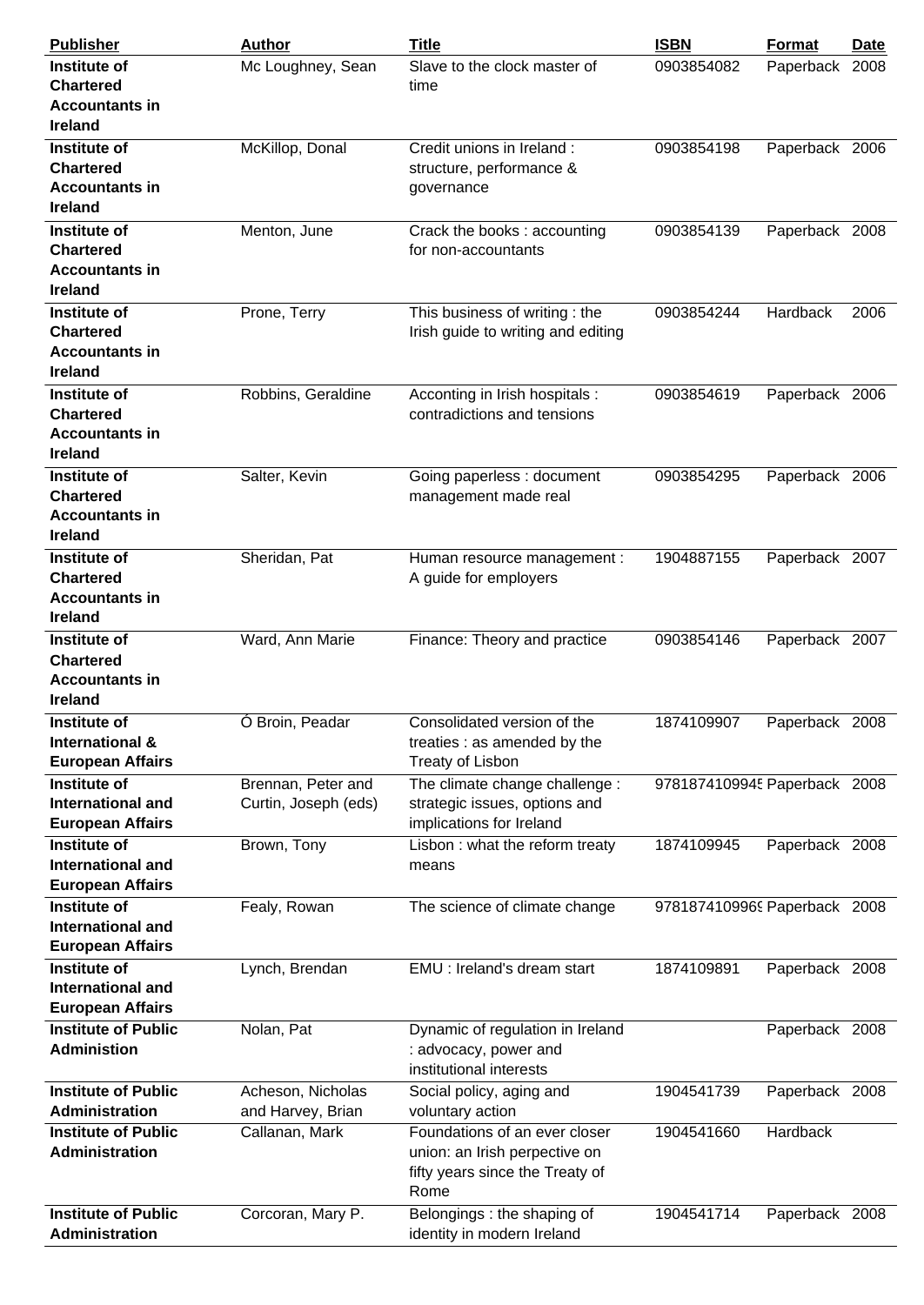| <b>Publisher</b>                                                    | <b>Author</b>                                         | <b>Title</b>                                                                                          | <b>ISBN</b>             | Format         | <b>Date</b> |
|---------------------------------------------------------------------|-------------------------------------------------------|-------------------------------------------------------------------------------------------------------|-------------------------|----------------|-------------|
| <b>Institute of Public</b>                                          | Foley, Brian                                          | Deference and the presumption                                                                         | 9781904541769 Paperback |                | 2008        |
| <b>Administration</b>                                               |                                                       | of constitutionality                                                                                  |                         |                |             |
| <b>Institute of Public</b>                                          | MacCarthaigh,                                         | Government in modern Ireland                                                                          | 1904541720              | Paperback 2008 |             |
| <b>Administration</b>                                               | <b>Muiris</b>                                         |                                                                                                       |                         |                |             |
| <b>Institute of Public</b>                                          | MacCarthaigh,                                         | Government in modern Ireland                                                                          | 1904541721              | Paperback 2008 |             |
| <b>Administration</b>                                               | Muiris                                                |                                                                                                       |                         |                |             |
| <b>Institute of Public</b>                                          | MacCarthaigh,                                         | Public service values [CPMR                                                                           | 1904541747              | Paperback 2008 |             |
| <b>Administration</b>                                               | <b>Muiris</b>                                         | discussion paper 39]                                                                                  |                         |                |             |
| <b>Institute of Public</b><br>Administration                        | Nolan, Pat                                            | Dynamics of regulation in<br>Ireland: advocacy, power and<br>institutional interests                  | 1904541707              | Paperback 2008 |             |
| <b>Institute of Public</b><br><b>Administration</b>                 | O'Connor, Tom                                         | Politics in a changing Ireland<br>1960-2007 : a tribute to Seamus<br>Pattison                         | 1904541691              | Paperback 2008 |             |
| <b>Institute of Public</b><br><b>Administration</b>                 | O'Donnell, Orla and<br>Boyle, Richard                 | Understanding and managing<br>organisational culture [CPMR<br>discussion paper 40]                    | 1904541755              | Paperback 2008 |             |
| <b>Institute of Public</b>                                          | O'Riordan, Joanna                                     | A review of the civil service                                                                         | 1904541684              | Paperback 2008 |             |
| <b>Administration</b>                                               |                                                       | grading and pay system                                                                                |                         |                |             |
| <b>Institute of Public</b><br>Administration                        | Quinn, Orlaigh                                        | Advisers or advocates? : the<br>impact of state agencies on<br>social policy                          | 1904541677              | Paperback 2008 |             |
| <b>Institute of Public</b>                                          | Institute of Public                                   | Towards healthier societies IPH                                                                       | 0955591280              | Paperback 2008 |             |
| <b>Health in Ireland</b>                                            | Health in Ireland                                     | : the first 10 years                                                                                  |                         |                |             |
| <b>International</b><br><b>Association of Lions</b><br><b>Clubs</b> | International<br><b>Association of Lions</b><br>Clubs | Lions of Ireland 1955-2008                                                                            |                         | Paperback 2008 |             |
| <b>International</b><br><b>Bryozoology</b><br><b>Association</b>    | Wyse Jackson,<br>Patrick N.                           | Annals of bryozoology 2                                                                               | 0954364414              | Paperback 2008 |             |
| <b>IPPA</b>                                                         | <b>IPPA</b>                                           | Inspiring play : in early<br>childhood                                                                | 0954759230              | Paperback 2007 |             |
| <b>Ireland's Blue Book</b><br>Ltd.                                  | Ireland's Blue Book                                   | Ireland's Blue Book: Irish<br>country houses historic hotels<br>and restaurants 2009                  |                         | Paperback 2008 |             |
| <b>Irish Academic</b><br><b>Press</b>                               | aan de Wiel, Jérome                                   | The Irish factor 1899-1919:<br>Ireland's strategic and<br>diplomatic importance for<br>foreign powers | 0716528630              | Hardback       |             |
| <b>Irish Academic</b><br><b>Press</b>                               | Allen, Kieran                                         | The corporate takeover of<br>Ireland                                                                  | 0716534129              | Paperback 2007 |             |
| <b>Irish Academic</b><br><b>Press</b>                               | Devine, Francis                                       | Essays in Irish Labour history: a<br>festschrift for Elizabeth and<br>John W. Boyle                   | 0716528258              | Hardback       |             |
| <b>Irish Academic</b><br><b>Press</b>                               | Donlan, Seán Patrick                                  | <b>Edmund Burke's Irish identities</b>                                                                | 0716533650              | Hardback       | 2006        |
| <b>Irish Academic</b><br><b>Press</b>                               | Edwards, Aaron                                        | Transforming the peace<br>process in Northern Ireland:<br>from terrorism to democratic<br>politics    | 0716529552              | Hardback       |             |
| <b>Irish Academic</b><br><b>Press</b>                               | Fanning, Bryan                                        | The quest for modern Ireland:<br>the battle of ideas 1912-1986                                        | 0716529026              | Hardback       |             |
| <b>Irish Academic</b><br><b>Press</b>                               | Flynn, Brendan                                        | The blame game: rethinking<br>Ireland's sustainable<br>development and                                | 0716533510              | Paperback 2007 |             |
| <b>Irish Academic</b><br><b>Press</b>                               | Foley, Tadhg                                          | Ireland and India: colonies<br>culture and empire                                                     | 071652838X              | Paperback 2006 |             |
| <b>Irish Academic</b><br><b>Press</b>                               | Furlong, Irene                                        | Irish tourism 1880-1980                                                                               | 0716529453              | Paperback 2008 |             |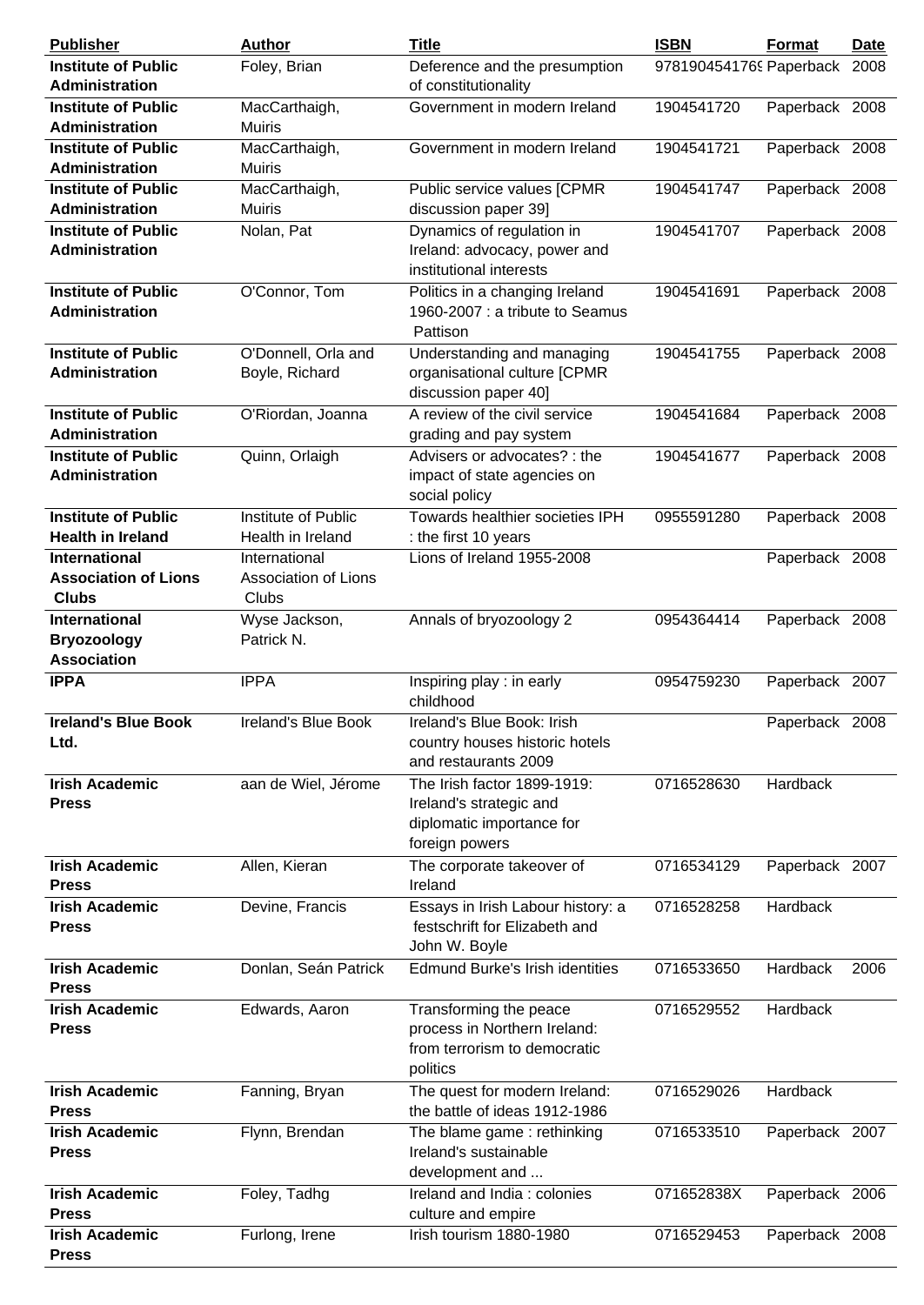| <b>Publisher</b>                               | <b>Author</b>                    | <b>Title</b>                                                                         | <b>ISBN</b> | Format         | <b>Date</b> |
|------------------------------------------------|----------------------------------|--------------------------------------------------------------------------------------|-------------|----------------|-------------|
| <b>Irish Academic</b><br><b>Press</b>          | Geary, Laurence M.               | Ireland, Australia and New<br>Zealand: history, politics and<br>culture              | 0716528616  | Hardback       | 2007        |
| <b>Irish Academic</b><br><b>Press</b>          | Hamilton, Claire                 | The presumption of innocence<br>and Irish criminal law                               | 071653407X  | Hardback       | 2007        |
| <b>Irish Academic</b><br><b>Press</b>          | Harmon, Maurice                  | Thomas Kinsella: designing for<br>the exact needs                                    | 0716529514  | Hardback       |             |
| <b>Irish Academic</b><br><b>Press</b>          | Herrero, Marta                   | Irish Intellectuals and aesthetics<br>: the making of a modern art<br>collection     | 0716533278  | Hardback       | 2007        |
| <b>Irish Academic</b><br><b>Press</b>          | Kilkelly, Ursula                 | Youth Justice in Ireland                                                             | 0716528364  | Hardback       | 2006        |
| <b>Irish Academic</b><br><b>Press</b>          | Lyons, Pat                       | Public opinion, politics and<br>society in contemporary Ireland                      | 0716529415  | Hardback       |             |
| <b>Irish Academic</b><br><b>Press</b>          | Maguire, John                    | IRA internments and the Irish<br>government: subversives and<br>the state, 1939-1962 | 0716529434  | Hardback       | 2008        |
| <b>Irish Academic</b><br><b>Press</b>          | McKenna, Yvonne                  | Made Holy : Irish women<br>religious at home and abroad                              | 0716533421  | Paperback 2006 |             |
| <b>Irish Academic</b><br><b>Press</b>          | McLoone, Martin                  | Film, media and popular culture<br>in Ireland                                        | 0716529361  | Paperback 2008 |             |
| <b>Irish Academic</b><br><b>Press</b>          | Murphy, Ignatius                 | Before the famine struck                                                             | 0716525868  | Paperback 2008 |             |
| <b>Irish Academic</b><br><b>Press</b>          | Ó Cadhla, Stiofán                | Civilizing Ireland ordnance<br>survey 1824-1842                                      | 0716528819  | Paperback 2006 |             |
| <b>Irish Academic</b><br><b>Press</b>          | Ó hÓgartaigh,<br>Margaret        | Kathleen Lynn : Irishwoman,<br>patriot, doctor                                       | 0716528436  | Paperback 2006 |             |
| <b>Irish Academic</b><br><b>Press</b>          | O'Duffy, Brendan                 | British-Irish relations and<br>Northern Ireland                                      | 0716529545  | Paperback 2007 |             |
| <b>Irish Academic</b><br><b>Press</b>          | O'Halpin, Eunan                  | Intelligence statecraft and<br>international power                                   | 071652841X  | Paperback 2006 |             |
| <b>Irish Academic</b><br><b>Press</b>          | Power, Maria                     | From ecumenism to community<br>relations : inter-church<br>relationships in          | 0716533790  | Hardback       | 2007        |
| <b>Irish Academic</b><br><b>Press</b>          | Prior, Pauline                   | Madness and murder: gender,<br>crime and mental disorder in<br>nineteenth            | 0716529378  | Hardback       | 2008        |
| <b>Irish Academic</b><br><b>Press</b>          | Sherwin, Frank                   | Frank Sherwin : independent<br>and unrepentant                                       | 0716528487  | Hardback       | 2007        |
| <b>Irish Academic</b><br><b>Press</b>          | Stevens, Julie Anne              | The Irish scene in Somerville<br>and Ross                                            | 0716533669  | Hardback       | 2007        |
| <b>Irish Academic</b><br><b>Press</b>          | Tufescu, Florina                 | Oscar Wilde's plagiarism: the<br>triumph of plagiarism                               | 0716529040  | Hardback       | 2008        |
| <b>Irish Academic</b><br><b>Press</b>          | Tyrrell, Peter                   | Founded on fear: Letterfrack<br>industrial school war and exile                      | 0716534037  | Paperback 2006 |             |
| <b>Irish Aid</b>                               | Irish Aid                        | Communities local development<br>policy                                              |             | Paperback      |             |
| <b>Irish Aid</b>                               | Irish Aid                        | Country strategy paper<br>Mozambique 2007-2010                                       |             | Paperback 2007 |             |
| <b>Irish Aid</b>                               | Irish Aid                        | Country strategy paper<br>Tanzania 2007-2010                                         |             | Paperback 2007 |             |
| <b>Irish Aid</b>                               | Irish Aid                        | Country strategy paper Uganda<br>2007-2009                                           |             | Paperback 2007 |             |
| <b>Irish Aid</b>                               | Irish Aid                        | Country strategy paper Vietnam<br>2007-2010                                          |             | Paperback 2007 |             |
| <b>Irish Architecture</b><br><b>Foundation</b> | Irish Architecture<br>Foundation | Explore your city's architecture<br>: 16-19 October 2008                             |             | Paperback 2008 |             |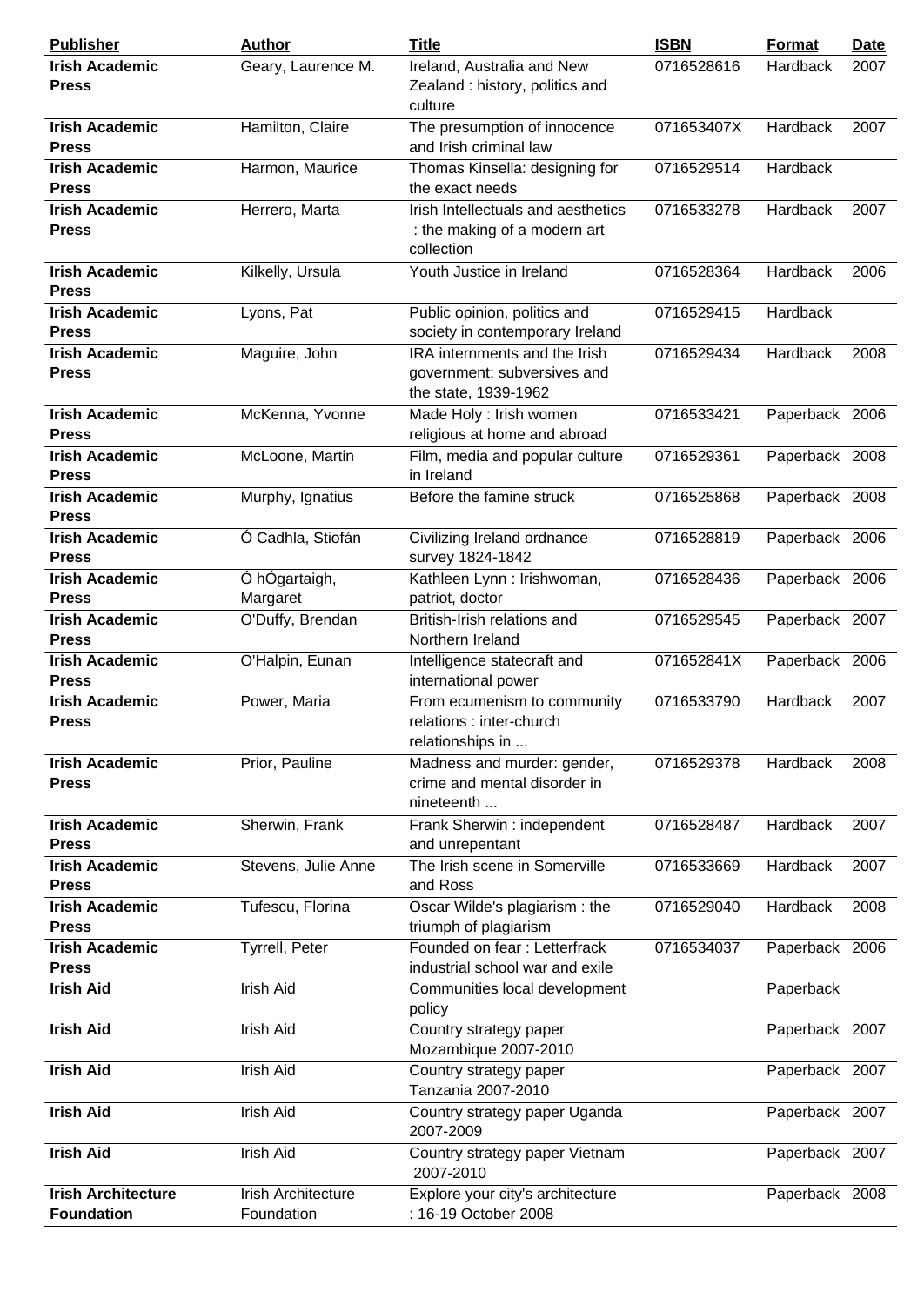| <b>Publisher</b>                                | <b>Author</b>                            | <b>Title</b>                                | <b>ISBN</b>                  | <b>Format</b>  | <b>Date</b> |
|-------------------------------------------------|------------------------------------------|---------------------------------------------|------------------------------|----------------|-------------|
| <b>Irish Business and</b>                       | Irish Business and                       | IBEC occupational health and                |                              | Paperback 2008 |             |
| <b>Employers</b>                                | <b>Employers</b>                         | safety (OHS) service your                   |                              |                |             |
| Confederation                                   | Confederation                            | qustions answered                           |                              |                |             |
| <b>Irish Cenre for</b>                          | Irish Cenre for                          | Pharmacy: a report on                       | 9780956086600 Paperback 2008 |                |             |
| Continuing                                      | Continuing                               | continuing pharmaceutical                   |                              |                |             |
| <b>Pharmaceutical</b>                           | Pharmaceutical                           | education in Ireland                        |                              |                |             |
| <b>Education</b>                                | Education                                |                                             |                              |                |             |
| <b>Irish Committee of</b>                       | Ó Murchú, Helen                          | More facts about Irish                      | 0955841002                   | Paperback 2008 |             |
| the European                                    |                                          |                                             |                              |                |             |
| <b>Bureau for Lesser</b>                        |                                          |                                             |                              |                |             |
| <b>Used Languages</b>                           |                                          |                                             |                              |                |             |
| <b>Irish Congress of</b>                        | Irish Congress of                        | Equality in the workplace :                 |                              | Paperback 2008 |             |
| <b>Trade Unions</b>                             | <b>Trade Unions</b>                      | Ireland, Europe and beyond -                |                              |                |             |
|                                                 |                                          | the role of unions in securing              |                              |                |             |
|                                                 |                                          | equality for all workers                    |                              |                |             |
|                                                 |                                          | Trade unions and development                |                              |                |             |
| <b>Irish Congress of</b><br><b>Trade Unions</b> | Irish Congress of<br><b>Trade Unions</b> | co-operation                                |                              | Paperback 2008 |             |
| <b>Irish Council for</b>                        | Irish Council for                        | Ethical, scientific and legal               | 1904890492                   | Paperback 2008 |             |
| <b>Bioethics</b>                                | <b>Bioethics</b>                         | issues concerning stem cell                 |                              |                |             |
|                                                 |                                          | research                                    |                              |                |             |
| <b>Irish Human Rights</b>                       | Irish Human Rights                       | Extraordinary rendition a review            | 0955804809                   | Paperback 2007 |             |
| <b>Commission</b>                               | Commission                               | of Ireland's human rights                   |                              |                |             |
|                                                 |                                          | obligations                                 |                              |                |             |
| <b>Irish Human Rights</b>                       | Irish Human Rights                       | Irish Human Rights Commission               |                              | Paperback 2006 |             |
| <b>Commission</b>                               | Commission                               | submission to the UN committee              |                              |                |             |
|                                                 |                                          |                                             |                              |                |             |
|                                                 |                                          | $\cdots$                                    |                              |                |             |
| <b>Irish Human Rights</b><br><b>Commission</b>  | Walsh, Judy                              | The rights of de facto couples              |                              | Paperback 2006 |             |
|                                                 |                                          |                                             |                              |                |             |
| <b>Irish Labour History</b>                     | McDonnell, John                          | Songs of struggle and protest               | 9780956052902 Paperback 2008 |                |             |
| <b>Society</b>                                  |                                          |                                             |                              |                |             |
| <b>Irish Limousin</b>                           | O'Brien, Donal                           | Irish limousin : a history                  | 0956069800                   | Hardback       |             |
| <b>Cattle Society</b>                           |                                          |                                             |                              |                |             |
| <b>Irish Manuscripts</b>                        | Clayton, Margaret                        | The Council Book for the                    | 9781874280873 Hardback       |                | 2008        |
| <b>Commission</b>                               |                                          | Province of Munster c.                      |                              |                |             |
|                                                 |                                          | 1599-1649<br>Proceedings of the Irish House | 9781874280851 Hardback       |                |             |
| <b>Irish Manuscripts</b><br><b>Commission</b>   | Kelly, James                             | of Lords Vol I: 1771-1788                   |                              |                | 2008        |
| <b>Irish Manuscripts</b>                        |                                          | Proceedings of the Irish House              | 9781874280908 Hardback       |                | 2008        |
| <b>Commission</b>                               | Kelly, James                             | of Lords Vol II: 1789-1795                  |                              |                |             |
|                                                 |                                          | Proceedings of the Irish House              | 9781874280959 Hardback       |                | 2008        |
| <b>Irish Manuscripts</b><br><b>Commission</b>   | Kelly, James                             | of Lords Vol III : 1796-1800                |                              |                |             |
| <b>Irish Manuscripts</b>                        |                                          |                                             |                              | Paperback 2008 |             |
| <b>Commission</b>                               | Malcomson, A.P.W.                        | Calendar of the Rosse papers                | 1874280699                   |                |             |
| <b>Irish Manuscripts</b>                        |                                          | The Lucas diary 1740-41                     |                              | Paperback 2007 |             |
| <b>Commission</b>                               | Ó Dálaigh, Brian                         |                                             |                              |                |             |
| <b>Irish Manuscrits</b>                         |                                          |                                             |                              |                |             |
| <b>Commission</b>                               | Byrne, Niall                             | The great parchment book of<br>Waterford    | 1874280743                   | Hardback       | 2007        |
| <b>Irish Museum of</b>                          | Irish Museum of                          |                                             | 1903811085                   |                |             |
| <b>Modern Art</b>                               | Modern Art                               | Cecil King: A legacy of painting            |                              | Hardback       | 2008        |
| <b>Irish Museum of</b>                          | Irish Museum of                          | James McKenna Irish Museum                  | 1903811791                   |                |             |
| <b>Modern Art</b>                               | Modern Art                               | of Modern Art                               |                              | Paperback 2007 |             |
| <b>Irish Museum of</b>                          | Irish Museum of                          | Miquel Barceló the African work             | 1903811870                   | Paperback 2008 |             |
| <b>Modern Art</b>                               | Modern Art                               |                                             |                              |                |             |
|                                                 |                                          |                                             |                              |                |             |
| <b>Irish Museum of</b><br><b>Modern Art</b>     | Irish Museum of<br>Modern Art            | Order. Desire. Light.                       | 9781903811900 Paperback 2008 |                |             |
| <b>Irish Museum of</b>                          |                                          | Contemporary drawing<br>Chimera             | 1903811894                   | Hardback       | 2008        |
| <b>Modern Art</b>                               | Tschape, Janaina                         |                                             |                              |                |             |
| <b>Irish Museums</b>                            |                                          | Museums matter: Assessing                   |                              |                |             |
| <b>Association</b>                              |                                          | Ireland's heritage                          |                              | Paperback 2008 |             |
|                                                 |                                          |                                             |                              |                |             |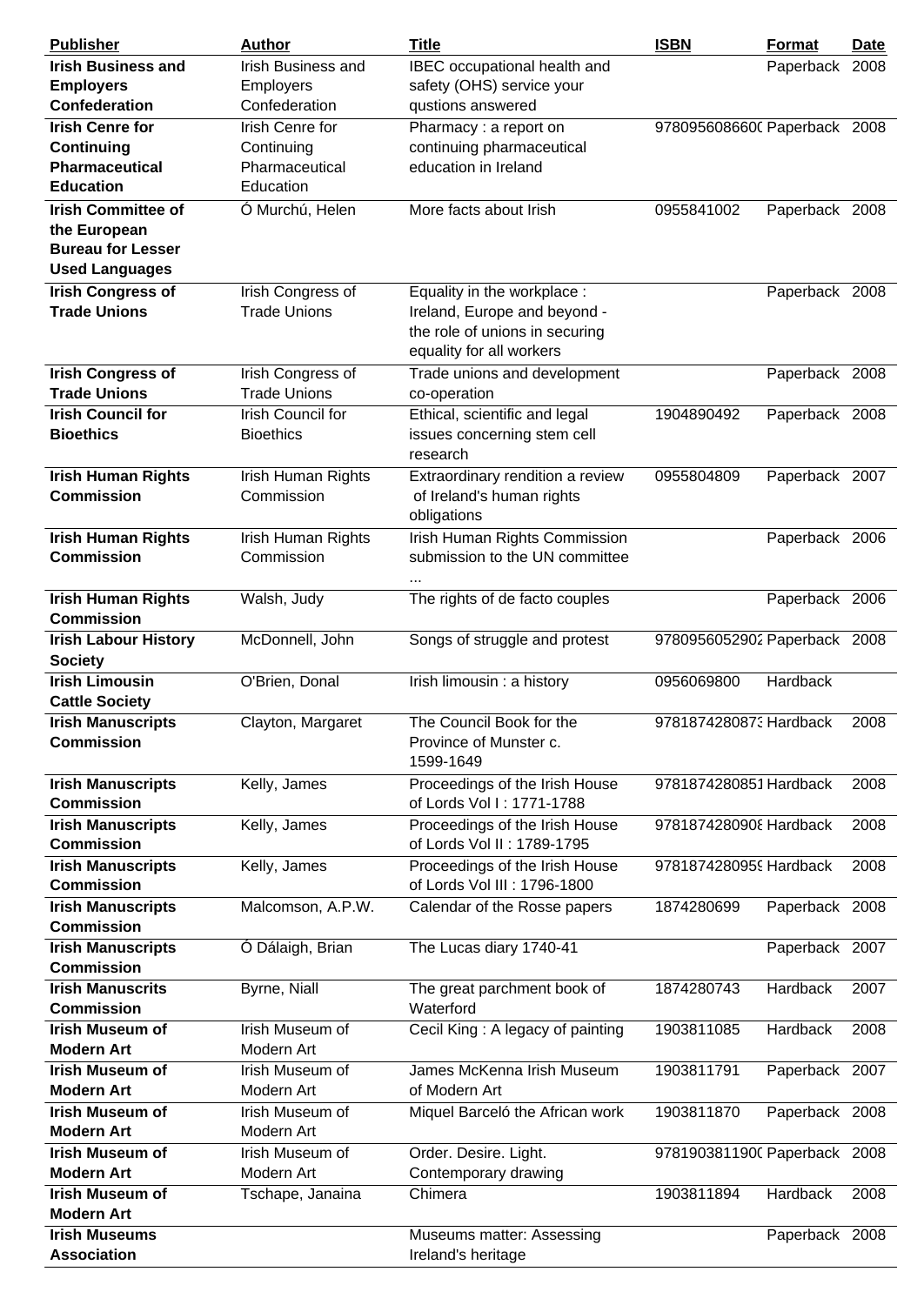| <b>Publisher</b>                                | <b>Author</b>                                   | <b>Title</b>                                                           | <b>ISBN</b> | Format         | <b>Date</b> |
|-------------------------------------------------|-------------------------------------------------|------------------------------------------------------------------------|-------------|----------------|-------------|
| <b>Irish Museums</b>                            | <b>Irish Museums</b>                            | Museums Matter, Accessing                                              |             | Hardback       | 2008        |
| <b>Association</b>                              | Association                                     | Ireland's Heritage                                                     |             |                |             |
| <b>Irish National</b>                           | <b>Irish National</b>                           | The primary school curriculum :                                        |             | Paperback 2008 |             |
| Teachers'                                       | Teachers'                                       | INTO survey 2005 and                                                   |             |                |             |
| Organisation                                    | Organisation                                    | proceedings of the consultative                                        |             |                |             |
|                                                 |                                                 | conference on education 2006                                           |             |                |             |
| <b>Irish National</b><br><b>Teachers' Union</b> | <b>Irish National</b><br><b>Teachers' Union</b> | INTO consultative conference                                           |             | <b>CD</b>      | 2008        |
| <b>Irish Nurses</b>                             | <b>Irish Nurses</b>                             | on education 2007 (CD)                                                 |             |                |             |
| Organisation                                    | Organisation                                    | <b>Operating Department Nurses</b><br><b>Section Annual Conference</b> |             | Hardback       | 2008        |
|                                                 |                                                 | 'Advances in Perioperative                                             |             |                |             |
|                                                 |                                                 | Care'                                                                  |             |                |             |
| <b>Irish Penal Reform</b>                       | <b>Irish Penal Reform</b>                       | The Whitaker committee report                                          |             | Paperback 2007 |             |
| <b>Trust</b>                                    | Trust                                           | 20 years On, lessons learned                                           |             |                |             |
|                                                 |                                                 | or lessons forgotten?                                                  |             |                |             |
| <b>Irish Stillbirth &amp;</b>                   | Irish Stillbirth &                              | A little lifetime : A booklet for                                      |             | Paperback 2007 |             |
| <b>Neonatal Death</b>                           | <b>Neonatal Death</b>                           | parents and families whose                                             |             |                |             |
| <b>Society</b>                                  | Society                                         | babies have died                                                       |             |                |             |
| Irish Stillbirth &                              | Irish Stillbirth &                              | <b>ISANDS</b> guidelines for                                           |             | Paperback 2007 |             |
| <b>Neonatal Death</b>                           | Neonatal Death                                  | professionals                                                          |             |                |             |
| <b>Society</b>                                  | Society                                         |                                                                        |             |                |             |
| Irish Stillbirth &                              | Irish Stillbirth &                              | Memories of a little lifetime                                          |             | Paperback      |             |
| <b>Neonatal Death</b>                           | Neonatal Death                                  |                                                                        |             |                |             |
| <b>Society</b>                                  | Society                                         |                                                                        |             |                |             |
| <b>Irish Taxation</b>                           |                                                 | Corporation tax, finance act                                           | 1842601730  | Paperback 2008 |             |
| <b>Institute</b>                                |                                                 | 2008                                                                   |             |                |             |
| <b>Irish Taxation</b><br><b>Institute</b>       |                                                 | Direct tax acts, finance act<br>2008                                   | 1842601662  | Paperback 2008 |             |
| <b>Irish Taxation</b>                           |                                                 | Income tax, finance act 2008                                           | 1842601741  | Paperback      |             |
| <b>Institute</b>                                |                                                 |                                                                        |             |                |             |
| <b>Irish Taxation</b>                           |                                                 | Law of capital acquisitions tax                                        | 1842601686  | Paperback      |             |
| <b>Institute</b>                                |                                                 |                                                                        |             |                |             |
| <b>Irish Taxation</b>                           |                                                 | Law of value added tax,                                                | 1842601679  | Paperback 2008 |             |
| <b>Institute</b>                                |                                                 | finance act 2008                                                       |             |                |             |
| <b>Irish Taxation</b>                           |                                                 | Stamp acts, finance act 2008                                           | 1842601693  | Paperback 2008 |             |
| <b>Institute</b>                                |                                                 |                                                                        |             |                |             |
| <b>Irish Taxation</b>                           |                                                 | Taxation of capital gains                                              | 1842601778  | Paperback 2008 |             |
| <b>Institute</b>                                |                                                 |                                                                        |             |                |             |
| <b>Irish Taxation</b>                           |                                                 | <b>Taxation summary</b>                                                | 1842601709  | Paperback 2008 |             |
| <b>Institute</b>                                |                                                 |                                                                        |             |                |             |
| <b>Irish Taxation</b>                           |                                                 | Value added tax, finance act                                           | 184260175x  | Hardback       | 2008        |
| <b>Institute</b>                                |                                                 | 2008                                                                   |             |                |             |
| <b>Irish Taxation</b><br><b>Institute</b>       | Cuddigan, John et al                            | <b>FINAK 2008</b>                                                      | 1842601717  | Paperback 2008 |             |
| <b>Irish Taxation</b>                           | Doyle, Gerardine                                | Irish taxation law and practice                                        | 1842601792  | Paperback 2008 |             |
| <b>Institute</b>                                |                                                 | 2008/2009                                                              |             |                |             |
| <b>Irish Taxation</b>                           | Gannon, Fergus                                  | VAT on property : Finance Act                                          | 1842601785  | Paperback 2008 |             |
| <b>Institute</b>                                |                                                 | 2008                                                                   |             |                |             |
| <b>Irish Taxation</b>                           | <b>Irish Taxation</b>                           | Irish Taxation Institute : forging                                     |             | Paperback      |             |
| <b>Institute</b>                                | Institute                                       | and fostering partnership at<br>3rd. level                             |             |                |             |
| <b>Irish Taxation</b><br><b>Institute</b>       | Mulligan, Emer                                  | Irish taxation law and practice:<br>assignments, questions &           | 1842601792  | Paperback 2008 |             |
|                                                 |                                                 | solutions                                                              |             |                |             |
| <b>Irish Taxation</b>                           | Power, Tom                                      | The law and practice of Irish                                          | 1842601761  | Paperback 2008 |             |
| <b>Institute</b>                                |                                                 | stamp duty                                                             |             |                |             |
| <b>Irish Theatre</b><br>Institute               | Powell, Liz                                     | Irish theatre handbook                                                 | 0953421336  | Paperback 2007 |             |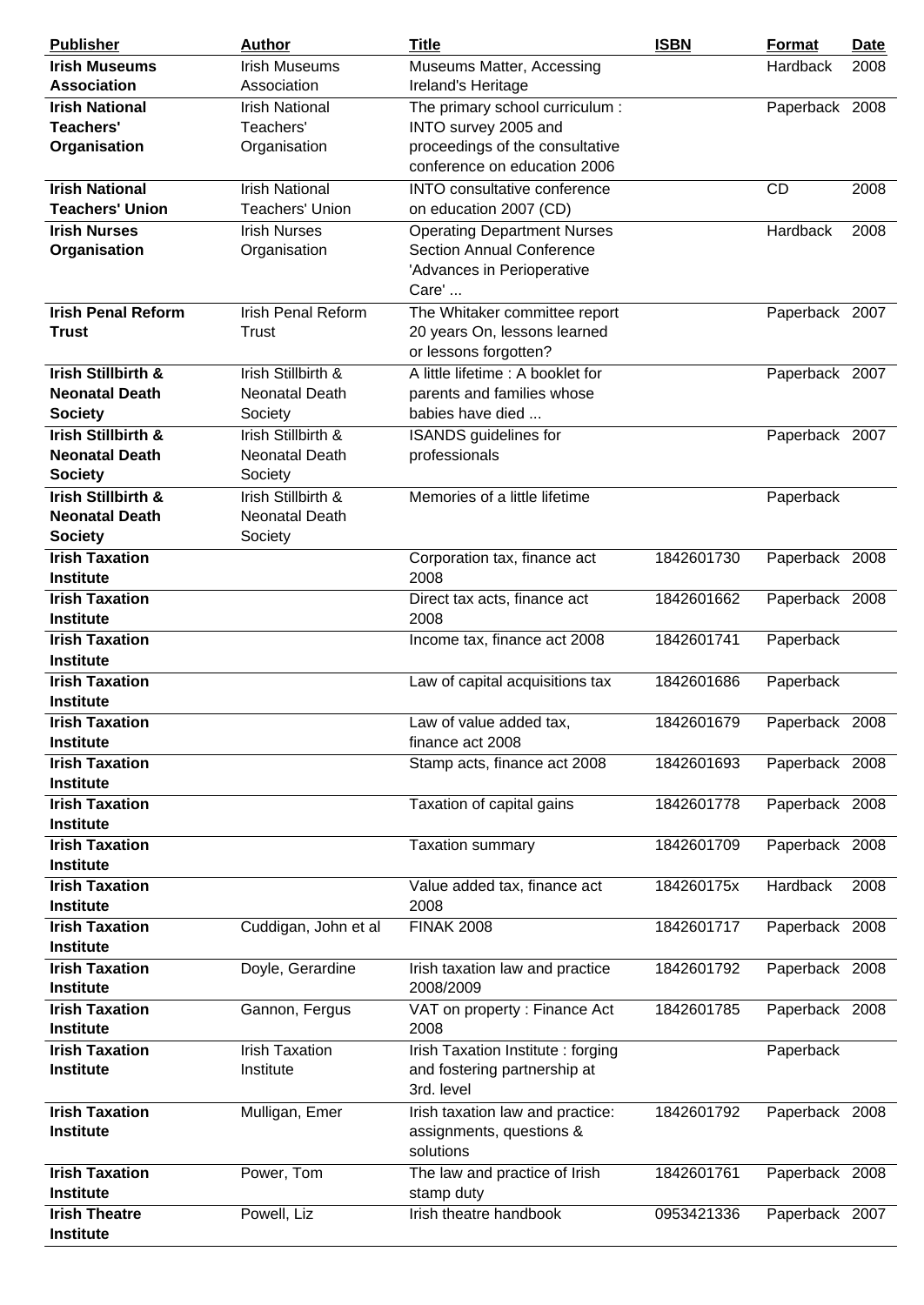| <b>Publisher</b>                                     | <b>Author</b>                                              | <b>Title</b>                                                                                                  | <b>ISBN</b> | <b>Format</b>  | Date |
|------------------------------------------------------|------------------------------------------------------------|---------------------------------------------------------------------------------------------------------------|-------------|----------------|------|
| <b>Irish Universities</b>                            | <b>Irish Universities</b>                                  | A framework for quality in Irish                                                                              |             | Paperback 2007 |      |
| <b>Quality Board</b>                                 | <b>Quality Board</b>                                       | universities                                                                                                  |             |                |      |
| <b>Irish World Academy</b>                           | Foley, Catherine                                           | The Sionna set dance                                                                                          |             | Paperback 2007 |      |
| of Music and Dance                                   |                                                            |                                                                                                               |             |                |      |
| <b>Irish World Academy</b>                           | <b>Irish World</b>                                         | Of our times : comhaimseartha                                                                                 |             | Paperback 2008 |      |
| of Music and Dance                                   | Academy of Music<br>and Dance                              |                                                                                                               |             |                |      |
| <b>Iverus Publications</b>                           | Feheney, John M.                                           | Askeaton Ballysteen:<br>biographical dictionary                                                               | 0955312014  | Paperback 2008 |      |
| <b>John Graves</b>                                   | Graves, John                                               | A miscellany of Irish Railways<br>Past and Present                                                            |             | Paperback 2008 |      |
| <b>Jorgensen Fine Art</b>                            | Jorgensen Fine Art                                         | A meditation on the edge of<br>town new paintings by Patrick<br>Pye, RHA on Thursday, October<br>2nd 2008     |             | Paperback 2008 |      |
| <b>Jorgensen Fine Art</b>                            | Jorgensen Fine Art                                         | Colin Watson: on Thursday, 5th<br>June, 2008                                                                  |             | Paperback 2005 |      |
| <b>Jorgensen Fine Art</b>                            | Jorgensen Fine Art                                         | Museum Pieces by Lorcan<br>Walshe: on Wednesday, 5th<br>March, 2008.                                          |             | Paperback      |      |
| <b>Jorgensen Fine Art</b>                            | Jorgensen Fine Art                                         | Nicholas Hely Hutchinson: on<br>Monday, 3rd. November 2008                                                    |             | Paperback 2008 |      |
| <b>Jorgensen Fine Art</b>                            | Jorgensen Fine Art                                         | Olivia Musgrave : on Monday,<br>11th February, 2008                                                           |             | Paperback 2008 |      |
| <b>Jorgensen Fine Art</b>                            | Jorgensen Fine Art                                         | Spring Exhibition: on Thursday<br>1st. May, 2008                                                              |             | Paperback 2008 |      |
| <b>Jorgensen Fine Art</b>                            | Jorgensen Fine Art                                         | Summer Exhibition: on<br>Wednesday, 6th August, 2008                                                          |             | Paperback 2008 |      |
| <b>Jorgensen Fine Art</b>                            | Jorgensen Fine Art                                         | The face of the land                                                                                          |             | Paperback 2008 |      |
| <b>Jorgensen Fine Art</b>                            | Jorgensen Fine Art                                         | The French connection: on<br>Thursday, 10th April, 2008                                                       |             | Paperback 2008 |      |
| <b>Kenny Gallery</b>                                 | <b>Kenny Gallery</b>                                       | Hoard: Brennan & Higgins                                                                                      |             | Paperback 2008 |      |
| Keough-Univeraity of<br><b>Noter Dame Centre</b>     | Miller, Kerby A.                                           | Ireland and Irish America:<br>culture, class and transatlantic<br>migration                                   | 0946755394  | Paperback 2008 |      |
| <b>Kid's Own</b><br><b>Publishing</b><br>Partnership |                                                            | Can't lose Cant: A book of Cant,<br>the old language og Irish<br>travellers, by children in County<br>Kildare | 1902432185  | Hardback       | 2003 |
| <b>Kildare County</b><br>Council                     | <b>Kildare County</b><br>Council                           | Action area plan for lands at<br>south green, Kildare Town                                                    |             | Paperback 2006 |      |
| <b>Kildare County</b><br><b>Council</b>              | <b>Kildare County</b><br>Council                           | Action area plan for lands at the<br>wonderful barn and Barnhill<br>House                                     |             | Paperback 2006 |      |
| <b>Kildare County</b><br><b>Council</b>              | <b>Kildare County</b><br>Council                           | Carton avenue action plan<br>Maynooth                                                                         |             | Paperback 2006 |      |
| <b>Kildare County</b><br><b>Council</b>              | <b>Kildare County</b><br>Council                           | Magee barracks local area plan                                                                                |             | Paperback 2005 |      |
| <b>Kildare County</b><br><b>Council</b>              | <b>Kildare County</b><br>Council                           | Maynooth harbour action area<br>plan                                                                          |             | Paperback 2006 |      |
| <b>Kildare Tourist</b><br><b>Office</b>              | Gordon Bennett<br>Ruth                                     | Gordon Bennett route: A<br>journey through county Carlow,<br>Kildare and Laois                                |             | Paperback 2005 |      |
| <b>Kildare Town</b><br><b>Heritage Centre</b>        | Corrigan, Mario                                            | The hundred acres                                                                                             |             | Paperback 2006 |      |
| <b>Kildare Town</b><br><b>Heritage Centre</b>        | Corrigan, Mario,<br>McCabe, Niamh and<br>Kavanagh, Michael | A topographical dictionary of<br>county Kildare in 1837                                                       |             | Paperback 2008 |      |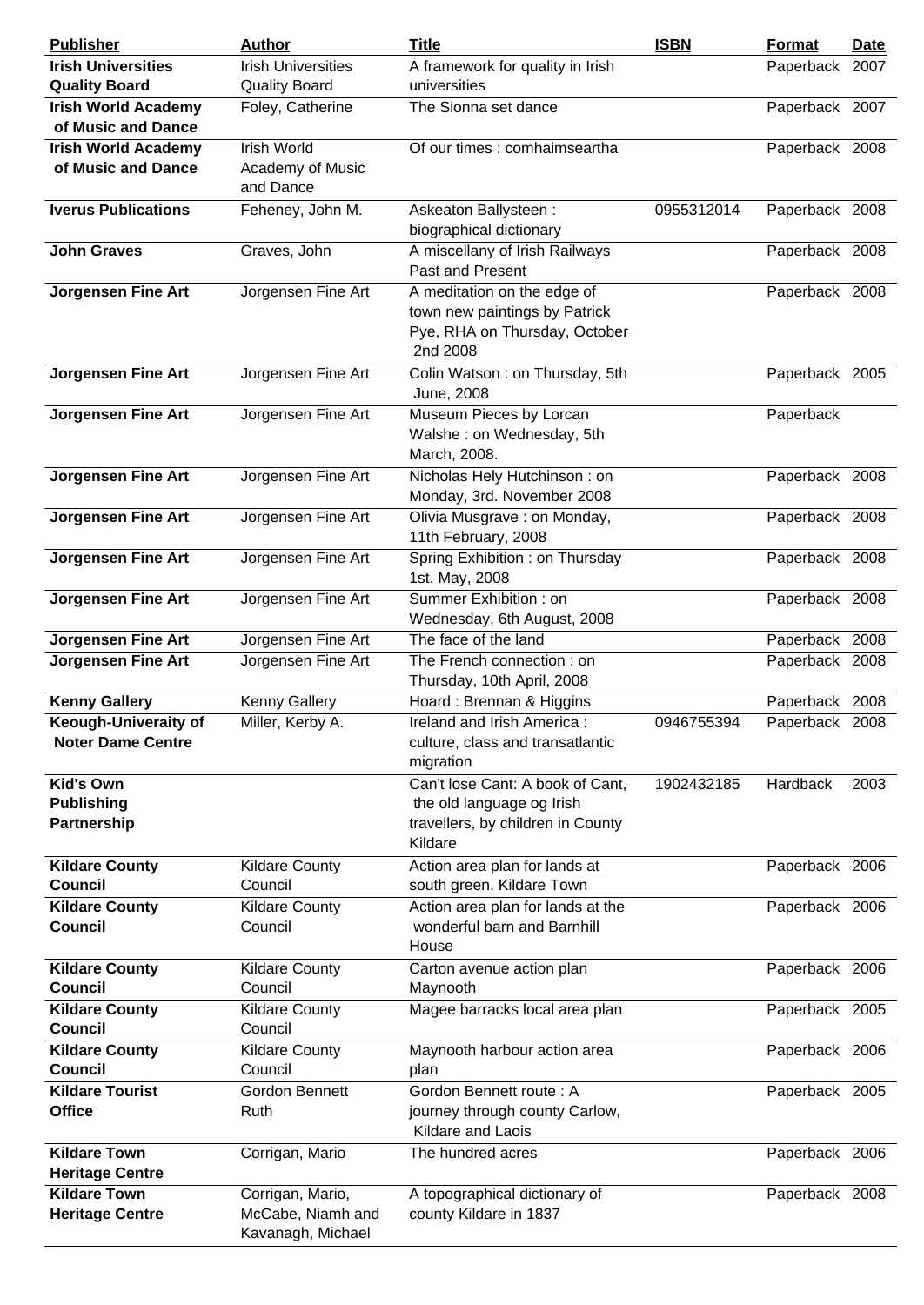| <b>Publisher</b>           | <b>Author</b>          | <b>Title</b>                                  | <b>ISBN</b> | Format         | <b>Date</b> |
|----------------------------|------------------------|-----------------------------------------------|-------------|----------------|-------------|
| <b>Kilkenny Collective</b> | Kilkenny Collective    | Work on paper                                 | 0954855925  | Paperback 2008 |             |
| for Arts Talent            | for Arts Talent        |                                               |             |                |             |
| <b>Kilkenny County</b>     | <b>Kilkenny County</b> | Kilkenny city & environs draft                |             | Paperback 2007 |             |
| <b>Council</b>             | Council                | development plan 2008-2014                    |             |                |             |
| <b>Kilkenny County</b>     | <b>Kilkenny County</b> | Kilkenny county draft                         |             | Paperback 2007 |             |
| <b>Council</b>             | Council                | development plan 2008-2014                    |             |                |             |
| <b>Kilkenny County</b>     | <b>Kilkenny County</b> | Mullinavat local area plan                    |             | Paperback 2006 |             |
| Council                    | Council                |                                               |             |                |             |
| <b>Kinsale Town</b>        | Kinsale Town           | Kinsale development plan 2003                 |             | Hardback       | 2003        |
| <b>Council</b>             | Council                |                                               |             |                |             |
|                            |                        |                                               |             |                |             |
| <b>Kinsale Town</b>        | Kinsale Town           | Kinsale draft development plan                |             | Paperback 2008 |             |
| <b>Council</b>             | Council                | 2009-2015 : Volume 01 survey                  |             |                |             |
|                            |                        | & analysis                                    |             |                |             |
| <b>Kinsale Town</b>        | Kinsale Town           | Kinsale draft development plan                |             | Paperback 2008 |             |
| <b>Council</b>             | Council                | 2009-2015 : Volume 02 policy &                |             |                |             |
|                            |                        | objectives                                    |             |                |             |
| <b>Kinsale Town</b>        | Kinsale Town           | Kinsale draft development plan                |             | Paperback 2008 |             |
| <b>Council</b>             | Council                | 2009-2015 : Volume 03                         |             |                |             |
|                            |                        | strategic                                     |             |                |             |
| <b>Knocklyon History</b>   | Knocklyon History      | Knocklyon History Society:                    |             | Paperback 2008 |             |
| <b>Society</b>             | Society                | Synopses of Talks 2006-2008                   |             |                |             |
| <b>Labour History</b>      | McCamley, Bill         | Dublin's tramworkers                          | 0955881005  | Paperback 2008 |             |
| Workshop                   |                        | 1872-1945                                     |             |                |             |
| <b>Landscape Alliance</b>  | O'Regan, Terry         | A guide to undertaking a                      | 0952783572  | Paperback 2008 |             |
| Ireland                    |                        | landscape circle study in seven               |             |                |             |
|                            |                        | easy steps                                    |             |                |             |
| <b>Laois County</b>        | Barry, Caroline        | Gold                                          | 1899642076  | Paperback 2008 |             |
| Council                    |                        |                                               |             |                |             |
| <b>Laois County</b>        | Laois County           | Graiguecullen local area plan                 |             | Paperback 2007 |             |
| <b>Council</b>             | Council                | 2007-2013                                     |             |                |             |
| <b>Laois County</b>        | Laois County           | Mountmellick local area plan                  |             | Paperback 2007 |             |
| <b>Council</b>             | Council                | 2007-2013                                     |             |                |             |
| <b>Laois County</b>        | Laois County           | Portarlington local area plan                 |             | Paperback 2007 |             |
| <b>Council</b>             | Council                | 2007-2013                                     |             |                |             |
| <b>Law Reform</b>          |                        | Consultation paper : alternative              |             | Paperback 2008 |             |
| <b>Commission</b>          |                        | dispute resolution (LRC CP                    |             |                |             |
|                            |                        | 50-2008)                                      |             |                |             |
| <b>Law Reform</b>          | Law Reform             | Aspects of intercounty adoption               | 13933132    | Paperback 2008 |             |
| <b>Commission</b>          | Commission             | law: report (LRC 89-2008)                     |             |                |             |
| <b>Law Reform</b>          | Law Reform             | Aspects of intercounty adoption               |             | Paperback 2008 |             |
| <b>Commission</b>          | Commission             | law: (LRC) 89-2008                            |             |                |             |
|                            | Law Reform             |                                               |             |                |             |
| <b>Law Reform</b>          |                        | Consultation paper: aspects of                | 13933140    | Paperback 2007 |             |
| <b>Commission</b>          | Commission             | intercountry adoption law (LRC<br>CP 43-2007) |             |                |             |
|                            |                        |                                               |             |                |             |
| <b>Law Reform</b>          | Law Reform             | Consultation paper:                           | 13933140    | Paperback 2007 |             |
| <b>Commission</b>          | Commission             | consolidation and reform of the               |             |                |             |
|                            |                        | courts acts (LRC CP 46-2007)                  |             |                |             |
| <b>Law Reform</b>          | Law Reform             | Consultation paper: involuntary               | 13933140    | Paperback 2007 |             |
| <b>Commission</b>          | Commission             | manslaugher (LRC CP 44-2007)                  |             |                |             |
| <b>Law Reform</b>          | Law Reform             | Consultation paper : statute law              | 13933140    | Paperback 2007 |             |
| <b>Commission</b>          | Commission             | restatement (LRC CP 45-2007                   |             |                |             |
| <b>Law Reform</b>          | Law Reform             | Homicide: murder and                          | 13933132    | Paperback 2008 |             |
| <b>Commission</b>          | Commission             | involuntary manslaughter:                     |             |                |             |
|                            |                        | report (LRC 87 - 2008)                        |             |                |             |
| <b>Law Reform</b>          | Law Reform             | Law of landlord and tenant -                  | 13933132    | Paperback 2007 |             |
| <b>Commission</b>          | Commission             | report, (LRC 85-2007)                         |             |                |             |
| <b>Law Reform</b>          | Law Reform             | Legislation directory: towards                | 13933140    | Paperback 2008 |             |
| <b>Commission</b>          | Commission             | a best practice model (LRC CP                 |             |                |             |
|                            |                        | 49-2008)                                      |             |                |             |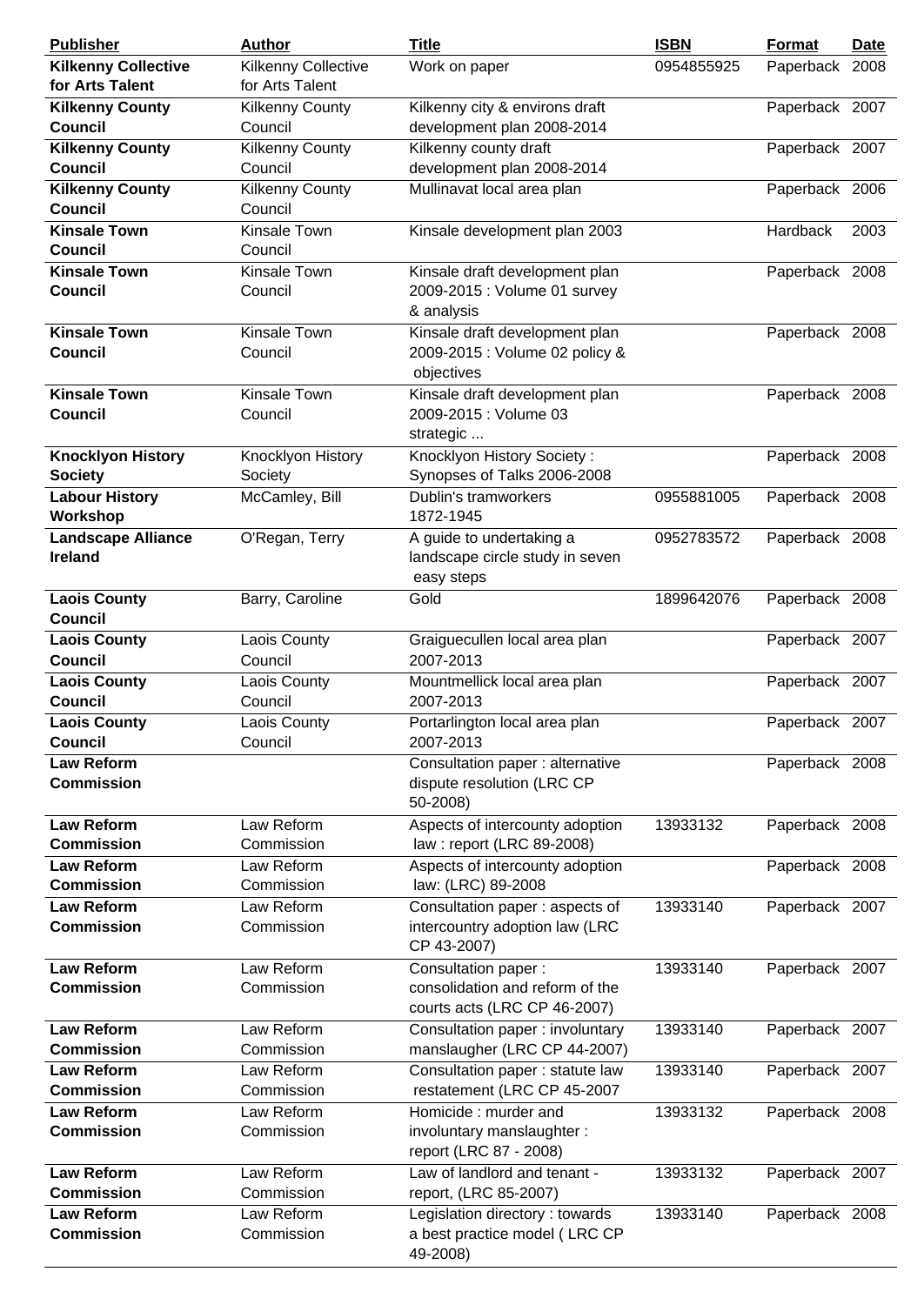| <b>Publisher</b>       | <b>Author</b>                              | <b>Title</b>                                                                         | <b>ISBN</b>                  | <b>Format</b>  | <b>Date</b> |
|------------------------|--------------------------------------------|--------------------------------------------------------------------------------------|------------------------------|----------------|-------------|
| <b>Law Reform</b>      | Law Reform                                 | Multi-unit developments                                                              |                              | Paperback 2008 |             |
| <b>Commission</b>      | Commission                                 |                                                                                      |                              |                |             |
| <b>Law Reform</b>      | Law Reform                                 | Report : spent convictions (LRC                                                      | 13933132                     | Paperback 2007 |             |
| <b>Commission</b>      | Commission                                 | 84-2007)                                                                             |                              |                |             |
| <b>Law Reform</b>      | Law Reform                                 | Statute law restatement (LRC                                                         | 139333132                    | Paperback 2008 |             |
| <b>Commission</b>      | Commission                                 | $91 - 2008$                                                                          |                              |                |             |
| <b>Law Refrom</b>      | Law Reform                                 | Civil liability of good samaritans                                                   | 13933140                     | Paperback 2007 |             |
| <b>Commission</b>      | Commission                                 | and volunteers (LRC CP<br>47-2007)                                                   |                              |                |             |
| <b>Law Refrom</b>      | Law Refrom                                 | Consultation paper: Inchoate                                                         |                              | Paperback      |             |
| <b>Commission</b>      | Commission                                 | offences (LRC CP 48 - 2008)                                                          |                              |                |             |
| <b>Leabhar Breac</b>   | Mac Mathúna, Seán                          | Hula hul                                                                             | 1898332282                   | Hardback       | 2007        |
| <b>Leabhar Breac</b>   | Ní Ghallchobhair,<br>Máire                 | Amadán Aibreáin                                                                      | 1898332231                   | Paperback 2006 |             |
| <b>Leabhar Breac</b>   | Ní Ghallchobhair,<br>Máire                 | Ciúnas sa leabharlann                                                                | 1898332223                   | Paperback 2006 |             |
| <b>Leabhar Breac</b>   | Ní Ghallchobhair,<br>Máire                 | Níl cead snámh sa loch                                                               | 1898332268                   | Hardback       | 2008        |
| <b>Leabhar Breac</b>   | Ó Maoilriain, T.S.                         | Bean na ciotóige                                                                     | 1898332215                   | Paperback 2005 |             |
| <b>Leabhar Breac</b>   | Ó Scolai, Darach                           | Coinneáil orainn                                                                     | 0898332206                   | Paperback      | 2005        |
| <b>Leabhar Breac</b>   | Ó Scolaí, Darach                           | An braon aníos                                                                       | 189833224X                   | Paperback 2007 |             |
| <b>Leabhar Breac</b>   | Ó Scolaí, Darach                           | An cléireach                                                                         | 1898332299                   | Hardback       | 2007        |
| <b>Leprosy Mission</b> | Leprosy Mission                            | The umbrella girl                                                                    |                              | Paperback      |             |
| <b>Ireland</b>         | Ireland                                    |                                                                                      |                              |                |             |
| <b>Liberties Press</b> | 'Ray' and Ó Riain,<br>Seán                 | Condemned : letters from death<br>row                                                | 1905483481                   | Paperback 2008 |             |
| <b>Liberties Press</b> | Bardwell, Leland                           | A restless life                                                                      | 1905483464                   | Hardback       | 2008        |
| <b>Liberties Press</b> | Dunne, John                                | Lakeshore loops: exploring<br>Ireand's lakes                                         | 1905483440                   | Paperback 2008 |             |
| <b>Liberties Press</b> | Dwyer, Michael                             | Film quiz book : Irish, Hollywood<br>and world cinema                                | 1905483503                   | Paperback 2008 |             |
| <b>Liberties Press</b> | Murphy, John G.                            | Inheritance & succession : the<br>complete Irish guide                               | 1905483402                   | Paperback 2008 |             |
| <b>Liffey Press</b>    | Bew, Paul                                  | The making and remaking of the<br>Good Friday agreement                              | 9781905785179 Paperback 2007 |                |             |
| <b>Liffey Press</b>    | Delaney, Paul                              | Reading Colm Tóibín                                                                  | 1905785414                   | Hardback       |             |
| <b>Liffey Press</b>    | Hilliard, Betty                            | Changing Ireland in international<br>comparison                                      | 1905786186                   | Paperback 2007 |             |
| <b>Liffey Press</b>    | Kiely, Kevin                               | Francis Stuart: Artist and<br>outcast                                                | 1905785259                   | Paperback 2007 |             |
| <b>Liffey Press</b>    | McAlinden, Tom                             | Bloodstains in Ulster: the<br>notorious case of Robert the<br>painter                | 1904148913                   | Hardback       | 2006        |
| <b>Liffey Press</b>    | McAndrew, Clare                            | The art economy : an investor's<br>guide to the art market                           | 1905785097                   | Hardback       | 2007        |
| <b>Liffey Press</b>    | McAuliffe, Eilish and<br>McKenzie, Kenneth | The politics of health care:<br>achieving real reform                                | 1905785216                   | Paperback 2007 |             |
| <b>Liffey Press</b>    | Mulholland, Joe                            | The challenge for government:<br>priorities for the next five years                  | 1905785384                   | Paperback 2007 |             |
| <b>Liffey Press</b>    | Murphy, Rose                               | Ella Young, Irish mystic and<br>rebel : from literary Dublin to the<br>American West | 1905785315                   | Paperback 2007 |             |
| <b>Liffey Press</b>    | O'Donovan,<br>Gabrielle                    | The corporate culture handbook<br>: how to plan, implement and<br>measure            | 9781905785292 Paperback 2006 |                |             |
| <b>Liffey Press</b>    | O'Neill-White,<br>Siobhán                  | We lost our baby : one couple's<br>story of miscarriage and Its<br>aftermath         | 9781906785209 Paperback 2007 |                |             |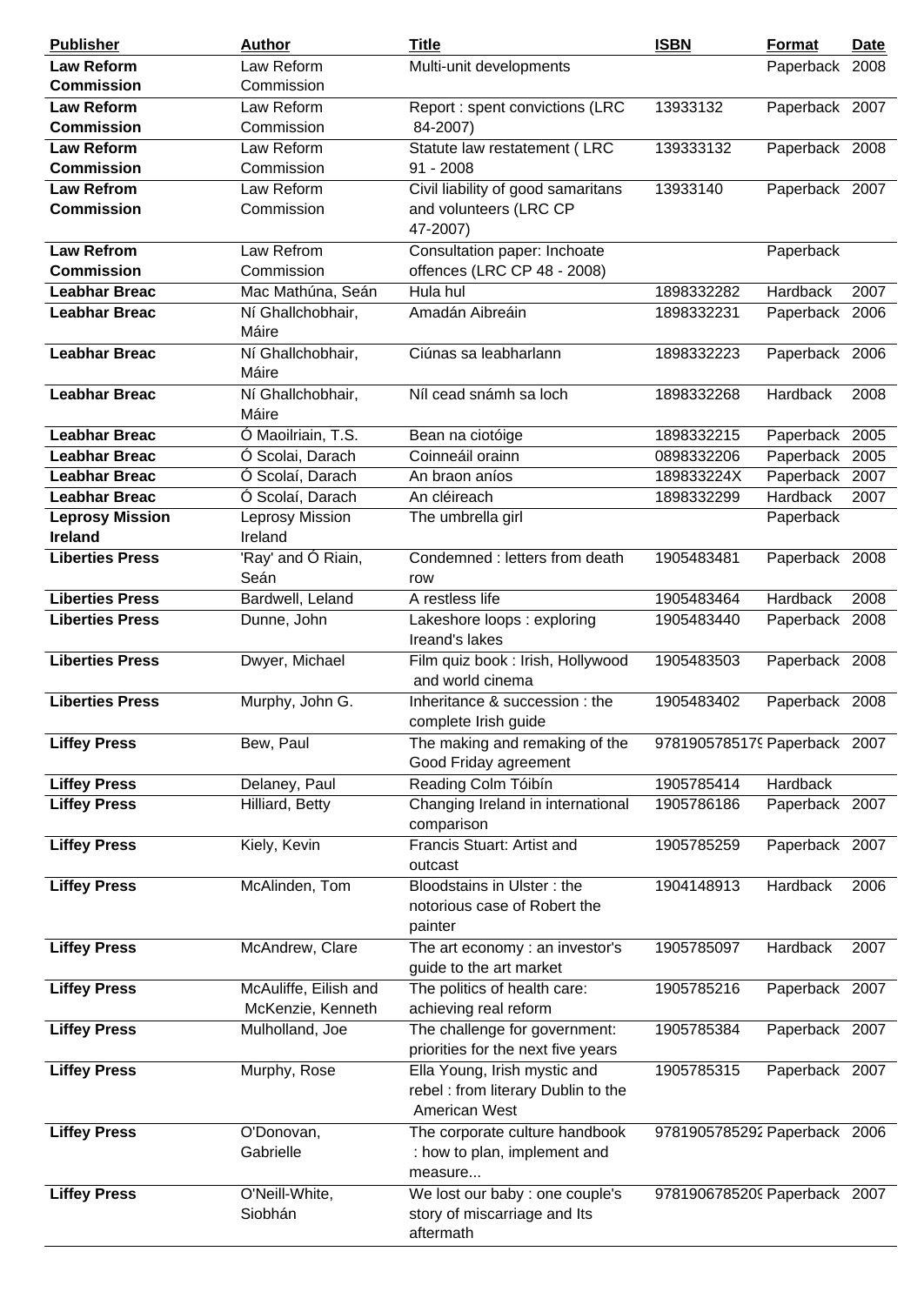| <b>Publisher</b>                              | <b>Author</b>               | <b>Title</b>                                                                          | <b>ISBN</b>            | <b>Format</b>  | <b>Date</b> |
|-----------------------------------------------|-----------------------------|---------------------------------------------------------------------------------------|------------------------|----------------|-------------|
| <b>Liffey Press</b>                           | Powell, Elinor D.U.         | The high crosses of Ireland:<br>inspirations in stone                                 | 1905785278             | Paperback      | 2007        |
| <b>Lifford Tidy Towns</b><br><b>Committee</b> | Patton, Billy               | Lifford seat of power                                                                 | 0954775810             | Pa[erback      | 2008        |
| <b>Lilliput Press</b>                         |                             | Durcan, Montague, Ní<br>Dhomhnaill: Ireland chair of<br>poetry lectures 2004-2007     | 1843510956             | Hardback       | 2007        |
| <b>Lilliput Press</b>                         |                             | The Joycean murmoirs : Fritz<br>Senn in conversation with<br><b>Christine O'Neill</b> | 1843511250             | Hardback       | 2007        |
| <b>Lilliput Press</b>                         | Bielenberg, Andrew          | Locke's distillery : a history                                                        | 9781874675044 Hardback |                | 2007        |
| <b>Lilliput Press</b>                         | Bryson, Anna (ed)           | The insider: the prison diaries of<br>Eamonn Boyce 1956-1962                          | 1843511298             | Paperback      |             |
| <b>Lilliput Press</b>                         | Delany, Ruth                | The Shannon navigation                                                                | 1843511281             | Paperback      | 2008        |
| <b>Lilliput Press</b>                         | Igoe, Vivien                | James Joyce's Dublin houses &<br>Nora Barnacle's Galway                               | 9781843510826 Hardback |                | 2007        |
| <b>Lilliput Press</b>                         | Jackson, John<br>Wyse       | Ireland's other poetry: from<br>anonymous to zozimus                                  | 1843511229             | Hardback       |             |
| <b>Lilliput Press</b>                         | Joyce, James                | <b>Dubliners</b>                                                                      | 9780946640858 Hardback |                | 2008        |
| <b>Lilliput Press</b>                         | Kelly, Julia                | With my lazy eye                                                                      | 1843511311             | Hardback       |             |
| <b>Lilliput Press</b>                         | King, William               | Leaving Ardglass                                                                      | 9781843511359 Hardback |                | 2008        |
| <b>Lilliput Press</b>                         | Kingston, Madelaine<br>ed.  | Stimulus of sin: selected prose<br>of John Broderick                                  | 1843510963             | Paperback 2007 |             |
| <b>Lilliput Press</b>                         | McCullough, Niall           | Dublin an urban history: the<br>plan of the city                                      | 9781843510987 Hardback |                | 2007        |
| <b>Lilliput Press</b>                         | Moriarty, John              | Serious sounds                                                                        | 1843510970             | Paperback      | 2007        |
| <b>Lilliput Press</b>                         | Moriarty, John              | What the Curlew Said: Nostos<br>continued                                             | 1843511243             | Hardback       | 2007        |
| <b>Lilliput Press</b>                         | Myers, Kevin                | More Myers: an Irishman's diary<br>200-2006                                           | 1843511304             | Paperback      |             |
| <b>Lilliput Press</b>                         | O'Malley, Cormac<br>K.H.    | No surrender here! the civil war<br>papers of Ernie O'Malley<br>1922-1924             | 1843511274             | Hardback       | 2007        |
| <b>Lilliput Press</b>                         | O'Síocháin, Séamus          | Roger Casement : imperialist,<br>rebel, revolutionary                                 | 1843510215             | Hardback       | 2007        |
| <b>Lilliput Press</b>                         | Perrick, Penny              | Something to hide: The life of<br>Sheila Wingfield, Viscountess<br>Powerscourt        | 1843510932             | Hardback       | 2007        |
| <b>Lilliput Press</b>                         | Robinson, Tim               | Setting foot on the shores of<br>Connemara and other                                  | 9781874675747 Hardback |                |             |
| <b>Lilliput Press</b>                         | Roche, Lorcan               | The companion                                                                         | 1843510888             | Paperback 2007 |             |
| <b>Lilliput Press</b>                         | Ryan, James                 | South of the Border                                                                   | 9781843511342 Hardback |                | 2008        |
| <b>Lilliput Press</b>                         | Ryan, John                  | Remembering how we stood :<br>bohemian Dublin at the<br>mid-century                   | 9781843511427 Hardback |                | 2008        |
| <b>Lilliput Press</b>                         | Taub, Michael               | Jack Doyle : the gorgeous Gael                                                        | 1843511236             | Paperback 2007 |             |
| <b>Lilliput Press</b>                         | Watts, William              | William Watts, provost of Trinity<br>college: a memoir                                | 1843511410             | Hardback       |             |
| <b>Limerick City</b><br><b>Council</b>        | Potter, Matthew             | First citizens of the treaty city:<br>the mayors and mayorality of<br>Limerick        | 0905700155             | Paperback 2007 |             |
| <b>Linden Publishing</b>                      | Holland, Martin             | Clonskeagh: A place in history                                                        | 1905487127             | Paperback 2007 |             |
| Lisheen<br><b>Publications</b>                | Hayes, Matthew              | Ever loved but lost awhile                                                            | 0955613913             | Paperback 2008 |             |
| <b>Longford County</b>                        | <b>Longford County</b>      | Edgeworthstown local area                                                             |                        | Paperback 2008 |             |
| Council<br><b>Lough Derg Yacht</b>            | Council<br>Lough Derg Yacht | plan 2008-2014<br>Classic boats on Lough Derg                                         |                        | Paperback      |             |
| Club                                          | Club                        | 1835 - 2008                                                                           |                        |                |             |
| <b>LPSV Publishers</b>                        | Donohoe, Patricia           | Aspects of Lucan                                                                      | 0954167714             | Paperback 2008 |             |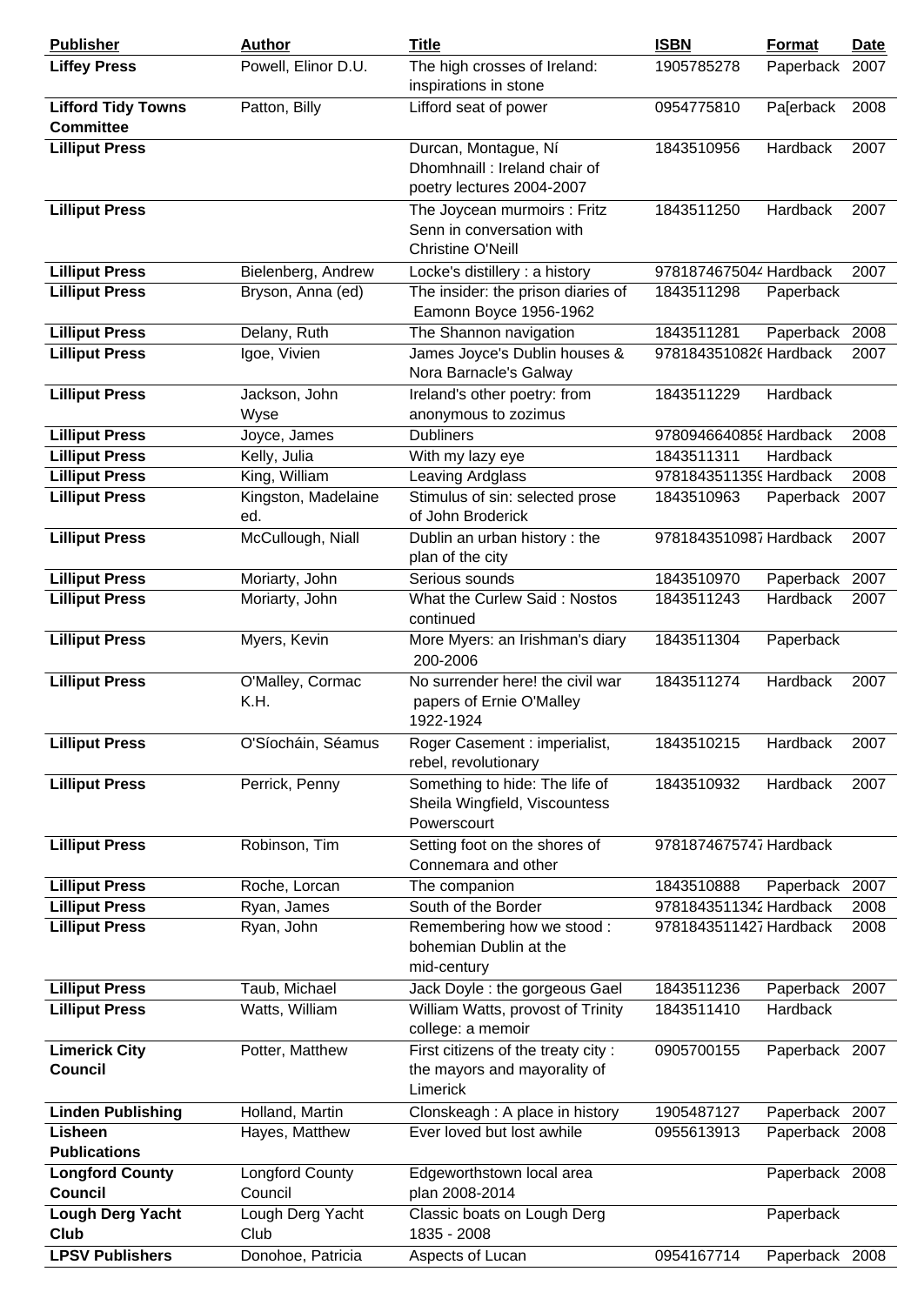| <b>Publisher</b>                                      | <b>Author</b>                                                      | <b>Title</b>                                                                          | <b>ISBN</b> | <b>Format</b>  | <b>Date</b> |
|-------------------------------------------------------|--------------------------------------------------------------------|---------------------------------------------------------------------------------------|-------------|----------------|-------------|
| Madden, Gerard                                        | Madden, Gerard                                                     | Holy Island / Inis Cealtra: island<br>of the churches                                 | 0952951185  | Paperback 2008 |             |
| <b>Marine Casuality</b><br><b>Investigation Board</b> | <b>Marine Casuality</b><br><b>Investigation Board</b>              | Report into the capsizing and<br>sinking of the Dinish about 170<br>mils              |             | Paperback 2008 |             |
| <b>Marine Casualty</b><br><b>Investigation Board</b>  | Department of the<br>Marine                                        | The marine incident involving<br>the M.V. Havelet                                     |             | Paperback      |             |
| <b>Marine Casualty</b><br><b>Investigation Board</b>  | Department of the<br><b>Marine and Natural</b><br><b>Resources</b> | Loss of the F. V. Father<br>Brendan on 24 June, 1997                                  |             | Paperback 2000 |             |
| <b>Marine Casualty</b><br><b>Investigation Board</b>  | Department of the<br>Marine and Natural<br><b>Resources</b>        | The capsize of the harbour<br>tug/workboat New Ross 1 at<br>Great Island Jetty        |             | Paperback 1999 |             |
| <b>Marine Casualty</b><br><b>Investigation Board</b>  | Department of the<br><b>Marine and Natural</b><br>Resources        | The collision between the<br>French F.V. Agena and the Irish<br>F.V. Orchidee         |             | Paperback 1999 |             |
| <b>Marine Casualty</b><br><b>Investigation Board</b>  | Department of the<br>Marine and Natural<br><b>Resources</b>        | The collision between the motor<br>fishing vessels Sea Horse and<br>Exodos            |             | Paperback 2001 |             |
| <b>Marine Casualty</b><br><b>Investigation Board</b>  | Department of the<br><b>Marine and Natural</b><br><b>Resources</b> | The loss of the F.V. Carrickatine<br>with a crew of six persons                       |             | Paperback 1998 |             |
| <b>Marine Casualty</b><br><b>Investigation Board</b>  | Department of the<br>Marine and Natural<br>Resources               | The loss of the F.V. Jenalisa<br>which resulted in the deaths of<br>the crew of three |             | Paperback 1998 |             |
| <b>Marine Casualty</b><br><b>Investigation Board</b>  | Department of the<br>Marine and Natural<br><b>Resources</b>        | The loss of the F.V. Scarlet<br>Buccaneer at Howth                                    |             | Paperback 1995 |             |
| <b>Marine Casualty</b><br><b>Investigation Board</b>  | <b>Marine Casualty</b><br><b>Investigation Board</b>               | A drowning incident near<br>Glengad Co. Donegal                                       |             | Paperback 2005 |             |
| <b>Marine Casualty</b><br><b>Investigation Board</b>  | <b>Marine Casualty</b><br><b>Investigation Board</b>               | A fatal accident aboard the<br>Mark Amay on 20th February<br>2002                     |             | Paperback      |             |
| <b>Marine Casualty</b><br><b>Investigation Board</b>  | <b>Marine Casualty</b><br><b>Investigation Board</b>               | A fire on board the Irish<br>registered vessel MV Inishfree<br>no 21 February 1997    |             | Paperback      |             |
| <b>Marine Casualty</b><br><b>Investigation Board</b>  | <b>Marine Casualty</b><br><b>Investigation Board</b>               | A fire on board the MFV Derisa<br>off Hook Head                                       |             | Paperback      |             |
| <b>Marine Casualty</b><br><b>Investigation Board</b>  | <b>Marine Casualty</b><br><b>Investigation Board</b>               | A fire on-board the motor<br>fishing vessel Grove on 19th<br>November 2002            |             | Paperback      |             |
| <b>Marine Casualty</b><br><b>Investigation Board</b>  | <b>Marine Casualty</b><br><b>Investigation Board</b>               | A gas explosion on the<br>pleasure cruiser Santa Christina                            |             | Paperback      |             |
| <b>Marine Casualty</b><br><b>Investigation Board</b>  | <b>Marine Casualty</b><br><b>Investigation Board</b>               | Collision between Irish fishing<br>vessel Kingfisher and Irish<br>fishing vessel      |             | Paperback      |             |
| <b>Marine Casualty</b><br><b>Investigation Board</b>  | <b>Marine Casualty</b><br><b>Investigation Board</b>               | Collision between the Antigua &<br>Barbuda registered general<br>cargo                |             | Paperback      |             |
| <b>Marine Casualty</b><br><b>Investigation Board</b>  | <b>Marine Casualty</b><br><b>Investigation Board</b>               | Collision between the yacht<br>Debonair and cargo vessel<br>Bluebird                  |             | Paperback 2005 |             |
| <b>Marine Casualty</b><br><b>Investigation Board</b>  | <b>Marine Casualty</b><br><b>Investigation Board</b>               | Gangway Accident involving<br>the Danish registered cargo<br>vessel Dania Kirsten     |             | Paperback      |             |
| <b>Marine Casualty</b><br><b>Investigation Board</b>  | <b>Marine Casualty</b><br><b>Investigation Board</b>               | Investigation into an incident<br>relating to the cruiser Winkelried                  |             | Paperback 2006 |             |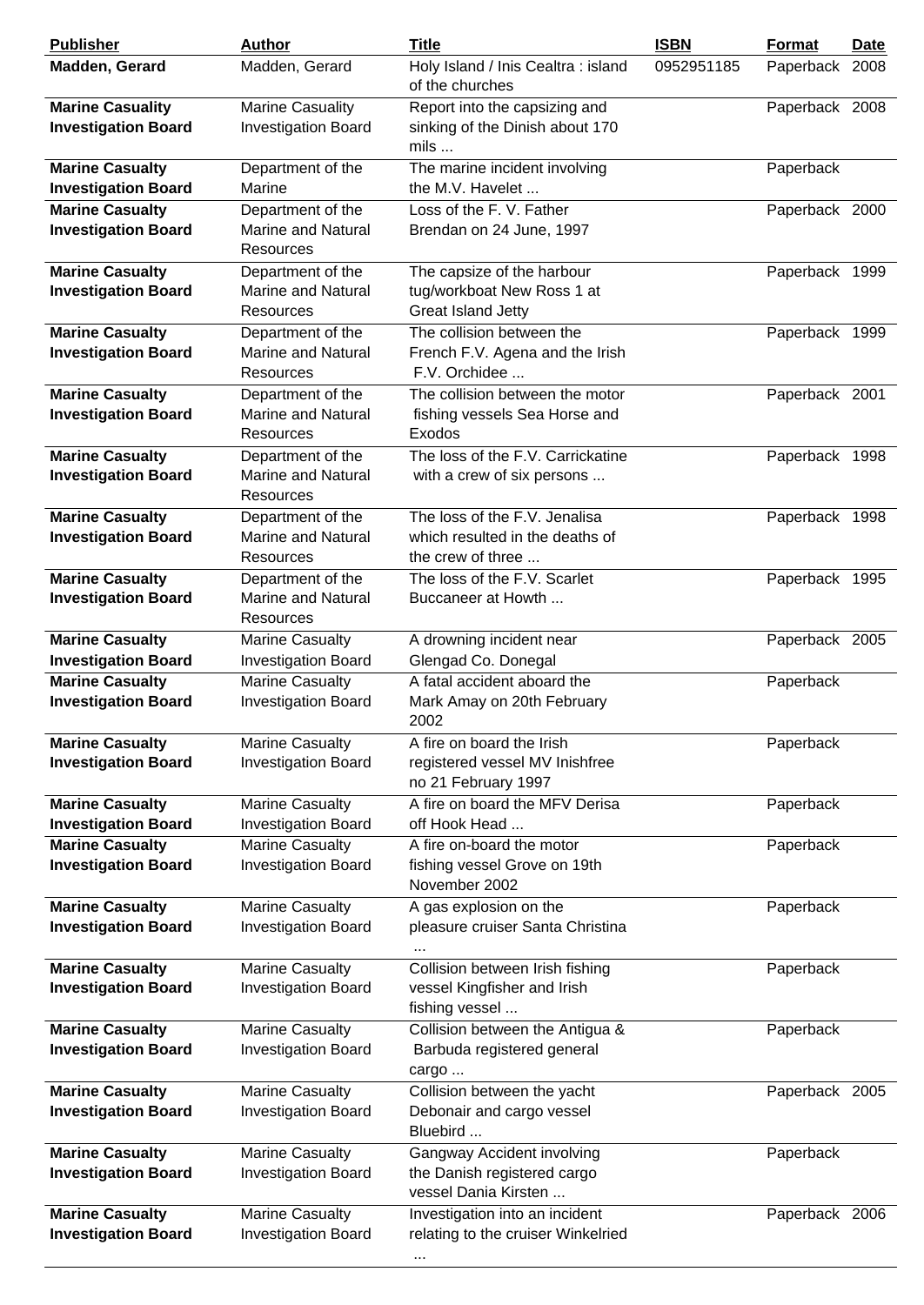| <b>Publisher</b>           | <b>Author</b>              | <b>Title</b>                         | <b>ISBN</b> | Format         | <b>Date</b> |
|----------------------------|----------------------------|--------------------------------------|-------------|----------------|-------------|
| <b>Marine Casualty</b>     | <b>Marine Casualty</b>     | Investigation into jet sky collision |             | Paperback 2005 |             |
| <b>Investigation Board</b> | <b>Investigation Board</b> | with moored fishing vessel in        |             |                |             |
|                            |                            | Ballyvaughan                         |             |                |             |
| <b>Marine Casualty</b>     | <b>Marine Casualty</b>     | Investigation into the casualty      |             | Paperback      |             |
| <b>Investigation Board</b> | <b>Investigation Board</b> | involving Mr. John Allen at Bulls    |             |                |             |
|                            |                            | Mount                                |             |                |             |
| <b>Marine Casualty</b>     | <b>Marine Casualty</b>     | Loss of a person overboard           |             | Paperback 2008 |             |
| <b>Investigation Board</b> | <b>Investigation Board</b> | from the passerger vessel            |             |                |             |
|                            |                            | Ku-Ee-Tu: MCIB 113                   |             |                |             |
| <b>Marine Casualty</b>     | <b>Marine Casualty</b>     | Report into the loss overboard       |             | Paperback 2007 |             |
| <b>Investigation Board</b> | <b>Investigation Board</b> | of a crewmember from the F/V         |             |                |             |
|                            |                            | Nausicaa                             |             |                |             |
| <b>Marine Casualty</b>     | <b>Marine Casualty</b>     | Report into the Lough Beltra         |             | Paperback 2008 |             |
| <b>Investigation Board</b> | <b>Investigation Board</b> | tragedy with resultant loss of       |             |                |             |
|                            |                            | life                                 |             |                |             |
| <b>Marine Casualty</b>     | <b>Marine Casualty</b>     | Report of investigation into the     |             | Hardback       | 2008        |
| <b>Investigation Board</b> | <b>Investigation Board</b> | grounding of Irish Fishing           |             |                |             |
|                            |                            | Vessel "Felucca"                     |             |                |             |
| <b>Marine Casualty</b>     | Marine Casualty            | Report of the investigation into     |             | Paperback 2008 |             |
| <b>Investigation Board</b> | <b>Investigation Board</b> | an incident involving the            |             |                |             |
|                            |                            | grounding of the oil tanker "Bro     |             |                |             |
|                            |                            | Traveller" on 17th September         |             |                |             |
|                            |                            | 2005                                 |             |                |             |
| <b>Marine Casualty</b>     | <b>Marine Casualty</b>     | Report of the investigation into     |             | Paperback 2008 |             |
| <b>Investigation Board</b> | <b>Investigation Board</b> | the grounding and flooding of        |             |                |             |
|                            |                            | an Emerald Star                      |             |                |             |
| <b>Marine Casualty</b>     | Marine Casualty            | Report of the investigation into     |             | Hardback       | 2008        |
| <b>Investigation Board</b> | <b>Investigation Board</b> | the grounding and flooding of        |             |                |             |
|                            |                            | an Emerald Star Hire Cruiser on      |             |                |             |
|                            |                            | Lough Derg on 1st July 2006          |             |                |             |
| <b>Marine Casualty</b>     | <b>Marine Casualty</b>     | Report of the investigation into     |             | Hardback       | 2008        |
| <b>Investigation Board</b> | <b>Investigation Board</b> | the loss of a person overboard       |             |                |             |
|                            |                            | from the passenger vessel            |             |                |             |
|                            |                            | "Ku-EE-Tu"on Lough Derg North        |             |                |             |
|                            |                            | of Ballina, Co. Tipperary on 9th     |             |                |             |
|                            |                            | <b>July 2005</b>                     |             |                |             |
| <b>Marine Casualty</b>     | <b>Marine Casualty</b>     | Report of the investigation on       |             | Paperback 2005 |             |
| <b>Investigation Board</b> | <b>Investigation Board</b> | the yacht Lady Helen with loss       |             |                |             |
|                            |                            | of life                              |             |                |             |
| <b>Marine Casualty</b>     | <b>Marine Casualty</b>     | Report of the the investigation      |             | Paperback 2008 |             |
| <b>Investigation Board</b> | <b>Investigation Board</b> | into the sinking of the Irish        |             |                |             |
|                            |                            | fishing Vessel Pere Charles          |             |                |             |
| <b>Marine Casualty</b>     | <b>Marine Casualty</b>     | Serious injury suffered by a         |             | Paperback 2002 |             |
| <b>Investigation Board</b> | <b>Investigation Board</b> | coach passenger M.V. Isle of         |             |                |             |
|                            |                            | Inismore                             |             |                |             |
| <b>Marine Casualty</b>     | <b>Marine Casualty</b>     | The capsize of a 4.6 metre           |             | Paperback      |             |
| <b>Investigation Board</b> | <b>Investigation Board</b> | angling boat at Fermoyle Beach,      |             |                |             |
|                            |                            | Brandon Bay                          |             |                |             |
| <b>Marine Casualty</b>     | <b>Marine Casualty</b>     | The capsize of a pleasure craft      |             | Paperback      |             |
| <b>Investigation Board</b> | <b>Investigation Board</b> | at Dunany Point Co. Louth            |             |                |             |
| <b>Marine Casualty</b>     | <b>Marine Casualty</b>     | The capsize of MFV Catherine L       |             | Paperback 2006 |             |
|                            |                            | with resultant death of one          |             |                |             |
| <b>Investigation Board</b> | <b>Investigation Board</b> | fisherman                            |             |                |             |
|                            |                            |                                      |             |                |             |
| <b>Marine Casualty</b>     | <b>Marine Casualty</b>     | The casualty involving Mr.           |             | Paperback 2006 |             |
| <b>Investigation Board</b> | <b>Investigation Board</b> | Ronnie O'Connor off                  |             |                |             |
|                            |                            | Cullenstown Beach                    |             |                |             |
| <b>Marine Casualty</b>     | <b>Marine Casualty</b>     | The casualy and loss of life at      |             | Paperback      |             |
| <b>Investigation Board</b> | <b>Investigation Board</b> | Blackrock, Co. Cork                  |             |                |             |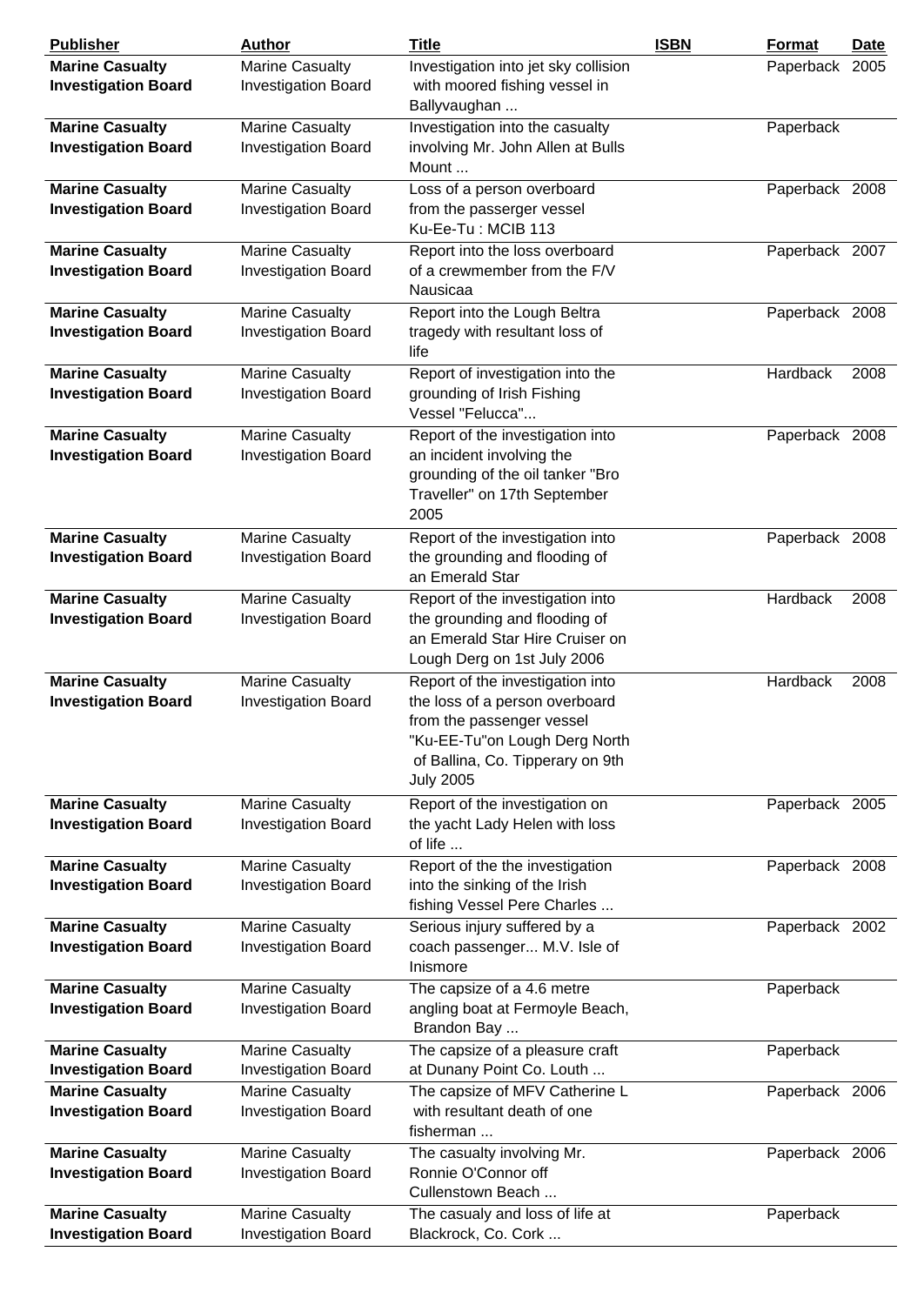| <b>Publisher</b>           | <b>Author</b>              | <b>Title</b>                              | <b>ISBN</b> | Format         | <b>Date</b> |
|----------------------------|----------------------------|-------------------------------------------|-------------|----------------|-------------|
| <b>Marine Casualty</b>     | <b>Marine Casualty</b>     | The collision between Irish               |             | Paperback      |             |
| <b>Investigation Board</b> | <b>Investigation Board</b> | registered trawler Princess               |             |                |             |
|                            |                            | Grainne and pleasure                      |             |                |             |
| <b>Marine Casualty</b>     | <b>Marine Casualty</b>     | The collision between the                 |             | Paperback      |             |
| <b>Investigation Board</b> | <b>Investigation Board</b> | Barbadian registered motor                |             |                |             |
|                            |                            | vessel MV Union Neptune                   |             |                |             |
| <b>Marine Casualty</b>     | <b>Marine Casualty</b>     | The collision between the                 |             | Paperback      |             |
| <b>Investigation Board</b> | <b>Investigation Board</b> | fishing vessel Fiona Patricia and         |             |                |             |
|                            |                            | the barge                                 |             |                |             |
| <b>Marine Casualty</b>     | <b>Marine Casualty</b>     | The collision between the                 |             | Paperback      |             |
| <b>Investigation Board</b> | <b>Investigation Board</b> | fishing vessels Olgarry and               |             |                |             |
|                            |                            | Michelle off Inishduff                    |             |                |             |
|                            |                            |                                           |             |                |             |
| <b>Marine Casualty</b>     | <b>Marine Casualty</b>     | The collision between the                 |             | Paperback      |             |
| <b>Investigation Board</b> | <b>Investigation Board</b> | French fishing vessel Rohellan            |             |                |             |
|                            |                            | and the Irish                             |             |                |             |
| <b>Marine Casualty</b>     | Marine Casualty            | The collision between the Irish           |             | Paperback 2005 |             |
| <b>Investigation Board</b> | <b>Investigation Board</b> | fishing vessel MFV stelimar and           |             |                |             |
|                            |                            | the Bahrain                               |             |                |             |
| <b>Marine Casualty</b>     | <b>Marine Casualty</b>     | The collision between the Irish           |             | Paperback      |             |
| <b>Investigation Board</b> | <b>Investigation Board</b> | fishing vessel Renegade and an            |             |                |             |
|                            |                            | unidentified                              |             |                |             |
| <b>Marine Casualty</b>     | <b>Marine Casualty</b>     | The collision between the MFV             |             | Paperback      |             |
| <b>Investigation Board</b> | <b>Investigation Board</b> | Bara Segal and the MV                     |             |                |             |
|                            |                            | Seahope                                   |             |                |             |
| <b>Marine Casualty</b>     | <b>Marine Casualty</b>     | The collision between the yacht           |             | Paperback      |             |
| <b>Investigation Board</b> | <b>Investigation Board</b> | Dai Mouse and the U.K.                    |             |                |             |
|                            |                            | registered work boat                      |             |                |             |
| <b>Marine Casualty</b>     | <b>Marine Casualty</b>     | The collision between two                 |             | Paperback      |             |
| <b>Investigation Board</b> | <b>Investigation Board</b> | merchant ship MV Rheinmaster              |             |                |             |
|                            |                            | and Coastal Isle                          |             |                |             |
| <b>Marine Casualty</b>     | <b>Marine Casualty</b>     | The collision involving the F.V.          |             | Paperback      |             |
| <b>Investigation Board</b> | <b>Investigation Board</b> | clara and the cargo vessel                |             |                |             |
|                            |                            | coral antillarum                          |             |                |             |
| <b>Marine Casualty</b>     | <b>Marine Casualty</b>     | The collision involving the               |             | Paperback      |             |
| <b>Investigation Board</b> | <b>Investigation Board</b> | passenger vessel St. Ciaran at            |             |                |             |
|                            |                            | <b>New Ross</b>                           |             |                |             |
| <b>Marine Casualty</b>     | <b>Marine Casualty</b>     | The death of chife officer on             |             | Paperback      |             |
| <b>Investigation Board</b> | <b>Investigation Board</b> | M.V. Arklow Valour                        |             |                |             |
| <b>Marine Casualty</b>     | <b>Marine Casualty</b>     | The death of Mr. Tony Murphy              |             | Paperback      |             |
| <b>Investigation Board</b> | <b>Investigation Board</b> | in Kenmare River                          |             |                |             |
|                            | <b>Marine Casualty</b>     | The deaths of Mr. Martin Roche            |             |                |             |
| <b>Marine Casualty</b>     |                            |                                           |             | Paperback 2005 |             |
| <b>Investigation Board</b> | <b>Investigation Board</b> | and Mr. Neil Byrne at St. Mullins<br>Weir |             |                |             |
|                            |                            |                                           |             |                |             |
| <b>Marine Casualty</b>     | <b>Marine Casualty</b>     | The detention of the oil tanker           |             | Paperback      |             |
| <b>Investigation Board</b> | <b>Investigation Board</b> | Princess Eva in Killybegs                 |             |                |             |
| <b>Marine Casualty</b>     | <b>Marine Casualty</b>     | The drowning incident at Sheep            |             | Paperback 2005 |             |
| <b>Investigation Board</b> | <b>Investigation Board</b> | Haven Bay Co. Donegal                     |             |                |             |
| <b>Marine Casualty</b>     | <b>Marine Casualty</b>     | The drowning of Mr. Matthew               |             | Paperback 2007 |             |
| <b>Investigation Board</b> | <b>Investigation Board</b> | Armstong from the M.V. Moon               |             |                |             |
|                            |                            | River                                     |             |                |             |
| <b>Marine Casualty</b>     | <b>Marine Casualty</b>     | The drowning of one person in             |             | Paperback 2006 |             |
| <b>Investigation Board</b> | <b>Investigation Board</b> | Lough Sheelin Co. Cavan                   |             |                |             |
| <b>Marine Casualty</b>     | <b>Marine Casualty</b>     | The drowning on the Lough                 |             | Paperback      |             |
| <b>Investigation Board</b> | <b>Investigation Board</b> | Mask on the 3rd May, 2003                 |             |                |             |
| <b>Marine Casualty</b>     | <b>Marine Casualty</b>     | The failure of the pilot ladder           |             | Paperback 2005 |             |
| <b>Investigation Board</b> | <b>Investigation Board</b> | from the M.S Sybille                      |             |                |             |
| <b>Marine Casualty</b>     | <b>Marine Casualty</b>     | The failure of the pilot ladder           |             | Paperback 2005 |             |
| <b>Investigation Board</b> | <b>Investigation Board</b> | from the M.V. Alexia                      |             |                |             |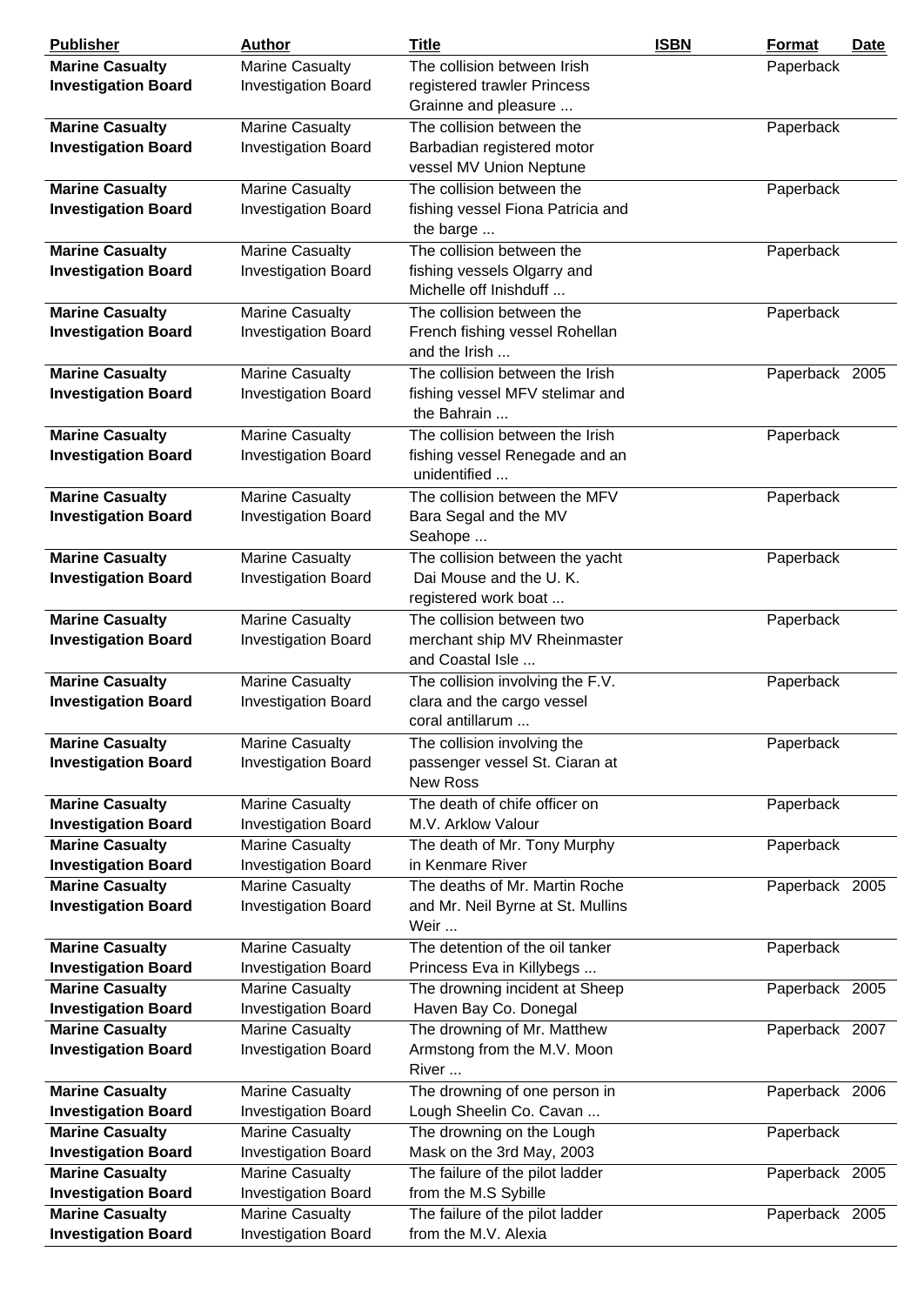| <b>Publisher</b>                                     | <b>Author</b>                                        | <b>Title</b>                                                   | <b>ISBN</b> | Format         | Date |
|------------------------------------------------------|------------------------------------------------------|----------------------------------------------------------------|-------------|----------------|------|
| <b>Marine Casualty</b>                               | <b>Marine Casualty</b>                               | The fatal incident on board the                                |             | Paperback      |      |
| <b>Investigation Board</b>                           | <b>Investigation Board</b>                           | Antiguan and Barbudan                                          |             |                |      |
|                                                      |                                                      | registered vessel                                              |             |                |      |
| <b>Marine Casualty</b>                               | <b>Marine Casualty</b>                               | The fatalitly on the barge                                     |             | Paperback      |      |
| <b>Investigation Board</b>                           | <b>Investigation Board</b>                           | haslam                                                         |             |                |      |
| <b>Marine Casualty</b>                               | <b>Marine Casualty</b>                               | The fatality that occurred on                                  |             | Paperback      |      |
| <b>Investigation Board</b>                           | <b>Investigation Board</b>                           | board MV Dunkerque Express                                     |             |                |      |
|                                                      |                                                      | at Felixstowe                                                  |             |                |      |
| <b>Marine Casualty</b>                               | <b>Marine Casualty</b>                               | The fire and subsequent death                                  |             | Paperback      |      |
| <b>Investigation Board</b>                           | <b>Investigation Board</b>                           | of one crew member on the                                      |             |                |      |
|                                                      |                                                      | Arklow Veature                                                 |             |                |      |
| <b>Marine Casualty</b>                               | Marine Casualty                                      | The fire and subsequent                                        |             | Paperback 2005 |      |
| <b>Investigation Board</b>                           | <b>Investigation Board</b>                           | grounding of the MV Patriasrch                                 |             |                |      |
| <b>Marine Casualty</b>                               | Marine Casualty                                      | The fire onboard the Spailpin                                  |             | Paperback 2006 |      |
| <b>Investigation Board</b>                           | <b>Investigation Board</b>                           | Fanach near Skelligs Island                                    |             |                |      |
| <b>Marine Casualty</b>                               | <b>Marine Casualty</b>                               | The foundering of the Irish                                    |             | Paperback      |      |
| <b>Investigation Board</b><br><b>Marine Casualty</b> | <b>Investigation Board</b><br><b>Marine Casualty</b> | fishing vessel Sonia Nancy<br>The foundering of the Irish      |             | Paperback      |      |
| <b>Investigation Board</b>                           | <b>Investigation Board</b>                           | fishing vessel Sonia Nancy                                     |             |                |      |
| <b>Marine Casualty</b>                               | <b>Marine Casualty</b>                               | The grounding of Carrie of                                     |             | Paperback 2005 |      |
| <b>Investigation Board</b>                           | <b>Investigation Board</b>                           | Camaret (alias Cabin fiver1) at                                |             |                |      |
|                                                      |                                                      | <b>Tory Island</b>                                             |             |                |      |
| <b>Marine Casualty</b>                               | <b>Marine Casualty</b>                               | The grounding of M.V.                                          |             | Paperback      |      |
| <b>Investigation Board</b>                           | <b>Investigation Board</b>                           | Whithaven on the river Barrow.                                 |             |                |      |
| <b>Marine Casualty</b>                               | <b>Marine Casualty</b>                               | The grounding of the fishing                                   |             | Paperback      |      |
| <b>Investigation Board</b>                           | <b>Investigation Board</b>                           | vessel Aine on 9th November,                                   |             |                |      |
|                                                      |                                                      | 1997                                                           |             |                |      |
| <b>Marine Casualty</b>                               | <b>Marine Casualty</b>                               | The grounding of the Irish                                     |             | Paperback 2008 |      |
| <b>Investigation Board</b>                           | <b>Investigation Board</b>                           | fishing vessell Felucca:                                       |             |                |      |
|                                                      |                                                      | <b>MCIB/126</b>                                                |             |                |      |
| <b>Marine Casualty</b>                               | <b>Marine Casualty</b>                               | The grounding of the Irish                                     |             | Paperback      |      |
| <b>Investigation Board</b>                           | <b>Investigation Board</b>                           | registered fishing vessel MFV                                  |             |                |      |
|                                                      |                                                      | Western Viking                                                 |             |                |      |
| <b>Marine Casualty</b>                               | <b>Marine Casualty</b>                               | The grounding of the M.F.V.                                    |             | Paperback      |      |
| <b>Investigation Board</b><br><b>Marine Casualty</b> | <b>Investigation Board</b><br><b>Marine Casualty</b> | Celestial Dawn in Dinghl Bay<br>The grounding of the M.F.V.    |             | Paperback      |      |
| <b>Investigation Board</b>                           | <b>Investigation Board</b>                           | Elsinor at Foilnaboe                                           |             |                |      |
| <b>Marine Casualty</b>                               | <b>Marine Casualty</b>                               | The grounding of the Malta                                     |             | Paperback      |      |
| <b>Investigation Board</b>                           | <b>Investigation Board</b>                           | registered car carrier Sea                                     |             |                |      |
|                                                      |                                                      | Hamex at Rosslare                                              |             |                |      |
| <b>Marine Casualty</b>                               | <b>Marine Casualty</b>                               | The grounding of the MFV                                       |             | Paperback 2005 |      |
| <b>Investigation Board</b>                           | <b>Investigation Board</b>                           | Rosses Morn in the vicinity of                                 |             |                |      |
|                                                      |                                                      | Leganagh Point                                                 |             |                |      |
| <b>Marine Casualty</b>                               | <b>Marine Casualty</b>                               | The grounding of the passenger                                 |             | Paperback      |      |
| <b>Investigation Board</b>                           | <b>Investigation Board</b>                           | ferry ST Killian II                                            |             |                |      |
| <b>Marine Casualty</b>                               | <b>Marine Casualty</b>                               | The grounding of the Princess                                  |             | Paperback      |      |
| <b>Investigation Board</b>                           | <b>Investigation Board</b>                           | Vanya in the Shannon estuary                                   |             |                |      |
|                                                      |                                                      | $\ddotsc$                                                      |             |                |      |
| <b>Marine Casualty</b>                               | <b>Marine Casualty</b>                               | The grounding of thre                                          |             | Paperback      |      |
| <b>Investigation Board</b>                           | <b>Investigation Board</b>                           | Panamanian registered motor<br>vessel MV Asian Parade          |             |                |      |
|                                                      |                                                      |                                                                |             |                |      |
| <b>Marine Casualty</b><br><b>Investigation Board</b> | <b>Marine Casualty</b><br><b>Investigation Board</b> | The incident involving a Royal<br>St. George Yacht Club rib on |             | Paperback 2005 |      |
|                                                      |                                                      | 23rd May. 2004                                                 |             |                |      |
| <b>Marine Casualty</b>                               | <b>Marine Casualty</b>                               | The incident involving Lochmor                                 |             | Paperback      |      |
| <b>Investigation Board</b>                           | <b>Investigation Board</b>                           | on 22nd May, 2002 at Liscannor                                 |             |                |      |
|                                                      |                                                      |                                                                |             |                |      |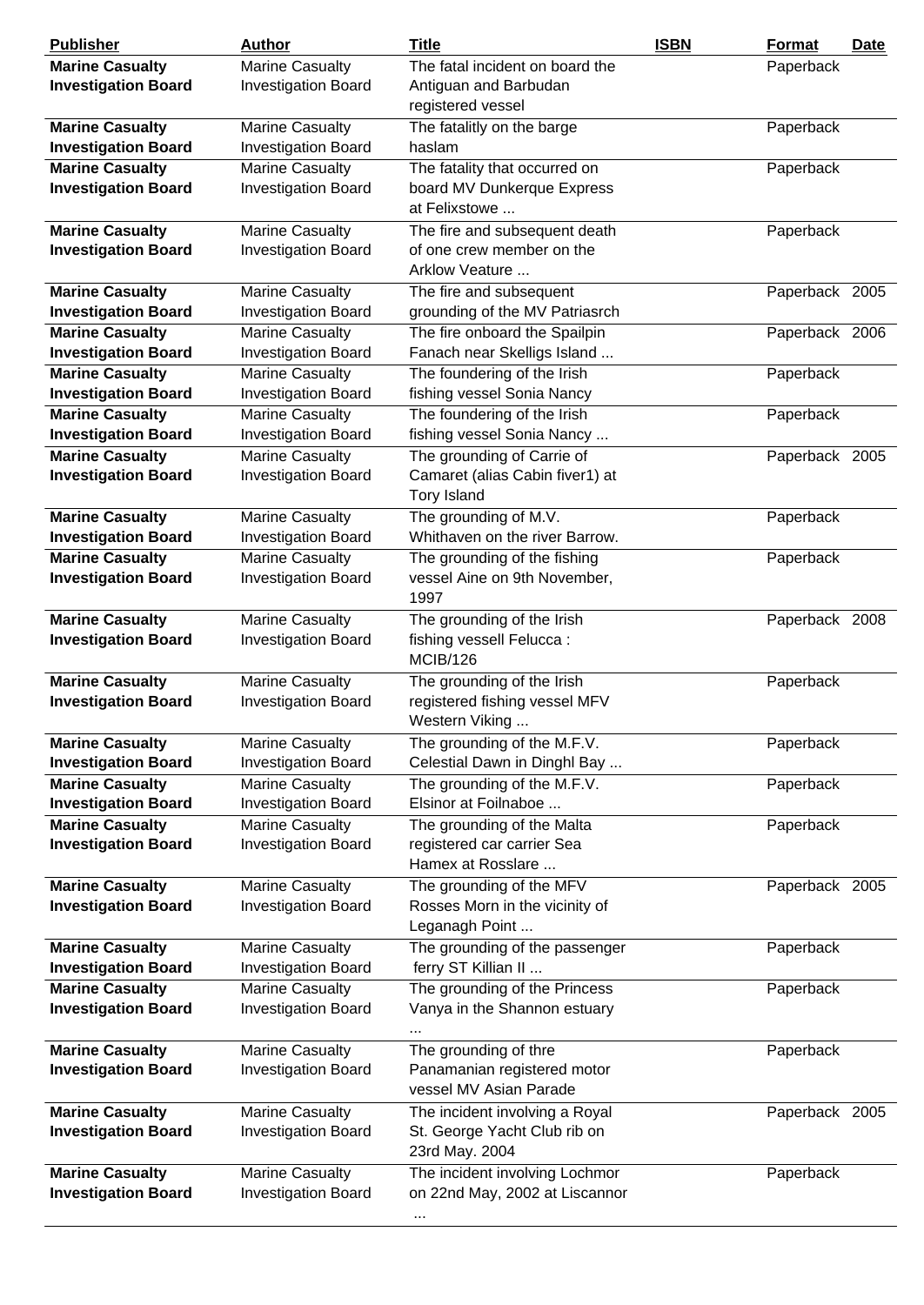| <b>Publisher</b>                                     | <b>Author</b>              | <b>Title</b>                                               | <b>ISBN</b> | <b>Format</b>  | <b>Date</b> |
|------------------------------------------------------|----------------------------|------------------------------------------------------------|-------------|----------------|-------------|
| <b>Marine Casualty</b>                               | <b>Marine Casualty</b>     | The incident involving the M.F.V.                          |             | Paperback      |             |
| <b>Investigation Board</b>                           | <b>Investigation Board</b> | Carole Denise on 21st October                              |             |                |             |
|                                                      |                            | 2001                                                       |             |                |             |
| <b>Marine Casualty</b>                               | <b>Marine Casualty</b>     | The incident of the collision                              |             | Paperback 2005 |             |
| <b>Investigation Board</b>                           | <b>Investigation Board</b> | between a jet-ski and a                                    |             |                |             |
|                                                      |                            | Speedboat in Youghal                                       |             |                |             |
| <b>Marine Casualty</b>                               | <b>Marine Casualty</b>     | The incident on board the                                  |             | Paperback      |             |
| <b>Investigation Board</b>                           | <b>Investigation Board</b> | Arklow Brook on 15th January                               |             |                |             |
|                                                      |                            | 2002                                                       |             |                |             |
| <b>Marine Casualty</b>                               | <b>Marine Casualty</b>     | The incident on board the                                  |             | Paperback      |             |
| <b>Investigation Board</b>                           | <b>Investigation Board</b> | Atlantic Dawn on 12 October,                               |             |                |             |
|                                                      |                            | 2002                                                       |             |                |             |
| <b>Marine Casualty</b>                               | <b>Marine Casualty</b>     | The loss of a crewman                                      |             | Paperback      |             |
| <b>Investigation Board</b>                           | <b>Investigation Board</b> | overboard from the Irish fishing                           |             |                |             |
|                                                      |                            | vessel Dun Eochalla                                        |             |                |             |
|                                                      | <b>Marine Casualty</b>     | The loss of a crewman                                      |             |                |             |
| <b>Marine Casualty</b>                               |                            |                                                            |             | Paperback      |             |
| <b>Investigation Board</b>                           | <b>Investigation Board</b> | overboard from the Irish fishing<br>vessel Spailpin Fanach |             |                |             |
|                                                      |                            | The loss of a man overboard                                |             |                |             |
| <b>Marine Casualty</b><br><b>Investigation Board</b> | Marine Casualty            | from the yacht rondo                                       |             | Paperback 2005 |             |
|                                                      | <b>Investigation Board</b> |                                                            |             |                |             |
| <b>Marine Casualty</b>                               | <b>Marine Casualty</b>     | The loss of Mr. Patrick McCabe                             |             | Paperback 2008 |             |
| <b>Investigation Board</b>                           | <b>Investigation Board</b> | overboard from the "Boyne                                  |             |                |             |
|                                                      |                            | harvester"                                                 |             |                |             |
| <b>Marine Casualty</b>                               | <b>Marine Casualty</b>     | The loss of propulsion on board                            |             | Paperback      |             |
| <b>Investigation Board</b>                           | <b>Investigation Board</b> | the passenger ro-ro moter                                  |             |                |             |
|                                                      |                            | vessel Stena Europe                                        |             |                |             |
| <b>Marine Casualty</b>                               | <b>Marine Casualty</b>     | The loss of the fishing vessel                             |             | Paperback 2005 |             |
| <b>Investigation Board</b>                           | <b>Investigation Board</b> | Blanche Eileen and it skipper                              |             |                |             |
| <b>Marine Casualty</b>                               | <b>Marine Casualty</b>     | The loss of the fishing vessel                             |             | Paperback 2005 |             |
| <b>Investigation Board</b>                           | <b>Investigation Board</b> | St. Oliver on the 17th                                     |             |                |             |
|                                                      |                            | September, 2004                                            |             |                |             |
| <b>Marine Casualty</b>                               | <b>Marine Casualty</b>     | The loss of the MFV Pod Sant                               |             | Paperback 2005 |             |
| <b>Investigation Board</b>                           | <b>Investigation Board</b> | Yann on the 26th April 2005                                |             |                |             |
| <b>Marine Casualty</b>                               | <b>Marine Casualty</b>     | The loss of the MSY Inis Mil on                            |             | Paperback 2006 |             |
| <b>Investigation Board</b>                           | <b>Investigation Board</b> | 8th September, 2004                                        |             |                |             |
| <b>Marine Casualty</b>                               | <b>Marine Casualty</b>     | The loss of the Pisces at                                  |             | Paperback      |             |
| <b>Investigation Board</b>                           | <b>Investigation Board</b> | Fethard-on-Sea, Co. Wexford                                |             |                |             |
|                                                      |                            | on 28th July, 2002                                         |             |                |             |
| <b>Marine Casualty</b>                               | <b>Marine Casualty</b>     | The loss of the Sea Swallow on                             |             | Paperback      |             |
| <b>Investigation Board</b>                           | <b>Investigation Board</b> | 27th July 2001                                             |             |                |             |
| <b>Marine Casualty</b>                               | <b>Marine Casualty</b>     | The loss of two lives in a small                           |             | Paperback      |             |
| <b>Investigation Board</b>                           | <b>Investigation Board</b> | boat casualty in Inver Bay on                              |             |                |             |
|                                                      |                            | the 17th July 1995                                         |             |                |             |
| <b>Marine Casualty</b>                               | <b>Marine Casualty</b>     | The rescue of the rib Viking                               |             | Paperback      |             |
| <b>Investigation Board</b>                           | <b>Investigation Board</b> | Raider off Lambay Island                                   |             |                |             |
| <b>Marine Casualty</b>                               | <b>Marine Casualty</b>     | The sinking of the Irish fishing                           |             | Paperback 2007 |             |
| <b>Investigation Board</b>                           | <b>Investigation Board</b> | vessel rising sun                                          |             |                |             |
| <b>Marine Casualty</b>                               | Marine Casualty            | The sinking of the Irish fishing                           |             | Paperback      |             |
| <b>Investigation Board</b>                           | <b>Investigation Board</b> | vessel St Gervase close to                                 |             |                |             |
|                                                      |                            | Mizen Head                                                 |             |                |             |
| <b>Marine Casualty</b>                               | <b>Marine Casualty</b>     | The sinking of the Irish fishing                           |             | Paperback      |             |
| <b>Investigation Board</b>                           | <b>Investigation Board</b> | vessel Tamrisk off Dursey                                  |             |                |             |
|                                                      |                            | Island                                                     |             |                |             |
| <b>Marine Casualty</b>                               | <b>Marine Casualty</b>     | The sinking of the Irish fishing                           |             | Paperback      |             |
| <b>Investigation Board</b>                           | <b>Investigation Board</b> | vessel Western Explorer                                    |             |                |             |
| <b>Marine Casualty</b>                               | <b>Marine Casualty</b>     | The sinking of the Irish fishing                           |             | Paperback      |             |
| <b>Investigation Board</b>                           | <b>Investigation Board</b> | vessell Christ Maria in Glandore                           |             |                |             |
|                                                      |                            | Harbour                                                    |             |                |             |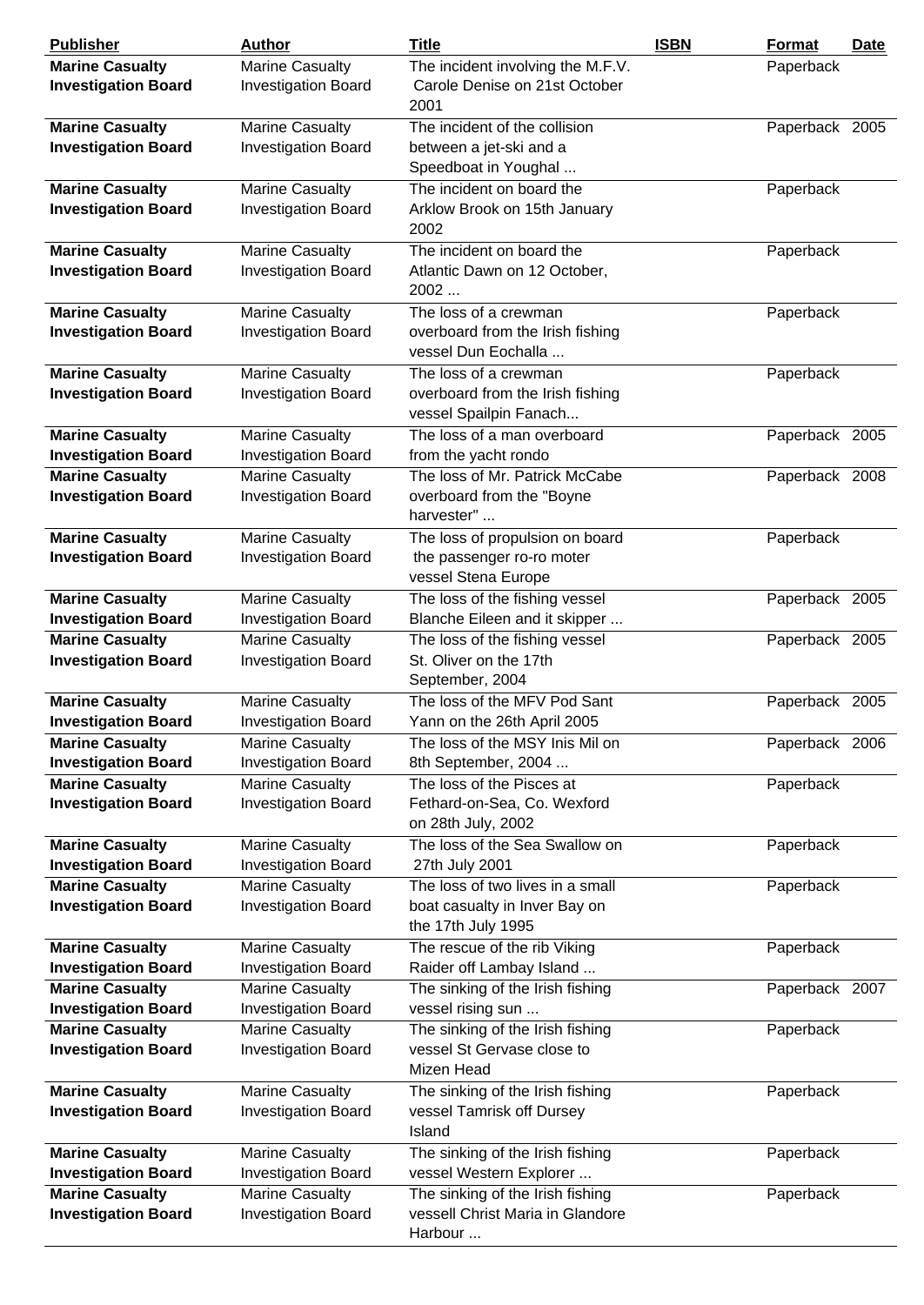| <b>Publisher</b>                                     | <b>Author</b>                                        | <b>Title</b>                                                                            | <b>ISBN</b>            | Format         | <b>Date</b> |
|------------------------------------------------------|------------------------------------------------------|-----------------------------------------------------------------------------------------|------------------------|----------------|-------------|
| <b>Marine Casualty</b>                               | <b>Marine Casualty</b>                               | The sinking of the Irish                                                                |                        | Paperback 2007 |             |
| <b>Investigation Board</b>                           | <b>Investigation Board</b>                           | registered fishing vesssel Paula                                                        |                        |                |             |
| <b>Marine Casualty</b>                               | <b>Marine Casualty</b>                               | The sinking of the M.V. Clipper                                                         |                        | Paperback      |             |
| <b>Investigation Board</b>                           | <b>Investigation Board</b>                           | Cheyenne at Foynes on the 3rd<br><b>June 2002</b>                                       |                        |                |             |
| <b>Marine Casualty</b>                               | <b>Marine Casualty</b>                               | The sinking of the MFV Chants                                                           |                        | Paperback      |             |
| <b>Investigation Board</b>                           | <b>Investigation Board</b>                           | d'Esperance on 17th December<br>1996                                                    |                        |                |             |
| <b>Marine Casualty</b>                               | <b>Marine Casualty</b>                               | The sinking of the MFV Kyle                                                             |                        | Paperback      |             |
| <b>Investigation Board</b>                           | <b>Investigation Board</b>                           | Mhor and the loss of the skipper                                                        |                        |                |             |
|                                                      |                                                      | Mr. Sean Cotter                                                                         |                        |                |             |
| <b>Marine Casualty</b>                               | <b>Marine Casualty</b>                               | The sinking of the Mussel                                                               |                        | Paperback 2005 |             |
| <b>Investigation Board</b>                           | <b>Investigation Board</b>                           | dredger Olive Rachel 1 mile                                                             |                        |                |             |
|                                                      |                                                      | North east of Mizen                                                                     |                        |                |             |
| <b>Marine Casualty</b>                               | <b>Marine Casualty</b>                               | The sinking of the yacht                                                                |                        | Paperback 2006 |             |
| <b>Investigation Board</b>                           | <b>Investigation Board</b><br><b>Marine Casualty</b> | Megawat                                                                                 |                        |                |             |
| <b>Marine Casualty</b><br><b>Investigation Board</b> |                                                      | The stranding and subsequent<br>loss of the M.V. Arklow Castle                          |                        | Paperback      |             |
|                                                      | <b>Investigation Board</b>                           |                                                                                         |                        |                |             |
| <b>Marine Institute</b>                              | O'Connor, J                                          | Ireland's ocean economy and<br>resources, December 2005                                 | 1649 590X              | Paperback      |             |
| <b>Mary Immaculate</b><br><b>College</b>             | Moloney, Mary                                        | Voice and choice                                                                        |                        | Paperback      |             |
| <b>Maverick House</b>                                | Aldous, Susan                                        | Ladyboys : the secret world of<br>Thailand's third gender                               | 1905379484             | Paperback 2008 |             |
| <b>Maverick House</b>                                | Baxter, lan                                          | The commandant: Rudolf Hoss,<br>the creator of Auschwitz                                | 1905379507             | Hardback       | 2003        |
| <b>Maverick House</b>                                | Boonmee, Bua                                         | Miss Bangkok: memoirs of a<br>Thai prositiute                                           | 1905379439             | Paperback 2007 |             |
| <b>Maverick House</b>                                | Mooney, John                                         | A to Z of Irish crime : A guide to<br>criminal slang                                    | 1905379125             | Hardback       | 2008        |
| <b>Maverick House</b>                                | Mooney, John                                         | Gangster: the biography of<br>international drug trafficker<br>John Gilligan            | 1905379491             | Paperback 2008 |             |
| <b>Maverick House</b>                                | O'Toole, Julie                                       | Heroin: A true story of drug<br>addiction, hope and triumph (<br>revised ed.)           | 1905379538             | Paperback 2008 |             |
| <b>McArdle Lafferty,</b><br><b>Roisin</b>            | McArdle Lafferty,<br>Roisin                          | Laggan school 1823-1977: A<br>Commemorative history of a Co.<br>Monaghan Primary school |                        | Paperback 2007 |             |
| McGrath, Declan                                      | McGrath, Declan                                      | The Comeragh mountains                                                                  | 0954106225             | Paperback 2008 |             |
| <b>McGuinness Books</b>                              | Fran O'Brien                                         | The married woman                                                                       | 0954952103             | Paperback      | 2005        |
| <b>McGuinness Books</b>                              | O'Brien, Fran                                        | Odds on love                                                                            | 954952129              | Paperback      | 2008        |
| <b>McMahon, Theo</b>                                 | McMahon, Theo                                        | Tully the first fifty years                                                             | 0949012947             | Paperback 2007 |             |
| <b>Meath County</b>                                  | Hurley, Livia and                                    | Slane village - architectural                                                           | 9781900923088 Hardback |                | 2008        |
| <b>Council</b>                                       | McLoughlin, Richard                                  | conservation area, character<br>appraisal                                               |                        |                |             |
| <b>Mental Health</b>                                 | <b>Mental Health</b>                                 | Mental health commission code                                                           |                        | Paperback 2008 |             |
| <b>Commission</b>                                    | Commission                                           | of practice                                                                             |                        |                |             |
| <b>Mentor Books</b>                                  | Hickey, Donal                                        | Beyond the pale : the best of<br>Ireland's local news stories                           | 1842103913             | Paperback 2007 |             |
| <b>Mercier Press</b>                                 | Farrell, John                                        | The wormdigger's daughter                                                               | 1856355742             | Paperback 2008 |             |
| <b>Mercier Press</b>                                 | Lenihan, Eddie                                       | In the tracks of the West Clare<br>Railway                                              | 1856355797             | Paperback 2008 |             |
| <b>Mercier Press</b>                                 | MacHale, Des                                         | Póg mo stone and other Cork<br>blarney                                                  | 1856355650             | Hardback       |             |
| <b>Mercier Press</b>                                 | Martin, Seamus                                       | Good times and bad: from the<br>Coombe to the Kremlin a memoir                          | 1856355773             | Paperback 2008 |             |
| <b>Mercier Press</b>                                 | Mulligan, Ann                                        | The Irish b&b cookbook                                                                  | 1856355834             | Paperback 2008 |             |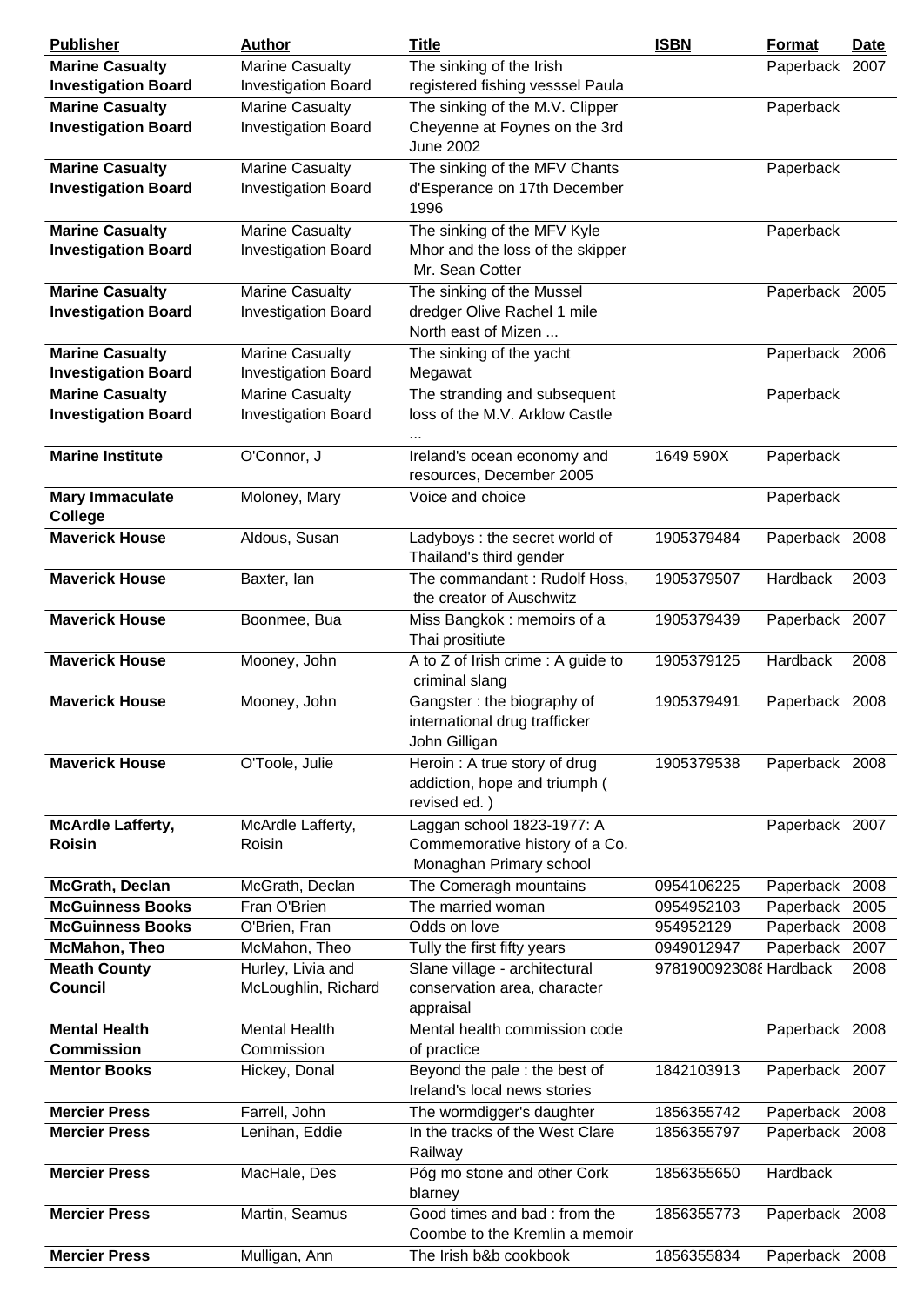| <b>Publisher</b>                 | <b>Author</b>         | <b>Title</b>                               | <b>ISBN</b>                  | Format          | <b>Date</b> |
|----------------------------------|-----------------------|--------------------------------------------|------------------------------|-----------------|-------------|
| <b>Mercier Press</b>             | Murphy, Séan          | Book of sweet things                       | 1856355841                   | Paperback       | 2008        |
| <b>Mercier Press</b>             | Nolan, Aengus         | Joseph Walshe: Irish foreign               | 1856355803                   | Paperback 2008  |             |
|                                  |                       | policy 1922-1946                           |                              |                 |             |
| <b>Mercier Press</b>             | Rice, David           | The Pompeii syndrome                       | 1856355346                   | Paperback       | 2007        |
| <b>Mercier Press</b>             | Showers, Brian J.     | The Bleeding horse and other               | 1856355780                   | Hardback        | 2008        |
|                                  |                       | ghost stories                              |                              |                 |             |
| <b>Mercier Press</b>             | West, Annie           | Moxie the Underdog                         | 1856355827                   | Paperback       |             |
| <b>Mercier Press</b>             | Woods, Padraic        | 30 Irish adventures                        | 1856355872                   | Paperback       | 2008        |
| <b>Merlin Publishing</b>         | Dillon, Eamon         | The fraudsters : how con                   | 1903582824                   | Hardback        | 2008        |
|                                  |                       | artists steal your money                   |                              |                 |             |
| <b>Merlin Publishing</b>         | Kennedy, Mary         | Lines I love                               | 1903582763                   | Hardback        | 2007        |
| <b>Merlin Publishing</b>         | Kollman, Dana         | Never suck a dead man's hand               | 903582862                    | Hardback        | 2008        |
| <b>Merlin Publishing</b>         | Naughton, Barbara     | Paddy, please don't                        | 1903582855                   | Hardback        | 2008        |
| <b>Michiel Drost Type</b>        | Drost, Michiel        | Typage - a typehood book                   | 0955673100                   | Hardback        |             |
| <b>Design</b>                    |                       |                                            |                              |                 |             |
| <b>Migrant Rights</b>            | Kelly, Nuala          | Work permits in Ireland : a                | 0954740009                   | Paperback 2004  |             |
| <b>Centre Ireland</b>            |                       | recommendation for change                  |                              |                 |             |
| <b>Migrant Rights</b>            | <b>Migrant Rights</b> | No way forward, no going back              | 0954740092                   | Papereback 2007 |             |
| <b>Centre Ireland</b>            | Center Ireland        | : identifying the problem of               |                              |                 |             |
|                                  |                       | trafficking                                |                              |                 |             |
| <b>Migrant Rights</b>            | <b>Migrant Rights</b> | Accessing redress for                      | 09547400041                  | Paperback 2006  |             |
| <b>Centre Ireland</b>            | Centre Ireland        | workplace exploitation : the               |                              |                 |             |
|                                  |                       | experience of migrant                      |                              |                 |             |
| <b>Migrant Rights</b>            | <b>Migrant Rights</b> | Harvesting justice : mushroom              |                              | Paperback 2006  |             |
| <b>Centre Ireland</b>            | Centre Ireland        | workers call for change                    |                              |                 |             |
| <b>Migrant Rights</b>            | <b>Migrant Rights</b> | Know your rights - information             |                              | Paperback 2005  |             |
| <b>Centre Ireland</b>            | Centre Ireland        | for migrant workers in Ireland             |                              |                 |             |
| <b>Migrant Rights</b>            | <b>Migrant Rights</b> | Life in the shadows: An                    | 095474005X                   | Paperback 2007  |             |
| <b>Centre Ireland</b>            | Centre Ireland        | exploration of irregular migration         |                              |                 |             |
|                                  |                       | in Ireland                                 |                              |                 |             |
| <b>Migrant Rights</b>            | <b>Migrant Rights</b> | Realising integration: creating            | 09547400033                  | Paperback 2006  |             |
| <b>Centre Ireland</b>            | Centre Ireland        | the conditions for the economic            |                              |                 |             |
|                                  |                       |                                            |                              |                 |             |
| <b>Migrant Rights</b>            | <b>Migrant Rights</b> | $\cdots$<br>Realising integration: migrant | 0954740068                   | Paperback 2007  |             |
| <b>Centre Ireland</b>            | Centre Ireland        | workers undertaking essential              |                              |                 |             |
|                                  |                       | low paid work                              |                              |                 |             |
| <b>Migrant Rights</b>            | <b>Migrant Rights</b> | Social protection denied : the             |                              | Paperback 2005  |             |
| <b>Centre Ireland</b>            | Centre Ireland        | impact of the habitual residence           |                              |                 |             |
|                                  |                       | condition                                  |                              |                 |             |
| Móinín                           | Ní Eadhra, Meadh      | Fáinne fí fífí                             | 0955407956                   | Paperback       |             |
| Móinín                           | Ó Laighléis, Ré and   | An Phleist Mhór                            | 9780955407963 Hardback       |                 | 2008        |
|                                  | Edwards, Susan        |                                            |                              |                 |             |
| <b>Molesworth Gallery</b>        | Molesworth Gallery    | Cian McLoughlin                            |                              | Paperback 2008  |             |
| <b>Molesworth Gallery</b>        | Molesworth Gallery    | Stella Steyn                               |                              | Paperback       | 2008        |
| <b>Morrigan Books</b>            | Kennedy, Conan        | Grandfather's house: Monte                 | 9780907677369 Paperback      |                 |             |
|                                  |                       | Alverno, Dalkey, Co. Dublin                |                              |                 |             |
| <b>Music Ireland</b>             | Gogan, Robert         | The essential guide to                     | 0955097428                   | Paperback 2008  |             |
| <b>Publications</b>              |                       | apartment living in Ireland                |                              |                 |             |
| <b>Naas Local History</b>        |                       | Nás na Ríogh: From Poorhouse               | 0951678345                   | Hardback        | 2007        |
| Group                            |                       | Road to the Fairy Flax an                  |                              |                 |             |
|                                  |                       | illustrated history of Naas                |                              |                 |             |
| <b>National Academy</b>          | Race, Phil and        | In at the deep end - starting to           | 9780955610981 Paperback 2008 |                 |             |
| for Integration of               | Markey, Anne          | teach in higher education                  |                              |                 |             |
| Research &                       |                       |                                            |                              |                 |             |
| <b>Teaching &amp; Learning</b>   |                       |                                            |                              |                 |             |
|                                  |                       |                                            |                              |                 |             |
| <b>National Academy</b>          | Ryan, Norma           | International perspectives on              | 0955610943                   | Paperback 2008  |             |
| for Integration of<br>Research & |                       | teaching and learning in higher            |                              |                 |             |
|                                  |                       | education                                  |                              |                 |             |
| <b>Teaching &amp; Learning</b>   |                       |                                            |                              |                 |             |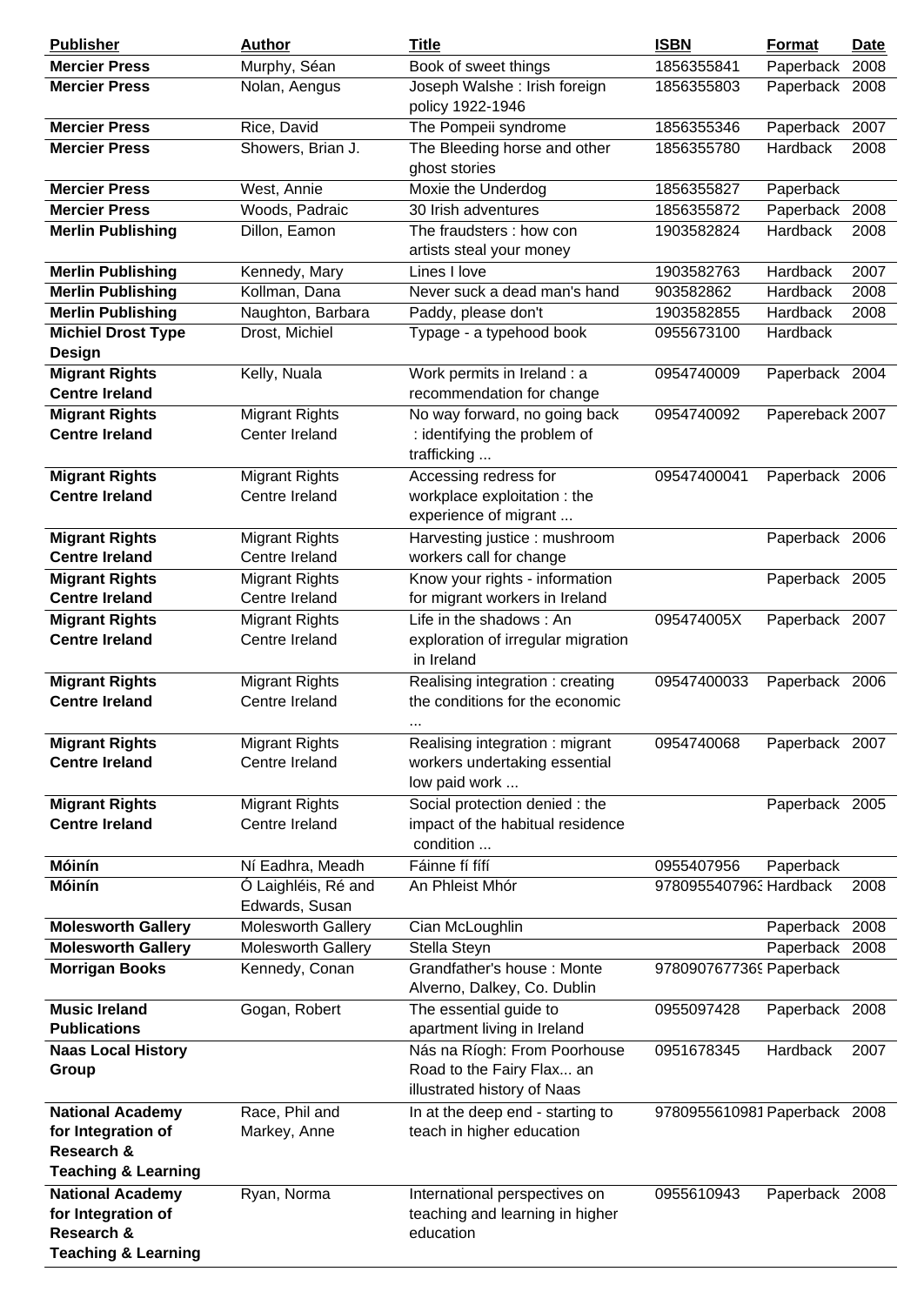| <b>Publisher</b>                                                          | <b>Author</b>                                               | <b>Title</b>                                                                                                            | <b>ISBN</b>                  | <b>Format</b>  | <b>Date</b> |
|---------------------------------------------------------------------------|-------------------------------------------------------------|-------------------------------------------------------------------------------------------------------------------------|------------------------------|----------------|-------------|
| <b>National Adult</b><br><b>Literacy Agency</b>                           | Hogan, Elaine                                               | Making cents : A turor's guide to<br>financial literacy                                                                 | 1871737737                   | Paperback      | 2007        |
| <b>National Adult</b><br><b>Literacy Agency</b>                           | <b>National Adult</b><br>Literacy Agency                    | Level definitions for Department<br>of Education and Science VEC<br>adult literacy                                      |                              | Paperback      |             |
| <b>National Adult</b><br><b>Literacy Agency</b>                           | <b>National Adult</b><br>Literacy Agency                    | Supporting family literacy:<br>ideas and tip for tutors                                                                 | 1871737745                   | Paperback 2000 |             |
| <b>National Adult</b><br><b>Literacy Agency</b>                           | <b>National Adult</b>                                       | The A-Z guide to the European<br>Union (EU)                                                                             | 1871737648                   | Paperback 2006 |             |
| <b>National Adult</b><br><b>Literacy Agency</b>                           | Literacy Agency<br><b>National Adult</b><br>Literacy Agency | VEC adult literacy and basic<br>education services in<br>Ireland(list)                                                  |                              | Paperback 2007 |             |
| <b>National Cancer</b><br><b>Registry Ireland</b>                         | Lorcain, P.                                                 | Trends in Irish cancer mortality<br>rates 1950-2002 with<br>predictions to 2015                                         | 0953107295                   | Hardback       |             |
| <b>National Center for</b><br><b>Technology in</b><br><b>Education</b>    | National Center for<br>Technology in<br>Education           | Integrating internet safety into<br>teaching & learning                                                                 |                              | Paperback      |             |
| <b>National Centre for</b><br>Partnership and<br><b>Performance</b>       |                                                             | Improving performance, sharing<br>the gains - guidance for<br>employers and unions on<br>employee financial involvement |                              | Paperback 2007 |             |
| <b>National Consumer</b><br><b>Agency</b>                                 | <b>National Consumer</b><br>Agency                          | A guide to buying a car                                                                                                 |                              | Paperback      |             |
| <b>National Council for</b><br><b>Curriculum and</b><br><b>Assessment</b> | National Council for<br>Curriculum and<br>Assessment        | Assessment in the primary<br>school curriclum : guidelines for<br>schools                                               |                              | Paperback 2007 |             |
| <b>National Council for</b><br><b>Curriculum and</b><br>Assessment        | National Council for<br>Curriculum and<br>Assessment        | Measúnú I gcuraclam na<br>bunscoile : treoirlínte do<br>scoileanna                                                      |                              | Paperback 2007 |             |
| <b>National Council on</b><br><b>Ageing and Older</b><br><b>People</b>    | O'Dwyer, Ciara and<br>Timonen, Virpi                        | The role and future<br>development of the<br>meals-on-wheels services for<br>older people in Ireland                    | 1900378558                   | Paperback 2008 |             |
| <b>National Council on</b><br><b>Ageing and Older</b><br>People           | O'Shea, Eamon                                               | End-of-life care for older people<br>in acute and long-stay care<br>settings in Ireland                                 | 190037854X                   | Paperback 2008 |             |
| <b>National Digital</b><br><b>Learning Repository</b>                     | <b>National Digital</b><br><b>Learning Repository</b>       | Proceedings of the computer<br>science community of practice<br>workshop 2007                                           |                              | Paperback 2007 |             |
| <b>National Economic</b><br>and Social Council                            | <b>National Economic</b><br>and Social Council              | New strenghts new times: the<br>Irish economy in the early 21st<br>century                                              |                              | Hardback       | 2008        |
| <b>National Economic</b><br>and Social Forum                              | Lunn, Pete                                                  | In the frame or out of the picture<br>? : A statistical analysis of<br>public                                           | 1899276475                   | Paperback 2008 |             |
| <b>National Economic</b><br>and Social Forum                              | <b>National Economic</b><br>and Social Forum                | Fifth periodic report on the work<br>of the NESF : report 37                                                            | 1899276461                   | Paperback 2008 |             |
| <b>National Economic</b><br><b>Social Council</b>                         | <b>National Economic</b><br>Social Council                  | The Irish economy in the early<br>21st century                                                                          |                              | Paperback 2008 |             |
| <b>National Economic</b><br><b>Social Forum</b>                           | <b>National Economic</b><br>Social Forum                    | Fourth meeting of the Social<br>Inclusion Forum 15th November<br>2007                                                   |                              | Paperback 2007 |             |
| <b>National Gallery of</b><br><b>Ireland</b>                              | Hodge, Anne                                                 | Hugh Douglas Hamilton<br>(1740-1808) : a life in pictures                                                               | 9781904288350 Paperback 2008 |                |             |
| <b>National Gallery of</b><br><b>Ireland</b>                              | National Gallery of<br>Ireland                              | Masquerade & spectacle: the<br>circus and the traveling fair                                                            | 1904288244                   | Paperback 2007 |             |
| <b>National Gallery of</b><br>Ireland                                     | National Gallery of<br>Ireland                              | Museums, galleries & lifelong<br>learning                                                                               |                              | Paperback 2007 |             |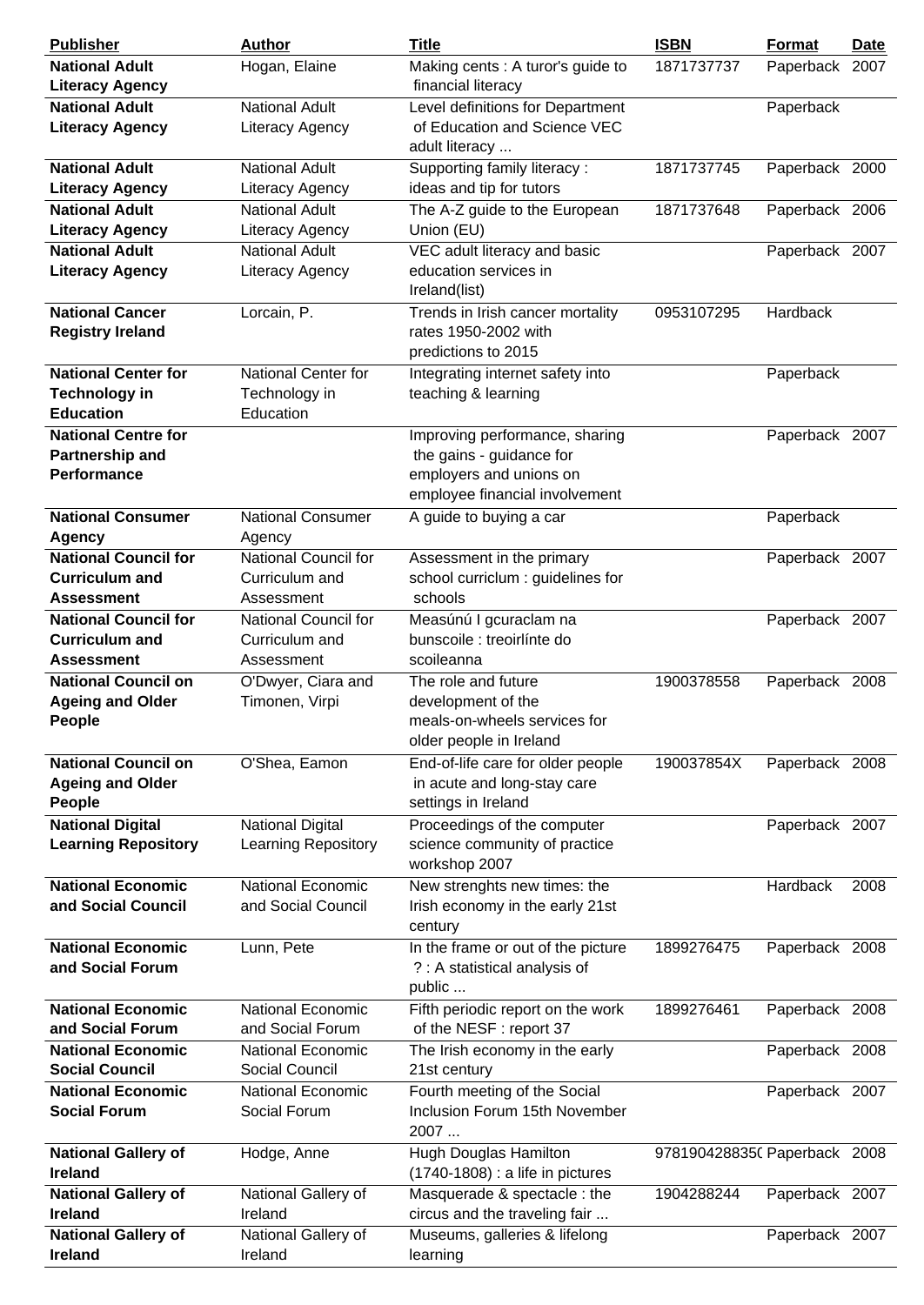| <b>Publisher</b>                                                                | <b>Author</b>                                                       | <b>Title</b>                                                                                                                                       | <b>ISBN</b>                  | <b>Format</b>  | <u>Date</u> |
|---------------------------------------------------------------------------------|---------------------------------------------------------------------|----------------------------------------------------------------------------------------------------------------------------------------------------|------------------------------|----------------|-------------|
| <b>National Gallery of</b><br>Ireland                                           | Waiboer, Adriaan E.                                                 | Northern stars and southern<br>lights: the golden age of Finnish<br>art 1890-1920                                                                  | 9781904288367 Paperback 2008 |                |             |
| <b>National Institute for</b><br><b>Regional and Spatial</b><br><b>Analysis</b> | Gleeson, Justin                                                     | The atlas of the Island of Ireland<br>: mapping social and economic<br>change                                                                      | 090151991X                   | Paperback 2008 |             |
| <b>National Library of</b><br><b>Ireland</b>                                    | Lyons, Mary                                                         | Strangers to citizens : the Irish<br>in Europe 1600-1800                                                                                           | 0907328650                   | Hardback       |             |
| <b>National Library of</b><br><b>Ireland</b>                                    | National Library of<br>Ireland                                      | Poetry aloud : poetry speaking<br>competition 2008                                                                                                 |                              | Paperback 2008 |             |
| <b>National Library of</b><br><b>Ireland</b>                                    | O'Connor, Ulick                                                     | Deirdre's sorrows : two<br>versions                                                                                                                |                              | Paperback 2008 |             |
| <b>National Parks and</b><br><b>Wildlife Service</b>                            | Doyle                                                               | Leatherback sea turtles<br>(Dermochelys coriacea) in Irish<br>waters                                                                               |                              | Paperback 2007 |             |
| <b>National Parks and</b><br><b>Wildlife Service</b>                            | Emmerson, Mark                                                      | Monitoring the conservation<br>status of natterjack toad (Bufo<br>calamita)                                                                        |                              | Paperback 2007 |             |
| <b>National Parks and</b><br><b>Wildlife Service</b>                            | Roche, Caroline                                                     | Benthic surveys of sandbanks<br>in the Irish Sea                                                                                                   |                              | Paperback 2007 |             |
| <b>National Property</b><br><b>Services Regulatory</b><br><b>Authority</b>      | <b>National Property</b><br><b>Services Regulatory</b><br>Authority | Code of practice for property<br>services providers (auctioneers<br>and estate agents)                                                             |                              | Paperback 2007 |             |
| <b>National Roads</b><br><b>Authority</b>                                       | Danaher, Ed                                                         | Monumental beginings: the<br>archaeology of the N4 Sligo<br>inner relief road - NRA scheme<br>monographs 1                                         | 0954595548                   | Hardback       |             |
| <b>National Roads</b><br><b>Authority</b>                                       | O'Sullivan, Jerry and<br>Stanley, Michael<br>(eds)                  | Roads, redisovery and<br>research : Proceedings of a<br>public seminar on<br>archaeological discoveries on<br>national road schemes August<br>2007 | 9780954595562 Paperback 2008 |                |             |
| <b>National Roads</b><br><b>Authority</b><br><b>Publications</b>                | <b>National Roads</b><br>Authority                                  | The M50 of tomorrow                                                                                                                                |                              | <b>DVD</b>     |             |
| <b>National Roads</b><br><b>Authority</b><br><b>Publications</b>                | O'Sullivan, Jerry                                                   | Settlements, industry and ritual :<br>proceedings of a public<br>seminar                                                                           | 0954595521                   | Paperback 2006 |             |
| <b>National Roads</b><br><b>Autority Publications</b>                           | <b>National Roads</b><br><b>Autority Publications</b>               | Guidance for the control and<br>management of traffic at road<br>works                                                                             |                              | Paperback 2007 |             |
| <b>National Standards</b><br><b>Authority of Ireland</b>                        | <b>National Standards</b><br>Authority of Ireland                   | Beauty and holistic therapy<br>(380:2007)                                                                                                          |                              | Paperback 2007 |             |
| <b>National Standards</b><br><b>Authority of Ireland</b>                        | <b>National Standards</b><br>Authority of Ireland                   | Colour code for buried plastics<br>piping (I.S. 370: 2007)                                                                                         |                              | Paperback 2007 |             |
| <b>National Standards</b><br><b>Authority of Ireland</b>                        | <b>National Standards</b><br>Authority of Ireland                   | Farm fencing - timber post and<br>wire (436:2007)                                                                                                  |                              | Paperback 2007 |             |
| <b>National Standards</b><br><b>Authority of Ireland</b>                        | <b>National Standards</b><br>Authority of Ireland                   | Gas pressure regulating<br>installations on service pipelines<br>(822:2007)                                                                        |                              | Paperback 2007 |             |
| <b>National Standards</b><br><b>Authority of Ireland</b>                        | <b>National Standards</b><br>Authority of Ireland                   | Hygiene in food retailing and<br>wholesaling (341:2007)                                                                                            |                              | Paperback 2007 |             |
| <b>National Standards</b><br><b>Authority of Ireland</b>                        | <b>National Standards</b><br>Authority of Ireland                   | Hygiene in the catering sector<br>(340:2007)                                                                                                       |                              | Paperback 2007 |             |
| <b>National Standards</b><br><b>Authority of Ireland</b>                        | <b>National Standards</b><br>Authority of Ireland                   | Playing field equipment - goals -<br>code of practice (357:2007)                                                                                   |                              | Paperback 2007 |             |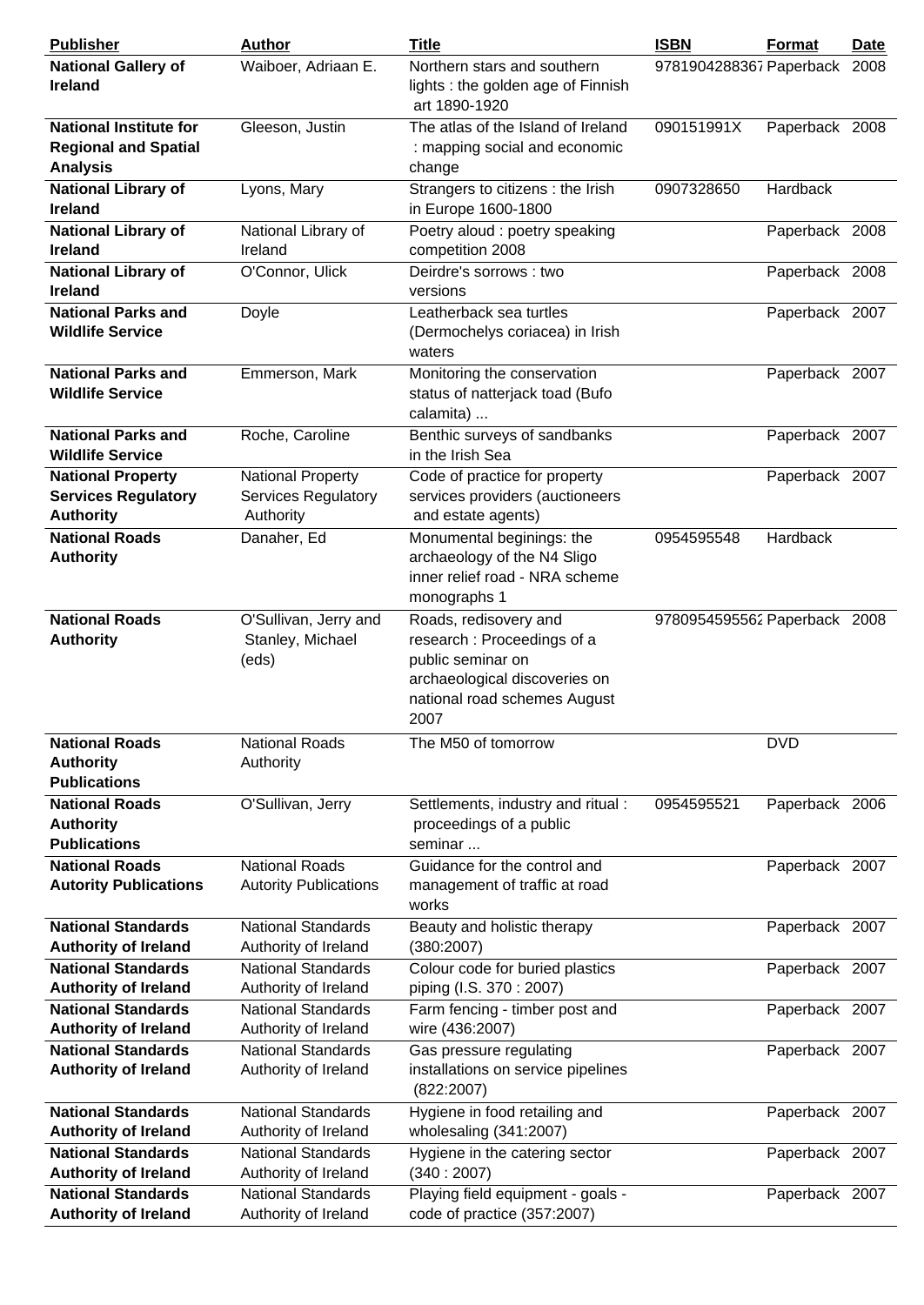| <b>Publisher</b>                                               | <b>Author</b>                                     | <b>Title</b>                                                                                          | <b>ISBN</b>            | <b>Format</b>   | <b>Date</b> |
|----------------------------------------------------------------|---------------------------------------------------|-------------------------------------------------------------------------------------------------------|------------------------|-----------------|-------------|
| <b>National Standards</b><br><b>Authority of Ireland</b>       | <b>National Standards</b><br>Authority of Ireland | Playing field equipment - goals -<br>functional and safety<br>requirements (356:2007)                 |                        | Paperback 2007  |             |
| <b>National Treasury</b><br><b>Management</b><br><b>Agency</b> | National Treasury<br>Management<br>Agency         | Ireland : information<br>memorandum March 2008                                                        |                        | Paperback 2008  |             |
| <b>National Treatment</b><br><b>Purchase Fund</b>              | <b>National Treatment</b><br><b>Purchase Fund</b> | A report on the patient<br>treatment register: treating<br>people faster                              |                        | Paperback 2008  |             |
| <b>National University</b><br>of Ireland                       | <b>National University</b><br>of Ireland          | A century of scholarship in<br>Ireland : travelling students of<br>the National University of Ireland | 9780901510525 Hardback |                 | 2008        |
| <b>National Women's</b><br><b>Council of Ireland</b>           | National Women's<br>Council of Ireland            | First hand experience second<br>hand life women and poverty :<br>Report of the                        |                        | Paperback       |             |
| <b>National Women's</b><br><b>Council of Ireland</b>           | National Women's<br>Council of Ireland            | Hear our voices meet out needs<br>women and health : report of<br>the NWCI                            |                        | Paperback       |             |
| <b>National Women's</b><br><b>Council of Ireland</b>           | National Women's<br>Council of Ireland            | Knowledge is power women<br>and education : report of the<br>millennium project                       |                        | Paperback       |             |
| <b>National Women's</b><br><b>Council of Ireland</b>           | National Women's<br>Council of Ireland            | National Women's Council of<br>Ireland Pre-Budget Submission<br>2009                                  |                        | Hardback        | 2008        |
| <b>National Women's</b><br><b>Council of Ireland</b>           | National Women's<br>Council of Ireland            | The heart that bites violence<br>against women: report of the<br>NWCI millenniun                      |                        | Papperback      |             |
| Nelson, Justin                                                 | Nelson, Justin                                    | Michael Collins: A fitting<br>farewell                                                                | 1900913224             | Paperback 2008  |             |
| <b>Nenagh Guardian</b>                                         | Daly, Joe                                         | The guardian book of Joe Daly's<br>Nenagh: 2001 - 2004                                                | 1901370143             | Paperback 2006  |             |
| <b>New Island Books</b>                                        | Andrews, David                                    | Kingstown republican: A<br>memoir                                                                     | 1905494798             | <b>Hardback</b> | 2007        |
| <b>New Island Books</b>                                        | Ardiff, Karen                                     | The secret of my face                                                                                 | 1905494439             | Paperback 2007  |             |
| <b>New Island Books</b>                                        | Binchy, Maeve                                     | Na tógálaithe                                                                                         | 1905494651             | Paperback 2007  |             |
| <b>New Island Books</b>                                        | Bolger, Dermot                                    | County lines : a portrait of life in<br>South Dublin County                                           | 1905494300             | Paperback 2006  |             |
| <b>New Island Books</b>                                        | Bolger, Dermot                                    | From these green hights                                                                               | 1904301851             | Paperback       | 2005        |
| <b>New Island Books</b>                                        | Bolger, Dermot                                    | The Ledwidge treasury :<br>selected poems of Francis<br>Ledwidge                                      | 1905494569             | Hardback        | 2007        |
| <b>New Island Books</b>                                        | Bolger, Dermot                                    | Walking the road                                                                                      | 1905494897             | Paperback 2007  |             |
| <b>New Island Books</b>                                        | Cahill, Francis                                   | Martin Cahill, my father                                                                              | 1905494750             | Paperback       | 2007        |
| <b>New Island Books</b>                                        | Cannon, Barry                                     | Working for a better world: A<br>guide to volunteering in global<br>development                       | 1905494804             | Paperback 2007  |             |
| <b>New Island Books</b>                                        | Chambers, Alice                                   | We are gold                                                                                           | 1905494583             | Paperback       | 2007        |
| <b>New Island Books</b>                                        | Connolly, John                                    | Cailleacha underbury                                                                                  | 1905494675             | Paperback       | 2007        |
| <b>New Island Books</b>                                        | Cox, Brian                                        | Ryder cup Ireland                                                                                     | 190549436X             | Hardback        | 2006        |
| <b>New Island Books</b>                                        | Cronin, Anthony                                   | Anthony Cronin : collected<br>poems                                                                   | 190430155X             | Hardback        | 2005        |
| <b>New Island Books</b>                                        | Doyle, Roddy                                      | Deireadh seachtaine craiceáilte                                                                       | 1905494637             | Paperback       | 2007        |
| <b>New Island Books</b>                                        | Dungan, Myles                                     | Speaking ill of the dead                                                                              | 1905494774             | Paperback 2007  |             |
| <b>New Island Books</b>                                        | Dwyer Hickey,<br>Christine                        | The gatemaker                                                                                         | 1905494157             | Paperback 2006  |             |
| <b>New Island Books</b>                                        | Foster, Allen                                     | Foster's even odder Irish<br>oddities                                                                 | 1905494408             | Hardback        | 2006        |
| <b>New Island Books</b>                                        | Hickey, Christine<br>Dwyer                        | Tatty                                                                                                 | 1904301517             | Paperback 2004  |             |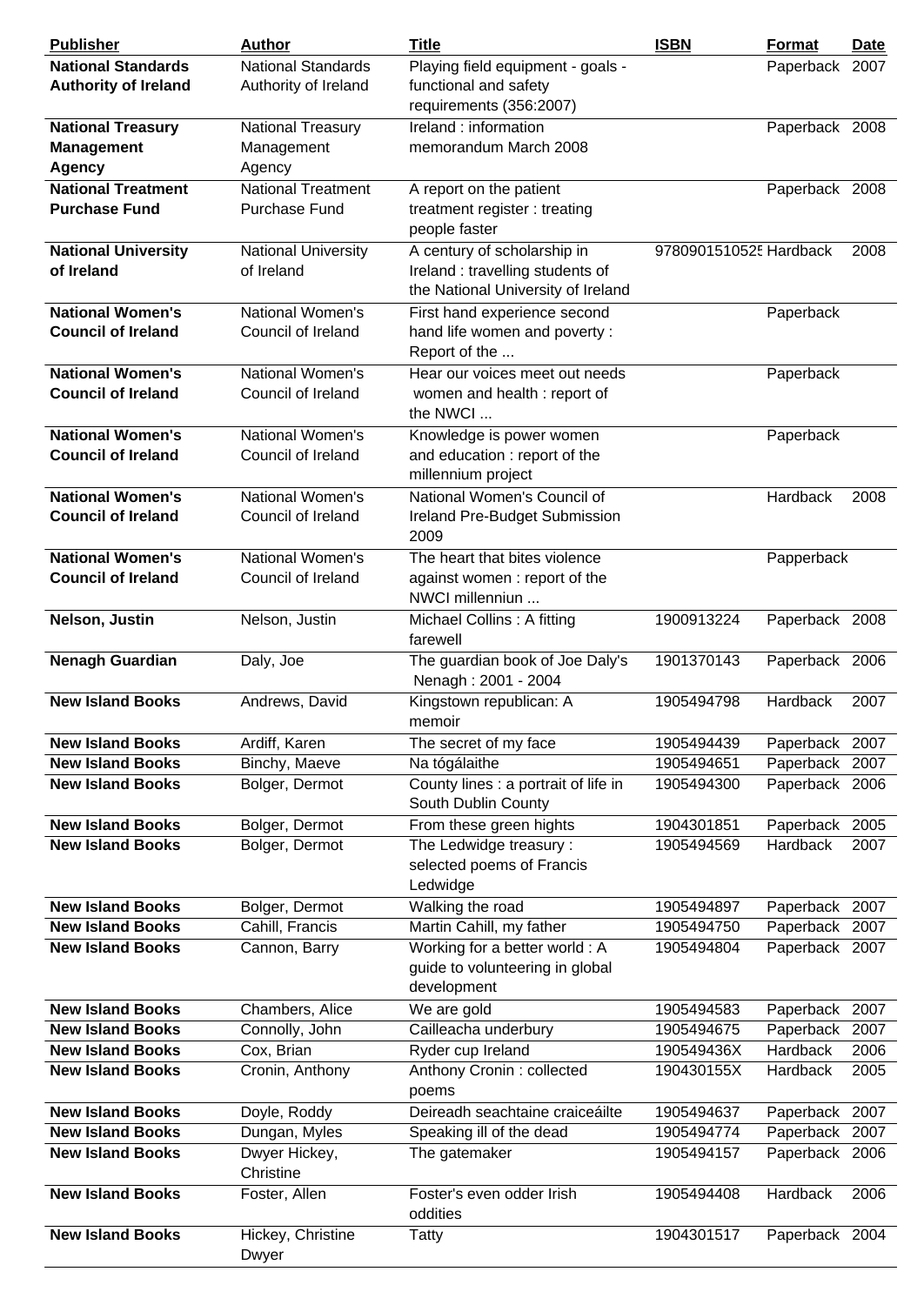| <b>Publisher</b>          | <b>Author</b>      | <b>Title</b>                      | <b>ISBN</b>                  | <b>Format</b>   | <b>Date</b> |
|---------------------------|--------------------|-----------------------------------|------------------------------|-----------------|-------------|
| <b>New Island Books</b>   | Higgins, Aidan     | Langrishe, go down                | 1905494460                   | Paperback       | 2007        |
| <b>New Island Books</b>   | Kane, Joe          | The boy who nearly won the        | 1905494576                   | Paperback 2007  |             |
|                           |                    | Texaco Art Competition and        |                              |                 |             |
|                           |                    | other poems                       |                              |                 |             |
| <b>New Island Books</b>   | Keyes, Marian      | Is gearr                          | 1905494644                   | Paperback 2007  |             |
| <b>New Island Books</b>   | Little, Mark       | Zulu time : when Ireland went to  | 1904301525                   | Paperback 2004  |             |
|                           |                    | war                               |                              |                 |             |
| <b>New Island Books</b>   | Lynch, Brian       | Tony O'Malley                     | 1904301436                   | Hardback        |             |
| <b>New Island Books</b>   | MacKenna, John     | The river field                   | 1905494781                   | Paperback 2007  |             |
| <b>New Island Books</b>   | Moncrieff, Séan    | The history of things             | 1905494736                   | Paperback 2007  |             |
| <b>New Island Books</b>   | Murphy, Aidan      | Neon baby : new and selected      | 1905494590                   | Paperback 2007  |             |
|                           |                    | poems                             |                              |                 |             |
| <b>New Island Books</b>   | O'Faolain, Nuala   | Are you somebody: A memoir        | 1905494538                   | Paperback 2007  |             |
| <b>New Island Books</b>   | O'Hanlon, Jim      | The Buddhist of Castleknock       | 1904301998                   | <b>Hardback</b> | 2007        |
| <b>New island Books</b>   | O'Leary, Susanne   | <b>Finding Margo</b>              | 9781905494477 Paperback 2007 |                 |             |
| <b>New Island Books</b>   | O'Reilly, Patricia | Writing for success               | 1905494149                   | Paperback       | 2006        |
| <b>New Island Books</b>   | Parsons, Julie     | An seomra tobac                   | 1905494682                   | Paperback       | 2007        |
| <b>New Island Books</b>   | Purcell, Deirdre   | Ta Jesus agus Billy ag imeacht    | 1905494699                   | Paperback 2007  |             |
|                           |                    | go Barcelona                      |                              |                 |             |
| <b>New Island Books</b>   | Roche, Adi         | Chernobyl heart : 20 years on     | 1904301983                   | Paperback 2006  |             |
| <b>New Island Books</b>   | Scanlan, Patricia  | Rúin                              | 1905494620                   | Paperback 2007  |             |
| <b>New Island Books</b>   | Sweeney, Paul      | Ireland's economic success :      | 1905494712                   | Paperback 2008  |             |
|                           |                    | reasons and lessons               |                              |                 |             |
| <b>New Island Books</b>   | Sweeney, Paul      | Selling out? : privatisation in   | 1902602781                   | Paperback 2004  |             |
|                           |                    | Ireland                           |                              |                 |             |
| <b>New Island Books</b>   | Treacy, Brendan    | The Sunday business: post         | 1905494521                   | Paperback 2007  |             |
|                           |                    | book of crosswords 2              |                              |                 |             |
| <b>New Island Books</b>   | Treacy, Brendan    | The Sunday business post:         | 1905494514                   | Paperback 2007  |             |
|                           |                    | book of crosswords 1              |                              |                 |             |
| <b>New Island Books</b>   | Whelan, Noel       | Showtime or substance? A          | 1905494484                   | Paperback 2007  |             |
|                           |                    | voter's guide to the 2007         |                              |                 |             |
|                           |                    | election                          |                              |                 |             |
| <b>New Island Books</b>   | Whelan, Noel       | The tallyman's campaign           | 1905494491                   | Paperback 2007  |             |
|                           |                    | handbook: election 2007           |                              |                 |             |
| <b>New Island Books</b>   | Wickham, James     | Gridlock: Dublin's transport      | 1905494289                   | Paperback 2006  |             |
|                           |                    | crisis and the future of the city |                              |                 |             |
| <b>New Island Books</b>   | Wilford, Rick      | The trouble with Northern         | 1905494279                   | Paperback 2006  |             |
|                           |                    | Ireland: the Belfast agreement    |                              |                 |             |
|                           |                    | and democratic governance         |                              |                 |             |
| <b>New Island Press</b>   | Thompson, Kate     | Pixie Pirelli : hard to choos     | 1905494076                   | Paperback 2006  |             |
| <b>Newcastle</b>          | Jennings, Robert   | Newcastle down the years          | 9780956024602 Paperback 2008 |                 |             |
| <b>Residents</b>          |                    |                                   |                              |                 |             |
| <b>Association</b>        |                    |                                   |                              |                 |             |
| <b>Nonsuch Publishing</b> | Clare, Liam        | The Bray and Enniskerry           | 1845885939                   | Paperback 2007  |             |
|                           |                    | railway                           |                              |                 |             |
| <b>Nonsuch Publishing</b> | Dargan, Pat        | <b>Exploring Georgian Dublin</b>  | 184889173                    | Paperback 2008  |             |
| <b>Nonsuch Publishing</b> | Doyle, Eamon       | Tales of the anvil: the forges    | 1845889197                   | Paperback 2008  |             |
|                           |                    | and blacksmiths of Wexford        |                              |                 |             |
| <b>Nonsuch Publishing</b> | Lewis, Kevin       | What the doctor ordered : an      | 18455885977                  | Hardback        | 2008        |
|                           |                    | encyclopaedia of Wexford          |                              |                 |             |
|                           |                    | festival opera                    |                              |                 |             |
| <b>Nonsuch Publishing</b> | Lillis, Brian      | Images of Cork city: shared       | 1845885984                   | Paperback       |             |
|                           |                    | moments                           |                              |                 |             |
| <b>Nonsuch Publishing</b> | Martin, Michael    | Spike island : saints, felons and | 1845889104                   | Paperback 2007  |             |
|                           |                    | famine                            |                              |                 |             |
| <b>Nonsuch Publishing</b> | Moffitt, Miriam    | Soupers & jumpers: the            | 1845889241                   | Hardback        | 2008        |
|                           |                    | protestant missions in            |                              |                 |             |
|                           |                    | Connemara 1848-1937               |                              |                 |             |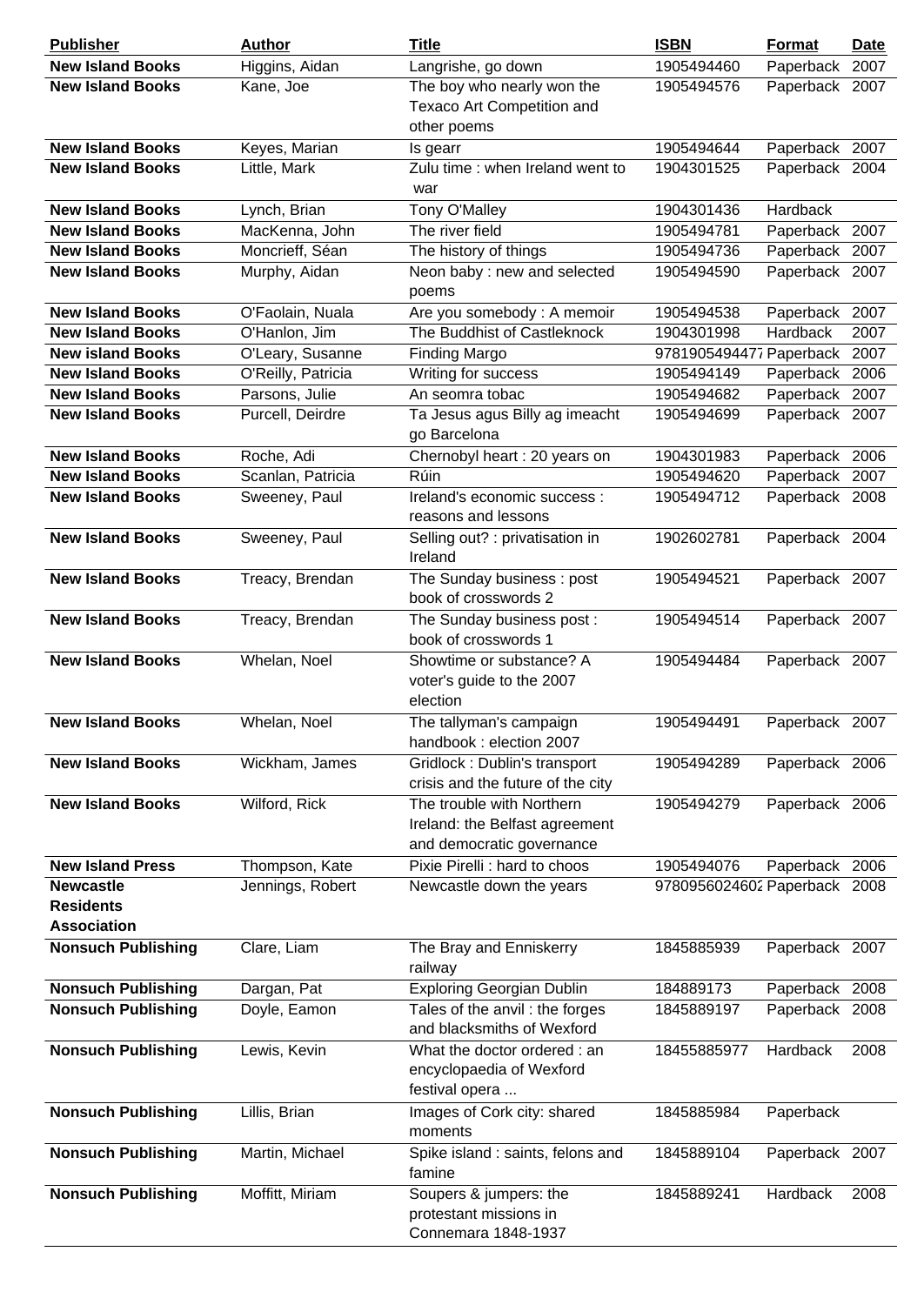| <b>Publisher</b>                            | <b>Author</b>            | <b>Title</b>                                                                    | <b>ISBN</b> | <b>Format</b>   | <b>Date</b> |
|---------------------------------------------|--------------------------|---------------------------------------------------------------------------------|-------------|-----------------|-------------|
| <b>Nonsuch Publishing</b>                   | Nonsuch Publishing       | Boss cat : Roy Keane's epic<br>first season as a premiership<br>manager         | 1845889180  | Paperback       | 2008        |
| <b>Nonsuch Publishing</b>                   | O'Flynn, David           | Images of Fingal: coasts and<br>castles                                         | 1845885847  | Paperback       |             |
| <b>Nonsuch Publishing</b>                   | Walsh, Dave              | <b>Haunted Dublin</b>                                                           | 1845889326  | Paperback 2008  |             |
| <b>Nordlaw Books</b>                        | Waldron, Kieran          | The archbishops of Tuam                                                         | 0954264024  | Hardback        |             |
| <b>North Western</b><br><b>Health Board</b> | Share, Michelle          | Health kicks: evaluation                                                        |             | CD              |             |
| Ó Baoighill, Pádraig                        | Ó Baoighill, Pádraig     | <b>Cardinal Patrick O'Donnell</b>                                               | 0955670213  | Hardback        | 2008        |
| S.                                          | S.                       | 1856-1927                                                                       |             |                 |             |
| Ó Riain, Dónal                              | Ó Riain, Dónal           | Pictures & poets of Parteen and<br><b>Meelick</b>                               |             | Hardback        | 2008        |
| Ó Ríordáin, John J.                         | Ó Ríordáin, John J.      | Where Araglen so gently flows                                                   | 0955105927  | Hardback        | 2007        |
| <b>O'Brien Press</b>                        | Bergin, Eileen           | The butler's pantry: recipes for<br>all seaons                                  | 1847170613  | Hardback        | 2007        |
| <b>O'Brien Press</b>                        | Broderick, Marian        | The Witch Apprentice                                                            | 1847170392  | Paperback       | 2007        |
| <b>O'Brien Press</b>                        | Broderick, Marian        | The witch in the woods                                                          | 1847171085  | Hardback        | 2008        |
| <b>O'Brien Press</b>                        | Burlington, Marie        | The little witch who can't spell                                                | 0862789824  | Paperback 2008  |             |
| <b>O'Brien Press</b>                        | Corcoran, Kevin          | West of Ireland walks                                                           | 1847170972  | Paperback 2008  |             |
| <b>O'Brien Press</b>                        | Curtin, Judi             | Alice & Megan forever                                                           | 1847171191  | Paperback       | 2008        |
| <b>O'Brien Press</b>                        | Curtin, Judi             | <b>Bonjour Alice</b>                                                            | 1847170965  | Paperback 2008  |             |
| <b>O'Brien Press</b>                        | Davis, Derek             | And That Was  Derek Davis                                                       | 1847170579  | Hardback        |             |
| <b>O'Brien Press</b>                        | De Paor, Louis           | Celtic book of days                                                             | 1847170422  | Hardback        |             |
| <b>O'Brien Press</b>                        | Donovan, Anna            | Where's Murphy                                                                  | 1847170811  | Hardback        | 2008        |
| <b>O'Brien Press</b>                        | Doyle, Malachy           | Swap                                                                            | 1847170538  | Hardback        | 2008        |
| <b>O'Brien Press</b>                        | Fallon, Peter            | Brendan Behan, after the wake                                                   | 0862780319  | Paperback       | 2008        |
| <b>O'Brien Press</b>                        | Gilligan, Ann Louise     | Our lives out loud                                                              | 1847170668  | Hardback        | 2008        |
| <b>O'Brien Press</b>                        | Halligan, Jim            | Diabolic downloads                                                              | 1847170651  | Paperback       | 2008        |
| <b>O'Brien Press</b>                        | Hayes-McCoy,<br>Felicity | Finn's thumb                                                                    | 1847170354  | Paperback 2008  |             |
| <b>O'Brien Press</b>                        | Hayes-McCoy,<br>Felicity | The riddle                                                                      | 1847170361  | Paperback 2008  |             |
| <b>O'Brien Press</b>                        | Howard, Paul             | The miseducation years                                                          | 0862788528  | Paperback 2007  |             |
| <b>O'Brien Press</b>                        | Kelly, Michael           | Trading paces : from rat race to<br>hen run                                     | 1847170705  | Paperback 2008  |             |
| <b>O'Brien Press</b>                        | Kelly, Michael           | <b>Trading places</b>                                                           | 1847170705  | Paperback 2008  |             |
| <b>O'Brien Press</b>                        | Kenny, John              | The dirty dozen : Ireland's                                                     | 1847170507  | Paperback 2007  |             |
|                                             |                          | motor-sport legends                                                             |             |                 |             |
| <b>O'Brien Press</b>                        | Kiernan, Celine          | The poison throne: the<br>Moorehawke trilogy, book 1                            | 1847171108  | Paperback 2008  |             |
| <b>O'Brien Press</b>                        | Kohn, Roger              | Rowan Gillespie looking for<br>orion                                            | 1847170767  | Paperback 2007  |             |
| <b>O'Brien Press</b>                        | Kostick, Conor           | Move                                                                            | 1847170101  | Paperback 2008  |             |
| <b>O'Brien Press</b>                        | Kostick, Conor           | The Book of Curses                                                              | 1847170552  | Paperback 2007  |             |
| <b>O'Brien Press</b>                        | Leavy, Una               | Molly's night out                                                               | 1847170682  | Paperback       | 2008        |
| <b>O'Brien Press</b>                        | Litton, Helen (Editor)   | Kathleen Clarke: revolutionary<br>woman                                         | 1847170590  | Paperback 2008  |             |
| <b>O'Brien Press</b>                        | May, Judy                | Diamond star girl                                                               | 1847170903  | Paperback 2008  |             |
| <b>O'Brien Press</b>                        | McCann, Sean             | The wit of Oscar Wilde                                                          | 1847170675  | Hardback        | 2004        |
| <b>O'Brien Press</b>                        | McCoole, Sinéad          | No ordinary women: Irish<br>female activists in the<br>revolutionary years 1900 | 0862788834  | Paperback 2008  |             |
| <b>O'Brien Press</b>                        | McGann, Oisín            | Mad Grandad's wicked pictures                                                   | 1847170633  | Paperback 2007  |             |
| <b>O'Brien Press</b>                        | McGann, Oisín            | Wired teeth                                                                     | 1847170033  | Paperback 2008  |             |
| <b>O'Brien Press</b>                        | Murphy, Ann              | Nothing to declare: the drug<br>smuggler's deadly trade                         | 1847171061  | Pasperback 2008 |             |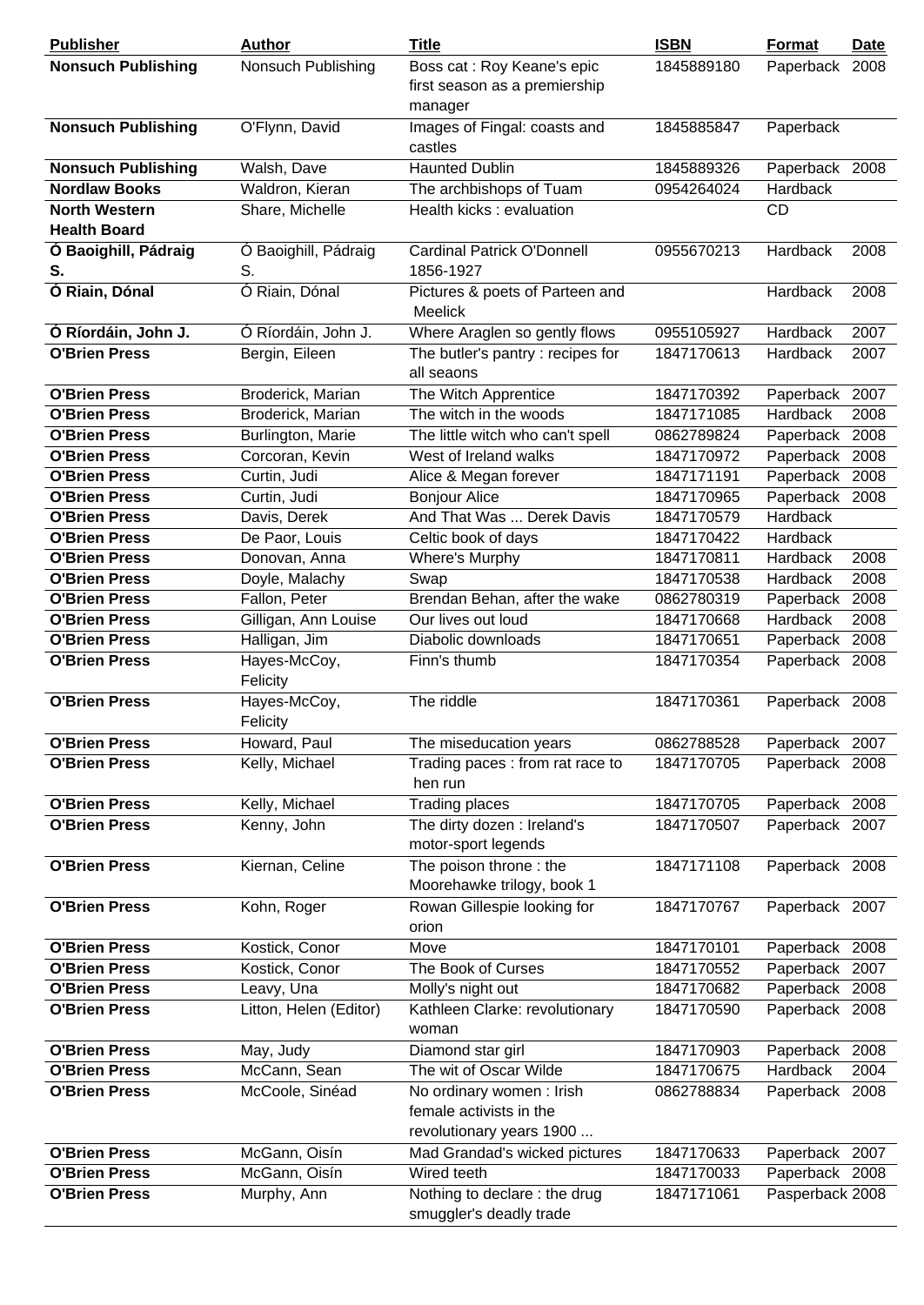| <b>Publisher</b>                 | <b>Author</b>                          | <b>Title</b>                                                                            | <b>ISBN</b> | <b>Format</b>   | Date |
|----------------------------------|----------------------------------------|-----------------------------------------------------------------------------------------|-------------|-----------------|------|
| <b>O'Brien Press</b>             | Murphy, Colin                          | The book of luvely Irish recipes<br>yer ma useta make when you<br>were a little gurrier | 0862788307  | Hardback        |      |
| <b>O'Brien Press</b>             | Murphy, Colin                          | The Feckin' Book of Everything<br><b>Irish</b>                                          | 1847170521  | Hardback        | 2007 |
| <b>O'Brien Press</b>             | NÍ Ghlinn, Áine                        | Éasca Péasca                                                                            | 1847170471  | Paperback       | 2007 |
| <b>O'Brien Press</b>             | O'Brien, Brendan                       | The Story of Ireland                                                                    | 0862788810  | Hardback        | 2007 |
| <b>O'Brien Press</b>             | O'Brien, Joe                           | Alfie Green and the supersonic<br>subway                                                | 1847170958  | Hardback        | 2008 |
| <b>O'Brien Press</b>             | O'Brien, Joe                           | Little croker                                                                           | 1847170460  | Paperback 2008  |      |
| <b>O'Brien Press</b>             | O'Donnell, Daniel                      | Daniel O'Donnell : follow Your<br>Dream                                                 | 0862788728  | Paperback 2005  |      |
| <b>O'Brien Press</b>             | O'Donnell, Ruán                        | The Irish Famine : pocket history                                                       | 1847170194  | Paperback 2008  |      |
| <b>O'Brien Press</b>             | O'Keeffe, Pádraig                      | Hidden Soldier: an Irish<br>legionnaire's wars from Bosnia<br>to Iraq                   | 1847170323  | Paperback 2007  |      |
| <b>O'Brien Press</b>             | O'Keeffe, Pádraig                      | Hidden soldier : An Irish<br>legionnaire's wars from Bosnia<br>to Iraq                  | 1847171146  | Paperback 2008  |      |
| <b>O'Brien Press</b>             | O'Neill, Karl                          | The most beautiful letter in the<br>world                                               | 1847170118  | Paperback 2007  |      |
| <b>O'Brien Press</b>             | Parkinson, Siobhán                     | The henny penny tree                                                                    | 0862789664  | Paperback 2008  |      |
| <b>O'Brien Press</b>             | Perdue, Gillian                        | Conor's Canvas                                                                          | 1847170439  | Paperback 2007  |      |
| <b>O'Brien Press</b>             | Scoil Chiaráin Class<br>P <sub>3</sub> | 10 scary monsters                                                                       | 1847170021  | Hardback        |      |
| <b>O'Brien Press</b>             | Shaw, Elizabeth                        | An t-Uan Beag Dubh                                                                      | 0862788676  | Paperback 2004  |      |
| <b>O'Brien Press</b>             | Shortt, Pat                            | I Will in me politics : the Maurice<br><b>Hickey diaries</b>                            | 1847170842  | Paperback 2007  |      |
| <b>O'Brien Press</b>             | Simms, George Otto                     | Exploring the Book of Kells                                                             | 1847170774  | Paperback 2007  |      |
| <b>O'Brien Press</b>             | Stewart, Maddie                        | Cinders                                                                                 | 1847170279  | Paperback 2007  |      |
| <b>O'Brien Press</b>             | Stewart, Maddie                        | Hal's sleepover                                                                         | 1847170347  | Paperback 2008  |      |
| <b>O'Brien Press</b>             | Taylor, Marilyn                        | 17 Martin Street                                                                        | 1847171252  | Paperback       | 2008 |
| <b>O'Brien Press</b>             | Todd, Loreto                           | The perfect name for your baby                                                          | 1847170088  | Paperback 2008  |      |
| <b>O'Briens Press</b>            | Johnston, Trent                        | Raiders of the Caribbean:<br>Ireland's cricket world cup                                | 1847170644  | Papetrback 2007 |      |
| O'Connell,                       | O'Connell,                             | The Gearagh: A community &                                                              | 0956056202  | Paperback 2008  |      |
| Josephine<br>O'Donoghue, Deirdre | Josephine<br>O'Donoghue,               | oak forest lost forever<br>Tarot unlocked: a beginner's                                 | 0955625206  | Paperback       |      |
|                                  | Deirdre                                | guide                                                                                   |             |                 |      |
| <b>Oak Tree Press</b>            | Bolt, Peter                            | Coaching for growth: how to<br>bring out the best in your team<br>and yourself          | 1860761690  | Hardback        | 2000 |
| <b>Oak Tree Press</b>            | Buckley, Austin J.                     | Insurance law in Ireland.<br>Volume 2                                                   | 1860762352  | Paperback 2002  |      |
| <b>Oak Tree Press</b>            | Cooney, Thomas M.                      | New venture creation in Ireland                                                         | 1860762557  | Paperback 2002  |      |
| <b>Oak Tree Press</b>            | Gunnigle, Patrick                      | The Irish employee recruitment<br>handbook                                              | 1860761305  | Hardback        | 1999 |
| <b>Oak Tree Press</b>            | Harty, Patricia                        | Greatest Irish Americans of the<br>20th Century                                         | 1860762069  | Paperback 2001  |      |
| <b>Oak Tree Press</b>            | Hyndman, Noel                          | Accountability: A Study of Irish<br><b>Credit Unions</b>                                | 1860762345  | Paperback 2003  |      |
| <b>Oak Tree Press</b>            | Immink, Ron                            | Growing your own business :<br>A workbook                                               | 1860762387  | Paperback 2002  |      |
| <b>Oak Tree Press</b>            | Immink, Ron                            | Look before you leap (steps to<br>entrepreneurship 1) A guide                           | 1860762859  | Paperback       |      |
| <b>Oak Tree Press</b>            | Immink, Ron                            | Planning for success (steps to<br>entrepreneurship 3)                                   | 1860762875  | Paperback 2007  |      |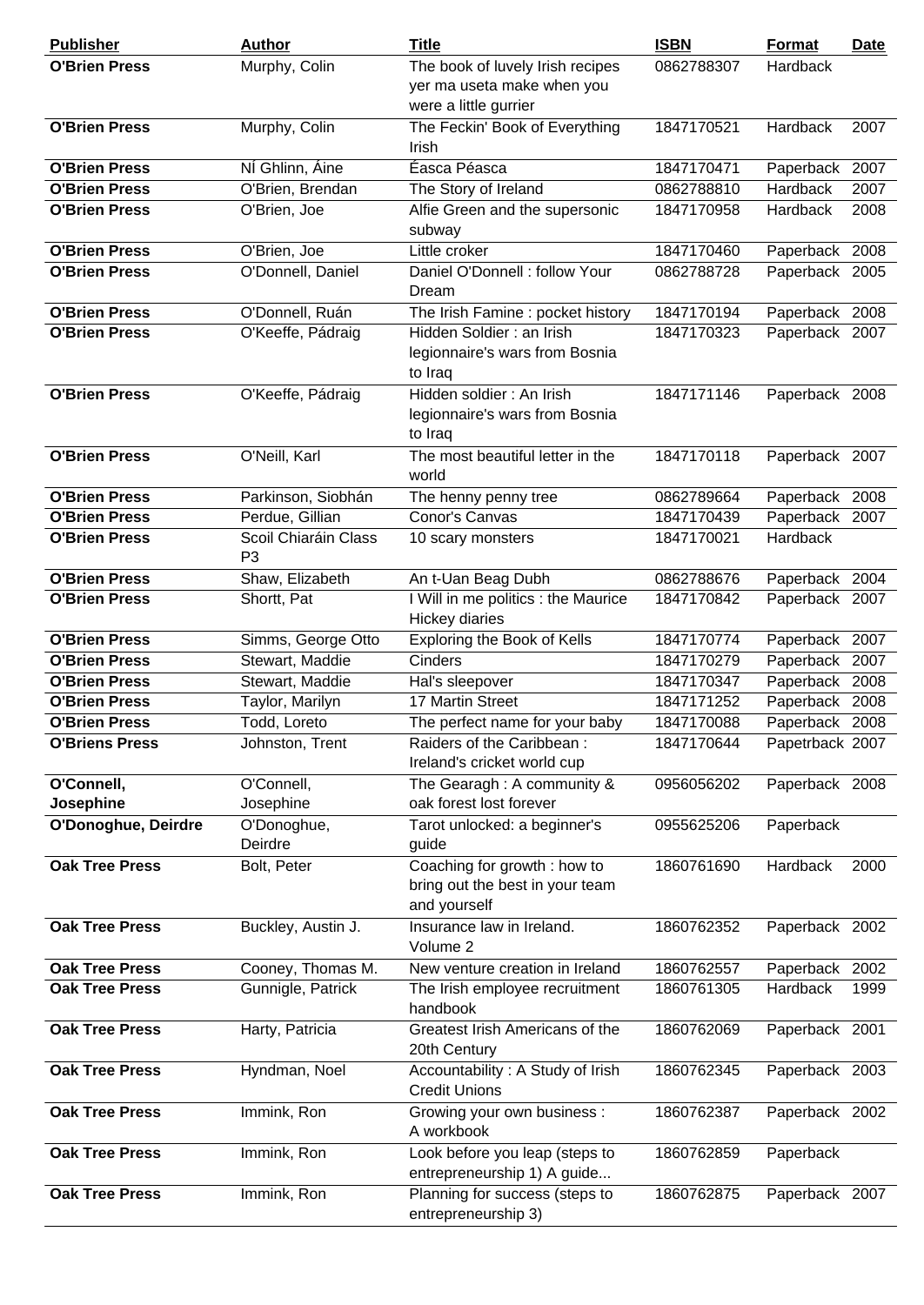| <b>Publisher</b>                           | <b>Author</b>                     | <b>Title</b>                                                                                                      | <b>ISBN</b> | <b>Format</b>  | <b>Date</b> |
|--------------------------------------------|-----------------------------------|-------------------------------------------------------------------------------------------------------------------|-------------|----------------|-------------|
| <b>Oak Tree Press</b>                      | Kibbin, Stuart                    | The business of persuasion :<br>copywriting skills and<br>techniques that get results                             | 1860761751  | Paperback 2000 |             |
| <b>Oak Tree Press</b>                      | McKillop, Donal                   | Women in the Irish Credit Union<br>Movement: north and south                                                      | 1860762646  | Paperback 2007 |             |
| <b>Oak Tree Press</b>                      | Mooney, Paul                      | The effective consultant: how<br>to develop the high<br>performance organisation                                  | 1860761216  | Paperback 1999 |             |
| <b>Oak Tree Press</b>                      | Murphy, Thomas V.                 | Irish industrial relations in<br>practice. Rev & updated 2nd ed.                                                  | 1860760295  | Paperback 1998 |             |
| <b>Oak Tree Press</b>                      | O'Brien Stephen                   | Learning partnerships for social<br>inclusion: exploring lifelong<br>learning                                     | 1904887140  | Paperback 2007 |             |
| <b>Oak Tree Press</b>                      | O'Gorman, Colm                    | Enterprise in action : an<br>introduction to entrepreneurship<br>in an Irish context                              | 1904887171  | Hardback       | 2007        |
| <b>Oak Tree Press</b>                      | O'Kane, Brian                     | Entreskills options : learning<br>entrepreneurial skills by<br>applying business                                  |             | Paperback 2004 |             |
| <b>Oak Tree Press</b>                      | Sheridan, Pat                     | Human resource management :<br>a guide for employers                                                              | 1904887157  | Paperback 2007 |             |
| <b>Offaly Heritage</b>                     | <b>Howley Hayes</b><br>Architects | Rahan monastic site                                                                                               | 0953584192  | Paperback 2007 |             |
| <b>Office of Emergency</b>                 | Office of                         | Preparing for major                                                                                               |             | Paperback      |             |
| <b>Planning</b>                            | <b>Emergency Planning</b>         | emergencies : an introduction                                                                                     |             |                |             |
| Office of the                              | Office of the                     | <b>Statement of Strategy</b>                                                                                      | 13936514    | Paperback 2008 |             |
| Revenue                                    | Revenue                           | 2008-2010                                                                                                         |             |                |             |
| <b>Commissioners</b>                       | Commissioners                     |                                                                                                                   |             |                |             |
| <b>Office of Tobacco</b><br><b>Control</b> |                                   | Children, youth and tobacco:<br>behaviour, perceptions and<br>public attitudes                                    | 0954149173  | Paperback 2006 |             |
| <b>Office of Tobacco</b><br><b>Control</b> |                                   | Irish women and tobacco:<br>Knowledge, attitudes and<br>beliefs                                                   | 0954149122  | Paperback 2003 |             |
| <b>Office of Tobacco</b><br><b>Control</b> |                                   | Report on the health effects of<br>environmental tobacco smoke<br>(ETS) in the workplace                          |             | Paperback 2002 |             |
| <b>Office of Tobacco</b><br><b>Control</b> |                                   | Smoke-free policies: Market<br>research and literature review<br>on economic effects on the<br>hospitality sector | 0954149149  | Paperback 2004 |             |
| <b>Office of Tobacco</b><br><b>Control</b> |                                   | Smoke-free workplaces in<br>Ireland: A one-year review                                                            | 0954149157  | Paperback 2005 |             |
| <b>Office of Tobacco</b><br><b>Control</b> |                                   | Tobacco control and the Irish<br>retail environment                                                               | 0954149185  | Paperback 2008 |             |
| <b>Office of Tobacco</b><br><b>Control</b> |                                   | Towards a tobacco free<br>society: Summary of the report<br>of the tobacco free policy<br>review group            | 0954149106  | Hardback       |             |
| <b>Origial Writing</b>                     | Flynn, Declan                     | The journey to the inner soul                                                                                     | 1906018588  | Paperback 2008 |             |
| <b>Original Writing</b>                    | Bosch, Pauline                    | Biosis balancing: unusual<br>routes to healing                                                                    | 1906018626  | Paperback 2008 |             |
| <b>Original Writing</b>                    | Breen, P. J.                      | Love, life and living                                                                                             | 1906018405  | Paperback 2008 |             |
| <b>Original Writing</b>                    | Browner, Frances                  | Coming home                                                                                                       | 1906018715  | Paperback 2008 |             |
| <b>Original Writing</b>                    | Byrne, J.M.                       | East End gangs and the drug<br>king                                                                               | 1906018596  | Paperback 2008 |             |
| <b>Original Writing</b>                    | Byrne, Nicholas                   | Among the Wicklow hills                                                                                           | 1906018308  | Paperback 2007 |             |
| <b>Original Writing</b>                    | Clerkin, Brendan                  | No hurry in Africa                                                                                                | 1906018344  | Paperback 2008 |             |
| <b>Original Writing</b>                    | Codd, Jonathon                    | Brine to ocean blue                                                                                               | 1906018566  | Paperback 2008 |             |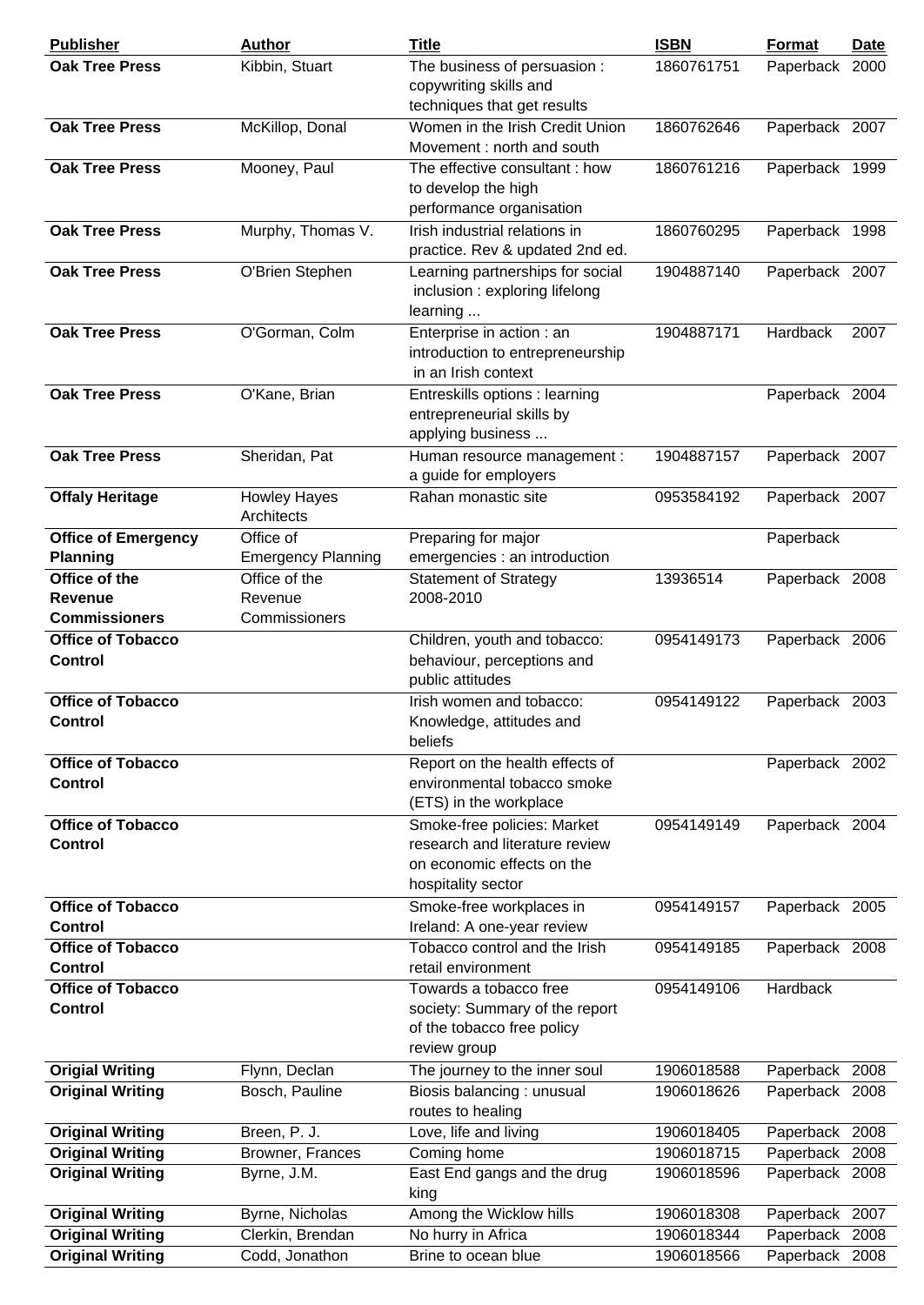| <b>Publisher</b>                                   | <b>Author</b>                                    | <b>Title</b>                                                                               | <b>ISBN</b>              | <b>Format</b>               | <b>Date</b> |
|----------------------------------------------------|--------------------------------------------------|--------------------------------------------------------------------------------------------|--------------------------|-----------------------------|-------------|
| <b>Original Writing</b>                            | Condon, Seamus                                   | Memoir of Andrew J. Byrne:<br>veteran of the American civil<br>war                         | 1906018391               | Hardback                    | 2008        |
| <b>Original Writing</b>                            | Conry, Rosemary                                  | Why stand I Here? : some<br>memories of growing up in the<br>old Dublin                    | 1906018316               | Paperback 2007              |             |
| <b>Original Writing</b>                            | Curtis, Maurice                                  | The splendid cause: the<br>Catholic Action Movement in<br>Ireland in the twentieth century | 190601860X               | Hardback                    | 2008        |
| <b>Original Writing</b>                            | Daly-Mccabe, Anna                                | Glam metal                                                                                 | 1906018707               | Paperback 2008              |             |
| <b>Original Writing</b>                            | Dolan, Patrick                                   | Now you see it, now you don't                                                              | 190601874X               | Paperback                   | 2008        |
| <b>Original Writing</b>                            | Donovan, Dan                                     | Passage from our times                                                                     | 1906018472               | Paperback 2008              |             |
| <b>Original Writing</b>                            | Gabriel, Thomas                                  | Becoming present. With<br>intention.                                                       | 1906018375               | Paperback 2008              |             |
| <b>Original Writing</b>                            | Hazlehurst, Leighton                             | River town chronicles                                                                      | 1906018480               | Paperback 2008              |             |
| <b>Original Writing</b>                            | Healy Walls, Clare                               | At the heart of Montessori (1):<br>core principles                                         | 1906018642               | Paperback 2008              |             |
| <b>Original Writing</b>                            | Healy Walls, Clare                               | At the heart of Montessori (2):<br>core principles in action                               | 1906018650               | Paperback 2008              |             |
| <b>Original Writing</b>                            | Healy Walls, Clare                               | At the heart of Montessori (3):<br>the infant toddler (0-3 years)                          | 1906018669               | Paperback 2008              |             |
| <b>Original Writing</b>                            | Healy Walls, Clare                               | At the heart of Montessori (4):<br>the pre-school child (3-6 years)                        | 1906018677               | Paperback 2008              |             |
| <b>Original Writing</b>                            | Healy Walls, Clare                               | At the heart of Montessori (5):<br>the elementary school child<br>$(6-12 \text{ years})$   | 1906018685               | Paperback 2008              |             |
| <b>Original Writing</b>                            | Healy Walls, Clare                               | At the heart of Montessori (6):<br>the adolescent (12+ years)                              | 1906018693               | Paperback 2008              |             |
| <b>Original Writing</b>                            | Heywood, John                                    | Instructional and curriculum<br>leadership: towards inquiry<br>oriented schools            | 1906018758               | Paperback 2008              |             |
| <b>Original Writing</b>                            | Hoare, Maire                                     | A collection of personal poems                                                             | 1906018573               | Paperback 2008              |             |
| <b>Original Writing</b>                            | Jones, David                                     | In perpetuum : the poetic journal<br>of a Welsh monk musings in a<br>medieval              | 1906018542               | Paperback 2008              |             |
| <b>Original Writing</b>                            | Kinsella, John                                   | Death in the Burren                                                                        | 1906018634               | Paperback                   | 2008        |
| <b>Original Writing</b>                            | Kirwan, Bernie                                   | A peaceful mind                                                                            | 1906018383               | Paperback                   | 2008        |
| <b>Original Writing</b>                            | Lavery Carrig, Mary                              | Rich pickings : A collection of<br>poetry                                                  | 1906018332               | Hardback                    | 2007        |
| <b>Original Writing</b>                            | Layden, Dermot                                   | A life's catch                                                                             | 1906018421               | Hardback                    | 2008        |
| <b>Original Writing</b>                            | Logon, Miriam                                    | The art of easing conflict                                                                 | 1906018766               | Paperback                   | 2008        |
| <b>Original Writing</b><br><b>Original Writing</b> | Lynch, Noel                                      | Decision time                                                                              | 1906018502<br>1906018456 | Paperback<br>Paperback      | 2008        |
| <b>Original Writing</b>                            | Martin, June<br>Martin, June                     | Australia as I found it<br>South American kaleidosope                                      | 1906018464               | Paperback 2008              | 2008        |
| <b>Original Writing</b>                            | Martin, June                                     | Surely to God, aye: Down to<br>Donegal                                                     | 1906018448               | Paperback 2008              |             |
| <b>Original Writing</b>                            | McGonigle, J. F.                                 | Feather heads                                                                              | 190601843X               | Paperback 2008              |             |
| <b>Original Writing</b>                            | Millett, T. F.                                   | Reflections                                                                                | 1906018529               | Paperback 2008              |             |
| <b>Original Writing</b>                            | Molloy, Kate                                     | David                                                                                      | 1906018535               | Paperback                   |             |
| <b>Original Writing</b>                            | Murphy, Donal                                    | Tuath Na Dromann: a history of<br>Cill Na Martra                                           | 1906018618               | Paperback 2008              |             |
| <b>Original Writing</b>                            | O Rabhartaigh,<br>Tadhg and<br>Kelly-White, Mary | Thiar i nGleann Ceo: west, into<br>the foggy valley                                        | 1906018723               | Paperback 2008              |             |
| <b>Original Writing</b>                            | Sheridan, Paul                                   | About my father                                                                            | 1906018359               | Paperback 2007              |             |
| <b>Original Writing</b>                            | Smith, Noel                                      | Bright star of my night                                                                    | 1906018286               | Paperback                   | 2007        |
| <b>Original Writing</b>                            | Smith, Noel                                      | Earth beneath the heavens                                                                  | 1906018294               | Paperback 2007              |             |
| <b>Original Writing</b><br><b>Orignal Writing</b>  | Truscott, Patricia<br>Farmer-Little, Percy       | <b>Because I listened</b><br>The little book of isms                                       | 1906018499<br>1906018324 | Paperback<br>Paperback 2008 | 2008        |
|                                                    |                                                  |                                                                                            |                          |                             |             |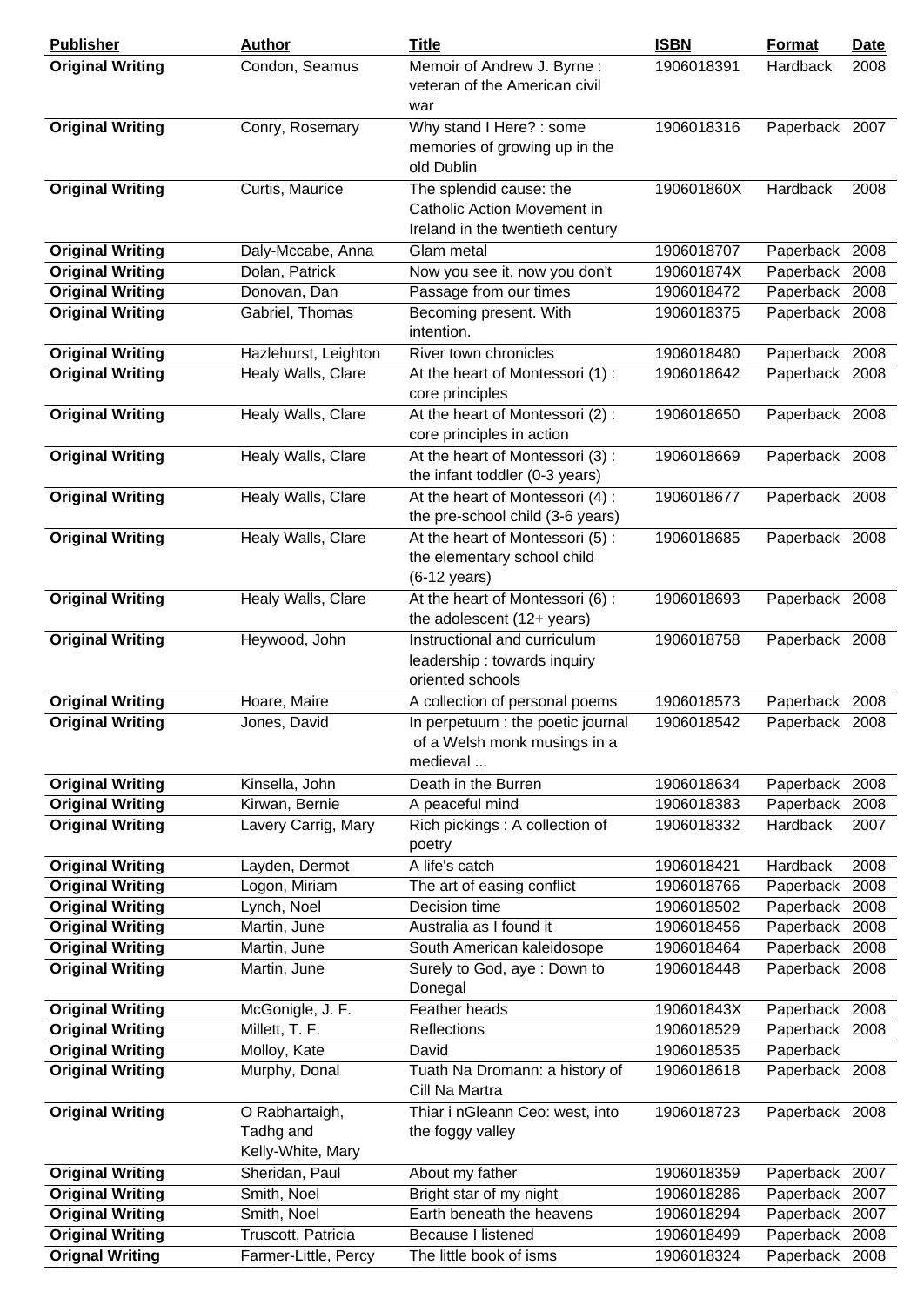| <b>Publisher</b>                              | <b>Author</b>                               | <b>Title</b>                                                                            | <b>ISBN</b> | <b>Format</b>  | <b>Date</b> |
|-----------------------------------------------|---------------------------------------------|-----------------------------------------------------------------------------------------|-------------|----------------|-------------|
| <b>Orignal Writing</b>                        | Murphy, Anne                                | Strange fruit                                                                           | 1906018278  | Paperback      | 2007        |
| <b>Orignal Writing</b>                        | Regan, Lewis                                | Poems to goodbye meadows                                                                | 1906018243  | Hardback       | 2007        |
| <b>Orignal Writing</b>                        | Welford, Máire                              | On land and water                                                                       | 1906018251  | Paperback 2007 |             |
| <b>Oscar Wild Centre</b><br>for Irish Writing | Oscar Wild Centre<br>for Irish Writing      | Sixteen after ten                                                                       | 0955502545  | Paperback 2008 |             |
| <b>Pat Walsh</b>                              | Walsh, Pat                                  | Mayo: A proud county                                                                    | 0955863806  | Paperback 2008 |             |
| <b>Pathways Press</b>                         | Cheevers, Kevin                             | Fundamentals of socialism                                                               | 0955770017  | Paperback 2007 |             |
|                                               | Anthony                                     |                                                                                         |             |                |             |
| <b>Pathways Press</b>                         | Cheevers, Kevin<br>Anthony                  | Rhapsody in red                                                                         | 0955770025  | Paperback 2007 |             |
| <b>Pathways Press</b>                         | Cheevers, Kevin<br>Anthony                  | Truth: A unitary perspective                                                            | 0955770009  | Paperback 2007 |             |
| <b>Patrician General</b>                      | <b>Patrician General</b>                    | By the narrow gate : a Patrician                                                        |             | Paperback 2008 |             |
| <b>Secretariat 2008</b>                       | Secretariat                                 | bicentenary history                                                                     |             |                |             |
| <b>Penguin Ireland</b>                        | Binchy, Chris                               | Open-handed                                                                             | 1844881725  | Paperback 2008 |             |
| <b>Penguin Ireland</b>                        | Cosgrave, Evelyn                            | <b>Desperately Seeking</b>                                                              | 1844881451  | Paperback 2008 |             |
| <b>Penguin Ireland</b>                        | Devlin, Denyse                              | If not now                                                                              | 1844881307  | Paperback 2008 |             |
| <b>Penguin Ireland</b>                        | Greene, Niamh                               | Confessions of a demented                                                               | 1844881376  | Paperback 2008 |             |
| <b>Penguin Ireland</b>                        |                                             | housewife<br>Bard of Erin : the life of Thomas                                          | 1844881437  | Hardback       | 2008        |
|                                               | Kelly, Ronan                                | Moore                                                                                   |             |                |             |
| <b>Penguin Ireland</b>                        | McDonald, Frank<br>and Sheridan, Kathy      | The builders : how a small<br>group of property developers<br>fuelled the building boom | 1844881849  | Paperback 2008 |             |
| <b>Penguin Ireland</b>                        | O'Sullivan, Sonia<br>with Humphries,<br>Tom | Sonia: my story                                                                         | 1844881636  | Paperback 2008 |             |
| <b>Penguin Ireland</b>                        | Robinson, Tim                               | Connemara : the last pool of<br>darkness                                                | 1844881555  | Hardback       | 2008        |
| <b>Penguin Ireland</b>                        | Ross, Orina                                 | A dance in time                                                                         | 1844880532  | Paperback 2008 |             |
| Penguin Ireland                               | <b>Ryan Gerry</b>                           | Would the real Gerry Ryan<br>please stand up                                            | 1844881871  | Paperback 2008 |             |
| <b>Penguin Ireland</b>                        | Sinéad Moriarty                             | Whose life is it anyway?                                                                | 1844881499  | Paperback 2008 |             |
| <b>People's Movement</b>                      | People's Movement                           | A review of the provisions of<br>the Treaty of Lisbon May 2008                          |             | Paperback 2008 |             |
| Peppercanister<br><b>Gallery</b>              | Peppercanister<br>Gallery                   | Breon O'Casey : An exhibition<br>of recent painting and sculpture                       |             | Paperback 2008 |             |
| Peppercanister<br><b>Gallery</b>              | Peppercanister<br>Gallery                   | Liam Belton: recent paintings<br>2007-2008                                              |             | Paperback 2008 |             |
| Peppercanister<br><b>Gallery</b>              | Peppercanister<br>Gallery                   | Liam Roberts: on Wednesday<br>4th June 2008                                             |             | Paperback 2008 |             |
| Peppercanister<br><b>Gallery</b>              | Peppercanister<br>Gallery                   | Spring exhibition on Wednesday<br>5th March 2008                                        |             | Paperback 2008 |             |
| Peppercanister<br><b>Gallery</b>              | Peppercanister<br>Gallery                   | Summer exhibition : on<br>Wednesday 16th July 2008                                      |             | Paperback 2008 |             |
|                                               |                                             |                                                                                         |             |                |             |
| Peppercanister<br><b>Gallery</b>              | Peppercanister<br>Gallery                   | Wall & Plinth : an exhibition of<br>contemporary sculpture on<br>Wednesday 30           |             | Paperback 2008 |             |
| <b>Phaeton Publishing</b>                     | D'Ecca, Artemesia                           | The secret of Jules and<br>Josephine : An art deco fairy<br>tale                        | 0955375622  | Hardback       | 2007        |
| <b>Phaeton Publishing</b><br>Ltd.             | Aumonier, Stacy                             | Extremely entertaining short<br>stories                                                 | 0955375651  | Paperback 2008 |             |
| <b>Policy Institute</b>                       | Murphy, Mary                                | Reframing the Irish activation<br>debate: accommodating care<br>and $\dots$             | 1902585208  | Paperback 2008 |             |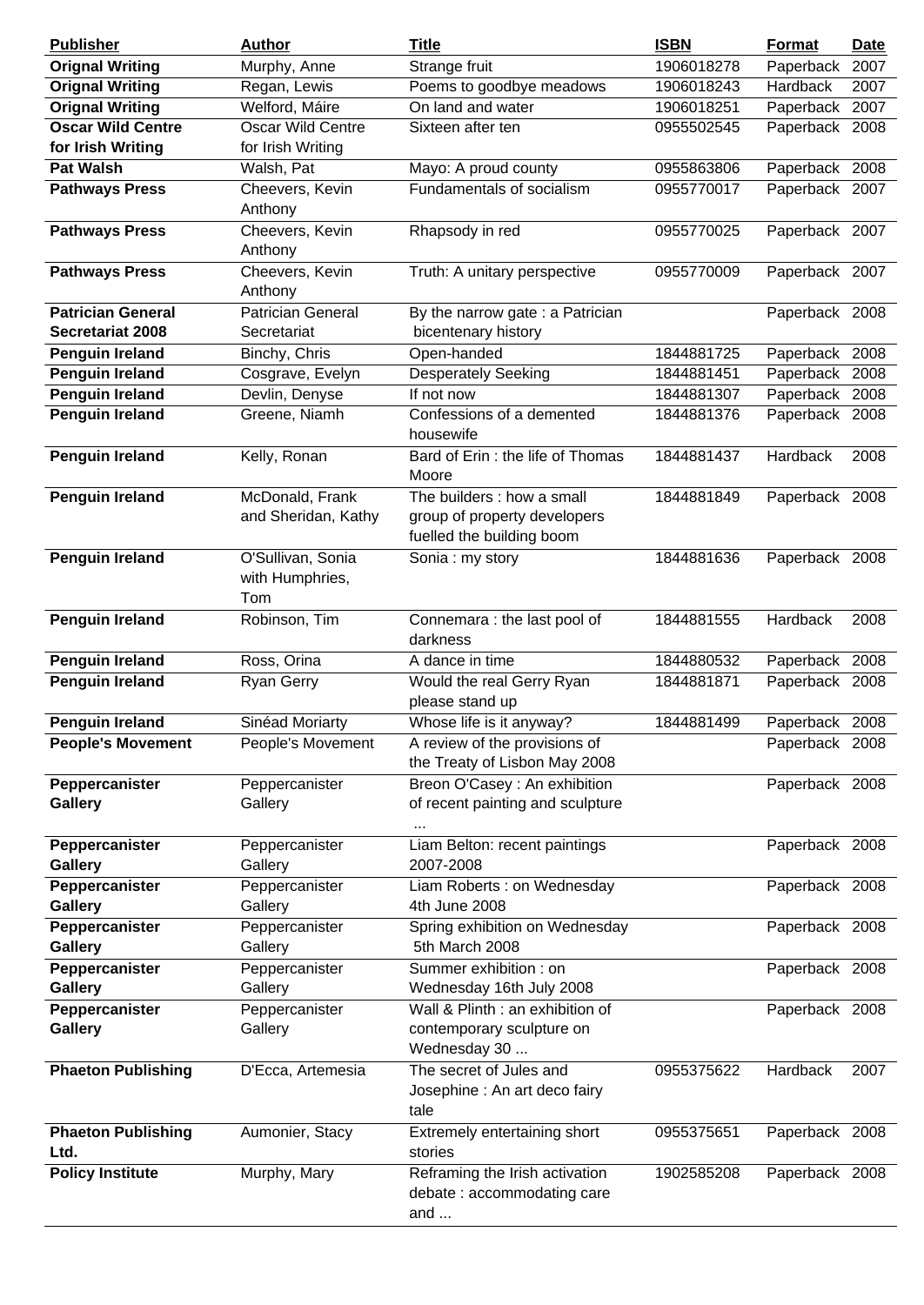| <b>Publisher</b>                                                         | <b>Author</b>                                             | <b>Title</b>                                                                                                     | <b>ISBN</b> | Format          | <b>Date</b> |
|--------------------------------------------------------------------------|-----------------------------------------------------------|------------------------------------------------------------------------------------------------------------------|-------------|-----------------|-------------|
| <b>Policy Institute</b>                                                  | O'Connor, Nicki                                           | Industry-academia collaboration<br>: A competence centre<br>approach                                             |             | Paperback       | 2007        |
| <b>Polymath Press</b>                                                    | O'Carroll, Gerald                                         | The pocket history of Kerry                                                                                      | 0954790219  | Hardback        | 2007        |
| <b>Poolbeg Press</b>                                                     | Kavanagh, Linda                                           | Time after Time                                                                                                  | 1842233092  | Paperback       |             |
| <b>Poolbeg Press</b>                                                     | Mara, Sandra                                              | No job for a woman : the inside<br>story of Ireland's first female<br>investigator                               | 1842233375  | <b>Hardback</b> | 2008        |
| <b>Poolbeg Press</b>                                                     | O'Sullivan, Mary                                          | Ebb and flow                                                                                                     | 1842233085  | Paperback       |             |
| <b>Portwest Clothing</b><br>Ltd                                          | Hughes, Harry                                             | Charles Hughes : Lankill to<br>Westport 1876-1949                                                                | 0953608670  | Hardback        | 2007        |
| <b>Pre-Hospital</b><br><b>Emergency Care</b><br><b>Council</b>           | Pre-Hospital<br><b>Emergency Care</b><br>Council          | Cardiac first response (CFR)<br>training manual                                                                  | 0955795107  | Paperback 2008  |             |
| <b>Pre-Hospital</b><br><b>Emergency Care</b><br><b>Council</b>           | Pre-Hospital<br><b>Emergency Care</b><br>Council          | Demand analysis and tactical<br>deployment of ambulance<br>services in the HSE North-West<br>area, December 2006 | 0954964535  | Paperback       |             |
| <b>Pre-Hospital</b><br><b>Emergency Care</b><br><b>Council</b>           | Pre-Hospital<br><b>Emergency Care</b><br>Council          | Evaluation of options for<br>Primary Care Provision in the<br>HSE midlands area, July 2005                       | 0954964573  | Paperback       |             |
| <b>Pre-Hospital</b><br><b>Emergency Care</b><br><b>Council</b>           | Pre-Hospital<br><b>Emergency Care</b><br>Council          | Evaluation of options for<br>primary emergency care<br>provision in the HSE north<br>eastern area, July 2005     | 0954964580  | Paperback       |             |
| <b>Pre-Hospital</b><br><b>Emergency Care</b><br><b>Council</b>           | Pre-Hospital<br><b>Emergency Care</b><br>Council          | Evaluation of options for<br>primary emergency care<br>provision in the HSE north<br>western area, July 2005     | 0954964597  | Paperback       |             |
| <b>Pre-Hospital</b><br><b>Emergency Care</b><br><b>Council</b>           | Pre-Hospital<br><b>Emergency Care</b><br>Council          | Evaluation of options for<br>primary emergency care<br>provision in the HSE western<br>area, July 2005           | 0954964566  | Paperback       |             |
| <b>ProSoc Research</b>                                                   | Forkan, Cormac                                            | <b>Blanchardstown Traveller</b><br>Development Group: where is<br>the final dividend?                            | 0954498240  | Paperback 2007  |             |
| <b>ProSoc Research</b>                                                   | Forkan, Cormac                                            | J.E.D.I. joint education<br>development initiative : an audit<br>of                                              | 0954498232  | Paperback 2005  |             |
| Radiological<br><b>Protection Institute</b><br>of Ireland                | Radiological<br><b>Protection Institute</b><br>of Ireland | Radiation doses received by the<br>Irish population                                                              |             | Paperback 2008  |             |
| <b>Rathmullan and</b><br><b>District Local History</b><br><b>Society</b> | Ní Dhuibhne, Áine                                         | Rathmullan, Ramelton & Raphoe<br>Diocese at the time of the Flight<br>of Earls                                   | 0954088835  | Paperback 2007  |             |
| <b>Raven's Rock</b><br><b>Publications</b>                               | Warner, Kevin                                             | Ten walks in the district of<br>Enniskerry                                                                       |             | Paperback 2006  |             |
| <b>Read Ireland</b>                                                      | De Saint-Exupéry,<br>Antoine                              | An prionsa beag                                                                                                  | 0955625008  | Paperback 2007  |             |
| <b>Red Hen Publishing</b>                                                | Mulvihill, Martin                                         | The stepping match: and other<br>stories from rural Kerry                                                        | 0955292040  | Paperback 2008  |             |
| <b>Red Hen Publishing</b>                                                | Pender, Paddy                                             | Soul journeys with the dying                                                                                     | 095529026   | Paperback 2008  |             |
| Redemptorist                                                             | Redemptorist                                              | Let's celebrate a baptism                                                                                        | 0955890604  | Paperback 2008  |             |
| <b>Communications</b>                                                    | Communications                                            |                                                                                                                  |             |                 |             |
| Redemptorist<br><b>Communications</b>                                    | Redemptorist<br>Communications                            | Your wedding: A guide to<br>getting married in the Catholic<br>Church                                            | 0852313497  | Paperback 2008  |             |
| Redemptorist<br><b>Communications</b>                                    | Trenchard, John                                           | Personal prayer: living in love<br>with God                                                                      | 0955890611  | Paperback 2008  |             |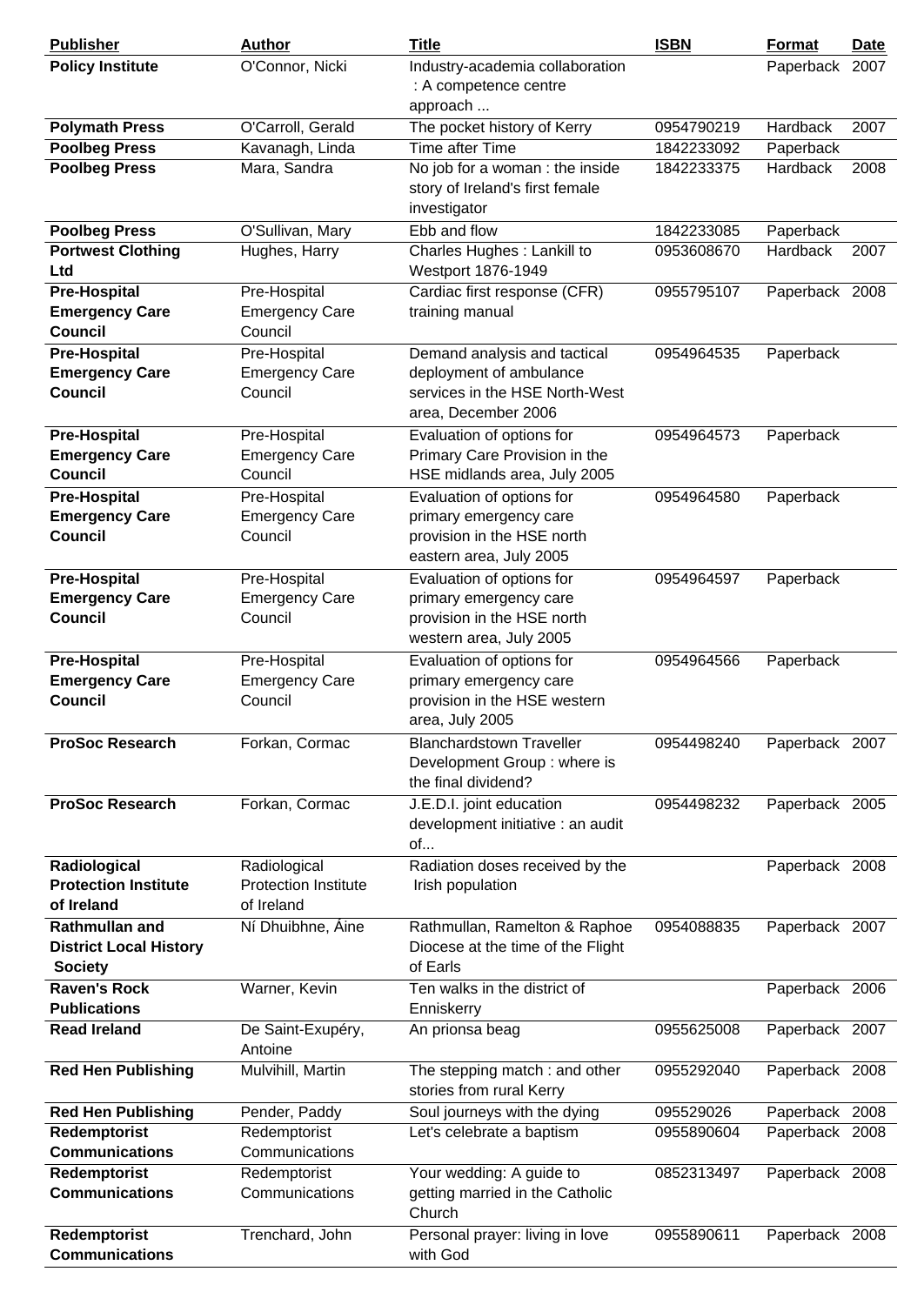| <b>Publisher</b>           | <b>Author</b>                     | <b>Title</b>                                                  | <b>ISBN</b>                  | Format         | <b>Date</b> |
|----------------------------|-----------------------------------|---------------------------------------------------------------|------------------------------|----------------|-------------|
| Redemptorist               | Wadding, George                   | A faith for life                                              | 0955890628                   | Paperback 2008 |             |
| <b>Communications</b>      |                                   |                                                               |                              |                |             |
| <b>Regional Specialist</b> | Mc Guigan, E., Ó                  | A literature review of advanced                               | 9781906218089 Paperback 2008 |                |             |
| <b>Palliative Care</b>     | Brannagáin, D. and                | nursing practice to inform the                                |                              |                |             |
| <b>Service</b>             | Mc Donnell, M.                    | development of an advanced                                    |                              |                |             |
|                            |                                   | nurse practitioner model for a                                |                              |                |             |
|                            |                                   | specialist palliative care service                            |                              |                |             |
| <b>Ringrone Books</b>      | Vivian, Charles                   | The Ballingaddy find                                          | 0955850002                   | Paperback 2008 |             |
| <b>Riposte Books</b>       | O'Meara, Liam                     | Within & without: Dublin                                      | 1901596144                   | Paperback 2008 |             |
| <b>Dublin</b>              |                                   | churches of St. Nicholas                                      |                              |                |             |
| <b>Road Safety</b>         | <b>Road Safety</b>                | Child safety in cars: A guide to                              |                              | Paperback 2007 |             |
| <b>Authority</b>           | Authority                         | selecting and fitting child                                   |                              |                |             |
|                            |                                   | restrainty                                                    |                              |                |             |
| <b>Road Safety</b>         | <b>Road Safety</b>                | Child safety in cars: the safest                              | <b>DVD</b>                   | Hardback       | 2006        |
| <b>Authority</b>           | Authority                         | techniques in child restraint for                             |                              |                |             |
|                            |                                   | children                                                      |                              |                |             |
| <b>Road Safety</b>         | <b>Road Safety</b>                | Road safety strategy                                          |                              | Paperback 2007 |             |
| <b>Authority</b>           | Authority                         | 2007-2012                                                     |                              |                |             |
| <b>Road Safety</b>         | <b>Road Safety</b>                | Rules of the road                                             | 0755775198                   | Paperback 2007 |             |
| <b>Authority</b>           | Authority                         |                                                               |                              |                |             |
| <b>Road Safety</b>         | Road Safety                       | Survey of free speed 2006:                                    |                              | Paperback 2006 |             |
| <b>Authority</b>           | Authority                         | Urban and rural                                               |                              |                |             |
| <b>Road Safety</b>         | <b>Road Safety</b>                | This is your bike : A safety                                  |                              | Paperback 2007 |             |
| <b>Authority</b>           | Authority                         | guide for you and your<br>motorcycle or moped                 |                              |                |             |
| <b>Robert Dorn</b>         |                                   |                                                               |                              |                |             |
|                            | Lennin, V.I. with<br>Dorn, Robert | October readings 2: the<br>strategy of socialist revolution : |                              | Paperback 2008 |             |
|                            |                                   | the April theses and their                                    |                              |                |             |
|                            |                                   | presentation                                                  |                              |                |             |
| <b>Robert Dorn</b>         | Mandel, Ernest with               | October readings 4: What is                                   |                              | Paperback 2008 |             |
|                            | Dorn, Robert                      | Trotskyism?                                                   |                              |                |             |
| <b>Robert Dorn</b>         | Marx, Karl and                    | October readings 1: To the                                    |                              | Paperback 2008 |             |
|                            | Engels, Fredrick                  | communist league : addresses                                  |                              |                |             |
|                            | with Dorn, Robert                 | of the central authority                                      |                              |                |             |
| <b>Robert Dorn</b>         | Trotsky, Leon with                | October readings 3: The                                       |                              | Paperback 2008 |             |
|                            | Dorn, Robert                      | Russian revolution: three                                     |                              |                |             |
|                            |                                   | concepts                                                      |                              |                |             |
| <b>Rowan Tree Press</b>    | Rowley, Rosemarie                 | In memory of her                                              | 1872224032                   | Paperback 2008 |             |
| <b>Royal Irish Academy</b> | Cooney, Gabriel                   | Archaeology in Ireland: A                                     | 1904890461                   | Paperback 2006 |             |
|                            |                                   | vision for the future                                         |                              |                |             |
| <b>Royal Irish Academy</b> | Crowe, Catriona                   | Documents on Irish Foreign                                    | 1904890515                   | Hardback       | 2008        |
|                            |                                   | policy: volume VI 1939-1941                                   |                              |                |             |
| <b>Royal Irish Academy</b> | Daly, Mary                        | 1916 in 1966 : commemorating                                  | 1904890270                   | Hardback       | 2007        |
|                            |                                   | <b>Eister Rising</b>                                          |                              |                |             |
| <b>Royal Irish Academy</b> | Doran, Linda                      | New Ross c. 1200 to c. 1900 :                                 | 1904890324                   | Paperback 2007 |             |
|                            |                                   | seven hundred years in the                                    |                              |                |             |
|                            |                                   | making                                                        |                              |                |             |
| <b>Royal Irish Academy</b> | Fitzpatrick, Siobhán              | My gentle harp : Moore's Irish                                | 1904890522                   | Paperback 2008 |             |
|                            |                                   | melodie's, 1808-2008                                          |                              |                |             |
| <b>Royal Irish Academy</b> | Gilmartin, Mary                   | Bibliography of Irish geography<br>2000 - 2007                | 1904890539                   | Paperback 2008 |             |
| <b>Royal Irish Academy</b> | Guiry, M. D.                      | New survey of Clare Island:                                   | 1904890317                   | Paperback 2007 |             |
|                            |                                   | volume 6 : the freshwater and                                 |                              |                |             |
|                            |                                   | terrestial algae                                              |                              |                |             |
| <b>Royal Irish Academy</b> | Horne, John                       | Our war: Ireland and the Great                                | 1904890508                   | Hardback       | 2008        |
|                            |                                   | War                                                           |                              |                |             |
| <b>Royal Irish Academy</b> | Kennedy, Liam                     | Irish Agriculture: A price                                    | 1904890416                   | Hardback       | 2007        |
|                            |                                   | history                                                       |                              |                |             |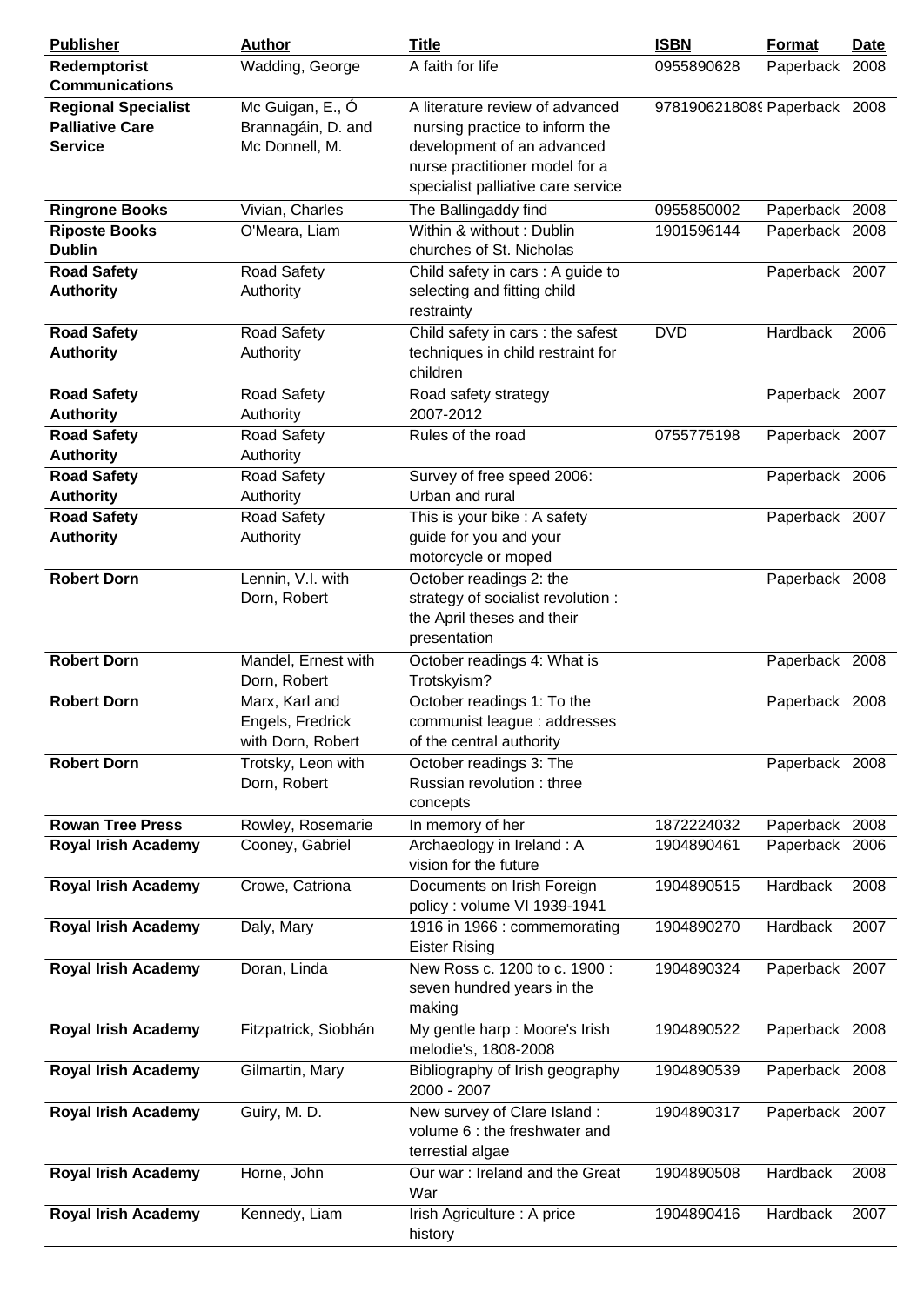| <b>Publisher</b>                                                | <b>Author</b>            | <b>Title</b>                                                                       | <b>ISBN</b> | <b>Format</b>   | <b>Date</b> |
|-----------------------------------------------------------------|--------------------------|------------------------------------------------------------------------------------|-------------|-----------------|-------------|
| <b>Royal Irish Academy</b>                                      | McLullough,<br>Catherine | Armagh : Irish historic towns<br>atlas no. 18                                      | 1904890188  | Paperback       | 2007        |
| <b>Royal Irish Academy</b>                                      | Royal Irish Academy      | Evaluating research<br>performance in economic and<br>social sciences              |             | Paperback 2007  |             |
| <b>Royal Irish Academy</b>                                      | Royal Irish Academy      | Seamus Heaney, articulations :<br>poetry, philosophy and the<br>shaping of culture | 1904890485  | Paperback 2008  |             |
| <b>Royal Irish Academy</b>                                      | Simms, Anngret           | Irish historic town atlas                                                          |             | <b>CD</b>       |             |
| <b>Royal Irish Academy</b>                                      | Verne, Jules             | The extraordinary adventures<br>of foundling Mick                                  | 1904890423  | Paperback 2008  |             |
| <b>Salmon Publishing</b>                                        | Begnal, Michael S.       | Ancestor Worship                                                                   | 1903392543  | Paperback 2007  |             |
| <b>Salmon Publishing</b>                                        | Carpenter, Andrew        | Thornfield                                                                         | 1903392799  | Hardback        | 2008        |
| <b>Salmon Publishing</b>                                        | Cashman, Seamus          | That morning will come: new<br>and selected poems                                  | 1903392638  | Paperback 2007  |             |
| <b>Salmon Publishing</b>                                        | Chapman, Patrick         | Breaking hearts and traffic<br>lights                                              | 1903392645  | Paperback 2007  |             |
| <b>Salmon Publishing</b>                                        | DuMars, Susan<br>Millar  | <b>Big Pink Umbrella</b>                                                           | 1903392744  | Paperback       |             |
| <b>Salmon Publishing</b>                                        | Fitzmaurice, Gabriel     | Twenty one sonnets                                                                 | 1903392683  | Paperback 2007  |             |
| <b>Salmon Publishing</b>                                        | Golden, Frank            | In daily accord                                                                    | 1903392751  | Paperback 2008  |             |
| <b>Salmon Publishing</b>                                        | Granier, Mark            | The sky road                                                                       | 1903392591  | Paperback 2007  |             |
| <b>Salmon Publishing</b>                                        | Higgins, Kevin           | Time gentlemen, please                                                             | 1903392768  | Paperback       |             |
| <b>Salmon Publishing</b>                                        | Lendennie, Jessie        | Salmon : A journey in poetry,<br>1981-2007                                         | 1903392578  | Paperback 2007  |             |
| <b>Salmon Publishing</b>                                        | Lordan, Dave             | The boy in the ring                                                                | 1903392607  | Paperback 2007  |             |
| <b>Salmon Publishing</b>                                        | McBreen, Joan            | The white page an bhileog bhán                                                     | 189764857X  | Paperback 2007  |             |
|                                                                 |                          | : twentieth century Irish                                                          |             |                 |             |
| <b>Salmon Publishing</b>                                        | Menaghan, John           | women poets<br>She alone                                                           | 190339256X  | Paperback 2006  |             |
| <b>Salmon Publishing</b>                                        | Patten, Angela           | Reliquaries                                                                        | 7774568677  | Paperback 2007  |             |
| <b>Salmon Publishing</b>                                        | Shaughnesy, Lorna        | Torching the brown river                                                           | 1903392775  | Paperback       |             |
| <b>Salmon Publishing</b>                                        | Skinner, Knute           | Fifty years : poems 1957-2007                                                      | 1903392614  | Paperback 2007  |             |
| <b>Salmon Publishing</b>                                        | Wall, Emily              | Freshly rooted                                                                     | 1903392392  | Paperback 2007  |             |
| <b>Salmon Publishing</b>                                        | Walmsey, Gordon          | Touchstones                                                                        | 1903392690  | Paperback 2007  |             |
| <b>Salmon Publishing</b>                                        | Weaver, Jack W.          | Robert Greacen: selected and                                                       | 1903392539  | Paperback 2006  |             |
|                                                                 |                          | new poems                                                                          |             |                 |             |
| Scanlan, Senan                                                  | Scanlan, Senan           | Inhabitants of Scattery Island<br><b>Shannon Estuary County Clare</b>              | 0953974313  | Paperback 2007  |             |
| <b>School of Law</b>                                            | Walsh, Celine            | Recent developments in media<br>law and regulation                                 |             | Paperback 2008  |             |
| <b>School of Law</b>                                            | Craven, Ciaran           | Fifth annual freedom of                                                            |             | Paperback 2006  |             |
| <b>Trinity College</b>                                          |                          | information conference : health<br>service providers                               |             |                 |             |
| <b>School of Law</b>                                            | School of Law            | New developments in probate                                                        |             | Paperback 2007  |             |
| <b>Trinity College</b>                                          | <b>Trinity College</b>   | and succesion : inplications for<br>legal practitoners                             |             |                 |             |
| <b>School of Law</b>                                            | School of Law            | Recent developments in                                                             |             | Paperback 12006 |             |
| <b>Trinity College</b>                                          | <b>Trinity College</b>   | regulation and compliance: 6<br>May 2006 Trinity College                           |             |                 |             |
| <b>School of Law</b><br><b>Trinity College</b><br><b>Dublin</b> | School of Law            | Defamation, Privcy, and media<br>regulation conference on the<br>defamation        |             | Paperback 2006  |             |
| <b>School of Law</b>                                            | School of Law            | Intensive course on planning                                                       |             | Paperback 2006  |             |
| <b>Trinity College</b><br><b>Dublin</b>                         |                          | law                                                                                |             |                 |             |
| <b>School of Law</b>                                            | School of Law            | New trends in the law affecting                                                    |             | Paperback 2007  |             |
| <b>Trinity College</b><br><b>Dublin</b>                         |                          | the construction industry                                                          |             |                 |             |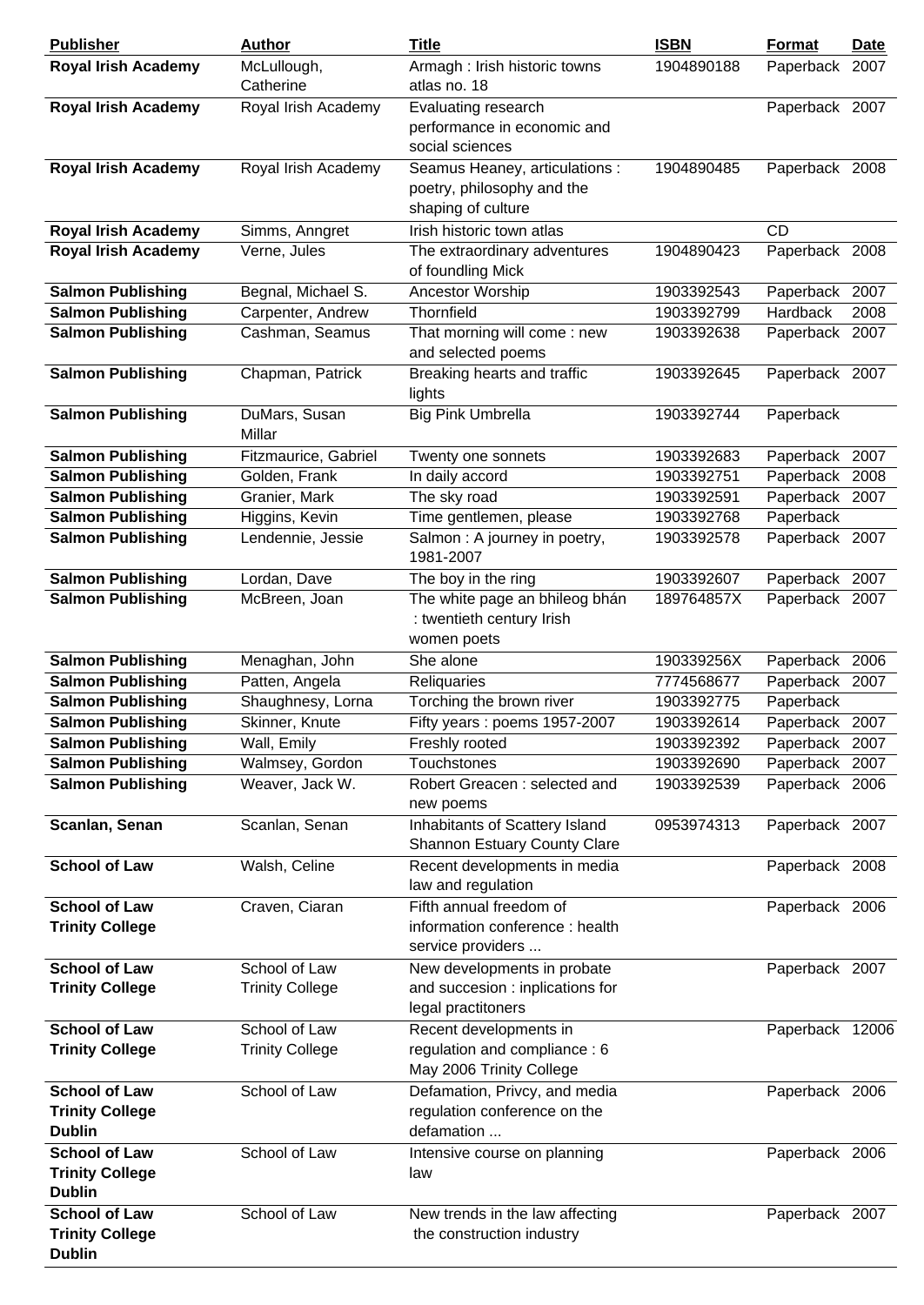| <b>Publisher</b>                         | <b>Author</b>                 | <b>Title</b>                                      | <b>ISBN</b> | <b>Format</b>  | <b>Date</b> |
|------------------------------------------|-------------------------------|---------------------------------------------------|-------------|----------------|-------------|
| <b>School of Law</b>                     | School of Law                 | Primary schools and the law: A                    |             | Paperback 2006 |             |
| <b>Trinity College</b>                   |                               | 2006 update                                       |             |                |             |
| <b>Dublin</b>                            |                               |                                                   |             |                |             |
| <b>School of Law</b>                     | School of Law                 | Childrens rights and the                          |             | Paperback 2007 |             |
| <b>Trinity College</b>                   | <b>Trinity College Dublin</b> | constitution                                      |             |                |             |
| <b>Dublin</b>                            |                               |                                                   |             |                |             |
| <b>School of Law</b>                     | School of Law                 | Medical negligence litigation :                   |             | Paperback 2007 |             |
| <b>Trinity College</b>                   | <b>Trinity College Dublin</b> | new developments                                  |             |                |             |
| <b>Dublin</b>                            |                               |                                                   |             |                |             |
| <b>School of Law</b>                     | School of Law                 | Occupiers liability: A 2007                       |             | Paperback 2007 |             |
| <b>Trinity College</b>                   | <b>Trinity College Dublin</b> | update                                            |             |                |             |
| <b>Dublin</b>                            |                               |                                                   |             |                |             |
| <b>School of Law</b>                     | School of Law                 | Shortt v. Commissioner of An                      |             | Paperback 2007 |             |
| <b>Trinity College</b>                   | <b>Trinity College Dublin</b> | Garda Siochána, Ireland and the                   |             |                |             |
| <b>Dublin</b>                            |                               | Attorney                                          |             |                |             |
| <b>School of Law</b>                     | School of Law                 | The Rome II regulation on the                     |             | Paperback 2008 |             |
| <b>Trinity College</b>                   | <b>Trinity College Dublin</b> | law applicable to                                 |             |                |             |
| <b>Dublin</b>                            |                               | non-contractual obligations                       |             |                |             |
| School of Law,                           | School of Law,                | Children's Rights and the Law:                    |             | Paperback 2008 |             |
| <b>Trinity College</b>                   | <b>Trinity College Dublin</b> | Thursday 13 March 2008                            |             |                |             |
| <b>Dublin</b>                            |                               |                                                   |             |                |             |
| School of Law,                           | School of Law,                | Employment law update:                            |             | Paperback 2007 |             |
| <b>Trinity College</b>                   | <b>Trinity College Dublin</b> | Saturday, 17 November 2007                        |             |                |             |
| <b>Dublin</b>                            |                               |                                                   |             |                |             |
| School of Law,                           | School of Law,                | Intensive course of planning                      |             | Paperback 2007 |             |
| <b>Trinity College</b>                   | <b>Trinity College Dublin</b> | law (including recent                             |             |                |             |
| <b>Dublin</b>                            |                               | developments on                                   |             |                |             |
| School of Law,                           | School of Law,                | Litigation against employers;                     |             | Paperback 2005 |             |
| <b>Trinity College</b>                   | <b>Trinity College Dublin</b> | recent developments and new                       |             |                |             |
| <b>Dublin</b>                            |                               | strategies : Saturday, 10                         |             |                |             |
|                                          |                               | December 2005                                     |             |                |             |
|                                          |                               |                                                   |             |                |             |
| School of Law,                           | School of Law,                | Timor-Leste : issues of justice                   |             | Paperback 2006 |             |
| <b>Trinity College</b><br><b>Dublin</b>  | <b>Trinity College Dublin</b> | and human rights: Tuesday, 20<br><b>June 2006</b> |             |                |             |
|                                          | School of Law,                |                                                   |             |                |             |
| School of Law,<br><b>Trinity College</b> | <b>Trinity College Dublin</b> | TORTS 2007 : An update on<br>recent developments  |             | Paperback 2008 |             |
| <b>Dublin</b>                            |                               |                                                   |             |                |             |
| <b>School of Nursing</b>                 | O'Farrell, Ciara              | Teaching portfolio practice in                    | 0955013430  | Paperback      |             |
| and Midwifery                            |                               | Ireland: A handbook                               |             |                |             |
| <b>Studies, TCD</b>                      |                               |                                                   |             |                |             |
| <b>School of Nursing</b>                 | O'Neill, Geraldine            | Case studies of good practices                    | 0955013429  | Paperback 2007 |             |
| and Midwifery                            |                               | in assessment of student                          |             |                |             |
| <b>Studies, TCD</b>                      |                               | learning in higher                                |             |                |             |
| <b>Scotus Press</b>                      | de Fréine, Celia              | <b>Scarecrows at Newtownards</b>                  | 09544719441 | Paperback 2005 |             |
| <b>Scotus Press</b>                      | Harte, Jack                   | From under Gogol's nose                           | 0954719409  | Paperback 2004 |             |
| <b>Scotus Press</b>                      | Harte, Jack                   | In the wake of the bagger                         | 095471945X  | Paperback 2006 |             |
| <b>Scotus Press</b>                      |                               | Reflections in a tar-barrel                       | 0954719484  | Paperback      | 2008        |
| <b>Scotus Press</b>                      | Harte, Jack<br>Markov, Toma   | Black PR and other acts                           | 0954719492  | Paperback      | 2007        |
| <b>Scotus Press</b>                      | McHugh, Colm                  | Lighthouse                                        | 0954719425  | Paperback      | 2005        |
| <b>Scotus Press</b>                      | Nemchev, Vergil               | The big pampering                                 | 0954719433  | Paperback 2006 |             |
| <b>Scotus Press</b>                      | Philips, Michael              | Diacatholicon                                     | 0954719476  | Paperback 2008 |             |
| <b>Scotus Press</b>                      | Pryakhin, Georgy              | Seraglio '55                                      | 0954719468  | Paperback      | 2007        |
| <b>Sexual Violence</b>                   | Crilly, Mary                  | Sexual violence in Ireland : the                  | 1902286006  | Paperback 2007 |             |
| <b>Centre Cork</b>                       |                               | criminal justice system, a guide                  |             |                |             |
|                                          |                               | for victims                                       |             |                |             |
| <b>Sherkin Island</b>                    | Wyse, Patrick W.              | Fossils : colouring & guide book                  | 1870492870  | Paperback 2003 |             |
| <b>Marine Station</b>                    |                               |                                                   |             |                |             |
|                                          |                               |                                                   |             |                |             |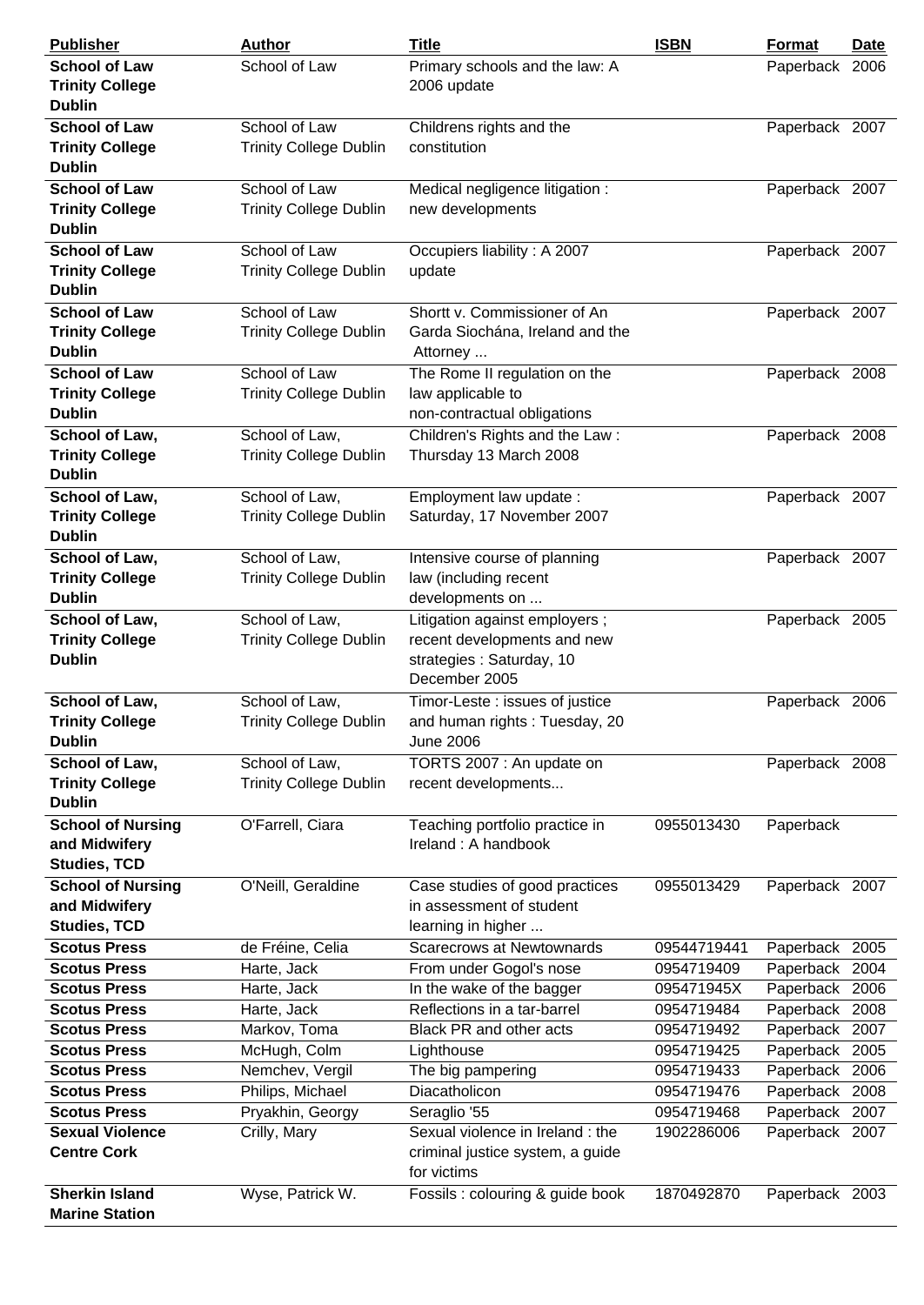| <b>Publisher</b>           | <b>Author</b>             | <b>Title</b>                      | <b>ISBN</b>                  | <b>Format</b>   | <b>Date</b> |
|----------------------------|---------------------------|-----------------------------------|------------------------------|-----------------|-------------|
| Skeheenarinky              | DeFalco, Karol            | Hard days and happy days: the     | 0955837906                   | Paperback 2008  |             |
| <b>National School</b>     |                           | history of Skeheenarinky          |                              |                 |             |
| <b>Parents Association</b> |                           | National School                   |                              |                 |             |
| Sliabh Bán                 | Carthy, Brian             | The championship 2007 fooball     | 0954582975                   | Paperback 2007  |             |
| <b>Publication</b>         |                           | & hurling                         |                              |                 |             |
| Sliabh Bán                 | Carthy, Brian             | The Championship 2008:            | 0955816932                   | Paperback 2008  |             |
| <b>Publications</b>        |                           | football and hurling the complete |                              |                 |             |
|                            |                           | record                            |                              |                 |             |
| Society of                 | Society of                | National day of prayer: children  |                              | Paperback 2008  |             |
| missonary children         | missonary children        | helping children                  |                              |                 |             |
| <b>Solomon Gallery</b>     | Solomon Gallery           | Hayter in Kerry                   |                              | Paperback 2008  |             |
|                            |                           |                                   |                              |                 |             |
| <b>South Dublin County</b> | South Dublin County       | Liffey Valley town center : local |                              | Paperback 2008  |             |
| <b>Council</b>             | Council                   | area plan                         |                              |                 |             |
| <b>South Dublin County</b> | Geissel, Hermann          | Bumps in the fields and           | 0955379830                   | Pasperback 2008 |             |
| Library                    |                           | crumbling walls : practical       |                              |                 |             |
|                            |                           | archaeology for Sunday            |                              |                 |             |
| <b>Southword Editions</b>  | Ní Mhóráin, Bríd          | Best of Irish poetry : scoth na   | 1905002262                   | Paperback 2007  |             |
|                            |                           | héigse 2008                       |                              |                 |             |
| <b>Special Stories</b>     | Gaynor, Kate              | A Family for Sammy                | 0955578700                   | Paperback 2008  |             |
| <b>Publishing</b>          |                           |                                   |                              |                 |             |
| <b>Special Stories</b>     | Gaynor, Kate              | First place                       | 0955578762                   | Paperback 2008  |             |
| <b>Publishing</b>          |                           |                                   |                              |                 |             |
| <b>Special Stories</b>     | Gaynor, Kate              | Joe's special story               | 0955578717                   | Paperback 2008  |             |
| <b>Publishing</b>          |                           |                                   |                              |                 |             |
| <b>Special Stories</b>     | Gaynor, Kate              | The bravest girl in school        | 0955578748                   | Paperback 2008  |             |
| <b>Publishing</b>          |                           |                                   |                              |                 |             |
| <b>Special Stories</b>     | Gaynor, Kate              | The famous hat                    | 0955578755                   | Paperback 2008  |             |
| <b>Publishing</b>          |                           |                                   |                              |                 |             |
| <b>Special Stories</b>     | Gaynor, Kate              | The lost puppy                    | 0955578724                   | Paperback 2008  |             |
| <b>Publishing</b>          |                           |                                   |                              |                 |             |
|                            |                           |                                   |                              |                 |             |
| <b>Special Stories</b>     | Gaynor, Kate              | The winner                        | 0955578731                   | Paperback 2008  |             |
| <b>Publishing</b>          |                           |                                   |                              |                 |             |
| St. John the Baptist       | O'Keefe, Alison           | St. John the Baptist National     |                              | Paperback 2008  |             |
| <b>National School</b>     |                           | School Middleton: a history       |                              |                 |             |
| <b>Middleton</b>           |                           |                                   |                              |                 |             |
| <b>St. Luke's Hospital</b> | Redmond, Riggie           | The history of Oakland Rathgar    |                              | Paperback 2008  |             |
| <b>St. Michael's House</b> | Reynolds, Sile            | Live & let die 3                  |                              | Paperback       |             |
| <b>Research</b>            |                           |                                   |                              |                 |             |
| <b>St. Michael's House</b> | Reynolds, Sile            | Live & let die: educational       |                              | Hardback        |             |
| <b>Research</b>            |                           | programme on loss for people      |                              |                 |             |
|                            |                           | with intellectual                 |                              |                 |             |
| <b>Stinging Fly Press</b>  | <b>Stinging Fly Press</b> | Marks                             | 1906539054                   | Paperback 2008  |             |
| <b>Stonepark National</b>  | Geoghegan, Mary           | A hand in the future : a          | 9781905425996 Paperback 2008 |                 |             |
| <b>School Longford</b>     | Melvin                    | collection of poems from the      |                              |                 |             |
|                            |                           | pupils of Stonepark National      |                              |                 |             |
|                            |                           | School Longford                   |                              |                 |             |
| <b>Swan River Press</b>    | Grant, Helen              | The red house at munstereifel     | 2007                         | Paperback 2007  |             |
| <b>Swan River Press</b>    | McMahon, Gary             | <b>Brutal spirits</b>             |                              | Paperback 2008  |             |
| <b>Swan River Press</b>    | Oliver, Reggie            | Blind man's box                   |                              | Paperback       | 2007        |
| <b>Swan River Press</b>    | Showers, Brian J.         | No.70 Merrion Square (part 1)     |                              | Paperback 2006  |             |
| <b>Swan River Press</b>    |                           |                                   |                              |                 |             |
|                            | Showers, Brian J.         | No.70 Merrion Square (part 2)     |                              | Paperback 2006  |             |
| <b>Swan River Press</b>    | Showers, Brian J.         | Quis separabit                    |                              | Paperback       | 2007        |
| <b>Swan River Press</b>    | Showers, Brian J.         | The old tailor & the gaunt man    |                              | Paperback       | 2003        |
| <b>Swan River Press</b>    | Showers, Brian J.         | The snow came softly down         |                              | Paperback 2007  |             |
| <b>Swan River Press</b>    | Showers, Brian J.         | Tigh an bhreithimh                |                              | Paperback 2005  |             |
| <b>Teagasc</b>             | Dowley, Leslie J.,        | Potato late blight control        | 1841705055                   | Paperback 2008  |             |
|                            | Griffin, Denis and        | technical manual                  |                              |                 |             |
|                            | Hennessy, Michael         |                                   |                              |                 |             |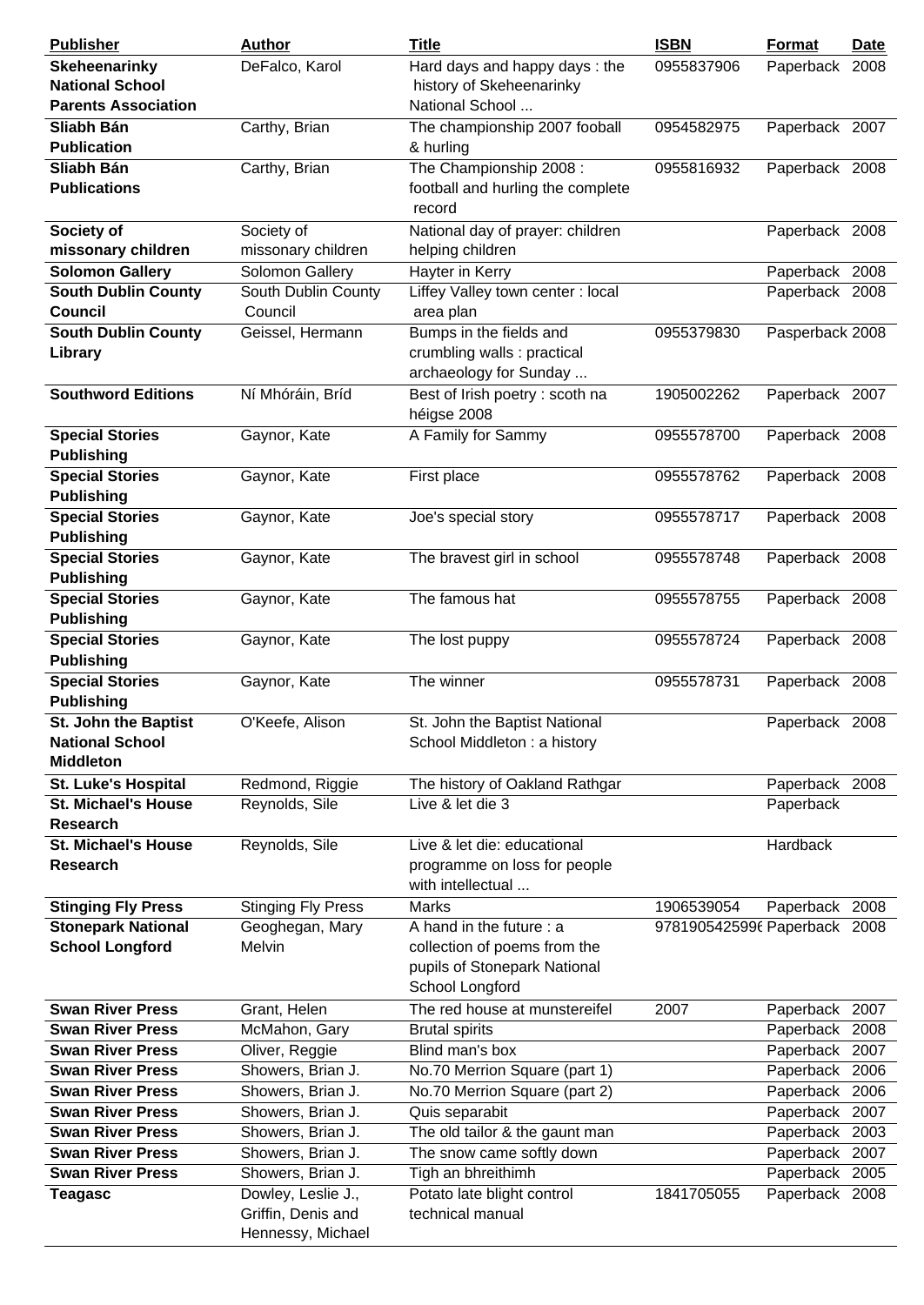| <b>Publisher</b>                | <b>Author</b>                               | <b>Title</b>                                                                                                              | <b>ISBN</b> | <b>Format</b>  | <b>Date</b> |
|---------------------------------|---------------------------------------------|---------------------------------------------------------------------------------------------------------------------------|-------------|----------------|-------------|
| <b>Teagasc</b>                  | Keane, M. G.                                | Optimising the response to<br>supplementary concentrates by<br>beef cattle in winter                                      | 1841704962  | Paperback      |             |
| <b>Teagasc</b>                  | Miley, Michael (ed)                         | Growing knowledge - fifty<br>years of research and<br>development in Irish farming and<br>food                            | 1841705152  | Hardback       |             |
| <b>Teagasc</b>                  | O'Kiely, Padraig                            | Technologies for restricting<br>mould growth on baled silage                                                              | 184170491X  | Paperback 2007 |             |
| <b>Teagasc</b>                  | Teagasc                                     | National tillage conference 2008                                                                                          |             | Paperback 2008 |             |
| <b>Teagasc</b>                  | Young, Peter                                | 101 ideas : innovation in the<br>countryside                                                                              |             | Paperback 2008 |             |
| <b>Teagasc Grange</b>           | Teagasc                                     | Research report 2006 : grange<br>beef research centre and<br>animal production                                            |             | Hardback       |             |
| <b>Teagasc</b> (Head<br>Office) | Dowley, Leslie J.                           | The oak park potato varieties                                                                                             |             | Hardback       |             |
| <b>The Arts Council</b>         | Connolly, Neil                              | Developing cultural cinema in<br>Ireland                                                                                  |             | Paperback      |             |
| <b>The Arts Council</b>         | Purnell, Derek                              | Towards a strategy of support<br>for professional ballet in Ireland                                                       | 1904291350  | Paperback      |             |
| <b>The Author</b>               |                                             | Contours: An array of Kilkenny<br>artists                                                                                 |             | Paperback 2001 |             |
| <b>The Colins Press</b>         | Anderson, Glynn                             | Birds of Ireland : facts, folklore,<br>and history                                                                        | 1905172729  | Hardback       | 2008        |
| <b>The Collins Press</b>        | Beighton, Rob                               | Ireland's high places: from the<br>mountains to the sea                                                                   | 1905172451  | Hardback       | 2008        |
| <b>The Collins Press</b>        | Colley, Declan                              | Mouse Morris: his<br>extraordinary racing life                                                                            | 1905172850  | Hardback       | 2008        |
| <b>The Collins Press</b>        | Corkery, J.P. and<br>Loughran, Ciarán       | Sam, Liam, strikes and<br>schemozzles!: how well do you<br>know your GAA?                                                 | 190517280X  | Paperback 2008 |             |
| <b>The Collins Press</b>        | Corlett, Christiaan                         | Robert L. Chapman's Ireland :<br>photographs from the Chapman<br><b>Collection 1907-1957</b>                              | 190517277X  | Hardback       | 2008        |
| <b>The Collins Press</b>        | Hassett, Declan                             | Make 'em laugh! a golden age of<br>theatre                                                                                | 1905172842  | Paperback 2008 |             |
| <b>The Collins Press</b>        | Hayes, Dean                                 | The Republic of Ireland:<br>international football facts                                                                  | 1905172834  | Paperback 2008 |             |
| <b>The Collins Press</b>        | Holland, Michael and<br>King, Janet         | Arctic 2 Antarctic : a Celtic<br>Spirit of Fastnet adventure                                                              | 1905172648  | Hardback       | 2008        |
| <b>The Collins Press</b>        | Lynch, Michael and<br>Smyth, Damian         | The Beatles and Ireland                                                                                                   | 1905172788  | Paperback 2008 |             |
| <b>The Collins Press</b>        | O'Flynn, Diarmuid                           | Hurling : the warrior game                                                                                                | 1905172796  | Hardback       |             |
| <b>The Collins Press</b>        | O'Flynn, Niall                              | Ireland's Olympians, Beijing and<br>Beyond                                                                                | 1905172702  | Hardback       | 2008        |
| <b>The Collins Press</b>        | O'Sullivan, Jerry and<br>Ó Carragáin, Tomás | Inishmurray: Monks and<br>Pilgrims in an Atlantic landscape<br>: v. 1: archaeological survey<br>and excavations 1997-2000 | 1905172478  | Hardback       | 2008        |
| <b>The Collins Press</b>        | O'Sullivan, Orla and<br>Wilson, Jim         | Ireland's garden birds : how to<br>identify, attract and garden for<br>birds                                              | 1905172737  | Paperback 2008 |             |
| <b>The Collins Press</b>        | Scally, John                                | The best of the west: GAA<br>greats of Connacht                                                                           | 1905172826  | Hardback       | 2008        |
| <b>The Collins Press</b>        | Ungoed-Thomas,<br>Jasper                    | Jasper Wolfe of Skibbereen                                                                                                | 1905172710  | Hardback       | 2008        |
| <b>The Collins Press</b>        | Viney, Michael and<br>Viney, Ethna          | Ireland's ocean: a natural<br>history                                                                                     | 1905172664  | Hardback       | 2008        |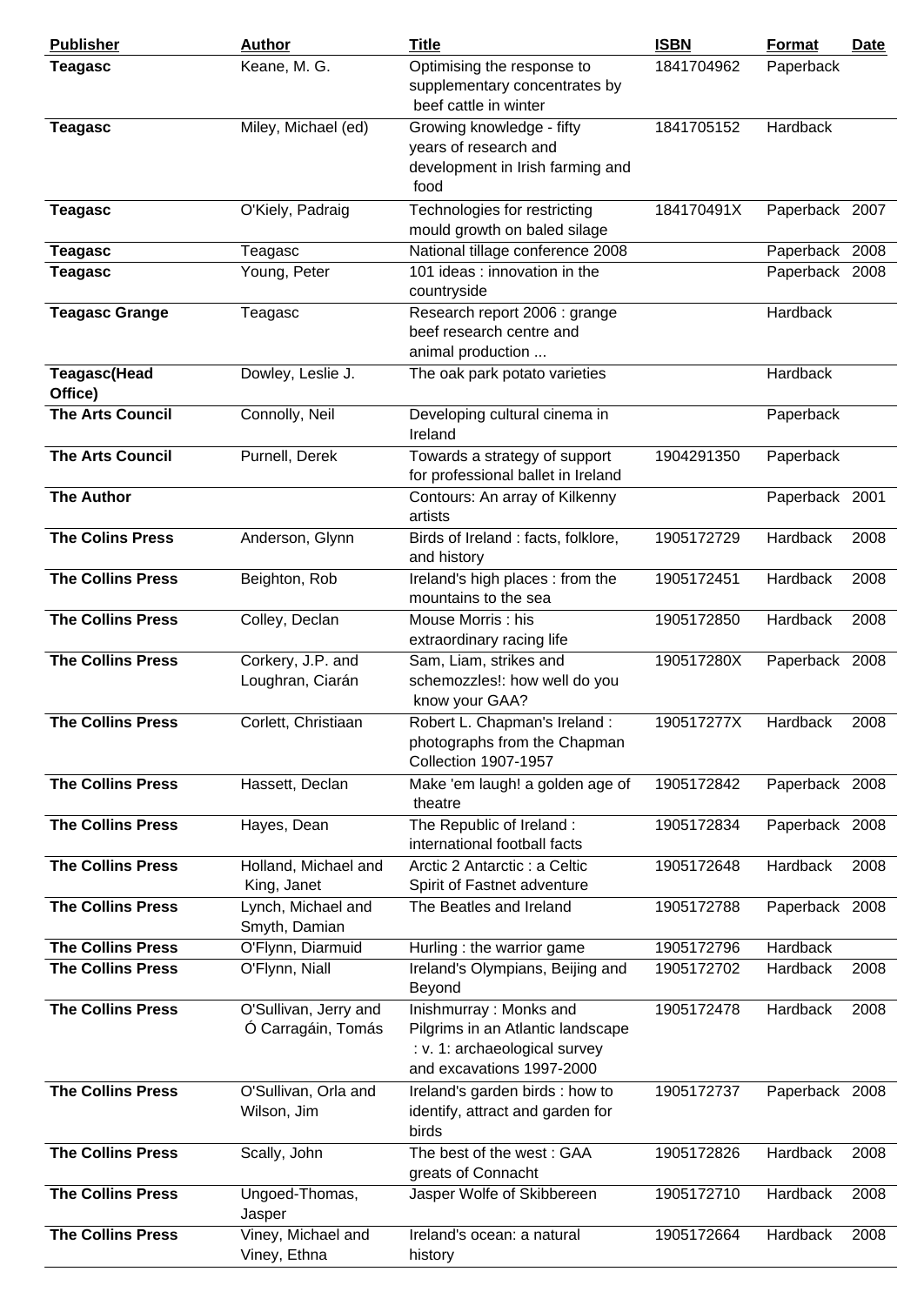| <b>Publisher</b>                                       | <b>Author</b>                 | <b>Title</b>                                                                                                                                                                                                         | <b>ISBN</b>                  | Format                     | <b>Date</b> |
|--------------------------------------------------------|-------------------------------|----------------------------------------------------------------------------------------------------------------------------------------------------------------------------------------------------------------------|------------------------------|----------------------------|-------------|
| <b>The Collins Press</b>                               | Walsh, Malachy                | A Life Interrupted, Insights and<br>cure of a Depressive                                                                                                                                                             | 1905172680                   | Hardback                   | 2008        |
| <b>The Gallery Press</b>                               | Mahon, Derek                  | Somewhere the wave                                                                                                                                                                                                   | 8185234343                   | Hardback                   | 2007        |
| <b>The Gallery Press</b>                               | Rooney, Aidan                 | Tightrope                                                                                                                                                                                                            | 1852354367                   | Hardback                   | 2007        |
| <b>The Heritage Council</b>                            |                               | <b>Conservation Partnership</b><br><b>Accessibility Enjoyment</b><br>(information pack) : Book 1:<br>'Passed to the future' and Book<br>2: "encourage accessibility to<br>heritage and its enjoyment by<br>everyone" |                              | Paperback 2008             |             |
| The Institute of                                       | Ó Broin, Peadar               | Consolidated and annotated                                                                                                                                                                                           | 9781874109914 Paperback 2008 |                            |             |
| International and<br><b>European Affairs</b>           |                               | version of the treaties as<br>amended by the Treaty of<br>Lisbon                                                                                                                                                     |                              |                            |             |
| The Institute of<br><b>Public Health in</b><br>Ireland | Balanda, Kevin                | All-Ireland health data inventory<br>- part 1: metadata for key data<br>sources, version 1.0                                                                                                                         | 0955591211                   | Hardback                   |             |
| The Ireland Institute                                  | Cullen, Finbar                | The 1916 rising then and now                                                                                                                                                                                         | 1904820700                   | Paperback 2008             |             |
| <b>The Lilliput Press</b>                              | McDowell, R.B.                | McDowell on McDowell a<br>memoir                                                                                                                                                                                     | 1843511335                   | Hardback                   |             |
| <b>The Print Factory</b>                               | McSweeney,<br>Declan          | A scribe in Cowen's country                                                                                                                                                                                          |                              | Paperback 2008             |             |
| The Stinging Fly                                       | Meade, Declan                 | Lets be alone together                                                                                                                                                                                               | 1906539023                   | Paperback 2008             |             |
| <b>The Women's Health</b><br><b>Council</b>            | The Women's Health<br>Council | Menopause information and<br>services available to women in<br>Ireland 2008                                                                                                                                          |                              | Paperback 2008             |             |
| The Women's Health                                     | The Women's Health            | Menopause: a guide                                                                                                                                                                                                   |                              | Paperback 2008             |             |
| <b>Council</b>                                         | Council                       |                                                                                                                                                                                                                      |                              |                            |             |
| <b>Thompson Round</b><br><b>Hall Ltd</b>               | Crowley, Louise               | <b>Family Law</b>                                                                                                                                                                                                    | 9781858005003 Paperback 2008 |                            |             |
| <b>Thompson Round</b><br><b>Hall Ltd</b>               | Kelly, Gillian                | Post traumatic stress disorder<br>and the law                                                                                                                                                                        | 1858005065                   | <b>Hardback</b>            | 2008        |
| <b>Thomson Round Hall</b>                              | <b>Thomson Round Hall</b>     | Irish education manual                                                                                                                                                                                               |                              | <b>CD</b>                  | 2007        |
| <b>Thomson Round Hall</b><br>Ltd                       | Bird, Timothy C.              | The Consumer Protection Act<br>2007                                                                                                                                                                                  | 9781858005256 Paperback 2008 |                            |             |
| <b>Thomson Round Hall</b><br>Ltd                       | Clark, Robert                 | Contract law in Ireland                                                                                                                                                                                              | 1858005205                   | Paperback 2008             |             |
| <b>Thomson Round Hall</b><br>Ltd                       | Delany, Hilary                | The right to privacy                                                                                                                                                                                                 | 1858005089                   | Hardback                   | 2008        |
| <b>Thomson Round Hall</b><br>Ltd                       | Forde, Michael                | Company Law                                                                                                                                                                                                          | 1858004617                   | Hardback                   | 2008        |
| <b>Thomson Round Hall</b><br>Ltd                       | McConville,<br>Catherine      | Company Law                                                                                                                                                                                                          | 1858005096                   | Paperback 2008             |             |
| <b>Thomson Round Hall</b><br>Ltd                       | Ryan, Fergus W.               | <b>Constitutional Law</b>                                                                                                                                                                                            | 1858004983                   | Paperback 2008             |             |
| <b>Thomson Round Hall</b><br>Ltd.                      | Carolan, Eoin                 | The Irish constitution:<br>governance and values                                                                                                                                                                     | 1858005157                   | Hardback                   | 2008        |
| <b>Thomson Round Hall</b><br>Ltd.                      | Dowling-Hussey,<br>Arran      | <b>Arbitration Law</b>                                                                                                                                                                                               | 1858004976                   | Hardback                   | 2008        |
| <b>Thomson Round Hall</b><br>Ltd.                      | Kirwan, Brendan               | Injunctions : law & practice                                                                                                                                                                                         | 1858005034                   | Hardback                   | 2008        |
| <b>Thomson Round Hall</b><br>Ltd.                      | <b>Thomson Round Hall</b>     | Construction projects: law and<br>practice                                                                                                                                                                           | 1858004730                   | Hardback                   | 2007        |
| Thomson, Round                                         | Smith de Bruin,               | Transnational litigation                                                                                                                                                                                             | 1858004907                   | Hardback                   | 2008        |
| Hall Ltd.                                              | Michelle                      |                                                                                                                                                                                                                      |                              |                            |             |
| <b>Thwe Gallery Press</b>                              | McGuinness, Frank             | <b>Dulse</b><br>Tales from Magh Druchtain: Part                                                                                                                                                                      | 1852354381<br>0955792703     | Hardback<br>Paperback 2007 | 2007        |
| <b>Tony Scully Books</b>                               | Scully, Tony                  | 2                                                                                                                                                                                                                    |                              |                            |             |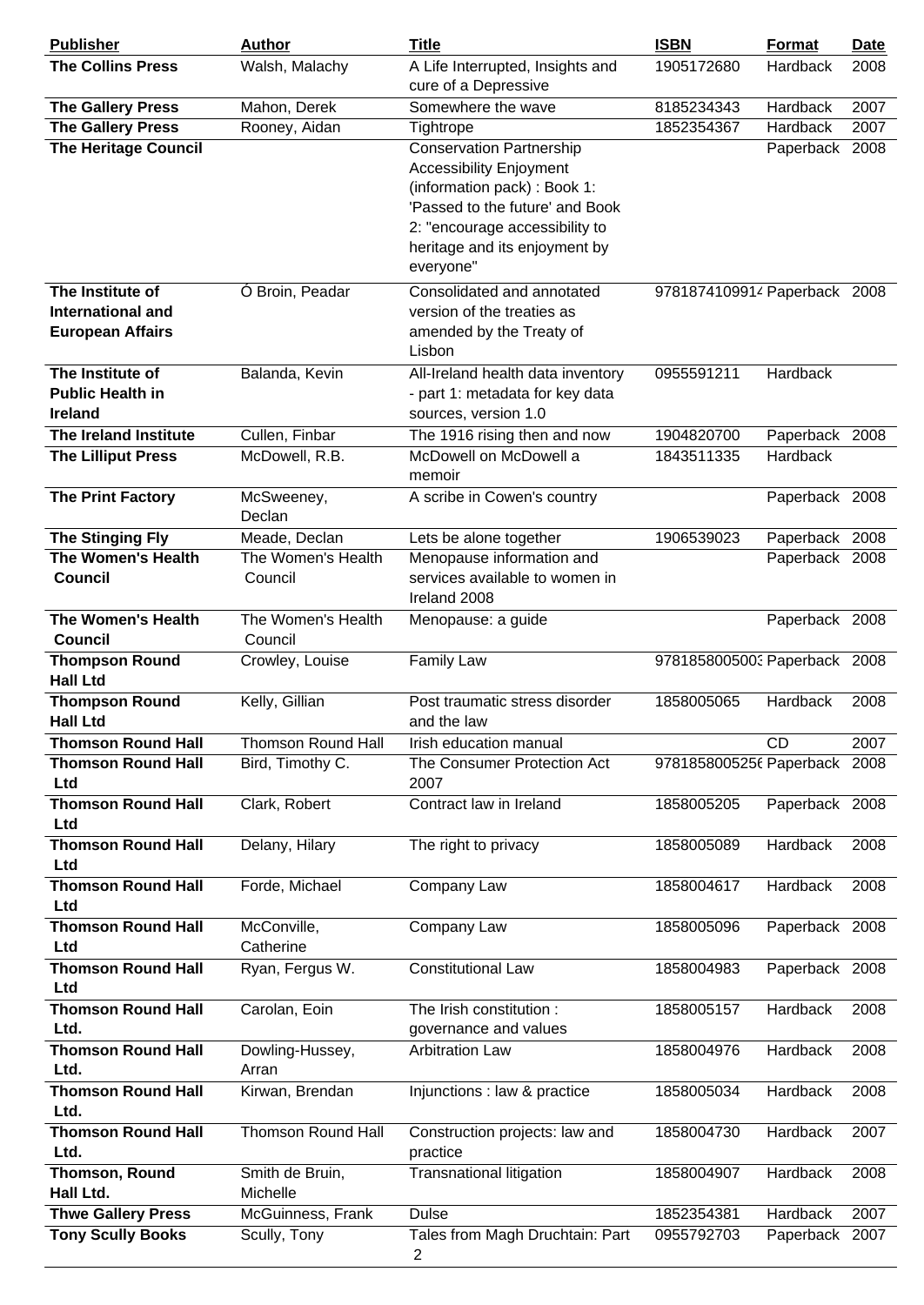| <b>Publisher</b>                                                                     | <b>Author</b>          | <b>Title</b>                                                                    | <b>ISBN</b>                  | Format         | <b>Date</b> |
|--------------------------------------------------------------------------------------|------------------------|---------------------------------------------------------------------------------|------------------------------|----------------|-------------|
| <b>Tottel Publishing</b>                                                             | Buckley, Michael       | Capital tax acts 2008 : stamp<br>duties capital acquisitions tax                | 1847660992                   | Paperback 2008 |             |
| <b>Tottel Publishing</b><br>Ltd.                                                     | Goodbody A&L           | Irish planning law practice<br>supplement                                       | 1847662316                   | Paperback 2008 |             |
| <b>Tottel Publishing</b><br>Ltd.                                                     | Tottel Publishing Ltd. | Tax guide 2008                                                                  | 1847661128                   | Paperback 2008 |             |
| <b>Trashface Books</b>                                                               | Carleton, William      | An essay on Irish swearing                                                      | 1906527059                   | Paperback 2008 |             |
| <b>Trashface Books</b>                                                               | Page, Thomas           | The Hephaestus Plague                                                           | 9781906527006 Paperback      |                | 2008        |
| <b>Trashface Books Ltd</b>                                                           | Einstein, Carl         | Bebuquin                                                                        | 9781906527037 Paperback 2008 |                |             |
| <b>Trashface Books</b>                                                               | Davies, L.P.           | What did I do tomorrow?                                                         | 9781906527020 Paperback 2008 |                |             |
| Ltd.                                                                                 |                        |                                                                                 |                              |                |             |
| <b>Trashface Books</b><br>Ltd.                                                       | Dione, R.L.            | God drives a flying saucer                                                      | 9781906527013 Paperback 2008 |                |             |
| <b>Treoir</b>                                                                        | Treoir                 | Information pack for parents<br>who are not married to each<br>other            |                              | Paperback      |             |
| <b>Treoir</b>                                                                        | Treoir                 | Key contact : reproductive<br>health information for migrant<br>women           |                              | Paperback      |             |
| <b>Treoir</b>                                                                        | Treoir                 | Work it out! : A booklet to help<br>lone parents receiving<br>One-Parent Family |                              | Paperback      |             |
| <b>Trinity College</b><br><b>Dublin</b>                                              | School of Law          | Freedom of information: A 2008<br>update                                        |                              | Paperback 2008 |             |
| <b>Trinity College</b><br><b>Dublin</b>                                              | School of Law          | Legal issues facing school<br>principals and teachers in 2008                   |                              | Paperback 2008 |             |
| <b>Trinity College</b><br><b>Dublin</b>                                              | School of Law          | The consumer protection act:<br>implications for legal practice                 |                              | Paperback 2007 |             |
| <b>Trinity College</b><br><b>Dublin</b>                                              | School of Law          | The G case : implications for<br>Irish family law                               |                              | Paperback 2007 |             |
| <b>UCD School of</b><br><b>Biology and</b><br><b>Environmental</b><br><b>Science</b> | Collins, James F.      | Quickening the earth : soil<br>minding and mending in Ireland                   | 9781905254262 Hardback       |                | 2008        |
| <b>UCD Scool of Irish,</b><br><b>Celtic Studies, Irish</b><br>Folklore and           | Ó Catháin, Séamas      | Formation of a folklorist                                                       | 1905254286                   | Hardback       | 2008        |
| <b>University College</b><br><b>Dublin Press</b>                                     | Devoy, John            | Michael Davitt: from the Gaelic<br>American                                     | 1904558736                   | Paperback 2008 |             |
| <b>University College</b><br><b>Dublin Press</b>                                     | Fitzsimons, Andrew     | The sea of disappointment:<br>Thomas Kinsella's pursuit of the<br>real          | 1904558972                   | Hardback       |             |
| <b>University College</b><br><b>Dublin Press</b>                                     | Gaffney, Phyllis       | Reverberations: staging<br>relatins in french since 1500                        | 1904558774                   | Hardback       | 2008        |
| <b>University College</b><br><b>Dublin Press</b>                                     | Kennedy, Patricia      | Ageing and social policy in<br>Ireland                                          | 1904558958                   | Paperback 2008 |             |
| <b>University College</b><br><b>Dublin Press</b>                                     | Pecherin, Vladimir     | The first Russian political<br>émigré: notes from beyond the<br>grave           | 1904558934                   | Hardback       | 2008        |
| <b>University College</b><br><b>Dublin Press</b>                                     | Twiss, Richard         | A tour in Ireland in 1775                                                       | 1904558903                   | Paperback 2008 |             |
| <b>Up The Deise</b>                                                                  | Foley, Cian            | For focal sake! A 32 county                                                     | 0955475528                   | Hardback       | 2008        |
| <b>Enterprises</b>                                                                   |                        | guide to Irish slang                                                            |                              |                |             |
| <b>UpTheDéise</b>                                                                    |                        | The Déise dictionary of                                                         |                              | Paperback 2006 |             |
| <b>Enterprises</b><br><b>UpTheDéise</b>                                              |                        | Waterford slang                                                                 |                              |                |             |
| <b>Enterprises</b>                                                                   |                        | The Déise dictionary tew                                                        |                              | Paperback 2007 |             |
| <b>Veritas</b>                                                                       |                        | Children's everyday prayerbook                                                  | 1847300607                   | Paperback      |             |
|                                                                                      |                        |                                                                                 |                              |                |             |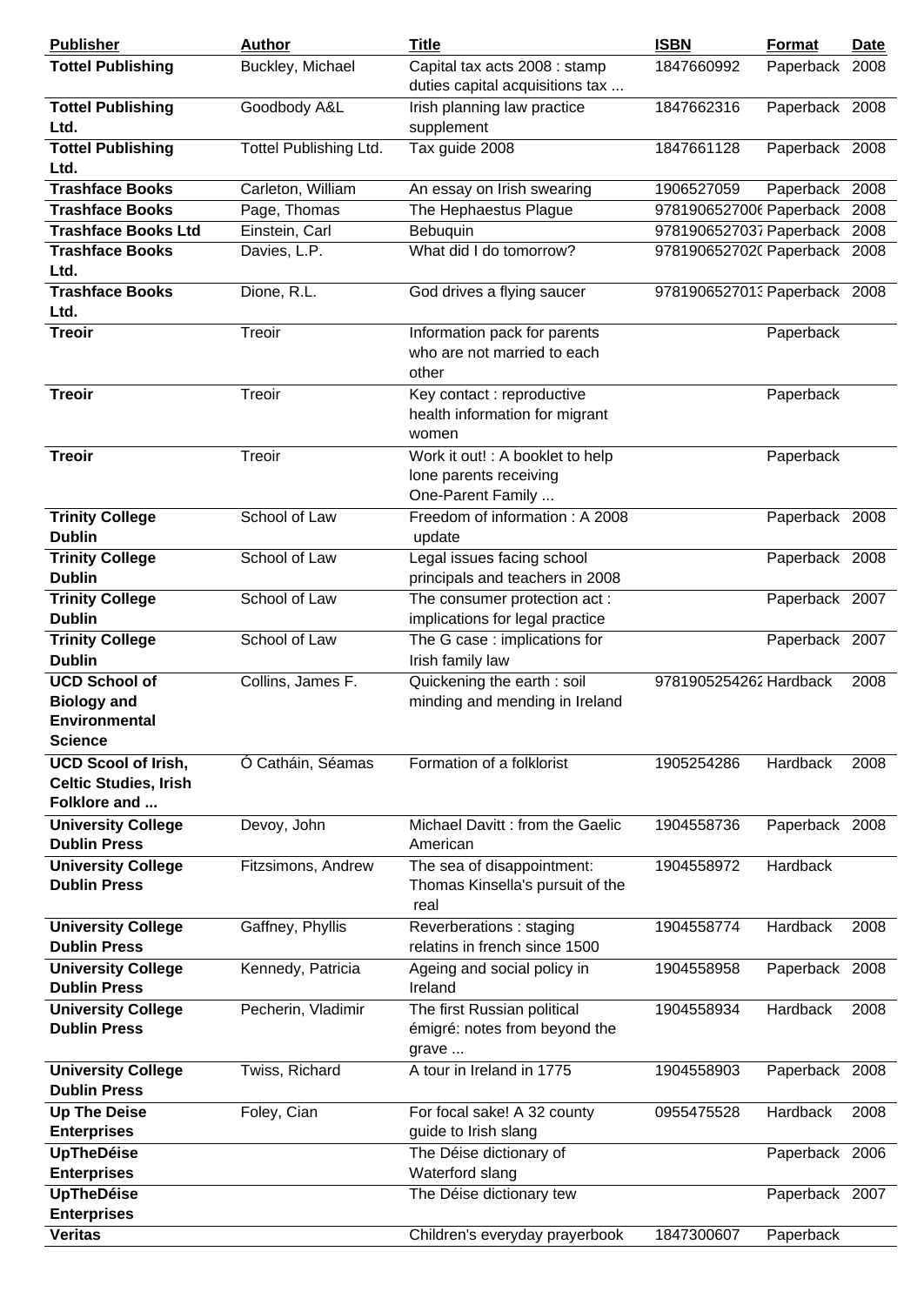| <b>Publisher</b>                                                  | <b>Author</b>                                    | <b>Title</b>                                                                                             | <b>ISBN</b>                  | <b>Format</b>                | <b>Date</b>  |
|-------------------------------------------------------------------|--------------------------------------------------|----------------------------------------------------------------------------------------------------------|------------------------------|------------------------------|--------------|
| <b>Veritas</b>                                                    |                                                  | Children's everyday<br>prayerbook: for four to seven<br>year olds                                        | 1847300980                   | Paperback 2008               |              |
| <b>Veritas</b>                                                    |                                                  | Leabhar urnaithe laethúil do<br>pháistí                                                                  | 1847300836                   | Paperback 2007               |              |
| <b>Veritas</b>                                                    |                                                  | Leabhar urnaithe laethúil do<br>pháistí: do pháistí idir a ceathair<br>agus a seacht mbliana d'aois      |                              | Paperback                    |              |
| <b>Veritas</b>                                                    | Burke, Anna                                      | When silence falls : the stations<br>of the cross                                                        | 1847300768                   | Paperback 2008               |              |
| <b>Veritas</b>                                                    | Gallivan, Helen                                  | Dawn without darkness: biblical<br>companions for a modern<br>journey                                    | 1847300539                   | Paperback                    |              |
| <b>Veritas</b>                                                    | Gormally, Eleanor                                | Christmas with auntie mary                                                                               | 1847300492                   | Paperback                    |              |
| <b>Veritas</b>                                                    | Henry, Martin                                    | Tangents: essays and<br>reflections                                                                      | 1847300638                   | Paperback                    |              |
| <b>Veritas</b>                                                    | Perego, Jeanne                                   | Joseph and chico: the life of<br>pope Benedict xvi told by a cat                                         | 1847300973                   | Paperback                    |              |
| <b>Veritas Publications</b>                                       | Cassidy, Eoin G.                                 | The search for meaning and<br>values                                                                     | 1853906891                   | Paperback 2004               |              |
| <b>Veritas Publications</b>                                       | Flanagan,<br><b>Bernadette</b>                   | Lamplighters: exploring<br>spirituality in new contexts                                                  | 185390766                    | Hardback                     | 2004         |
| <b>Veritas Publications</b>                                       | Jesuit Centre for<br>Faith and Justice           | The future of Europe: uniting<br>vision, values and citizens?                                            | 1853909920                   | Paperback 2007               |              |
| <b>Veritas Publications</b>                                       | Jesuit<br>Communication<br>Centre, Ireland       | Sacred space : the prayer book<br>2005                                                                   | 1853907081                   | Papetrback 2005              |              |
| <b>Veritas Publications</b>                                       | O'Donnell,<br>Christopher                        | Worship, prayer and ritual                                                                               | 1853907766                   | Paperback 2004               |              |
| <b>Veritas Publications</b>                                       | Wilkinson, Jacqui                                | Fit for life! pupil's textbook :<br>follow me series fifth/sixth<br>class                                | 1847301185                   | Paperback 2008               |              |
| Watchword                                                         | Callan, Charles                                  | Painters in union: the Irish<br>National Painters' and<br>Decorators' Trade Union and its<br>forerunners | 9780955724923 Paperback 2008 |                              |              |
| Watchword                                                         | Devine, Francis                                  | May dancer: poems 1998-2007                                                                              | 0955724902                   | Paperback 2008               |              |
| Watchword<br><b>Waterford County</b><br>Library                   | Swift, John<br>Brady, Donald                     | Told in Toberona: A memoir<br>The ancient and present state<br>of the county and city of<br>Waterford    | 0955724916<br>0953202256     | Paperback<br><b>Hardback</b> | 2008<br>2006 |
| <b>Waterford Institute</b><br>of Technology                       | Hyes, Richard                                    | Film and film culture: volume 4                                                                          |                              | Paperback 2007               |              |
| <b>Web Publications</b><br><b>West Cork Arts</b><br><b>Centre</b> | Malone Aubrey<br><b>West Cork Arts</b><br>Centre | Killing pain: A surgeon's story<br>Breadmatters 111 : mediating<br>through art and bread                 | 0952800934<br>1904354173     | Paperback 2008               | 2007         |
| <b>West Cork Arts</b><br><b>Centre</b>                            | <b>West Cork Arts</b><br>Centre                  | Eithne Jordan: city                                                                                      | 1904354157                   | <b>Hardback</b>              | 2007         |
| <b>West Cork Arts</b><br><b>Centre</b>                            | <b>West Cork Arts</b><br>Centre                  | West Cork arts centre : youth<br>arts strategy 2007-2009                                                 | 190435419X                   | Paperback 2008               |              |
| <b>West Corks Arts</b><br><b>Centre</b>                           | <b>West Cork Arts</b><br>Centre                  | Cecily Brennan: selected works<br>1999-2007                                                              | 1904354165                   | Paperback 2007               |              |
| <b>Western Care</b><br><b>Association</b>                         | Mac Nally, Liamy                                 | Western care: celebrating 40<br>years                                                                    | 0954574036                   | <b>Hardback</b>              | 2007         |
| <b>Westmeath County</b><br>Council                                | <b>Westmeath County</b><br>Council               | Draft county development plan<br>2006-2014                                                               |                              | Paperback 2007               |              |
| <b>Wexford County</b>                                             | <b>Wexford County</b>                            | Draft Wexford town & environs                                                                            |                              | Paperback 2008               |              |
| <b>Council</b>                                                    | Council                                          | development plan 2008-2014                                                                               |                              |                              |              |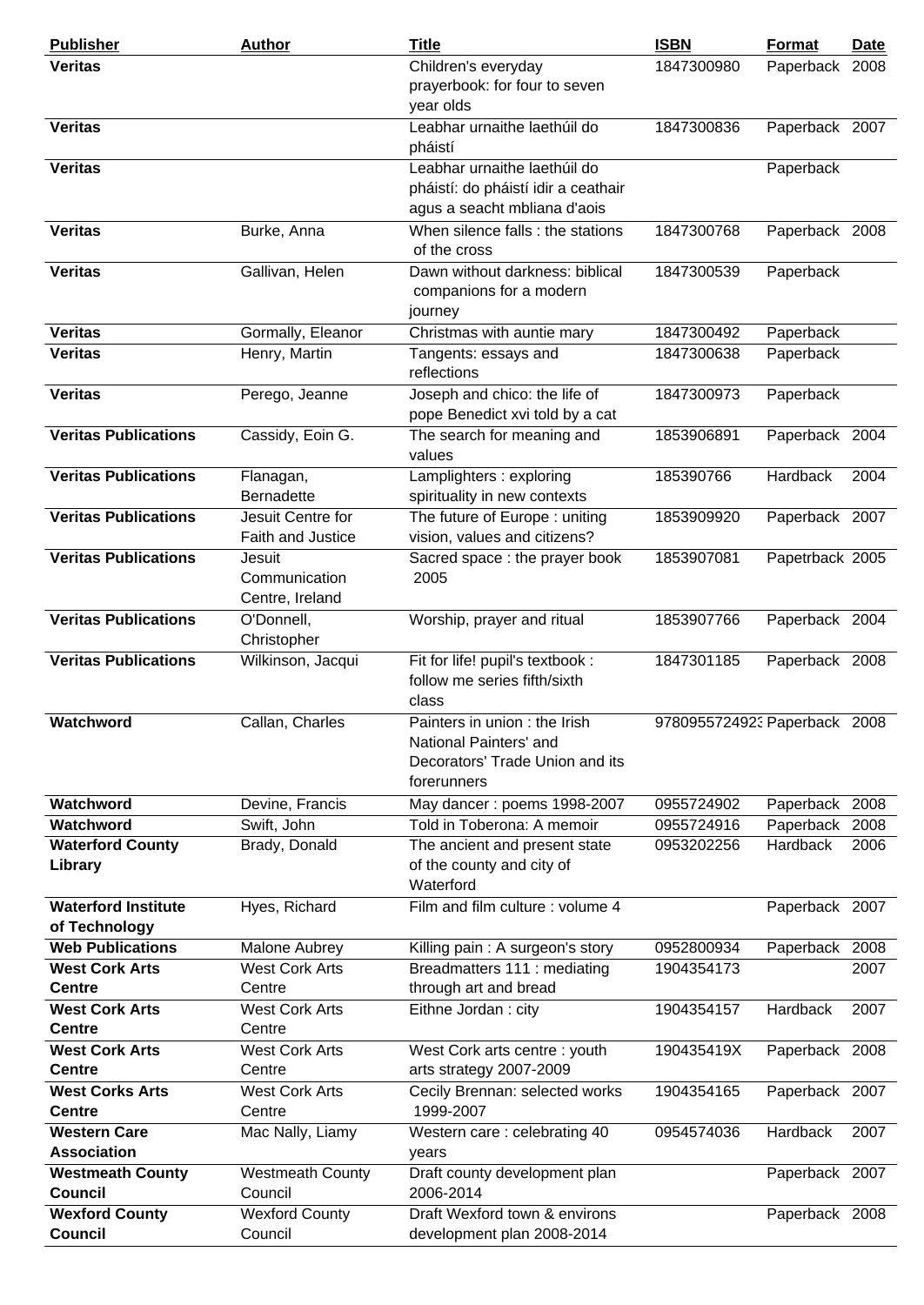| <b>Publisher</b>                        | <b>Author</b>                    | <b>Title</b>                                                                                                               | <b>ISBN</b> | Format         | Date |
|-----------------------------------------|----------------------------------|----------------------------------------------------------------------------------------------------------------------------|-------------|----------------|------|
| <b>Wexford County</b><br><b>Council</b> | <b>Wexford County</b><br>Council | Draft Wexford town & environs<br>development plan 2008-2014 :<br>propsed record of protected<br>structures                 |             | Paperback 2008 |      |
| <b>Wexford County</b><br><b>Council</b> | <b>Wexford County</b><br>Council | Enniscorthy town & environs<br>development plan 2008-2014 -<br>appendix1: record of protected<br>structures                |             | Paperback 2008 |      |
| <b>Wexford County</b><br><b>Council</b> | <b>Wexford County</b><br>Council | Enniscorthy town and environs<br>development master plan<br>2008-2014 (map No. 1)                                          |             | Paperback 2008 |      |
| <b>Wexford County</b><br><b>Council</b> | <b>Wexford County</b><br>Council | Enniscorthy town and environs<br>development master plan<br>2008-2014 (map No. 10)                                         |             | Paperback 2008 |      |
| <b>Wexford County</b><br><b>Council</b> | <b>Wexford County</b><br>Council | Enniscorthy town and environs<br>development master plan<br>2008-2014 (map No. 11a)                                        |             | Paperback 2008 |      |
| <b>Wexford County</b><br><b>Council</b> | <b>Wexford County</b><br>Council | Enniscorthy town and environs<br>development master plan<br>2008-2014 (map No. 12)                                         |             | Paperback 2008 |      |
| <b>Wexford County</b><br>Council        | <b>Wexford County</b><br>Council | Enniscorthy town and environs<br>development master plan<br>2008-2014 (map No. 13b)                                        |             | Paperback 2008 |      |
| <b>Wexford County</b><br><b>Council</b> | <b>Wexford County</b><br>Council | Enniscorthy town and environs<br>development master plan<br>2008-2014 (map No. 2)                                          |             | Paperback 2008 |      |
| <b>Wexford County</b><br><b>Council</b> | <b>Wexford County</b><br>Council | Enniscorthy town and environs<br>development master plan<br>2008-2014 (map No. 3)                                          |             | Paperback 2008 |      |
| <b>Wexford County</b><br><b>Council</b> | <b>Wexford County</b><br>Council | Enniscorthy town and environs<br>development master plan<br>2008-2014 (map No. 4)                                          |             | Paperback 2008 |      |
| <b>Wexford County</b><br><b>Council</b> | <b>Wexford County</b><br>Council | Enniscorthy town and environs<br>development master plan<br>2008-2014 (map No. 5)                                          |             | Paperback 2008 |      |
| <b>Wexford County</b><br><b>Council</b> | <b>Wexford County</b><br>Council | Enniscorthy town and environs<br>development master plan<br>2008-2014 (map No. 6)                                          |             | Paperback 2008 |      |
| <b>Wexford County</b><br><b>Council</b> | <b>Wexford County</b><br>Council | Enniscorthy town and environs<br>development master plan<br>2008-2014 (map No. 7)                                          |             | Paperback 2008 |      |
| <b>Wexford County</b><br>Council        | <b>Wexford County</b><br>Council | Enniscorthy town and environs<br>development master plan<br>2008-2014 (map No. 8)                                          |             | Paperback 2008 |      |
| <b>Wexford County</b><br><b>Council</b> | <b>Wexford County</b><br>Council | Enniscorthy town and environs<br>development master plan<br>2008-2014 (map No. 9)                                          |             | Paperback 2008 |      |
| <b>Wexford County</b>                   | <b>Wexford County</b>            | Enniscorthy town and environs                                                                                              |             | Paperback 2008 |      |
| Council                                 | Council                          | development plan 2008-2014                                                                                                 |             |                |      |
| <b>Wexford County</b><br>Council        | <b>Wexford County</b><br>Council | Enniscorthy town retail strategy<br>2008-2014                                                                              |             | Paperback 2008 |      |
| <b>Wexford County</b>                   | <b>Wexford County</b>            | Strategic environmental                                                                                                    |             | Paperback 2008 |      |
| <b>Council</b>                          | Council                          | assessment environmentak<br>report: draft Wexford town                                                                     |             |                |      |
| <b>Wexford County</b><br><b>Council</b> | <b>Wexford County</b><br>Council | Strategic environmental<br>assessment environmental<br>report Enniscorthy town &<br>environs development plan<br>2008-2014 |             | Paperback 2008 |      |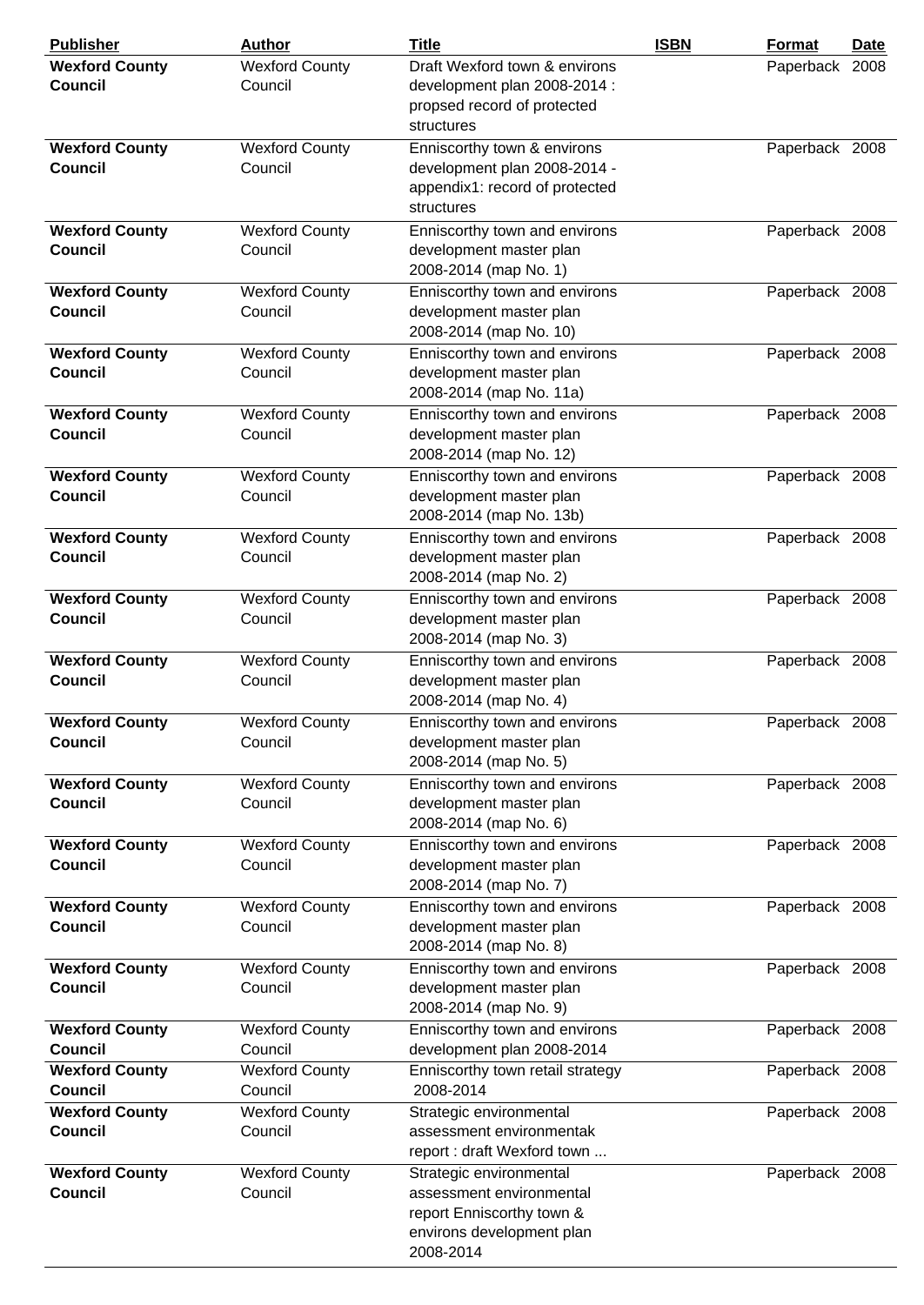| <b>Publisher</b>                        | <b>Author</b>                       | <b>Title</b>                                                               | <b>ISBN</b> | Format         | <b>Date</b> |
|-----------------------------------------|-------------------------------------|----------------------------------------------------------------------------|-------------|----------------|-------------|
| <b>Wexford County</b>                   | <b>Wexford County</b>               | Wexford town retail strategy :                                             |             | Paperback 2008 |             |
| <b>Council</b>                          | Council                             | strategic guidance on retail<br>development                                |             |                |             |
| <b>Wexford County</b><br><b>Council</b> | <b>Wexford County</b><br>Council    | Wexford town walls<br>conservatioon plan                                   |             | Paperback 2008 |             |
| <b>Wexford County</b>                   | Evoy, John                          | Developing strategies to engage                                            | 0955146794  | Paperback 2007 |             |
| <b>Development Board</b>                |                                     | traveller men in County<br>Wexford                                         |             |                |             |
| <b>Wicklow County</b><br><b>Council</b> | <b>Cunnane Stratton</b><br>Reynolds | Wicklow town development<br>plan 2007-2013                                 |             | Paperback 2007 |             |
| <b>Wicklow County</b><br><b>Council</b> | <b>Wicklow County</b><br>Council    | Adopted Baltinglass local area<br>plan 2008-2014                           |             | Paperback 2008 |             |
| <b>Wicklow County</b><br><b>Council</b> | <b>Wicklow County</b><br>Council    | Arklow environs local area plan<br>2006-2012                               |             | Paperback 2006 |             |
| <b>Wicklow County</b>                   | <b>Wicklow County</b>               | Dunlavin local area plan                                                   |             | Paperback 2008 |             |
| <b>Council</b>                          | Council                             | 2008-2014                                                                  |             |                |             |
| <b>Wicklow County</b>                   | <b>Wicklow County</b>               | Newcastle town plan                                                        |             | Paperback 2006 |             |
| <b>Council</b>                          | Council                             | 2007-2010                                                                  |             |                |             |
| <b>Wicklow County</b>                   | <b>Wicklow County</b>               | Roundwood town plan                                                        |             | Paperback 2007 |             |
| <b>Council</b>                          | Council                             | 2007-2010                                                                  |             |                |             |
| <b>Wicklow Vocational</b>               | <b>Abbey Community</b>              | Aspects of Wicklow gaol                                                    |             |                |             |
| <b>Education</b><br><b>Committee</b>    | College                             |                                                                            |             |                |             |
| <b>Windows Publishing</b>               | Brett, Heather                      | Windows publications : authors<br>and artists                              | 095517211X  | Paperback 2007 |             |
| <b>Wolfhound Press</b>                  | Cashman, Seamus                     | Guide to evening classes<br>2008/2009                                      | 0863279508  | Hardback       | 2008        |
| <b>Women's Health</b>                   |                                     | Managing menopause: A                                                      |             | Paperback 2008 |             |
| <b>Council</b>                          |                                     | review of the bio-medical                                                  |             |                |             |
|                                         |                                     | evidence                                                                   |             |                |             |
| <b>Women's Health</b>                   |                                     | Managing menopause: A                                                      |             | Paperback 2008 |             |
| <b>Council</b>                          |                                     | review of the bio-medical                                                  |             |                |             |
|                                         |                                     | evidence: Summary                                                          |             |                |             |
| <b>Women's Health</b>                   |                                     | Public attitudes to the                                                    |             | Paperback 2008 |             |
| Council                                 |                                     | menopause: Omnibus survey                                                  |             |                |             |
| <b>Women's Health</b>                   |                                     | Women's experiences and                                                    |             | Paperback 2008 |             |
| <b>Council</b>                          |                                     | understanding of menopause                                                 |             |                |             |
| <b>Women's Health</b>                   | The Women's Health                  | Cancer treatments : a review of                                            |             | Paperback 2008 |             |
| <b>Council</b>                          | Council                             | the bio-medical evidence on                                                |             |                |             |
|                                         |                                     | breast, ovarian and cervical                                               |             |                |             |
|                                         |                                     | cancer summary                                                             |             |                |             |
| <b>Women's Health</b>                   | Women's Health                      | Female genital mutiltaion/cutting                                          |             |                |             |
| <b>Council</b>                          | Council                             | : a literature review                                                      |             | Paperback      |             |
| Wordsonthestreet.c                      |                                     |                                                                            |             |                |             |
|                                         | Burke Brogan,<br>Patricia           | Décollage : new and selected                                               | 0955260469  | Paperback 2008 |             |
| om                                      |                                     | poems                                                                      |             |                |             |
| Wordsonthestreet.c                      | McMonagle, Alan                     | Liar, liar                                                                 | 0955260450  | Paperback 2008 |             |
| om                                      |                                     |                                                                            |             |                |             |
| Wordwell                                | Bennett, Isabel                     | Excavations 1987 : summary<br>accounts of archaeological<br>excavations in | 1869857046  | Paperback      |             |
| Wordwell                                | Bennett, Isabel                     | Excavations 1988 : summary<br>accounts of archaeological<br>excavations in | 1869857054  | Hardback       |             |
| Wordwell                                | Bennett, Isabel                     | Excavations 1989 : summary<br>accounts of archaeological                   | 1869857097  | Hardback       |             |
|                                         |                                     | excavations in                                                             |             |                |             |
| Wordwell                                | Bennett, Isabel                     | Excavations 1990 : summary<br>accounts of archaeological<br>excavations in | 1869857100  | Paperback      |             |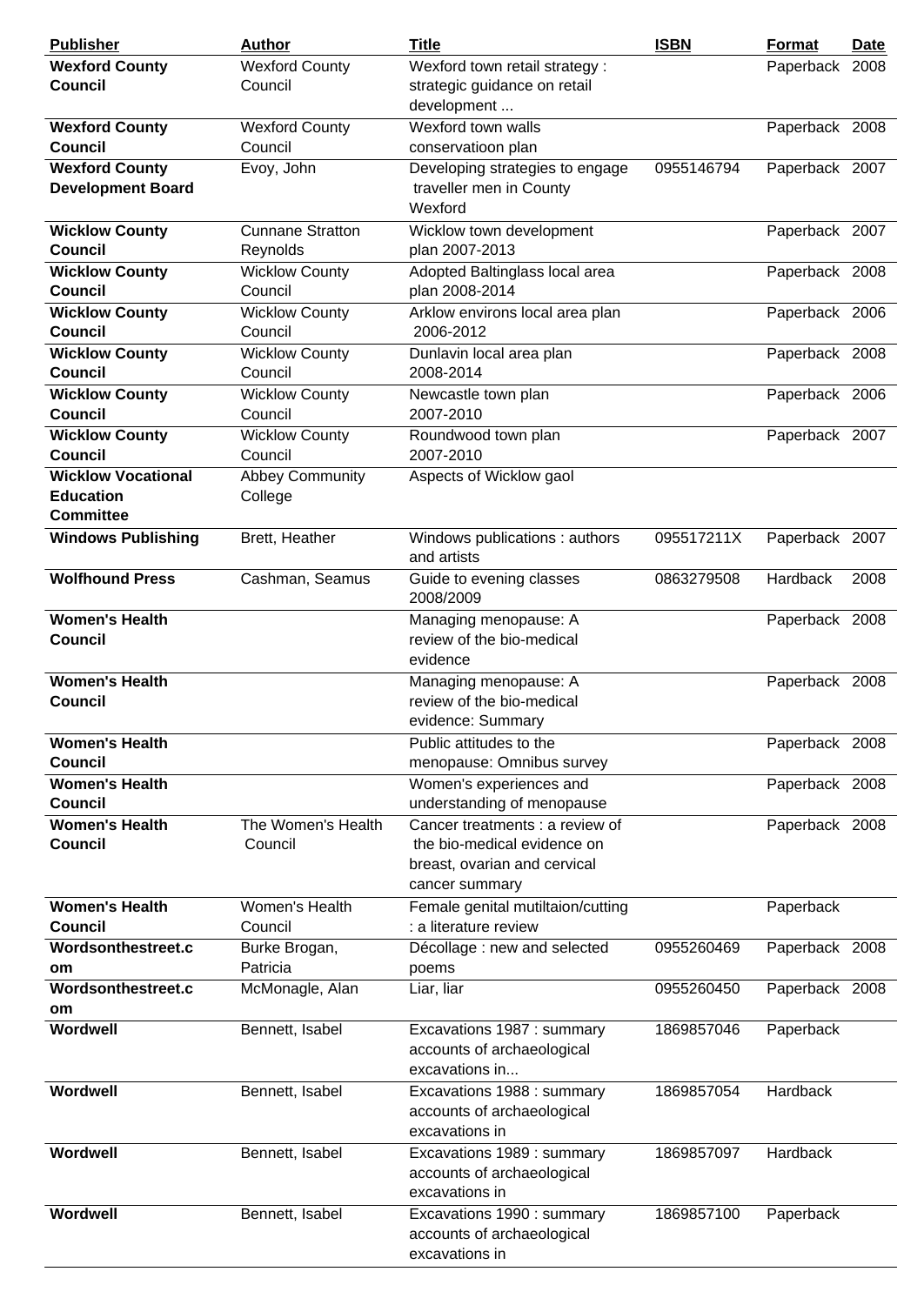| <b>Publisher</b>      | <b>Author</b>                          | <b>Title</b>                                                                                                            | <b>ISBN</b>                  | <b>Format</b>  | <b>Date</b> |
|-----------------------|----------------------------------------|-------------------------------------------------------------------------------------------------------------------------|------------------------------|----------------|-------------|
| Wordwell              | Bennett, Isabel                        | Excavations 1997 : summary<br>accounts of archaeological<br>excavations in                                              | 1869857275                   | Paperback      |             |
| Wordwell              | Bennett, Isabel                        | Excavations 1999 : summary<br>accounts of archaeological<br>excavations in                                              | 1869857461                   | Paperback      |             |
| Wordwell              | Bennett, Isabel (ed.)                  | Excavations 2004: summary<br>accounts of archaeological<br>excavations in Ireland                                       | 905569113                    | Hardback       | 2007        |
| Wordwell              | Condit, Tom                            | Above and beyond : essays in<br>memory of Leo Swan                                                                      | 1869857860                   | Hardback       | 2005        |
| Wordwell              | Corlett, Christiaan                    | Darkest Dublin: the story of the<br>Church Street disaster and a<br>pictorial account of the slums of<br>Dublin in 1913 | 1905569211                   | Hardback       | 2008        |
| Wordwell              | Davies, Mary                           | That favourite resort : the story<br>of Bray, Co. Wicklow                                                               | 1869857852                   | Paperback 2005 |             |
| Wordwell              | Doody, Martin                          | The Ballyhoura Hills Project<br>(Discovery Programme<br>Monograph No. 7)                                                | 1905569076                   | Paperback 2008 |             |
| Wordwell              | Downer, Roger                          | Reflections from the Shannon                                                                                            | 1905569041                   | Hardback       | 2007        |
| Wordwell              | Gowen, Margaret                        | The Lisheen Mine<br>archaeological project 1996-96                                                                      | 1869857836                   | Hardback       | 2005        |
| Wordwell              | Grogan, Eoin                           | The bronze age landscapes of<br>the pipeline to the west                                                                | 1905569090                   | Hardback       | 2007        |
| Wordwell              | Hartnett McEnery,<br>John              | Fortress Ireland: the story of<br>the Irish coastal forts and the<br>river Shannon defence line                         | 186985795x                   | Hardback       | 2006        |
| Wordwell              | Horning, Audrey                        | The post-medieval archaeology<br>of Ireland 1550-1850 (Irish<br>Post-Medieval Archaeology<br>Group Proceedings)         | 1905569130                   | Paperback 2007 |             |
| Wordwell              | Hutchison, Sam                         | The light of other days                                                                                                 | 9781905569199 Hardback       |                | 2008        |
| Wordwell              | Killeen, Terence                       | Ulysses unbound                                                                                                         | 1869857909                   | Hardback       | 2005        |
| Wordwell              | Lacey, Brian                           | Terrible queer creatures : a<br>history of homosexuality in<br>Ireland                                                  | 1905569238                   | Hardback       | 2008        |
| Wordwell              | Manning, Conleth                       | From ringforts to fortified<br>houses: studies on castles and<br>other monuments in honour of<br>David Sweetman         | 1905569165                   | Hardback       | 2007        |
| Wordwell              | Mulvin, Lynda                          | Roman and Byzantine<br>antiquities in the national<br>museum of Ireland                                                 | 1905569069                   | Hardback       | 2007        |
| Wordwell              | Stout, Geraldine and<br>Stout, Matthew | Excavation of an Early Medieval<br>Secular Cemetery at Knowth<br>Site M, County Meath                                   | 9781905569205 Paperback 2008 |                |             |
| Wordwell              | White, Jenny                           | Illaunloughan Island: an early<br>medieval monastery in County<br>Kerry                                                 | 1869857798                   | Hardback       | 2005        |
| Wordwell              | Woodman, P.C.                          | <b>Excavations at Ferriter's Cove</b><br>1983-1995                                                                      | 186985733X                   | Paperback      |             |
| Wordwell              | Woodman, Peter                         | The archaeology of a collection:<br>the Keiller-Knowles collection<br>of the national museum of<br>Ireland              | 1869857976                   | Hardback       | 2006        |
| <b>Wordwell Books</b> | Bennett, Isabel                        | Excavations 2002: summary<br>accounts of archaeological<br>excavations in Ireland                                       | 1869857690                   | Hardback       | 2004        |